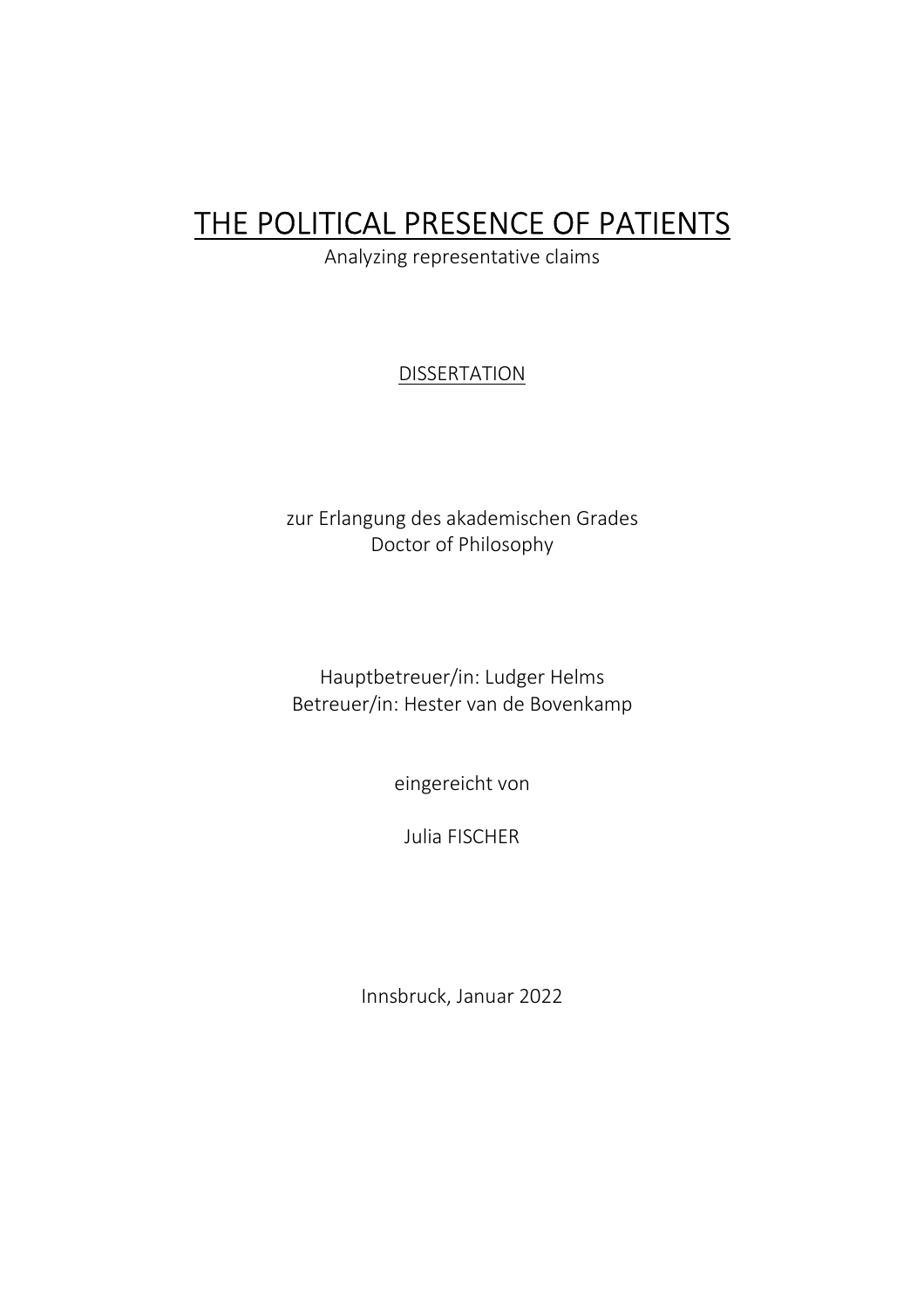# **CONTENTS**

| $\mathbf{1}$   | Introduction                                           | 1   |
|----------------|--------------------------------------------------------|-----|
| $\overline{2}$ | On legislating political patient representation        | 25  |
| 3              | On the representative efforts of patient organizations | 41  |
| 4              | On the parliamentary presence of patients              | 59  |
| 5              | On dementia representation work                        | 77  |
| 6              | <b>Discussion</b>                                      | 96  |
|                | Eidesstattliche Erklärung                              | 112 |
|                | Übersicht über die Manuskripte                         | 113 |
|                | Danksagung                                             | 114 |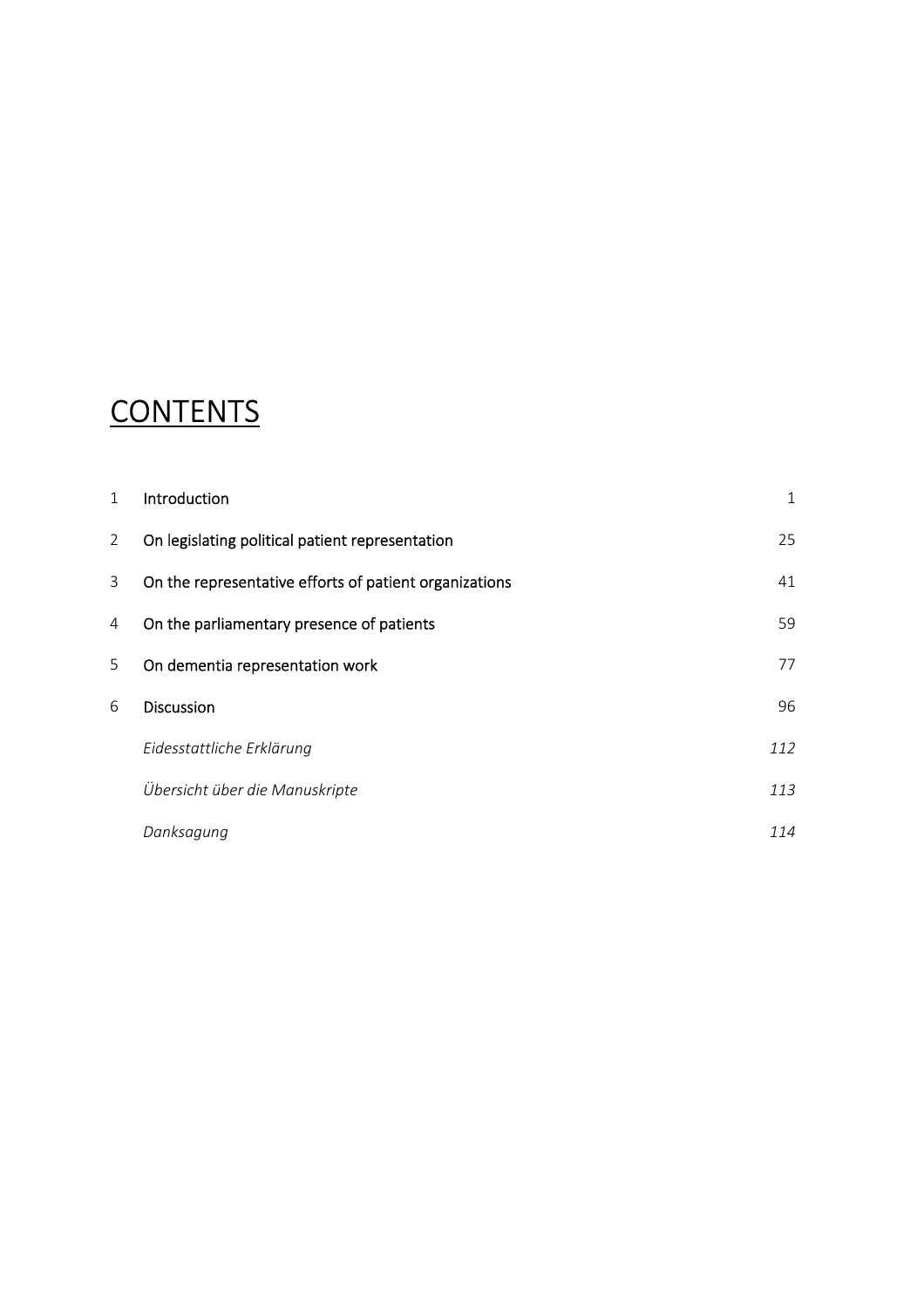### *CHAPTER ONE*  Introduction

"Gesundheitspolitische Entscheidungen – spielt der Patient überhaupt eine Rolle?" was the title of a conference that took place in Hannover in 2016. I attended that conference one year into my PhD work. The title asks whether the patient (singular) matters to health policy decision making *after all*, or – to translate the title in a figurative sense – whether power holders even take patient preferences into consideration when deciding on key issues in public health policy. The conference was part of a scholarly endeavor within the ever-growing interdisciplinary field of social science research on health and, more particularly, on the role of patients in health policy decision making (Epstein 2008a, 2008b; Rabeharisoa 2003, 2006; Akrich M. and Rabeharisoa 2012; Tritter 2011; Conklin et al. 2015; Gauld 2010; Murphy 2005; Peterson 2001; McCoy et al. 2020; Keizer 2012; Lehoux et al. 2012; Van de Bovenkamp and Zuiderent-Jerak 2015; Etgeton 2009). That endeavor – which could be referred to as *Political Patient Studies* – aims to come to a better understanding of practices that channel patient preferences into political decision making processes. Ironically, political science has contributed astonishingly little to Political Patient Studies.

"Viewed from a longer-term perspective, patients per se have seldom been at the center of health policy" (Garpenby and Nedlund 2020). Taking interest in this phenomenon, scholars from Science and Technology Studies, sociology, bioethics, public health science and further disciplines have examined when, why and how the interests of patients have found their way into health policies – despite the superiority of stronger stakeholders such as health care professionals or insurance companies. They analyzed the political activism of individual patients who seek direct contact with parliamentarians and other political decision-makers, signed online and offline petitions, expressed political opinions on social media, took part in demonstrations, and staged 30-hr sit-ins at departments of health (Anspach 1979; Burden et al. 2017; Christensen et al. 2018). A large and maybe even the largest part of the Political Patient Studies literature focuses on patient organizations (Rojatz 2016; Baggott and Forster 2008; Van de Bovenkamp 2010; Van de Bovenkamp et al. 2010; Epstein 1995; Gerhards et al. 2017; Schicktanz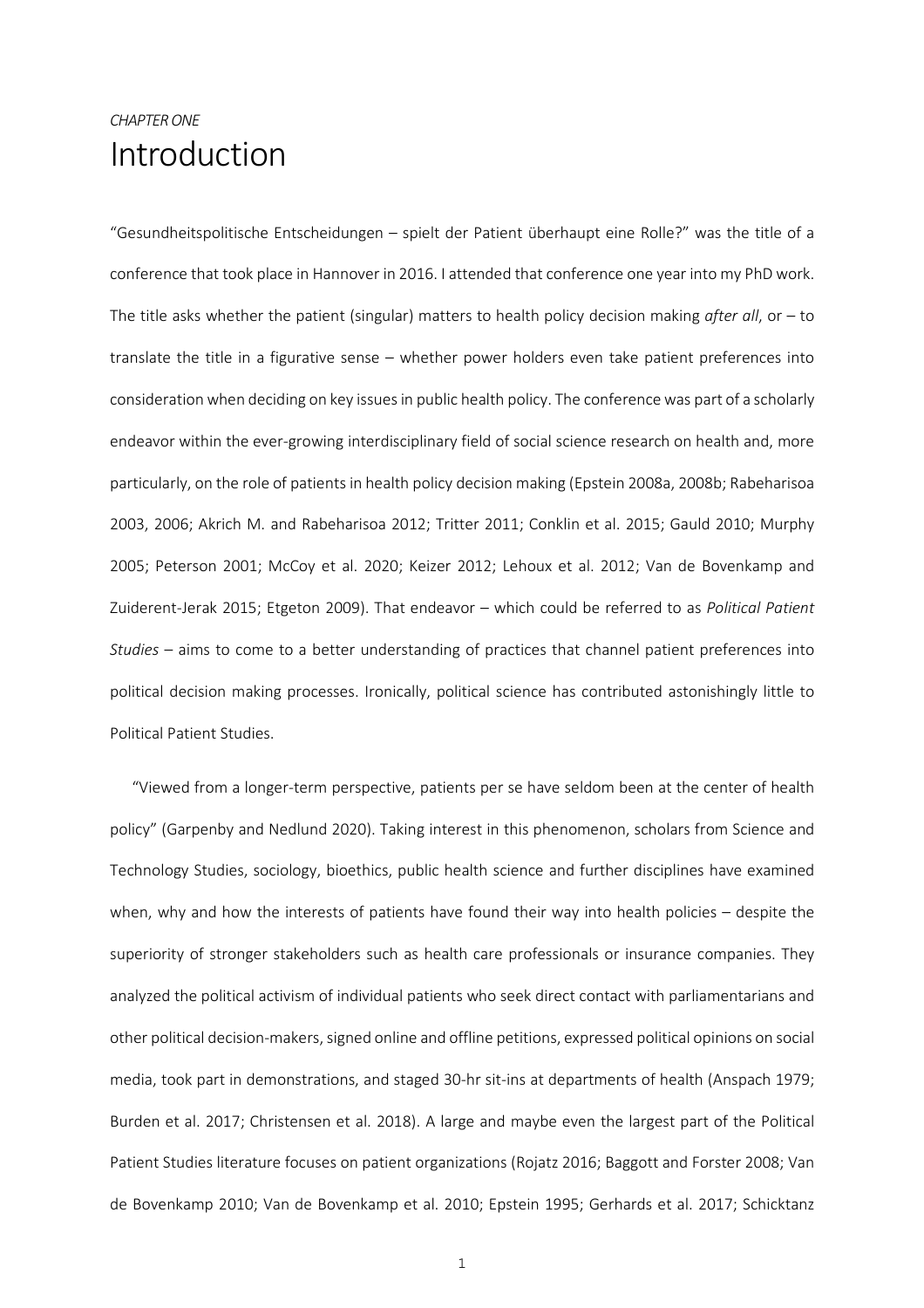2015; Rabeharisoa et al. 2014; O'Donovan 2007; Moreira et al. 2014). Patient organizations (POs) are organizations that have been established in many cases *by* and in all cases *for* patients and they provide service and support for those that are affected by the disease they cover. Most POs are multitasking organizations that – as well as political activities – provide peer support, inform patients on current developments in healthcare, organize all kinds of events aimed at raising public awareness for the disease, etc. Their political activism has been observed on the local, federal, national, European and international level (Braunegger-Kallinger et al. 2009; Souliotis et al. 2018; Keizer 2012; Van de Bovenkamp and Trappenburg 2011; Beard 2004). Studies show that POs lobby parliamentarians, organize protests and petitions, engage with mass media, publish opinion statements on (upcoming) legislation as well as reports and papers on pressing issues (Winblad and Ringard 2009; Baggott and Forster 2008; Jones et al. 2004). The political ambitions of POs have been identified as reaching from narrow and exclusively disease-specific goals that benefit a distinct group of patients to broader goals such as preventing further healthcare privatization or improving equal access to healthcare provision (Löfgren et al. 2011; Keller and Packel 2014). Scholars problematize that POs often take part in public hearing processes and sit in advisory, decision making and arbitration boards but still lack any real influence as they are not granted voting rights (Etgeton 2009). Studies on the political activities of POs have helped to identify and distinguish cases in which their activities paid off in terms of contributing to policies that address the wants and needs of patients – and those in which they did not (Rojatz and Forster 2017; Jones and Baggott 2011; Rojatz 2016).

Although the Political Patient Studies literature provides important insights into the practice of making patients matter to politics, it has largely ignored one crucial aspect: namely that of representation. It is here, I believe, that political science has an important contribution to make to Political Patient Studies. Political science has a long and rich history of theorizing and studying political representation (Pitkin 1967; Young 2000; Mansbridge 2003; Rehfeld 2005, 2018; Disch 2008, 2015; Dewey 1927; Williams 2000; Urbinati and Warren 2008; Saward 2010, 2014, 2016; Manin 2009; Eulau and Wahlke 1978), yet unfortunately even key insights and lessons of that scholarship have only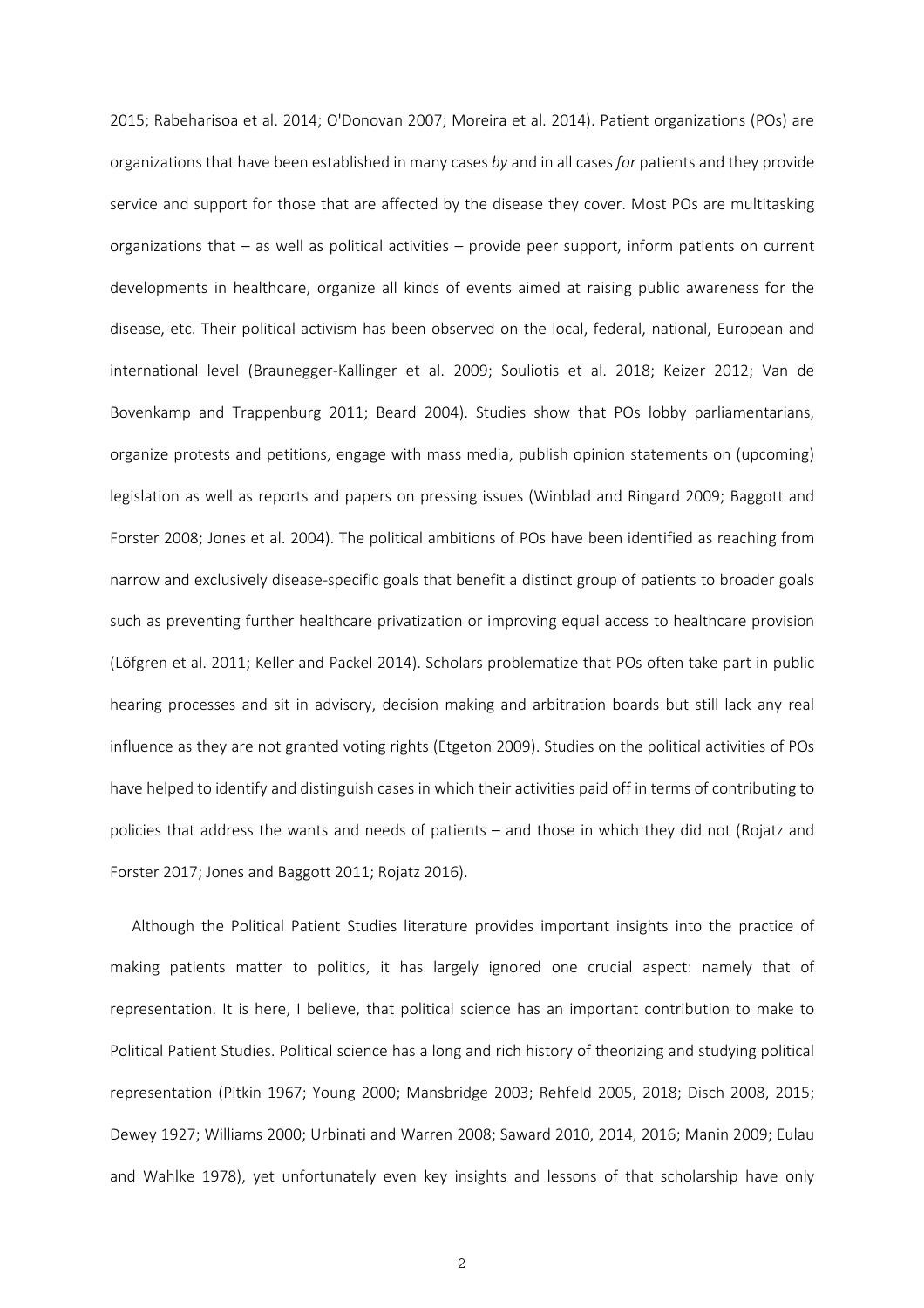sporadically found their way into the field of Political Patient Studies (Gerhards et al. 2017; Van de Bovenkamp and Vollaard 2018b). In the realm of representation, the "missing political science gaze" (Leeuw et al. 2014) of Political Patient Studies leaves many important questions unexplored. The political activities of POs can be conceptualized as acts of political representation, yet rarely have they been studied through the lens of political science representation theory (Van de Bovenkamp and Vollaard 2017, 2018a). Conceptualizing their political activities as representative acts is justified as POs claim to do what they do on behalf of patients, presenting themselves as protecting, defending, conserving, and enforcing patient preferences and channeling patient interests to politics. What is more, it is not only POs that claim to look out for patients in health policy making. Through the lens of political science representation theory, *non-patient actors* – such as parliamentarians – also come to the fore. Up until now, the literature has been satisfied with accusing (German) parliamentarians of paying too little attention to patients and their wants and needs (Rosenbrock and Gerlinger 2014; Fischer and Sibbel 2011). This accusation, however, lacks empirical basis as scholars have only recently begun to shed light into parliamentary attention towards patients (Nedlund and Nordh 2015; Mold 2013, 2010). Given that parliamentarians are influential power holders whose decisions can shape the lives of patients, we need to know more about whether, how, when, and why parliamentarians render patients politically visible and audible to processes of political decision-making. Adding a representation perspective therefore not only allows us to explore the activities of different actors who claim to represent patients, but also to come to a better understanding of how we should value different attempts to make patients matter to politics.

In this thesis, I will use a representation approach to explore contemporary practices of making patients matter to politics. That is, I am specifically interested in how political patient representation unfolds in practice. I argue that recent and constructivist advances in representation theory, specifically representative claims theory (Saward 2010, 2014; Disch 2019, 2015), are well equipped to guide an empirical analysis of the representation work performed by different actors such as POs and

3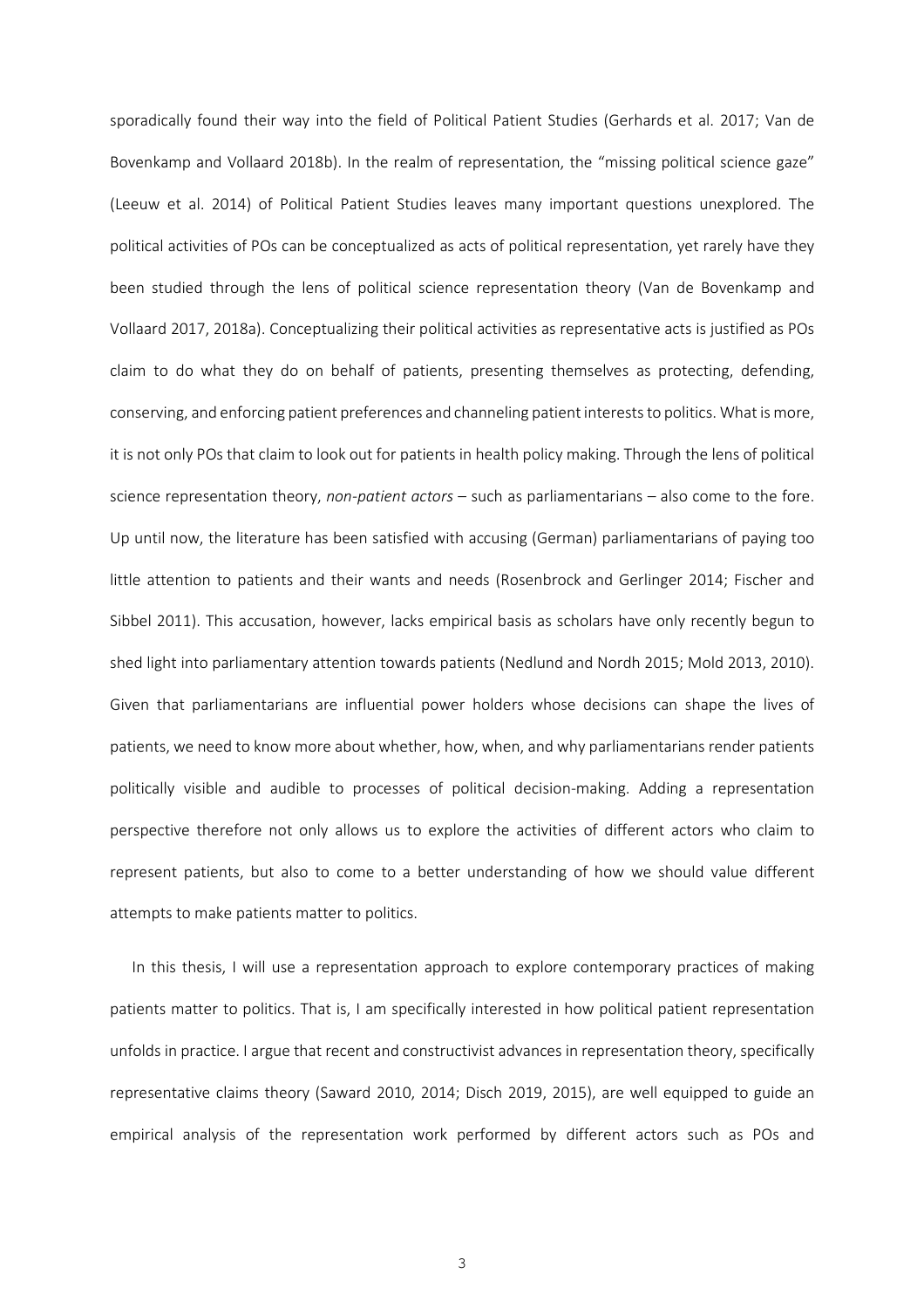parliamentarians, with the aim of learning more about whom to listen to when it comes to voicing the political interests of patients – and whom not to.

#### Theorizing political patient representation

Within political theory, there is no consensus on how to theorize representation (Pollak 2005). The concept of representation has always been the subject of heated debates (see for instance Näsström 2011 and Severs 2010 on constructivist readings of representation; or - most recently Zicman de Barros 2020, 2021 versus Thomassen 2021). When "it comes to representation, one thing, but perhaps only one thing, is undeniable: it is a concept that encompasses an extraordinary range of meanings and applications." (Runciman and Brito Vieira 2013) Just one or two generations ago, the politics of representation was usually considered to be located in the electoral and in particular the parliamentary arena, concerning essentially the relationship between voters and parliamentarians (Schweber 2016). By stark contrast, representative claims theory, which has dominated the past decade of international representation studies, perceives issues of representation as being *everywhere* (Montanaro 2012, 2019; Saward 2009). While there are still theorists who "would prefer to reserve the term representation to describe electoral representation on the basis of the formal or governmental decisional roles of elective figures" (Saward 2010), proponents of the claims-making account argue that the broadening of our understanding of who counts as representative does not confuse but rather enriches our understanding of "what is going on in representation" (Saward 2010).

I argue that a particular strength of the claims-making account is that it allows an analysis of representational practices of different actors through the same lens. Representative claims theory (Saward 2010; Disch 2011) does not conceptually separate actors in advance but makes it possible to compare and contrast the efforts of categorically different makers of representative claims about patients. In political representation studies, parliamentarians are classic and well-established research objects while POs, as argued above, are not. Interestingly, in Political Patient Studies it is the other way around. POs have received a lot of attention whereas parliamentarians have been largely overlooked.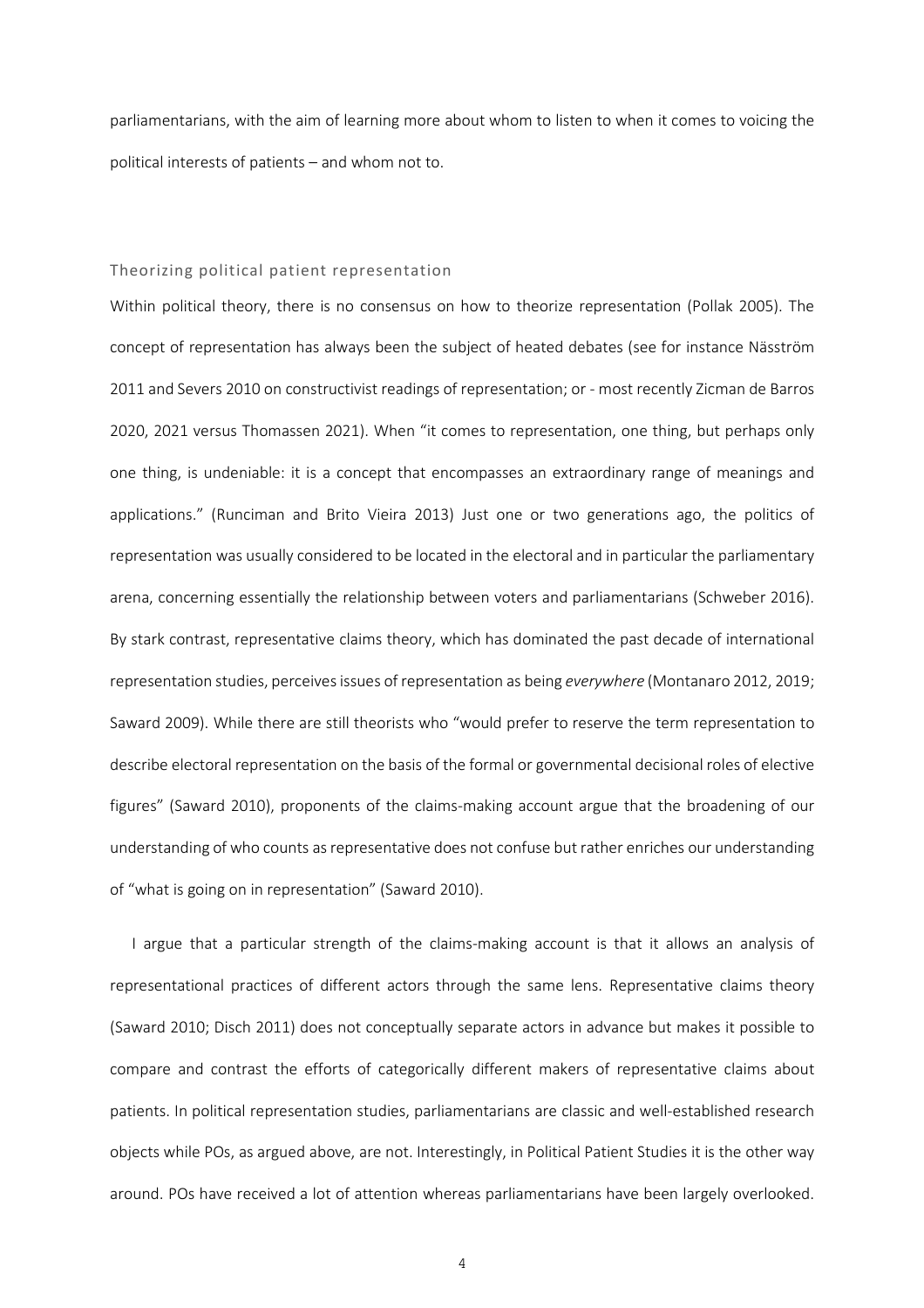POs and parliamentarians may (or may not) differ in how they try to make patient interests matter to politics, and representative claims theory helps to detect potential differences by offering theoretical guidance through "the rich plurality of representative practices" (Saward 2010).

Representative claims theory not only helps us to expand our gaze in terms of actors involved, but it also allows the study of dynamic patterns of representation, as it theorizes representation as a process, an activity and a practice. Representation begins with a representative claim that is issued by a (possibly self-acclaimed) representative – such as a parliamentarian, a PO, others NGOs, a neighborhood board, a bureaucrat, a celebrity, a scholar, a religious order, etc (Kuyper 2016; Wolff 2013; Essen and Allen 2017; Saward 2010; Rubenstein 2014; Chowdhury 2019). The making of a representative claim entails the construction of a constituency – such as patients in the case of this thesis. Relying "on their information and imagination" (Celis and Mügge 2018), representatives portray their representees and attribute certain characteristics to them, for instance describing patients as bravely enduring pain. They voice interests that they believe their constituents share, for example claiming that patients desire selfdetermination in healthcare (Mold 2013). Representation is thus understood to be a process through which representatives render their idea of their representees (meaning their construct of a constituency, in this case patients) politically visible and audible (Ankersmit 2009). Proponents of the constructivist account of representation theory stress that the represented constituency is not a reflection of an entity that exists prior to and independent from being represented (Alcoff 1991; Disch 2015; Saward 2010). They challenge the idea that patients – or any other population that is turned into a constituency – form a unified group with "a fixed, knowable set of interests" (Saward 2010), which representatives can refer to in their representation work. According to the constructivist account, representing does not mean echoing, mirroring or copying. It rather means that representatives create a *political presence* for their constituents according to their perception of them (Ankersmit 2009; Disch 2015; Saward 2019, 2010).

Many scholarly disputes about representation have been about the concept of *political presence* (Castiglione and Pollak 2019). For a long time, the concept of political presence was used to describe

5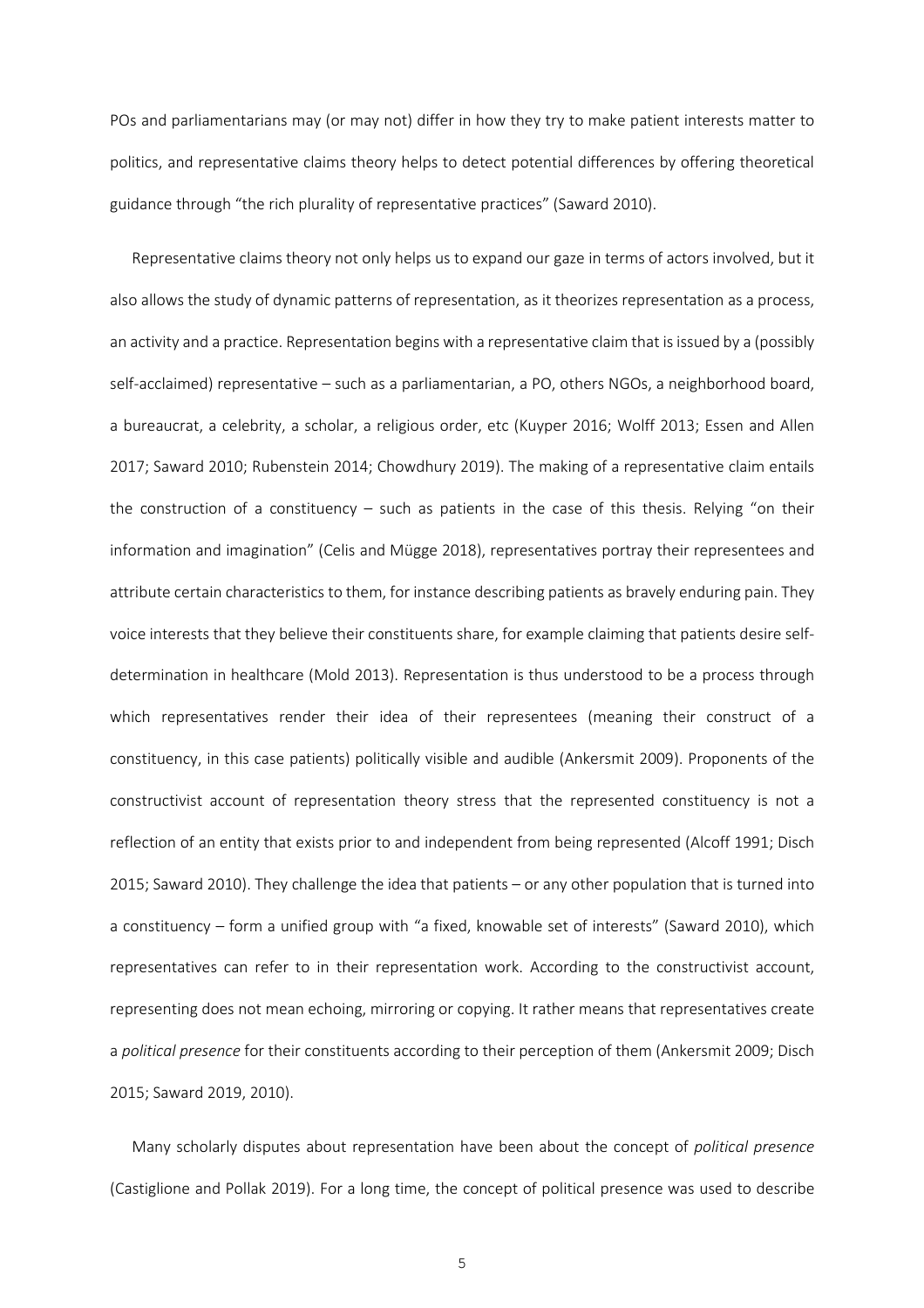representation as "making present in some sense something which is nevertheless not present literally or in fact." (Pitkin 1967). However, representative claims theory applies a constructivist reading to representation and consequently problematizes that the concept of political presence misleadingly implies that representation means mirroring or copying. Proponents of the claims-making account stress that "representatives who speak for their constituents are not speaking as the constituents would have spoken" (Brown 2009). Representatives do not *read off* interests, they rather *read in* interests into their constituents (Lord and Pollak 2010a; Lord and Pollak 2010b, 2013). Therefore, representation should better be understood as being about "claims that give the impression of making present" (Saward 2010). It is exactly this "artificial presence by the act of representation" (Runciman 2007) that POs and parliamentarians create for patients that this thesis is interested in.

It is not a given that patients identify with the political presence that has been created for them. Theory stresses that representative claims are made both with and without the approval the representees (Montanaro 2012; Saward 2009). It is neither given that representative claims about patients necessarily contribute to developing health policies that allow patients to live as well as possible with their diagnosis (Nedlund and Taghizadeh Larsson 2016). Practices of channeling the wants and needs of patients to politics are expected to contribute to making health policy decision making better in the sense of resulting in policies that are equipped to address otherwise unacknowledged and unmet needs of patients. However, it turns out time and again that constituent interests channeled are too often generated by indirect means and that even seemingly 'natural' representatives who appear trustworthy regarding their constituents' preferences base their representative claims on rather problematic grounds (Montanaro 2019). For instance, dementia-specific POs, arguably, appear as 'natural' representatives of patients living with dementia<sup>1</sup> and they have convinced power holders in

 $1$  There is a large body of social science literature on dementia. Many authors have devoted themselves to making the person reappear behind dementia. Such authors problematize that too many people interpret everything that a person with dementia does in light of his or her diagnosis (inter alia and in particular Kitwood 1997). They challenge biomedical models of dementia (inter alia and in particular Lock 2016). Such works argue convincingly that people with dementia are not to be continually seen and treated as patients. I do not consider that referring to someone who is living with dementia as a patient is a form of insensitive and demeaning language but rather one option out of many. My thesis, as it will unfold, is about plurality in representational practices, about the value of multi-dimensional representations. Choosing technical terms is a practice of linguistic representation and I understand variation in labeling people / patients / citizens who are living with dementia as a means of pluralizing representational practices.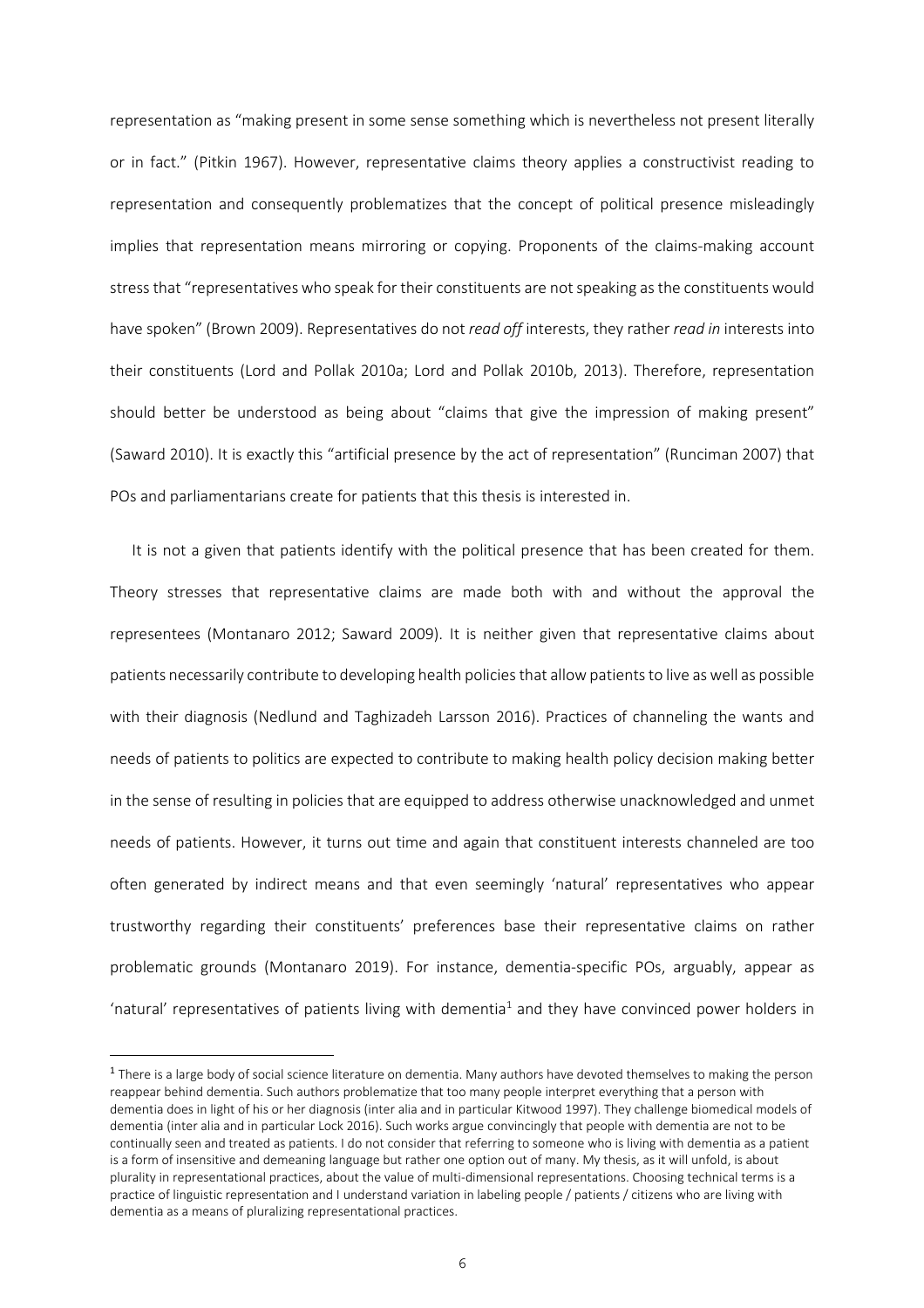many countries that they are *in the know* about the pressing needs of patients living with dementia. However, rather than engaging directly with patients living with dementia they learn about the apparent (!) needs of patients with dementia through the accounts of family members (Beard 2004, 2016; Ballenger 2006). Examples like these illustrate why it is important to examine critically any attempt of political patient representation, "elaborating the character of the representative claims [and] paying detailed attention to the conditions under which claims are made, received, and assessed" (Saward 2010). Scholarship needs explore the ways in which, by whom and how patients become represented politically and the kinds of patient constituencies that are created in the process. What is more, it needs to reveal mechanisms that help us to recognize patient acceptance and identification with a representative claim. Such a critical examination, then, might equip us to better judge whom to listen to regarding patients' political interests – and whom not to.

### Research question and contribution of the thesis

My thesis explores representative claims about patients from a theoretical and comparative political perspective. The central research question of my thesis is:

*How is political patient representation being performed, and what effects do the representative efforts of patient organizations and parliamentarians have in terms on patients' political presence in the field of public health policy?* 

I am interested in uncovering how, to what extent, and in what contexts patients are represented in the political arena. I focus on POs and parliamentarians, as these two actors can be conceived of as distinct (and possibly competing) actors performing political patient representation, and I suggest that contrasting their representation work helps to gain a better view of the potentially multifaceted aspects of representative claims about patients. My dissertation aims to explore the grounds upon which POs and parliamentarians base their claims about patients, and to show how and to whom they try to make their representative efforts plausible. Furthermore, it seeks to shed light onto the expectations and requirements that political patient representatives need to fulfill in order to get their claims accepted. I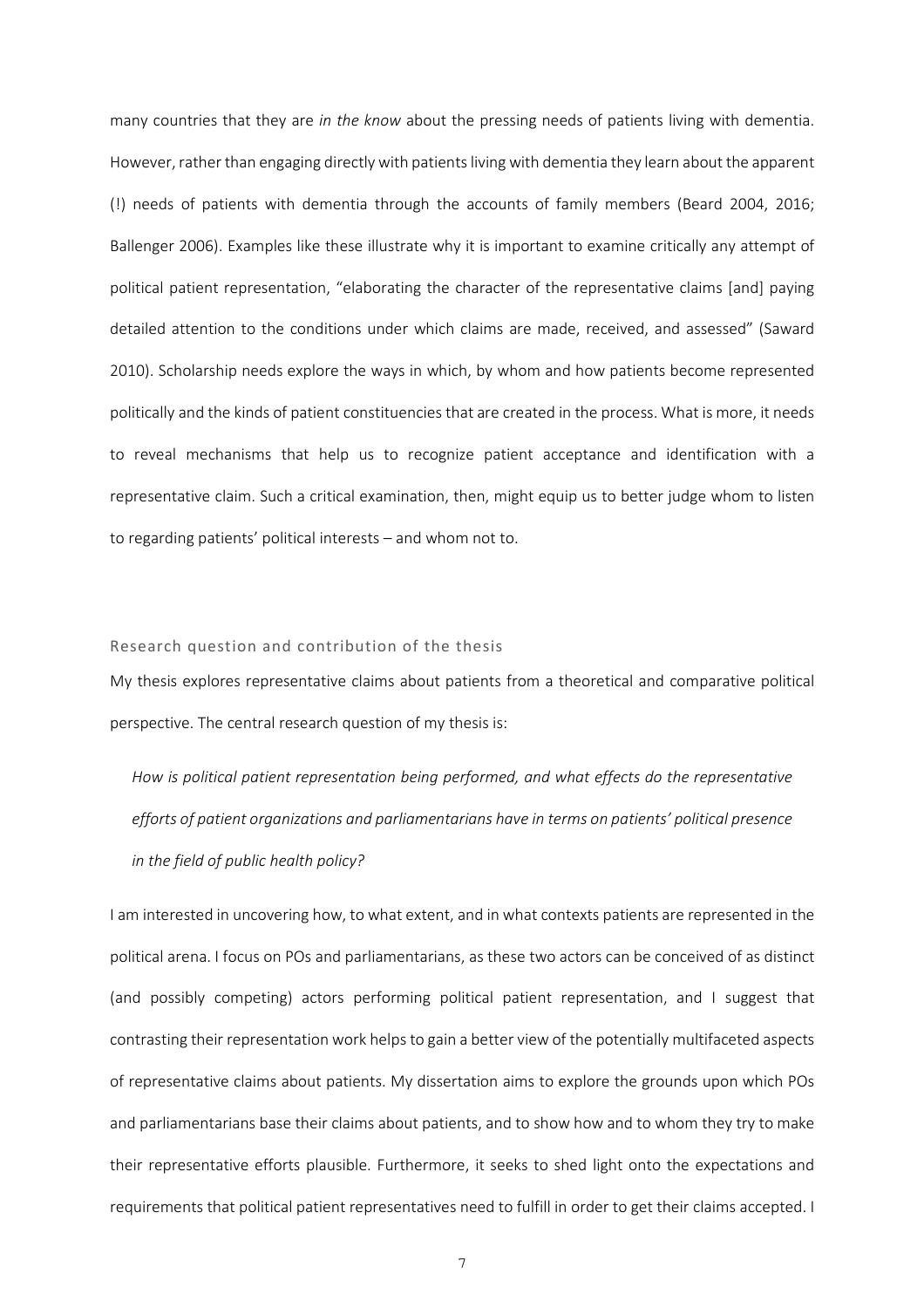intend to look at the processes that result in the creation of a political presence for patients. This includes paying close attention to mechanisms that are expected to heighten the democratic quality of political patient representation by granting patients control over how and by whom they are rendered politically visible and audible. Taken together, my thesis aims to gain a fuller sense of how patient constituencies are constructed and of what form political patient representation takes.

The thesis marks, to the best of my knowledge, the first attempt to systematically relate the stateof-the art in political representation theory to Political Patient Studies. It seeks to make a particular contribution by looking into the politics of patient representation through the theoretical lens of representative claims theory. Regarding the practice of voicing the wants and needs of patients in processes of political decision making, it is the objective of my dissertation to critically reflect upon whom to listen to, and when and why to do so.

Empirically, my dissertation makes use of a combination of different qualitative research methods of data accessing and analysis to answer my research question. The methods used belong to the set of non-positivist qualitative methodology.

[Within political science such methods] have increasingly been termed 'interpretive' methods because of their intentional, conscious grounding in or family resemblance to the ontological and epistemological presuppositions of the Continental interpretive philosophies of phenomenology and hermeneutics (and some critical theory) and their American counterparts of symbolic interactionism, ethnomethodology, and pragmatism, among others. (Yanow 2003)

Interpretive policy-analytic approaches have proven to be of scholarly value because they help to gain a fuller and more in-depth understanding of phenomena (Schwartz-Shea and Yanow 2012; Law 2007). My findings will supplement knowledge of practices of making patients matter to politics and of the wider field of political representation. I carefully selected settings and cases that promised significant and critical insights into the current political patient representation situation and chose methods of data accessing and analysis accordingly. None of my studies align to an epistemological understanding that presupposes the possibility of generalized conclusions drawn from empirical findings (Thomas 2011).

8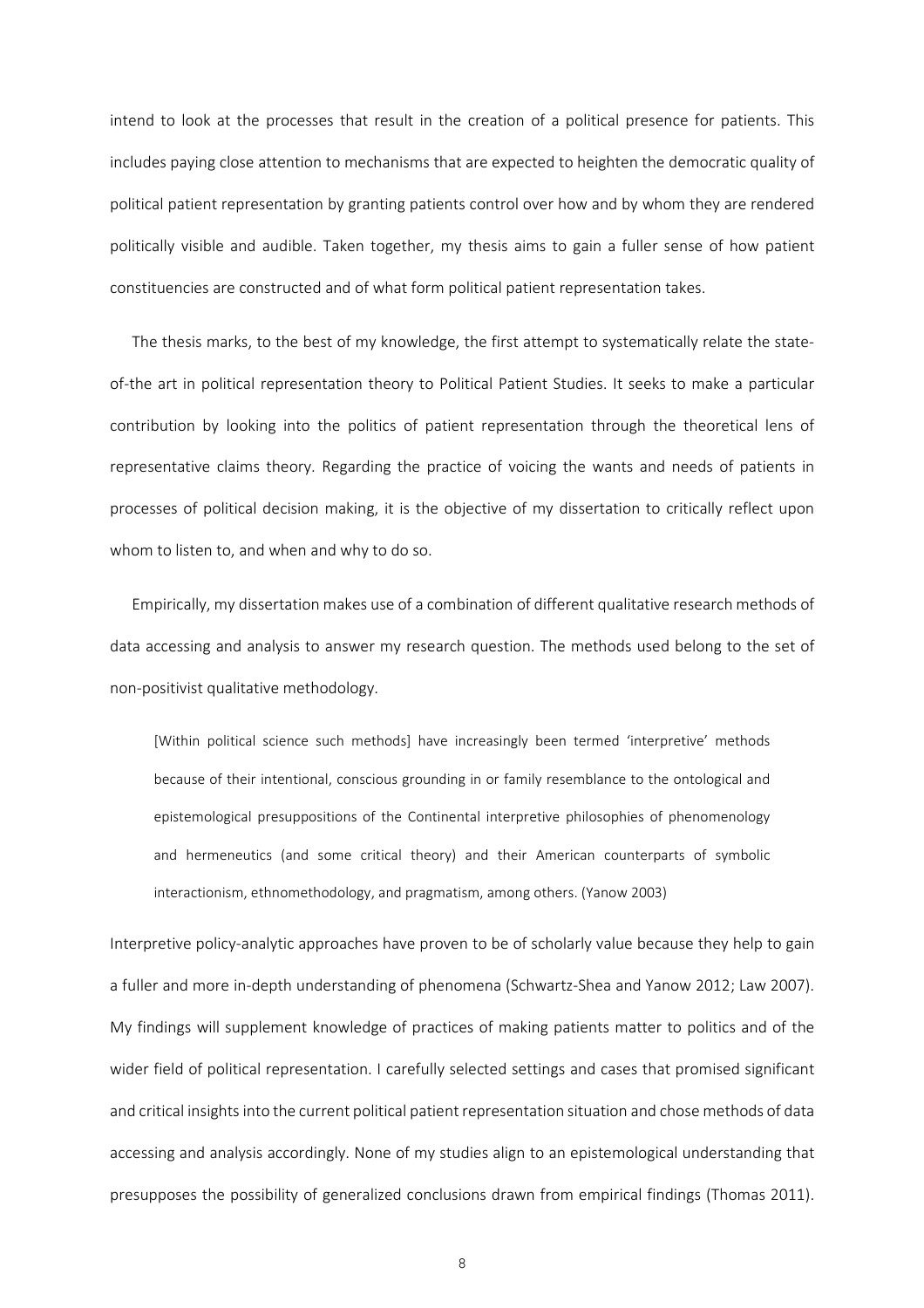This means that my research on POs and parliamentarians does not claim to offer universally valid insights about POs and parliamentarians. The findings are not to be transferred to other settings; they do not aim to make conclusions about political patient representation *in general*. The findings rather aim to become a part of the trajectory of Political Patient Studies by offering "points of contrast, comparison or reference for other sites and situations" (Mol 2008) and by shifting conceptions about practices of making patients matter to politics.

Findings aim to inspire scholars on the topic of representation. Empirical studies on non-elective representation –as performed by POs, for example – continue to be few and far between (Kuyper 2016; Van de Bovenkamp and Vollaard 2017; Wolff 2013; Chowdhury 2019; Flöthe 2020). There is also little insight into how representative claims that parliamentarians make beyond / despite / independent of / in addition to their elective mandate unfold in practice (Mansbridge 2003; Severs et al. 2013). With my empirical findings and the related discussions, I therefore seek to inspire political science representation theory to further develop theorizations and to contribute to the development of research tools for exploring the empirical actualities of representative claims (Wilde 2013, 2019; Heinisch and Werner 2019; Guasti and Geissel 2019).

My thesis seeks to increase the interdisciplinary relevance of political science in the field of health. Within political science there is a debate going on about the discipline's relevance. That debate revolves around the question of whether political science needs to increase its relevance for practitioners and citizens (Senn and Eder 2018; Byman and Kroenig 2016; Schütt-Wetschky 1990). By focusing on this question, the debate overlooks the academic relevance of political science *beyond* its disciplinary boundary. There is an overall scant attention of political science in the broader field of social science health research.

(P)olitical science's arrival to the realm of health has been slow. By comparison, health-specific fields have long been active in every other social science discipline, e.g., medical anthropology, the history of medicine, health economics, medical sociology, etc. (Carpenter 2012)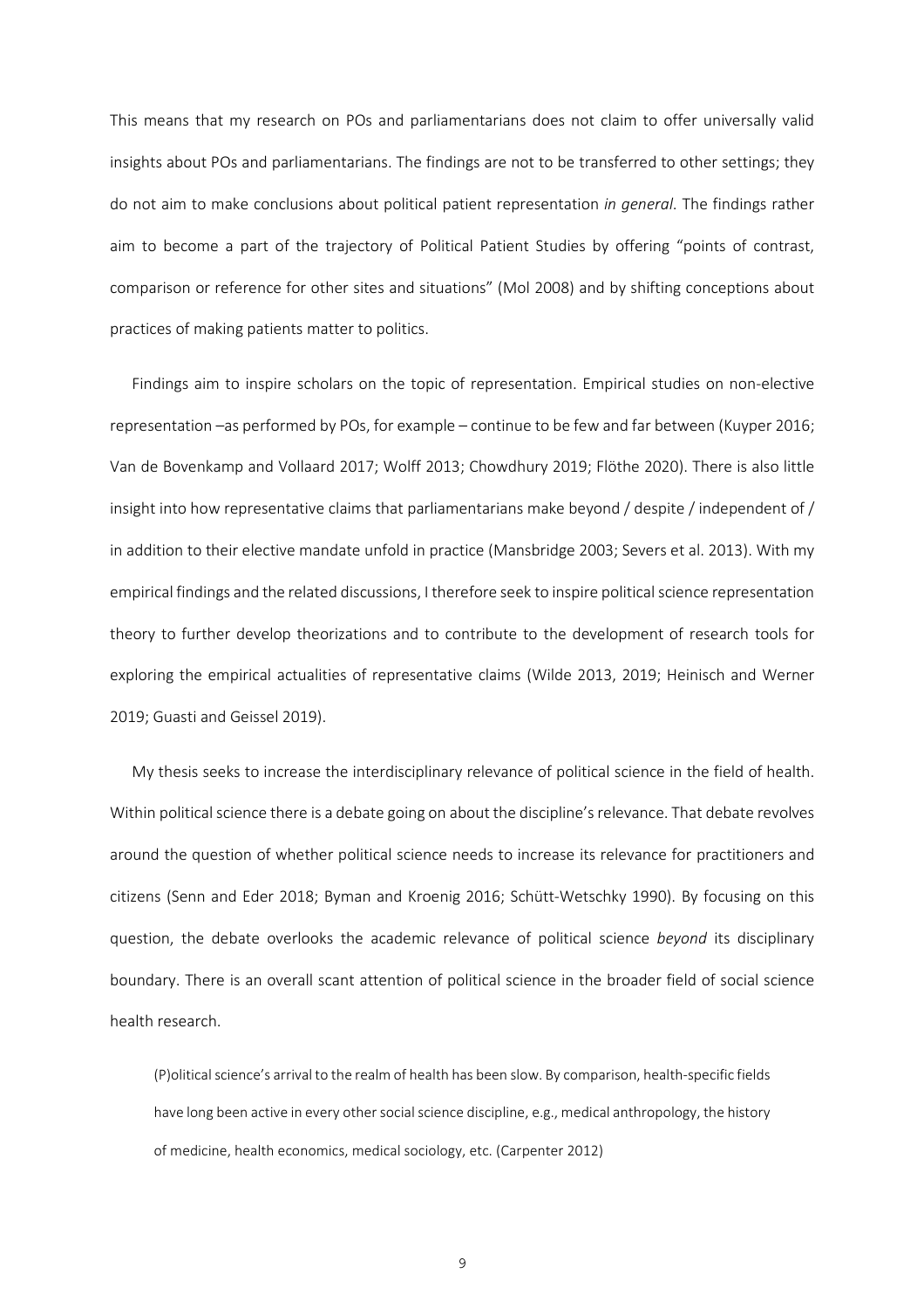Political scientists have been criticized for by and large approaching issues of health policy for the benefit of political science, i.e. for using them to test and further develop political science theories (Noweski and Engelmann 2006; Gagnon et al. 2017). In stark contrast, other social science scholars have been applauded for significantly contributing to a better understanding of health politics and policy making by bringing their discipline's accomplishments to the interdisciplinary social science research field on health (Leeuw et al. 2014). My thesis does not use the issue of the political presence of patients as a test example for representation theory. I rather consider my thesis as a case of boundary work. Combining interdisciplinary literature with political science theories, I hope that my dissertation will attract the attention of various social science disciplines. Scholars of Science and Technology Studies (such as Epstein 1995, 2008b), bioethicists (such as Schicktanz 2015; Schicktanz et al. 2018), medical sociologists (such as Rojatz 2016), and Patient Science academics (Van de Bovenkamp 2010) wonder about why and how to make patients matter to politics. My dissertation seeks to help fill the political science gap in Political Patient Studies, to highlight the relevance of political science for the interdisciplinary endeavor of a better understanding of practices of channeling patient preferences to political decision making processes, and to attract more political scientists to contribute to the broader field of social science health research (Mattila et al. 2019).

### Outline of the thesis

For my paper-based thesis, I conducted four studies and prepared four manuscripts. Manuscripts will be introduced in each chapter (chapters 2-5). The last chapter (chapter 6) is an overall discussion of my thesis.

Chapter 2 addresses legal regulations on political patient representation work performed by POs. Based on a framework analysis of Austrian and German laws, the study sheds light on the requirements that POs need to establish in order to be officially accepted as patient representatives. The study focuses on Austria and Germany; two countries in which POs have recently been observed increasing their engagement in political activism (Etgeton 2009; Forster 2015, 2016; Kofahl et al. 2011). The findings of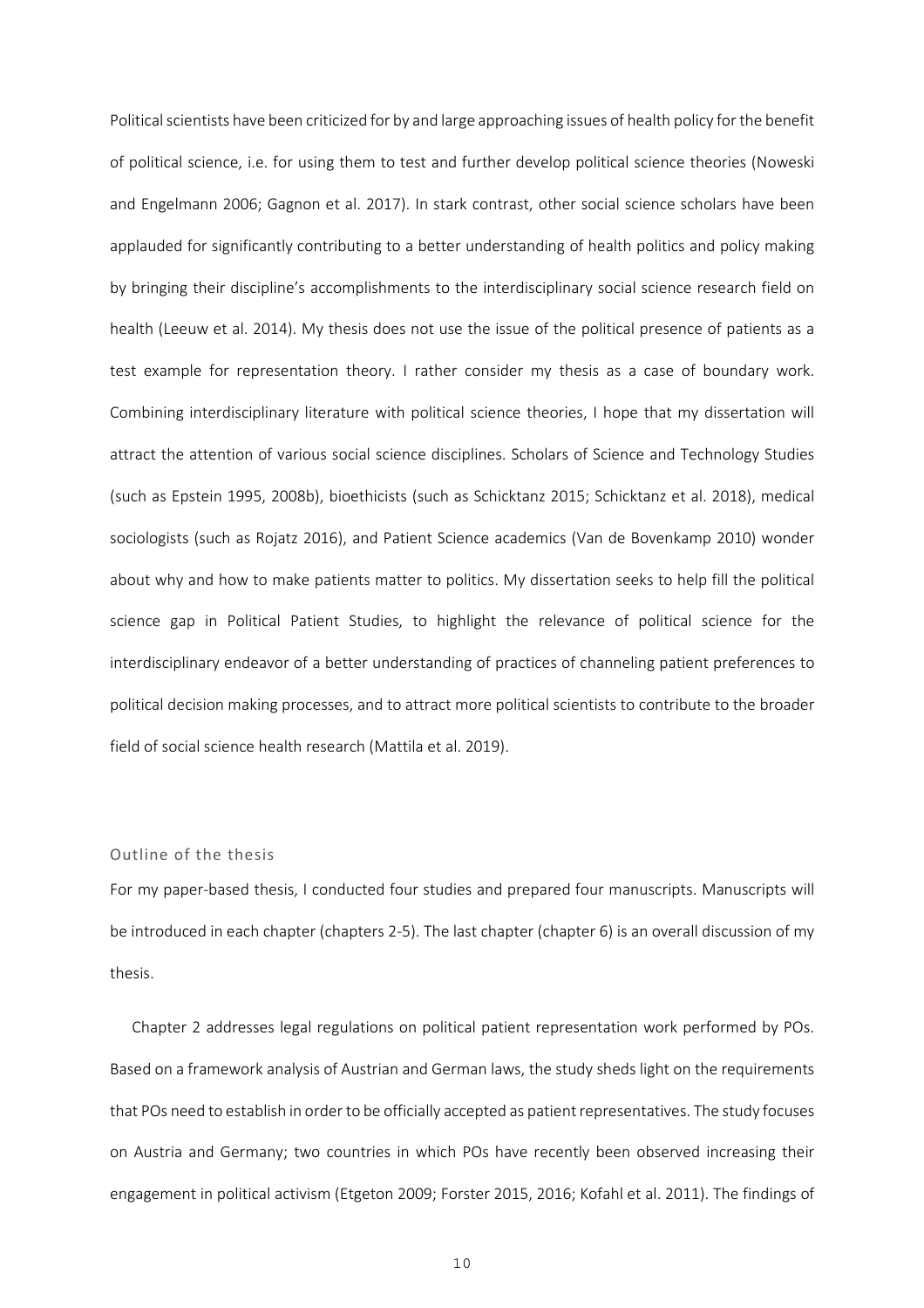this study are then compared with previous insights into legal requirements for Dutch POs. That is because, in contrast to Austria and Germany, in the Netherlands the involvement of POs in policy decision making is no recent phenomenon, and the Dutch healthcare system has gained much experience with the political activism of POs (Van de Bovenkamp and Trappenburg 2011). Exposing whether legislators share the same ideas with political theory on what makes a non-elective claimsmaker (such as a PO) worthy of recognition as representative, the chapter contributes to the empirical representation literature that seeks to come to better understanding of the effect of real-life mechanisms of acceptance of representatives by an audience other than the constituency (Guasti and Geissel 2019).

Chapter 3 explores the representation work of Austrian, German, and Dutch POs, looking into how political patient representation by POs unfolds in practice and whether their efforts count as acts of democratic patient representation. Democratic patient representation requires the acceptance of patients. The relationship between the claim-maker and the constituency is considered crucial for democratic representation (Urbinati and Warren 2008; Saward 2009). Concerning authorization and accountability, various mechanisms can help patients to (re-)gain control over their choice of representative and provide them with opportunities to correct and modify their political presence. Theorists, for instance, argue that claims-making organizations such as POs can be considered as an authorized representative when constituents join the organization as members; and they are held accountable through the possibility for constituents to terminate their membership (Montanaro 2012, 2019). In theory, mechanisms of authorization and accountability are expected to have the potential to turn representative efforts into democratic representation. The present study aims at contributing to answering the question whether mechanisms work out in practice as suggested by theory. The study focuses on POs on rare diseases. Among different disease-specific POs, the literature suggests that POs on rare diseases are persistent and experienced when it comes to political activism (Huyard 2009a, 2009b). Results from a content analysis of documents published by 33 POs as well as from 24 semistructured interviews offer insights into the practical challenges that POs encounter when seeking to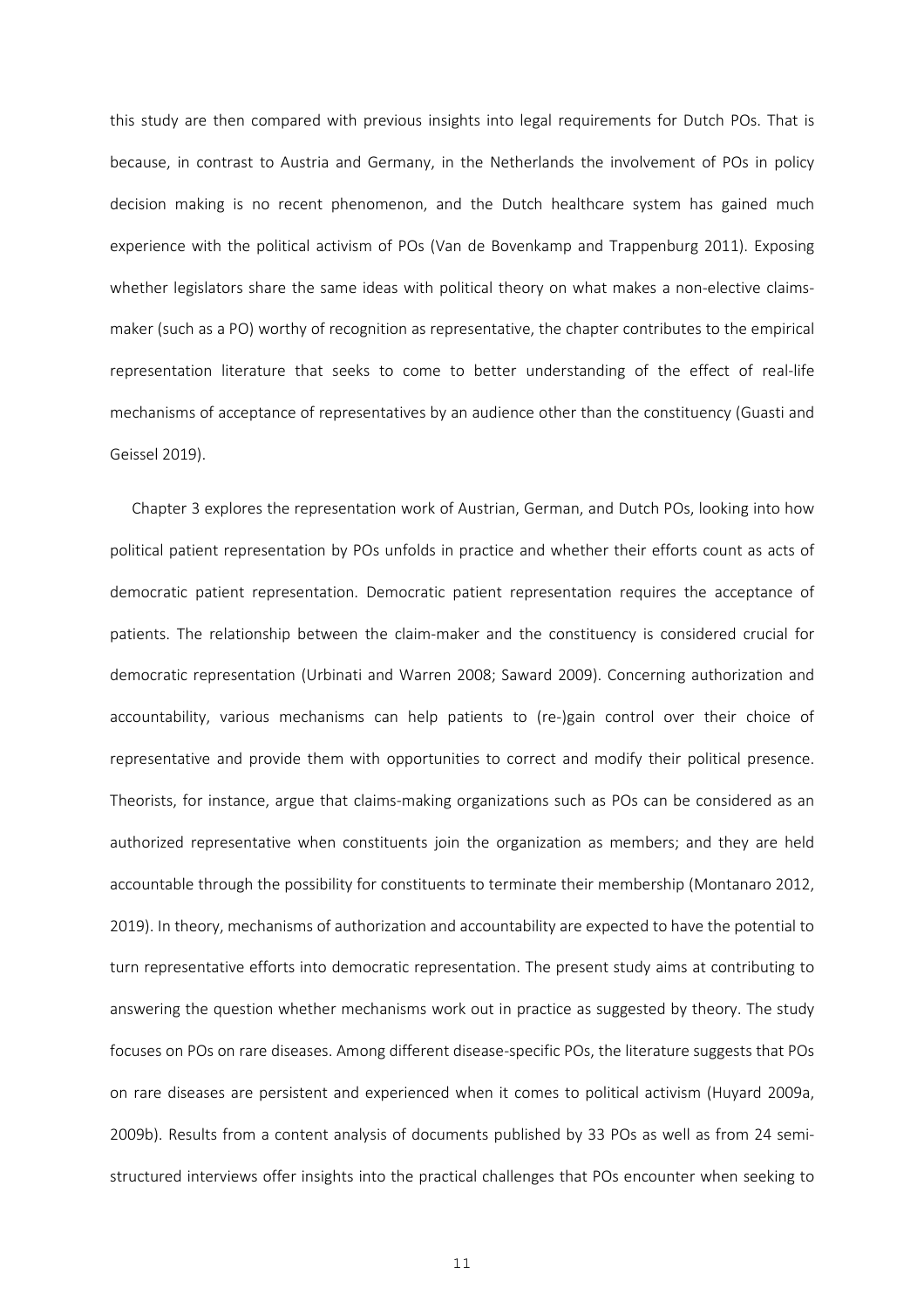act according to criteria required by legislation (as analyzed in the first study) and criteria on democratic representation suggested by political theory (as explained above). The chapter reflects upon whether POs should only be listened to if they perform political patient representation in a democratic manner – as emphasized by important threads of representation theory (Montanaro 2012, 2019; Urbinati and Warren 2008).

Chapter 4 turns towards parliamentary patient representation. An interpretive analysis of parliamentary documents (such as plenary protocols) displays the representative claims that German parliamentarians make about palliative patients when debating a bill on palliative and hospice care — a debate that parliamentarians themselves described as a parliamentary moment of glory. The chapter is of interests for an interdisciplinary readership. It is of relevance, for instance, for bioethicists who problematize that political debates about end-of-life policies continue to pay too little attention to the wants and needs of palliative patients (Jox 2017). As explained earlier, studying practices of giving voice to patients in healthcare policy making is high on the research agenda. The chapter aligns to that agenda, adding empirical insight into instances of parliamentary patient representation to the Political Patient Studies literature that so far has focused on exploring how patient organizations, patient boards and individual patients try to make patients matter to politics. Uncovering how parliamentarians perform political patient representation, the study seeks to inspire representation theory and to increase our sensitivity towards representative claims that parliamentarians make beyond / despite / independent of / in addition to their elective mandate (Mansbridge 2003; Severs et al. 2013).

Chapter 5 presents findings from a thematic analysis of 56 parliamentary documents that show what kind of political presence German parliamentarians create for patients living with dementia. Political dementia research spans many disciplines (Nedlund and Nordh 2015; Nedlund and Taghizadeh Larsson 2016; Beard 2004, 2016; Ballenger 2006; Gerhards et al. 2017; Schicktanz et al. 2018; Wu et al. 2014). Yet again, there is little effort coming from political science (Behuniak 2010) – which is problematized by political scientists themselves (Sonnicksen 2016a, 2016b). Patients living with dementia qualify as an interesting case for assessing attempts of political patient representation because of the obvious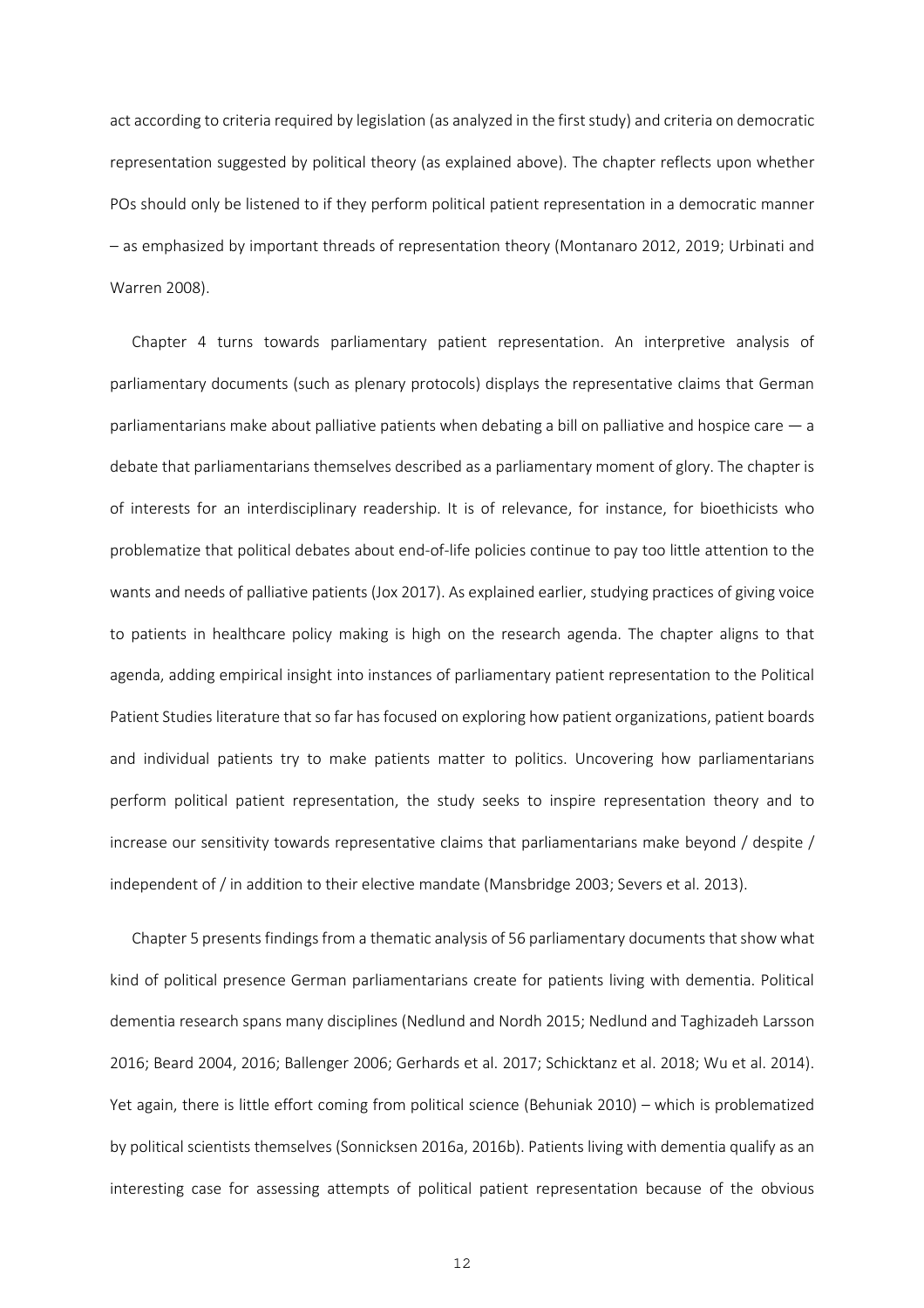diversity among the members of a dementia constituency in terms of cognitive capacity to understand and accept or reject representative claims about them. Cognitive impairment accompanies most dementia trajectories and while many persons at an early stage do possess the cognitive capacity to accept or reject a representative claim that targets them as constituents, most persons at an advanced stage of dementia don't (Wallesch et al. 2017). The representation literature too often applies a simplistic differentiation between representative claims that target a constituency capable of acceptance and those claims that target an incapable constituency – such as animals or the environment (Boström et al. 2017; Essen and Allen 2017). It is, however, more likely that many (if not most?) constituencies consist of members capable of acceptance (and rejection) as well as of members incapable of acting acceptance (and rejection) – as foregrounded by scholars exploring representative claims about children (Holzscheiter 2016; Whiteside 2019). A study about representative claims about patients living with dementia thus substantiates the argument to give up the either-or understanding of constituencies and potentially encourages political theory as well as empirical works on the matter to pay more attention to the diversity among the members of a proclaimed constituency in terms of acceptance capacity.

Chapter 6 brings together the findings of my four studies and reflects upon their scholarly value in terms of existing scholarship on representation. It reflects upon the thesis' contribution to answering the question as to whether and how patients matter to politics. It discusses the importance of patients' political presence and the consequences that follow enactments of political patient representation in terms of public health policy. Moreover, it problematizes the limitations of my work and makes suggestions for future research.

### Publication bibliography

Akrich M.; Rabeharisoa, V. (2012): L'expertise profane dans les Associations de Patients, un Outil de Démocratie sanitaire. In *Santé Publique* 24 (1), pp. 69–74.

Alcoff, L. (1991): The Problem of Speaking for Others. In *Cultural Critique* Winter (20), pp. 5–32.

13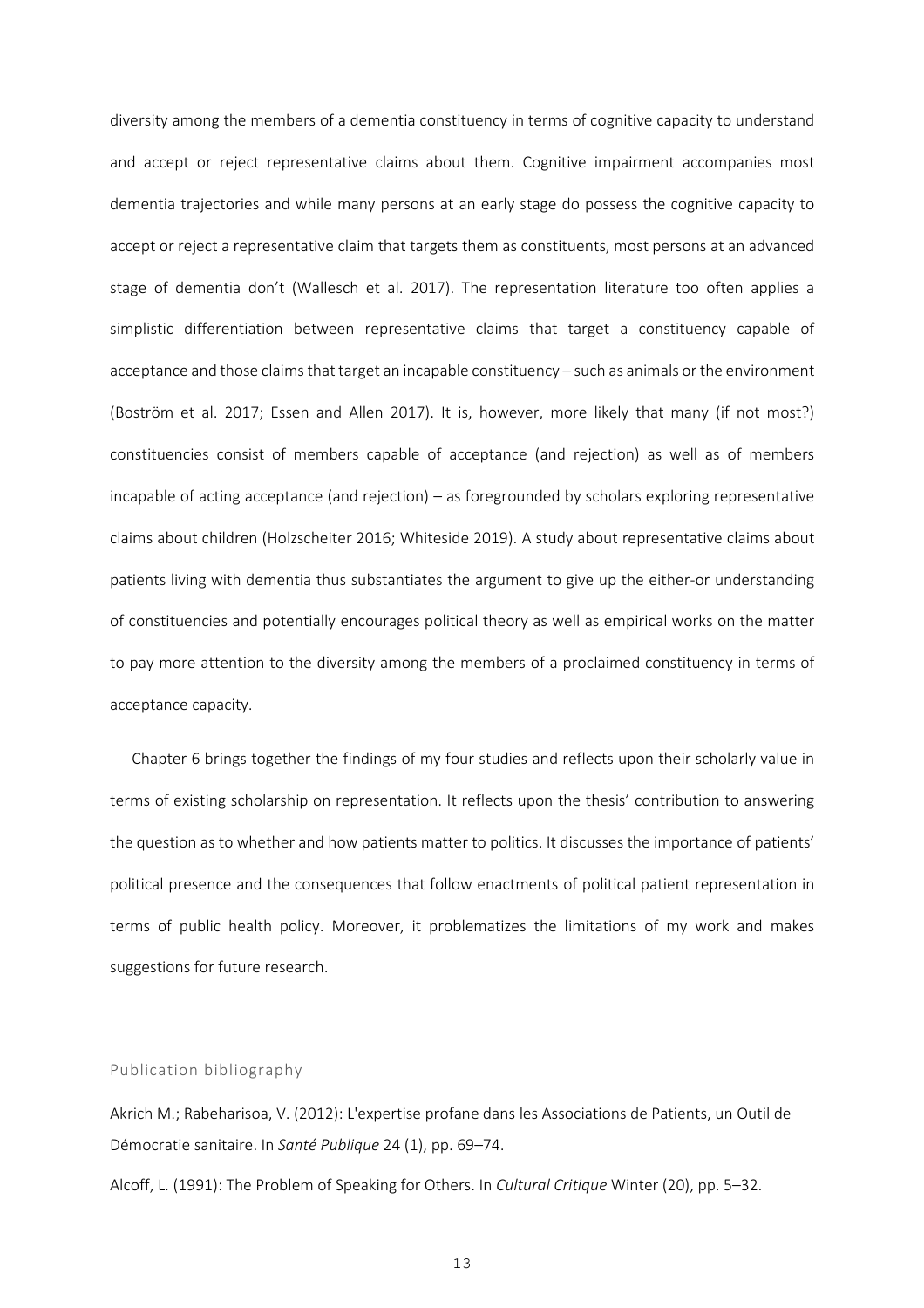Ankersmit, Frank (2009): Synecdochical and Metaphorical Political Representation: Then and Now. In S. Albers (Ed.): Methodik der empirischen Forschung. 3rd ed. Wiesbaden: Gabler, pp. 231–253.

Anspach, Renee R. (1979): From stigma to identity politics. Political activism among the physically disabled and former mental patients. In *Social Science & Medicine. Part A: Medical Psychology & Medical Sociology* 13, pp. 765–773. DOI: 10.1016/0271-7123(79)90123-8.

Baggott, Rob; Forster, Rudolf (2008): Health consumer and patients' organizations in Europe: towards a comparative analysis. In *Health Expectations* 11 (1), pp. 85–94. DOI: 10.1111/j.1369- 7625.2007.00472.x.

Ballenger, Jesse F. (2006): Self, senility, and Alzheimer's disease in modern America. A history. Baltimore: Johns Hopkins University Press.

Beard, Renée L. (2004): Advocating voice. Organisational, historical and social milieux of the Alzheimer's disease movement. In *Sociology of Health & Illness* 26 (6), pp. 797–819. DOI: 10.1111/j.0141-9889.2004.00419.x.

Beard, Renée L. (2016): Living with Alzheimer's. Managing memory loss, identity, and illness. New York: New York University Press.

Behuniak, Susan M. (2010): Toward a political model of dementia. Power as compassionate care. In *Journal of aging studies* 24 (4), pp. 231–240. DOI: 10.1016/j.jaging.2010.05.003.

Boström, Magnus; Uggla, Ylva; Hansson, Viktor (2017): Environmental representatives. Whom, what, and how are they representing? In *Journal of Environmental Policy & Planning* 20 (1), pp. 114–127. DOI: 10.1080/1523908X.2017.1332522.

Braunegger-Kallinger, Gudrun; Forster, Rudolf; Krajic, Karl; Nowak, Peter; Österreicher, Sonja; Barcza, A. (2009): PatientInnen- und Angehörigenorganisationen in Österreich. Selbsthilfe und Interessenvertretung, Unterstützung und Beteiligungsmöglichkeiten. Wien, checked on 14.10.14.

Brown, Mark B. (2009): Science in democracy. Expertise, institutions, and representation. Cambridge, Mass: MIT Press.

Burden, Barry C.; Fletcher, Jason M.; Herd, Pamela; Jones, Bradley M.; Moynihan, Donald P. (2017): How Different Forms of Health Matter to Political Participation. In *The Journal of Politics* 79 (1), pp. 166–178. DOI: 10.1086/687536.

Byman, Daniel; Kroenig, Matthew (2016): Reaching Beyond the Ivory Tower. A How To Manual. In *Security Studies* 25 (2), pp. 289–319. DOI: 10.1080/09636412.2016.1171969.

Carpenter, Daniel (2012): Is Health Politics Different? In *Annual Review of Political Science* 15 (1), pp. 287–311. DOI: 10.1146/annurev-polisci-050409-113009.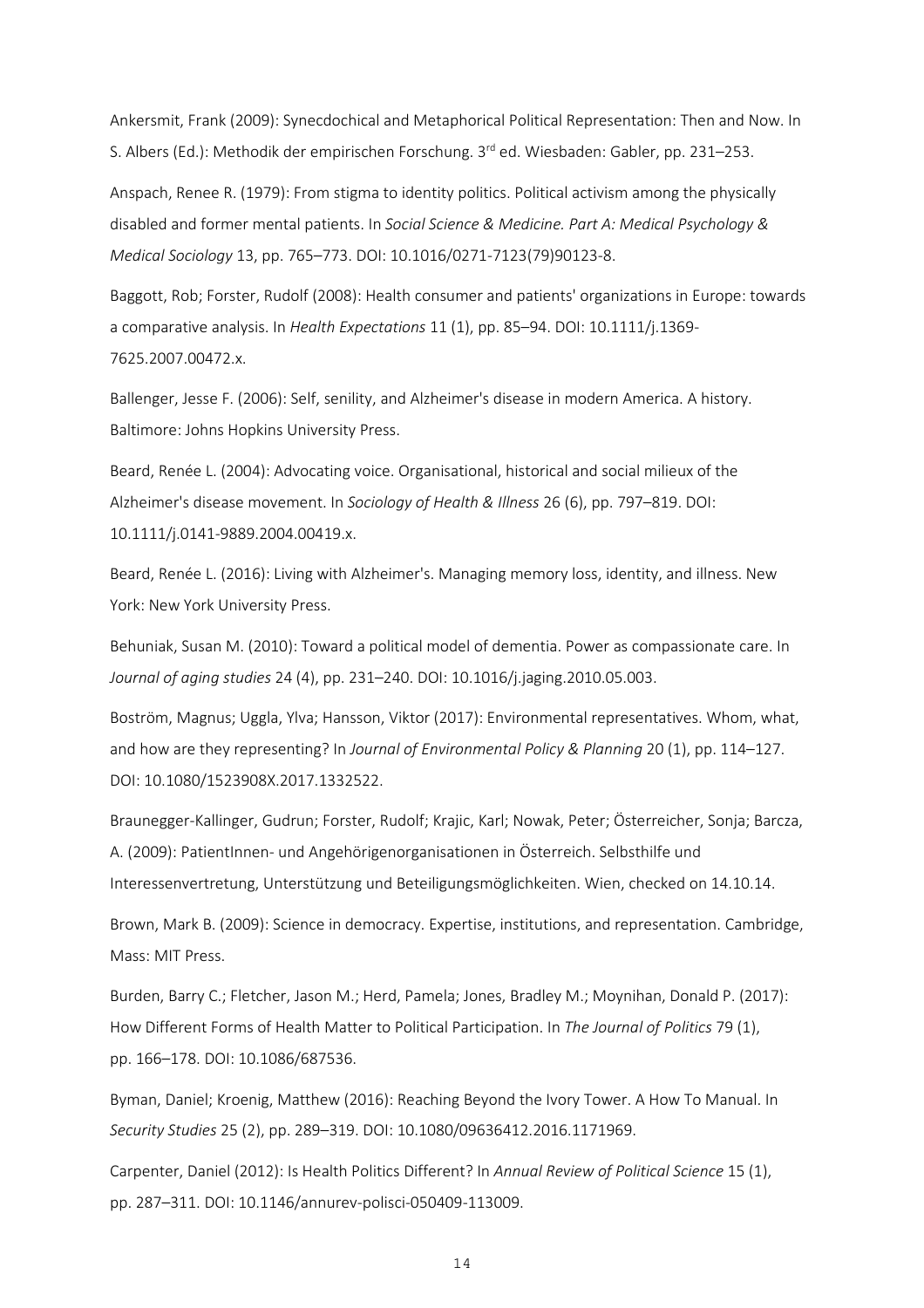Castiglione, Dario; Pollak, Johannes (2019): The Logics of Democratic Presence in Representation. In Dario Castiglione, Johannes Pollak (Eds.): Creating political presence. The new politics of democratic representation. Chicago, London: The University Of Chicago Press, pp. 16–38.

Celis, Karen; Mügge, Liza M. (2018): Whose equality? Measuring group representation. In *Politics* 38 (2), pp. 197–213. DOI: 10.1177/0263395716684527.

Chowdhury, Aheli (2019): Anti-Corruption Movement. A Story of the Making of the Aam Admi Party and the Interplay of Political Representation in India. In *PaG* 7 (3), pp. 189–198. DOI: 10.17645/pag.v7i3.2155.

Christensen, Henrik Serup; Setälä, Maija; Jäske, Maija (2018): Self-reported health and democratic innovations. The case of the citizens' initiative in Finland. In *European Political Science* 18 (2), pp. 291– 308. DOI: 10.1057/s41304-018-0167-6.

Conklin, A.; Morris, Z.; Nolte, E. (2015): What is the Evidence base for public Involvement in Health-Care Policy? Results of a systematic scoping review. In *Health Expectations* 18 (2), pp. 153–165. DOI: 10.1111/hex.12038.

Dewey, John (1927): The public and its problems. An essay in political inquiry. Athens, Ohio: Swallow Press.

Disch, Lisa (2008): Representation as 'Spokespersonship'. Bruno Latour's Political Theory. In *Parallax*  14 (3), pp. 88–100. DOI: 10.1080/13534640802159161.

Disch, Lisa (2011): Toward a Mobilization Conception of Democratic Representation. In *American Political Science Review* 105 (01), pp. 100–114. DOI: 10.1017/S0003055410000602.

Disch, Lisa (2015): The "Constructivist Turn" in Democratic Representation. A Normative Dead-End? In *Constellations* 22 (4), pp. 487–499. DOI: 10.1111/1467-8675.12201.

Disch, Lisa (2019): Radical Democracy: The Silent Partner in Political Representation's Constructivist Turn. In Dario Castiglione, Johannes Pollak (Eds.): Creating political presence. The new politics of democratic representation. Chicago, London: The University Of Chicago Press, pp. 162–185.

Epstein, Steven (1995): The Construction of Lay Expertise. AIDS Activism and the Forging of Credibility in the Reform of Clinical Trials. In *Science, Technology & Human Values* 20 (4), pp. 408–437.

Epstein, Steven (2008a): Inclusion. The Politics of Difference in Medical Research. Chicago: University of Chicago Press (Chicago Studies in Practices of Meaning).

Epstein, Steven (2008b): Patient Group and Health Movements. In Edward J. Hackett (Ed.): The Handbook of Science and Technology Studies. 3rd ed. Cambridge, Mass: MIT Press; Published in cooperation with the Society for the Social Studies of Science, pp. 499–539.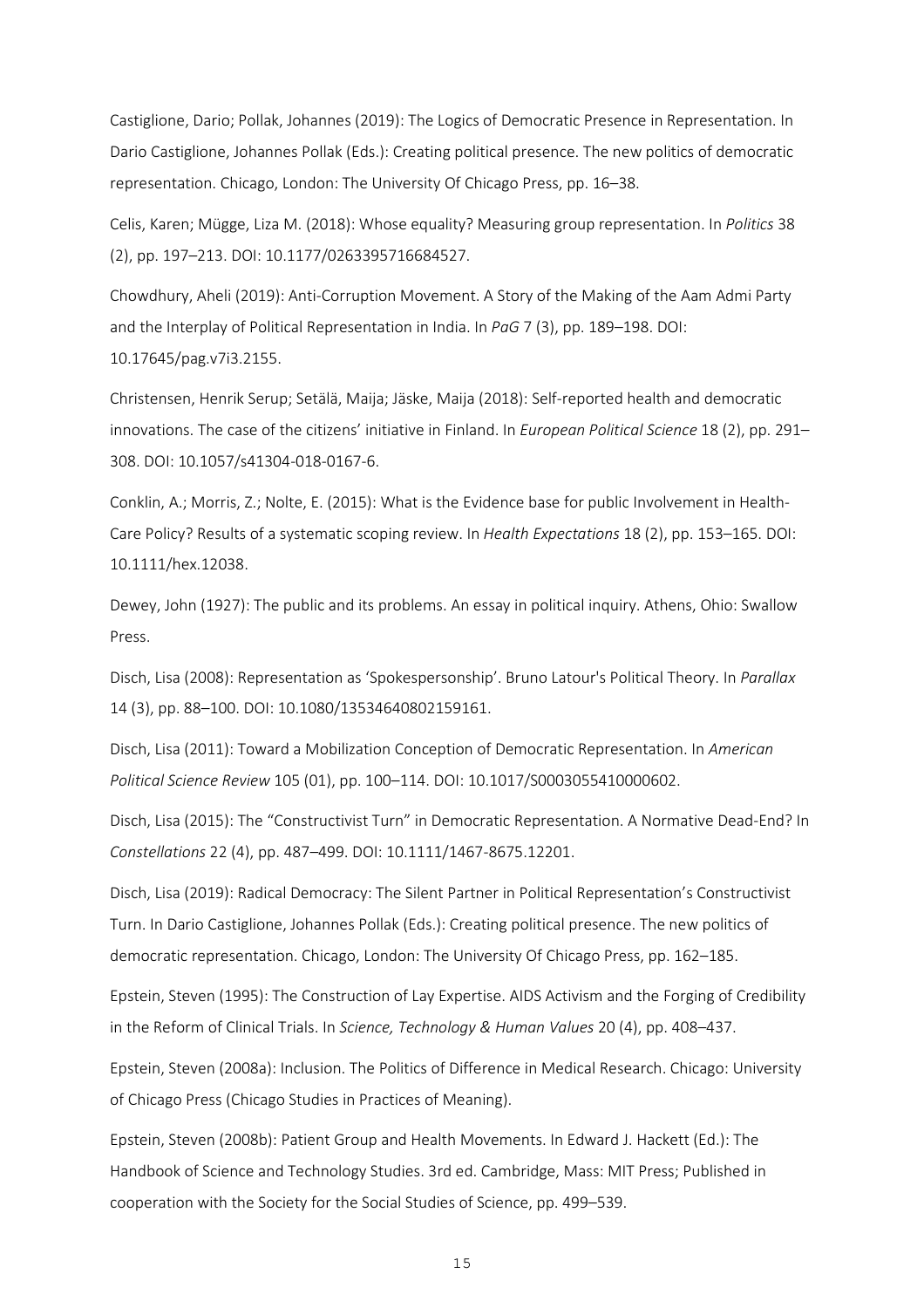Essen, Erica von; Allen, Michael P. (2017): Solidarity Between Human and Non-Human Animals. Representing Animal Voices in Policy Deliberations. In *Environmental Communication* 11 (5), pp. 641– 653. DOI: 10.1080/17524032.2016.1269820.

Etgeton, Stefan (2009): Patientenbeteiligung in den Strukturen des Gemeinsamen Bundesausschusses. In *Bundesgesundheitsblatt - Gesundheitsforschung - Gesundheitsschutz* 52 (1), pp. 104–110. DOI: 10.1007/s00103-009-0755-2.

Eulau, Heinz; Wahlke, John C. (1978): The politics of representation. Continuities in theory and research. 1. print. Beverly Hills: Sage Publ.

Fischer, Andrea; Sibbel, Rainer (2011): Der Patient als Kunde und Konsument. Wie viel Patientensouveränität ist möglich? Wiesbaden: Gabler Verlag / Springer Fachmedien Wiesbaden GmbH Wiesbaden. Available online at http://dx.doi.org/10.1007/978-3-8349-6425-0.

Flöthe, Linda (2020): Representation through information? When and why interest groups inform policymakers about public preferences. In *Journal of European Public Policy* 27 (4), pp. 528–546. DOI: 10.1080/13501763.2019.1599042.

Forster, Rudolf (2015): Gutachten zur Bürger-und Patientenbeteiligung im österreichischen Gesundheitssystem im Auftrag der ARGE Selbsthilfe Österreich. Wien.

Forster, Rudolf (2016): Bürger-und Patientenbeteiligung im Gesundheitssystem. Eine Bestandsaufnahme und strategische Perspektive für Österreich - 2. Teil. In *Soziale Sicherheit* (4), pp. 160–167.

Gagnon, France; Bergeron, Pierre; Clavier, Carole; Fafard, Patrick; Martin, Elisabeth; Blouin, Chantal (2017): Why and How Political Science Can Contribute to Public Health? Proposals for Collaborative Research Avenues. In *International journal of health policy and management* 6 (9), pp. 495–499. DOI: 10.15171/ijhpm.2017.38.

Garpenby, Peter; Nedlund, Ann-Charlotte (2020): The patient as a policy problem. Ambiguous perceptions of a critical interface in healthcare. In *Health (London, England : 1997)*, 1363459320976757. DOI: 10.1177/1363459320976757.

Gauld, R. (2010): Are elected Health Boards an effective Mechanism for Public Participation in Health Service Governance? In *Health Expectations* 13 (4), pp. 369–378. DOI: 10.1111/j.1369- 7625.2010.00605.x.

Gerhards, Helene; Jongsma, Karin; Schicktanz, Silke (2017): The relevance of different trust models for representation in patient organizations: conceptual considerations. In *BMC health services research* 17 (44), pp. 1–12. DOI: 10.1186/s12913-017-2368-z.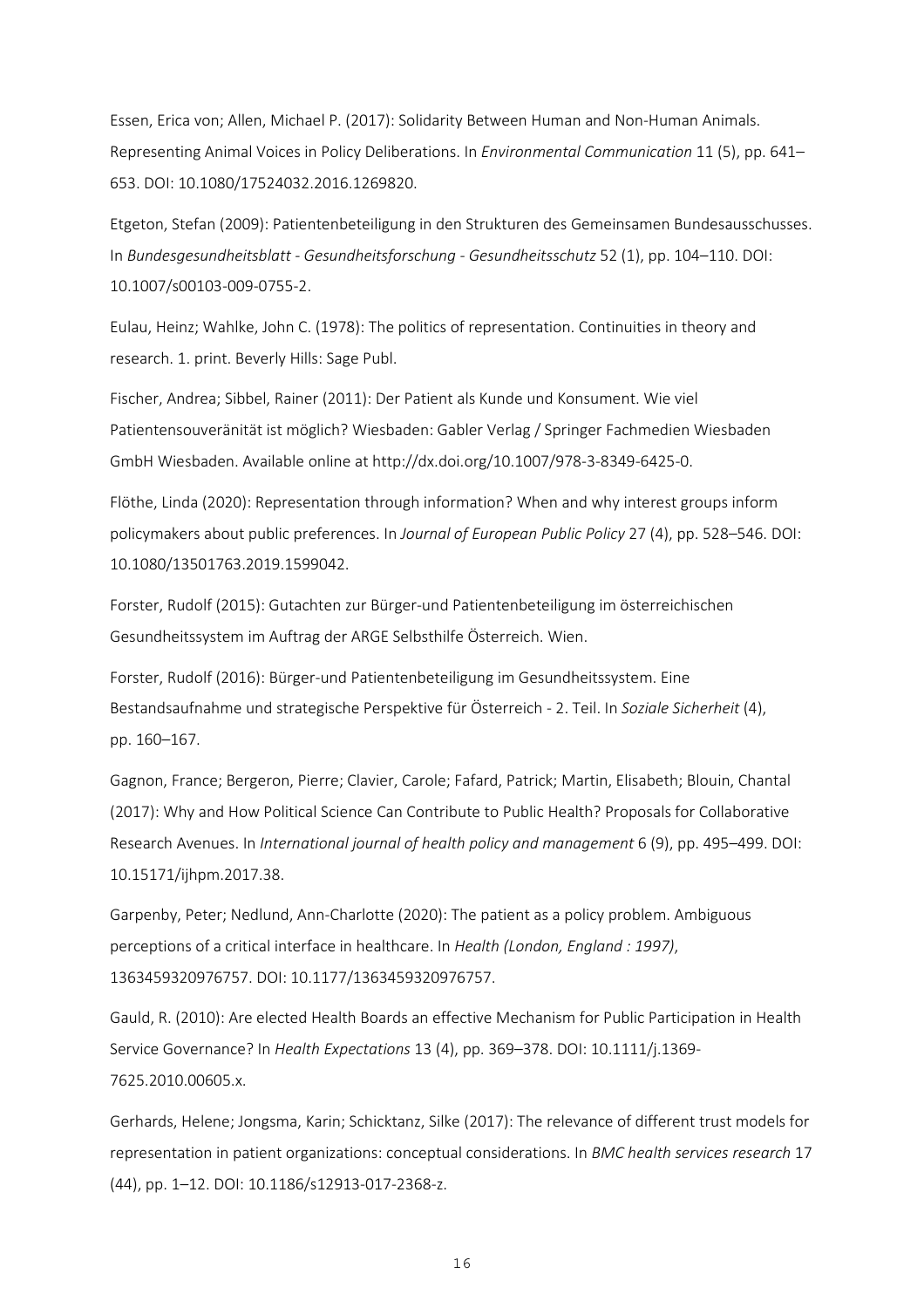Guasti, Petra; Geissel, Brigitte (2019): Saward's Concept of the Representative Claim Revisited. An Empirical Perspective. In *PaG* 7 (3), pp. 98–111. DOI: 10.17645/pag.v7i3.2103.

Heinisch, Reinhard; Werner, Annika (2019): Who Do Populist Radical Right Parties Stand for? Representative Claims, Claim Acceptance and Descriptive Representation in the Austrian FPÖ and German AfD. In *Representation* 55 (4), pp. 475–492. DOI: 10.1080/00344893.2019.1635196.

Holzscheiter, Anna (2016): Representation as power and performative practice. Global civil society advocacy for working children. In *Rev. Int. Stud.* 42 (02), pp. 205–226. DOI: 10.1017/S0260210515000145.

Huyard, Caroline (2009a): How did Uncommon Disorders become 'Rare Diseases'? History of a Boundary Object. In *Sociology of Health & Illness* 31 (4), pp. 463–477. DOI: 10.1111/j.1467- 9566.2008.01143.x.

Huyard, Caroline (2009b): Who Rules Rare Disease Associations? A Framework to Understand Their Action. In *Sociology of Health & Illness* 31 (7), pp. 979–993. DOI: 10.1111/j.1467-9566.2009.01177.x.

Jones, K.; Baggott, Rob (2011): Health Consumer Groups in the United Kingdom. Progress or Stagnation? In Hans Löfgren, Evelyne de Leeuw, Michael Leahy (Eds.): Democratizing Health. Consumer Groups in the Policy Process. Cheltenham, UK, Northampton, MA: Edward Elgar, pp. 30–46.

Jones, Kathryn; Baggott, Rob; Allsop, Judith (2004): Influencing the National Policy Process. The Role of Health Consumer Groups. In *Health Expectations* 7 (1), pp. 18–28. DOI: 10.1111/j.1369- 7625.2004.00238.x.

Jox, Ralf J. (2017): Perspektiven deutscher Patienten und Bürger auf den assistierten Suizid. In Gian Domenico Borasio, Ralf J. Jox, Jochen Taupitz, Urban Wiesing (Eds.): Assistierter Suizid. Der Stand der Wissenschaft : mit einem Kommentar zum neuen Sterbehilfe-Gesetz. Berlin: Springer (Veröffentlichungen des Instituts für Deutsches, Europäisches und Internationales Medizinrecht, Gesundheitsrecht und Bioethik der Universitäten Heidelberg und Mannheim, Band 46), pp. 51–60.

Keizer, Bob (2012): Exchanging Knowledge on Participation of Health Consumers and Patients in Research, Quality and Policy. The Hague: The Netherlands Organization for Health Research and Development.

Keller, Ann C.; Packel, Laura (2014): Going for the Cure. Patient Interest Groups and Health Advocacy in the United States. In *Journal of Health Politics, Policy and Law* 39 (2), pp. 331–367. DOI: 10.1215/03616878-2416238.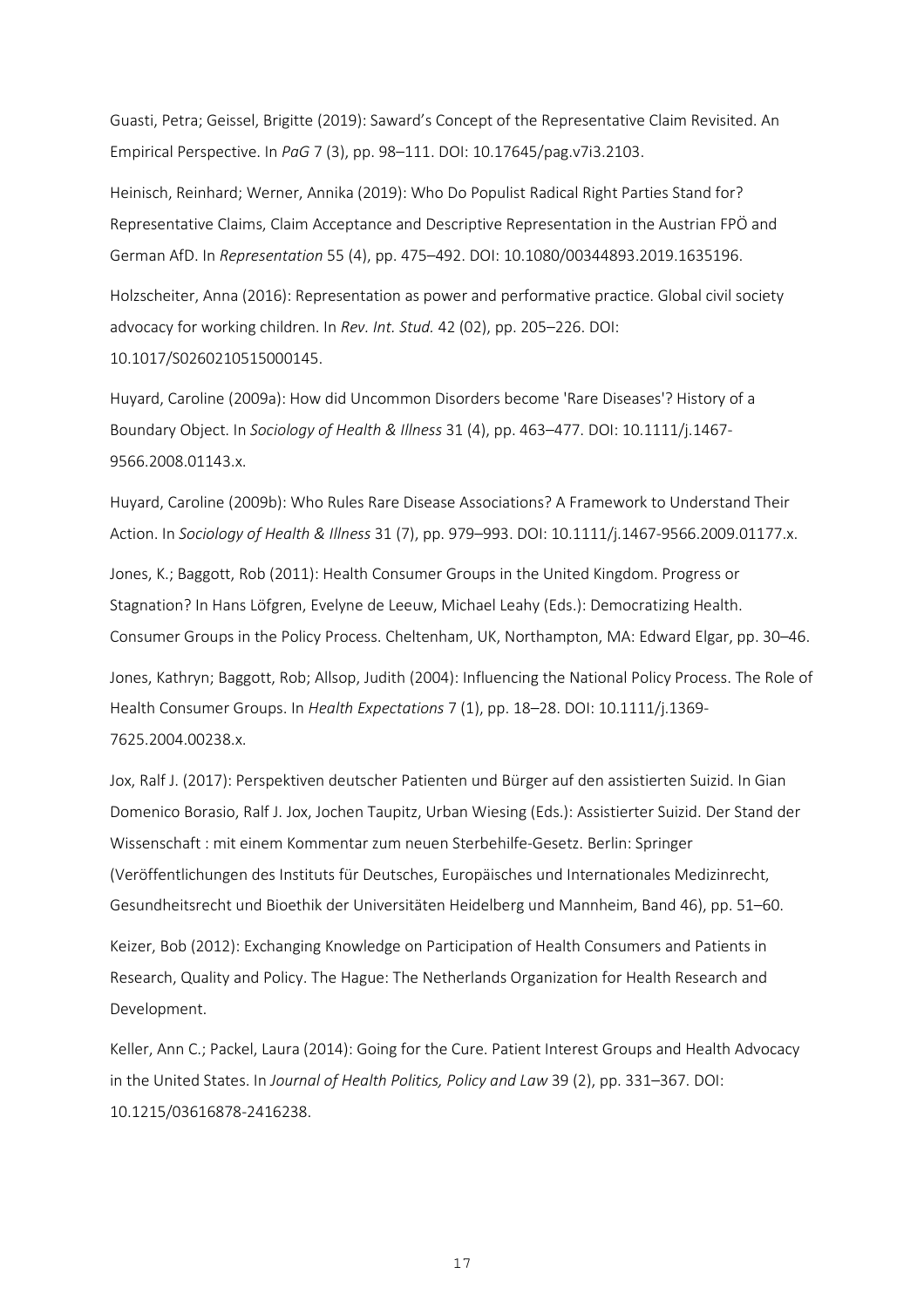Kitwood, Tom M. (1997): Dementia reconsidered. The person comes first. Maidenhead: Open University Press (Rethinking ageing series). Available online at http://www.loc.gov/catdir/description/mh051/96052125.html.

Kofahl, C.; Nickel, S.; Trojan, A. (2011): Gesellschaftliche Trends und gesundheitspolitische Herausforderungen für die Selbsthilfe in Deutschland. In O. Meggeneder (Ed.): Selbsthilfe im Wandel der Zeit. Neue Herausforderungen für die Selbsthilfe im Gesundheitswesen. Frankfurt, M: Mabuse, pp. 67–106.

Kuyper, Jonathan W. (2016): Systemic Representation. Democracy, Deliberation, and Nonelectoral Representatives. In *American Political Science Review* 110 (02), pp. 308–324. DOI: 10.1017/S0003055416000095.

Law, John (2007): After method. Mess in social science research. Transferred to digital print. London: Routledge (International library of sociology). Available online at http://www.loc.gov/catdir/enhancements/fy0651/2004001842-d.html.

Leeuw, Evelyne de; Clavier, Carole; Breton, Eric (2014): Health policy--why research it and how. Health political science. In *Health research policy and systems* 12, p. 55. DOI: 10.1186/1478-4505-12-55.

Lehoux, P.; Daudelin, G.; Abelson, J. (2012): The unbearable Lightness of Citizens within Public Deliberation Processes. In *Social Science & Medicine* 74 (12), pp. 1843–1850. DOI: 10.1016/j.socscimed.2012.02.023.

Lock, Margaret M. (2016): The Alzheimer conundrum. Entanglements of dementia and aging. Princeton: Princeton University Press.

Lord, C.; Pollak, Johannes (2010a): The EU's many representative modes. Colliding? Cohering? In *Journal of European Public Policy* 17 (1), pp. 117–136. DOI: 10.1080/13501760903464952.

Lord, Christopher; Pollak, Johannes (2010b): Representation and Accountability. Communicating Tubes? In *West European Politics* 33 (5), pp. 968–988. DOI: 10.1080/01402382.2010.486120.

Lord, Christopher; Pollak, Johannes (2013): The Pitfalls of Representation as Claims-Making in the European Union 1. In *Journal of European Integration* 35 (5), pp. 517–530. DOI: 10.1080/07036337.2013.799941.

Manin, Bernard (2009): The principles of representative government. Transferred to digital print. Cambridge: Cambridge Univ. Press (Themes in the social sciences).

Mansbridge, Jane (2003): Rethinking Representation. In *American Political Science Review* 97 (4), pp. 515–528. DOI: 10.1017/S0003055403000856.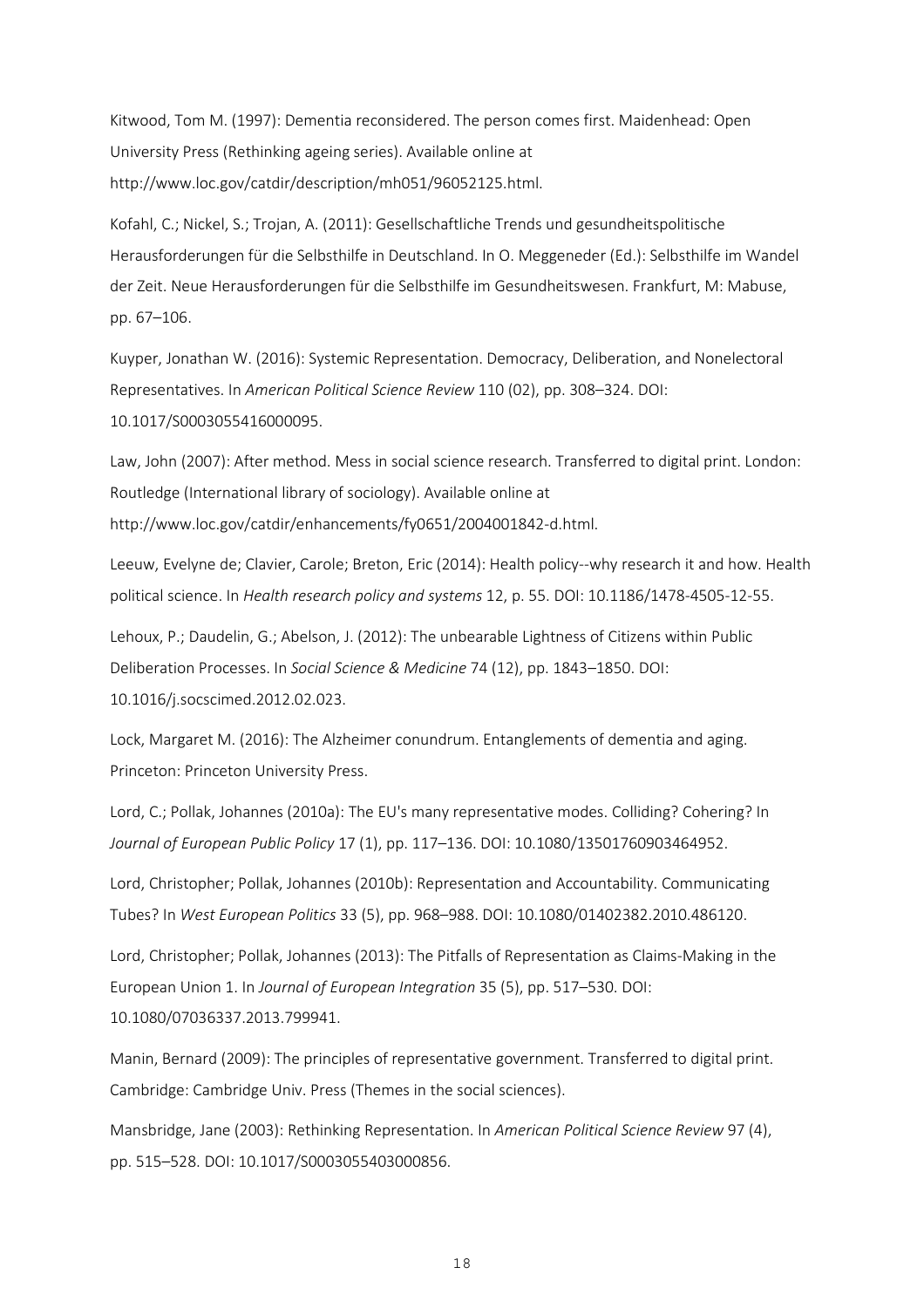Mattila, Mikko; Rapeli, Lauri; Wass, Hanna; Söderlund, Peter (2019): Health and political engagement. [S.l.]: Routledge (Routledge research in comparative politics).

McCoy, Matthew S.; Liu, Emily Y.; Lutz, Amy S. F.; Sisti, Dominic (2020): Ethical Advocacy Across the Autism Spectrum. Beyond Partial Representation. In *The American journal of bioethics : AJOB* 20 (4), pp. 13–24. DOI: 10.1080/15265161.2020.1730482.

Mol, Annemarie (2008): The logic of care. Health and the problem of patient choice. London: Routledge.

Mold, Alex (2010): Patient Groups and the Construction of the Patient-Consumer in Britain. An Historical Overview. In *Journal of social policy* 39 (4), pp. 505–521. DOI: 10.1017/S0047279410000231.

Mold, Alex (2013): Repositioning the patient. Patient organizations, consumerism, and autonomy in Britain during the 1960s and 1970s. In *Bulletin of the history of medicine* 87 (2), pp. 225–249. DOI: 10.1353/bhm.2013.0022.

Montanaro, Laura (2012): The Democratic Legitimacy of Self-Appointed Representatives. In *The Journal of Politics* 74 (4), pp. 1094–1107. DOI: 10.1017/S0022381612000515.

Montanaro, Laura (2019): Who Counts as a Democratic Representative? On Claims of Self-Appointed Representation. In Dario Castiglione, Johannes Pollak (Eds.): Creating political presence. The new politics of democratic representation. Chicago, London: The University Of Chicago Press, pp. 186–203.

Moreira, T.; O'Donovan, O.; Howlett, E. (2014): Assembling Dementia Care. Patient Organisations and Social Research. In *BioSocieties* 9 (2), pp. 173–193. DOI: 10.1057/biosoc.2014.6.

Murphy, N. (2005): Citizen Deliberation in Setting Health-Care Priorities. In *Health Expectations* 8 (2), pp. 172–181. DOI: 10.1111/j.1369-7625.2005.00326.x.

Näsström, Sofia (2011): Where is the representative turn going? In *European Journal of Political Theory* 10 (4), pp. 501–510. DOI: 10.1177/1474885111417783.

Nedlund, Ann-Charlotte; Nordh, Jonas (2015): Crafting citizen(ship) for people with dementia. How policy narratives at national level in Sweden informed politics of time from 1975 to 2013. In *Journal of aging studies* 34, pp. 123–133. DOI: 10.1016/j.jaging.2015.06.003.

Nedlund, Ann-Charlotte; Taghizadeh Larsson, Annika (2016): To protect and to support. How citizenship and self-determination are legally constructed and managed in practice for people living with dementia in Sweden. In *Dementia (London, England)* 15 (3), pp. 343–357. DOI: 10.1177/1471301216638966.

Noweski, M.; Engelmann, F. (2006): Was ist Gesundheitspolitologie? Entwicklungsstand und Entwicklungspotenziale des politikwissenschaftlichen Beitrages zur Gesundheitssystemforschung.

19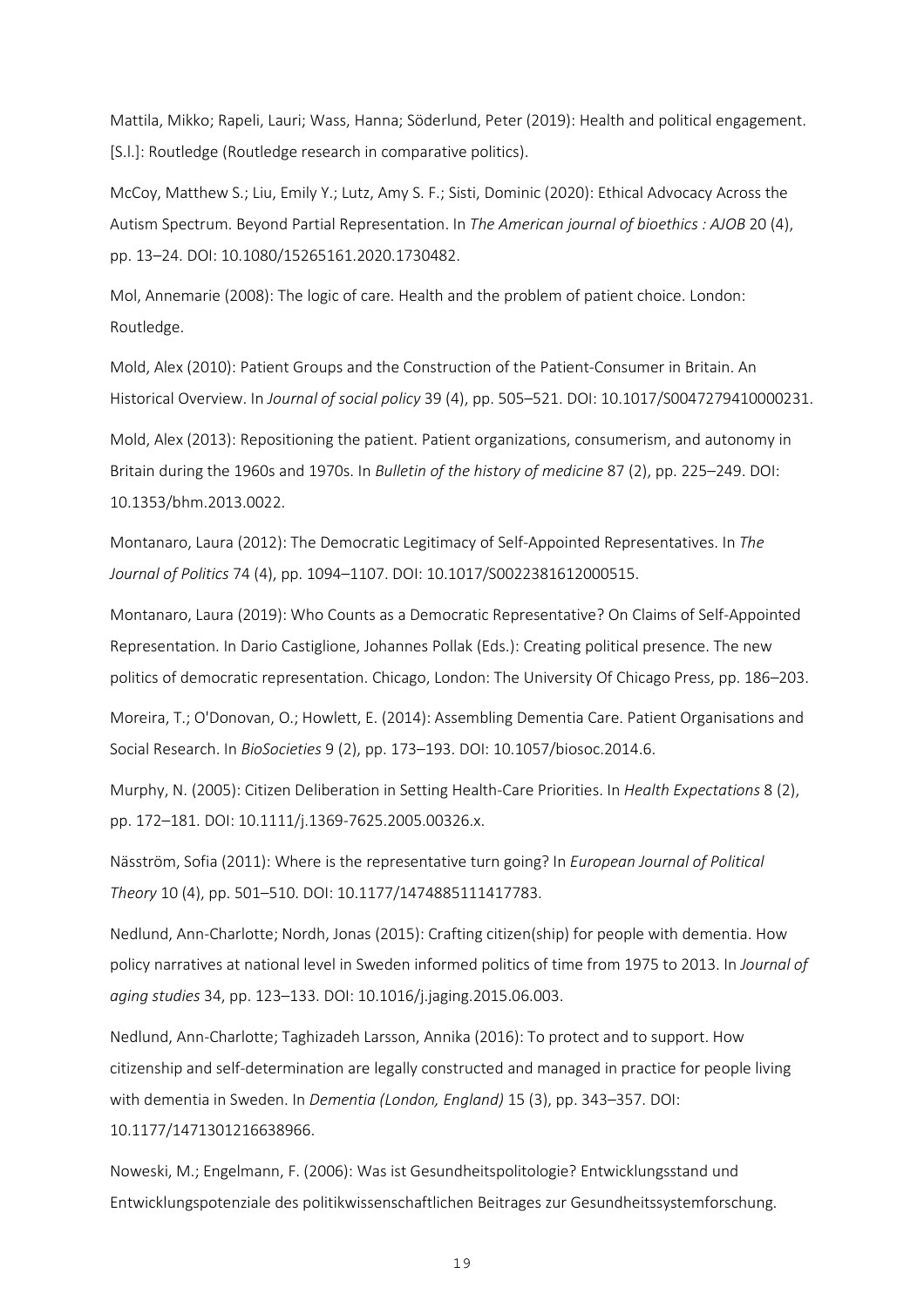Wissenschaftszentrum Berlin für Sozialforschung. Berlin. Available online at http://www.ssoar.info/ssoar/handle/document/11442.

O'Donovan, O. (2007): Corporate colonization of health activism? Irish health advocacy organizations' modes of engagement with pharmaceutical corporations. In *International Journal of Health Services* 37 (4), pp. 711–733.

Peterson, M. A. (2001): From Trust to Political Power. Interest Groups, Public Choice, and Health Care. In *Journal of Health Politics, Policy and Law* 26 (5), pp. 1145–1164. DOI: 10.1215/03616878-26-5-1145.

Pitkin, Hanna Fenichel (1967): The Concept of Representation. Berkeley: University of California Press.

Pollak, Johannes (2005): Repräsentation als Herrschaftsorganisation: ideengeschichtliche Anmerkungen. In *Austrian Journal of Political Science* 34 (3), pp. 217–232.

Rabeharisoa, Vololona (2003): The struggle against neuromuscular diseases in France and the emergence of the "partnership model" of patient organisation. In *Social Science & Medicine* 57 (11), pp. 2127–2136. DOI: 10.1016/S0277-9536(03)00084-4.

Rabeharisoa, Vololona (2006): From representation to mediation: the shaping of collective mobilization on muscular dystrophy in France. In *Social Science & Medicine* 62 (3), pp. 564–576. DOI: 10.1016/j.socscimed.2005.06.036.

Rabeharisoa, Vololona; Moreira, Tiago; Akrich, Madeleine (2014): Evidence-based activism. Patients', users' and activists' groups in knowledge society. In *BioSocieties* 9 (2), pp. 111–128. DOI: 10.1057/biosoc.2014.2.

Rehfeld, Andrew (2005): The concept of constituency. Political representation, democratic legitimacy, and institutional design. Cambridge: Cambridge University Press. Available online at https://doi.org/10.1017/CBO9780511509674.

Rehfeld, Andrew (2018): On Representing. In *J Polit Philos* 26 (2), pp. 216–239. DOI: 10.1111/jopp.12137.

Rojatz, Daniela (2016): Kollektive Patientenbeteiligung als (Heraus-)Forderung. Eine qualitative Analyse von Selbsthilfeorganisationen zur Reflexion ihrer Möglichkeiten und Grenzen. Dissertation. University of Vienna.

Rojatz, Daniela; Forster, Rudolf (2017): Self-help Organisations as Patient Representatives in Health Care and Policy Decision-Making. In *Health Policy* 121 (10), pp. 1047–1052. DOI: 10.1016/j.healthpol.2017.08.012.

Rosenbrock, Rolf; Gerlinger, Thomas (2014): Gesundheitspolitik. Eine systematische Einführung. 3rd Edition. Bern: Huber (Verlag Hans Huber Programmbereich Gesundheit).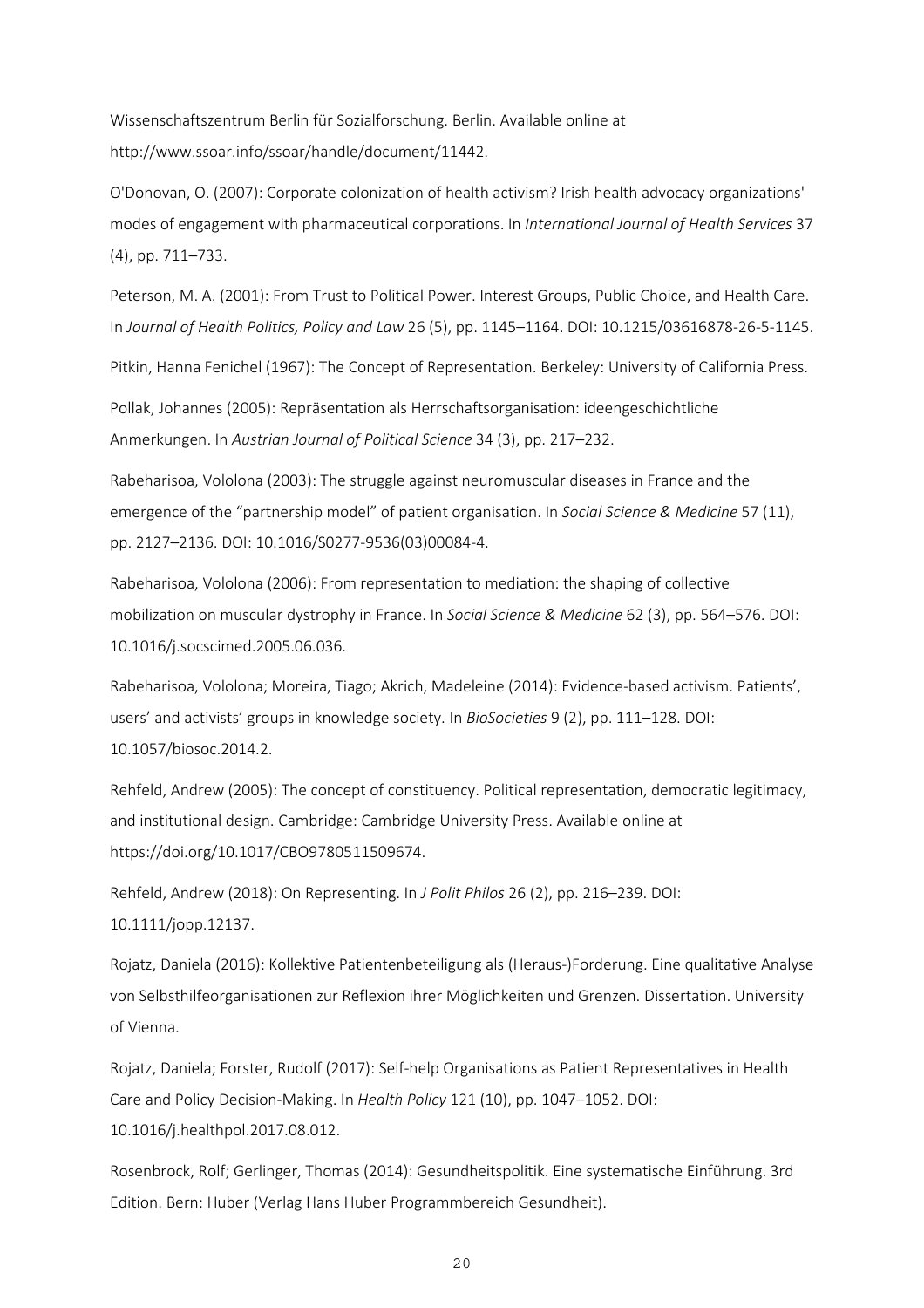Rubenstein, J. C. (2014): The Misuse of Power, Not Bad Representation. Why It Is Beside the Point that No One Elected Oxfam. In *Journal of Political Philosophy* 22 (2), pp. 204–230. DOI: 10.1111/jopp.12020.

Runciman, David (2007): The Paradox of Political Representation. In *J Political Philosophy* 15 (1), pp. 93–114. DOI: 10.1111/j.1467-9760.2007.00266.x.

Runciman, David; Brito Vieira, Mónica (2013): Representation: Polity.

Saward, Michael (2009): Authorisation and Authenticity. Representation and the Unelected. In *Journal of Political Philosophy* 17 (1), pp. 1–22. DOI: 10.1111/j.1467-9760.2008.00309.x.

Saward, Michael (2010): The Representative Claim. Oxford, New York: Oxford University Press.

Saward, Michael (2014): Shape-Shifting Representation. In *American Political Science Review* 108 (04), pp. 723–736. DOI: 10.1017/S0003055414000471.

Saward, Michael (2016): Fragments of equality in representative politics. In *Critical Review of International Social and Political Philosophy* 19 (3), pp. 245–262. DOI: 10.1080/13698230.2016.1144853.

Saward, Michael (2019): Liminal Representation. In Dario Castiglione, Johannes Pollak (Eds.): Creating political presence. The new politics of democratic representation. Chicago, London: The University Of Chicago Press, pp. 276–297.

Schicktanz, S. (2015): The ethical Legitimacy of Patient Organizations' Involvement in Politics and Knowledge Production. Epistemic Justice as conceptual Basis. In P. Wehling, W. Viehöver, S. Koenen (Eds.): Public Shaping of Medical Research. New York: Routledge.

Schicktanz, Silke; Rimon-Zarfaty, Nitzan; Raz, Aviad; Jongsma, Karin (2018): Patient Representation and Advocacy for Alzheimer Disease in Germany and Israel. In *Journal of bioethical inquiry. DOI:*  10.1007/s11673-018-9871-8.

Schütt-Wetschky, Eberhard (1990): Praxisorientierte Politikwissenschaft. Kritik der empirischanalytischen und behavioralistischen sowie der traditionlellen normativen Position. In Peter Haungs (Ed.): Wissenschaft, Theorie und Philosophie der Politik. Konzepte und Probleme. Baden-Baden: Nomos (Veröffentlichungen der Deutschen Gesellschaft für Politikwissenschaft (DGfP), 7), pp. 19–63.

Schwartz-Shea, Peregrine; Yanow, Dvora (2012): Interpretive research design. Concepts and processes. New York: Routledge (Routledge series on interpretive methods). Available online at http://site.ebrary.com/lib/alltitles/docDetail.action?docID=10545530.

Schweber, H. (2016): The Limits of Political Representation. In *American Political Science Review* 110 (02), pp. 382–396. DOI: 10.1017/S0003055416000137.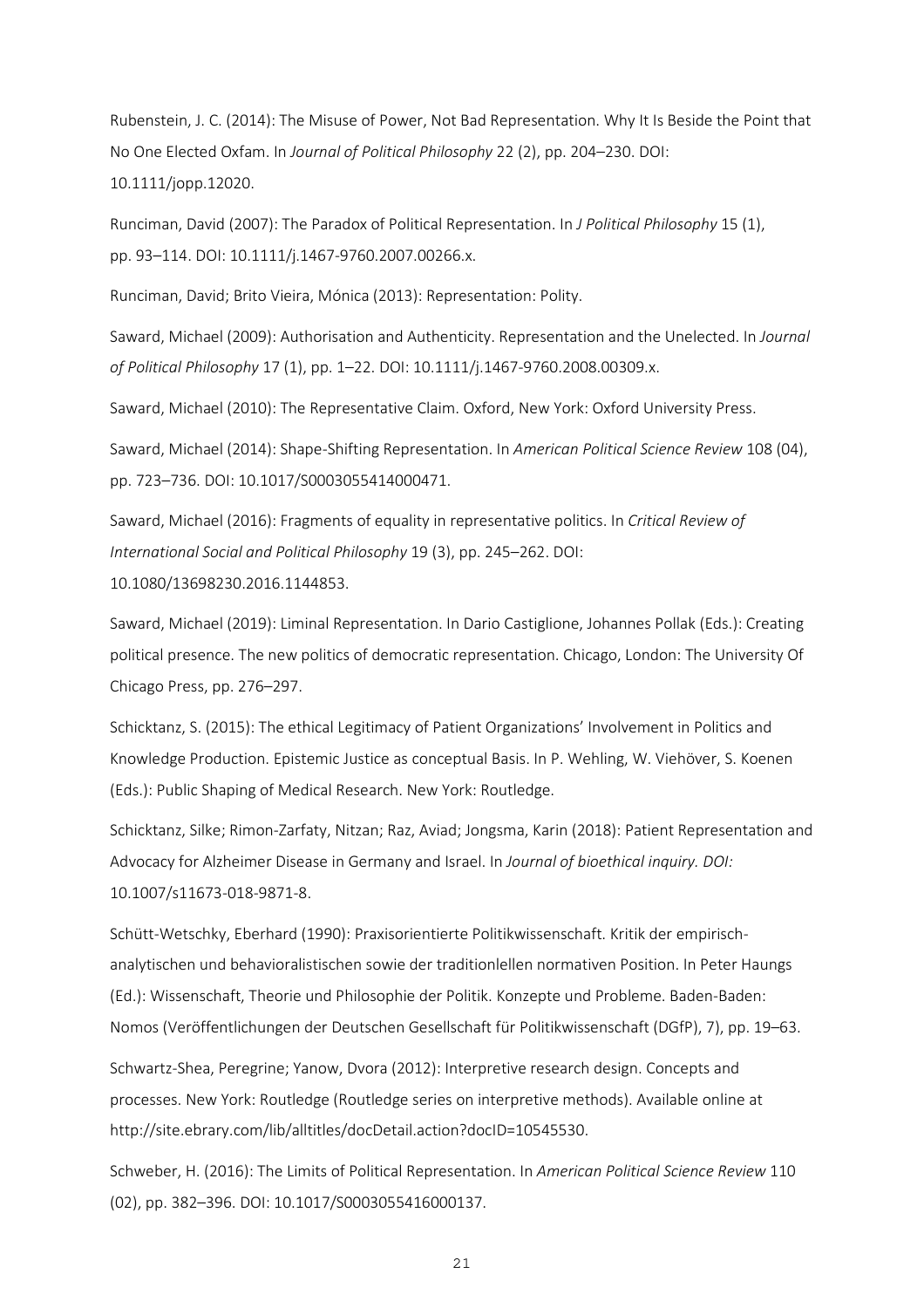Senn, Martin; Eder, Franz (2018): Cui Bono Scientia Politica? A Multi-Dimensional Concept of Relevance and the Case of Political Science in Austria. In *ozp* 47 (3), p. 1. DOI: 10.15203/ozp.2756.vol47iss3.

Severs, E. (2010): Representation as Claims-Making. Quid Responsiveness? In *Representation* 46 (4), pp. 411–423. DOI: 10.1080/00344893.2010.518081.

Severs, Eline; Celis, Karen; Meier, Petra (2013): Representative claims and beyond. A study of Muslim women's inclusion in the Flemish headscarf debate. In *Politics, Groups, and Identities* 1 (3), pp. 433– 450. DOI: 10.1080/21565503.2013.816633.

Sonnicksen, J. (2016a): Dementia and representative democracy. Exploring challenges and implications for democratic citizenship. In *Dementia (London, England)* 15 (3), pp. 330–342. DOI: 10.1177/1471301216638998.

Sonnicksen, J. (2016b): Dementia and representative democracy. Exploring challenges and implications for democratic citizenship. In *Dementia* 15 (3), pp. 330–342. DOI: 10.1177/1471301216638998.

Souliotis, Kyriakos; Peppou, Lily E.; Agapidaki, Eirini; Tzavara, Chara; Debiais, Dominique; Hasurdjiev, Stanimir; Sarkozy, Francois (2018): Health democracy in Europe. Cancer patient organization participation in health policy. In *Health expectations : an international journal of public participation in health care and health policy* 21 (2), pp. 474–484. DOI: 10.1111/hex.12638.

Thomas, G. (2011): A Typology for the Case Study in Social Science Following a Review of Definition, Discourse, and Structure. In *Qualitative Inquiry* 17 (6), pp. 511–521. DOI: 10.1177/1077800411409884.

Thomassen, Lasse (2021): All Claims Are Representative Claims. Response to Thomás Zicman de Barros. In *Representation*, pp. 1–8. DOI: 10.1080/00344893.2021.1931952.

Tritter, J. Q. (2011): Public and Patient Participation in Health Care and Health Policy in the United Kingdom. In *Health Expectations* 14 (2), pp. 220–223. DOI: 10.1111/j.1369-7625.2011.00697.x.

Urbinati, Nadia; Warren, Mark E. (2008): The Concept of Representation in Contemporary Democratic Theory. In *Annual Review of Political Science* 11 (1), pp. 387–412. DOI: 10.1146/annurev.polisci.11.053006.190533.

Van de Bovenkamp, Hester M. (2010): The Limits of Patient Power. Examining active Citizenship in

Dutch Health Care. Rotterdam: Erasmus University Rotterdam; Erasmus Universiteit.

Van de Bovenkamp, Hester M.; Trappenburg, Margo J. (2011): Government Influence on Patient Organizations. In *Health Care Analysis* 19 (4), pp. 329–351. DOI: 10.1007/s10728-010-0155-7.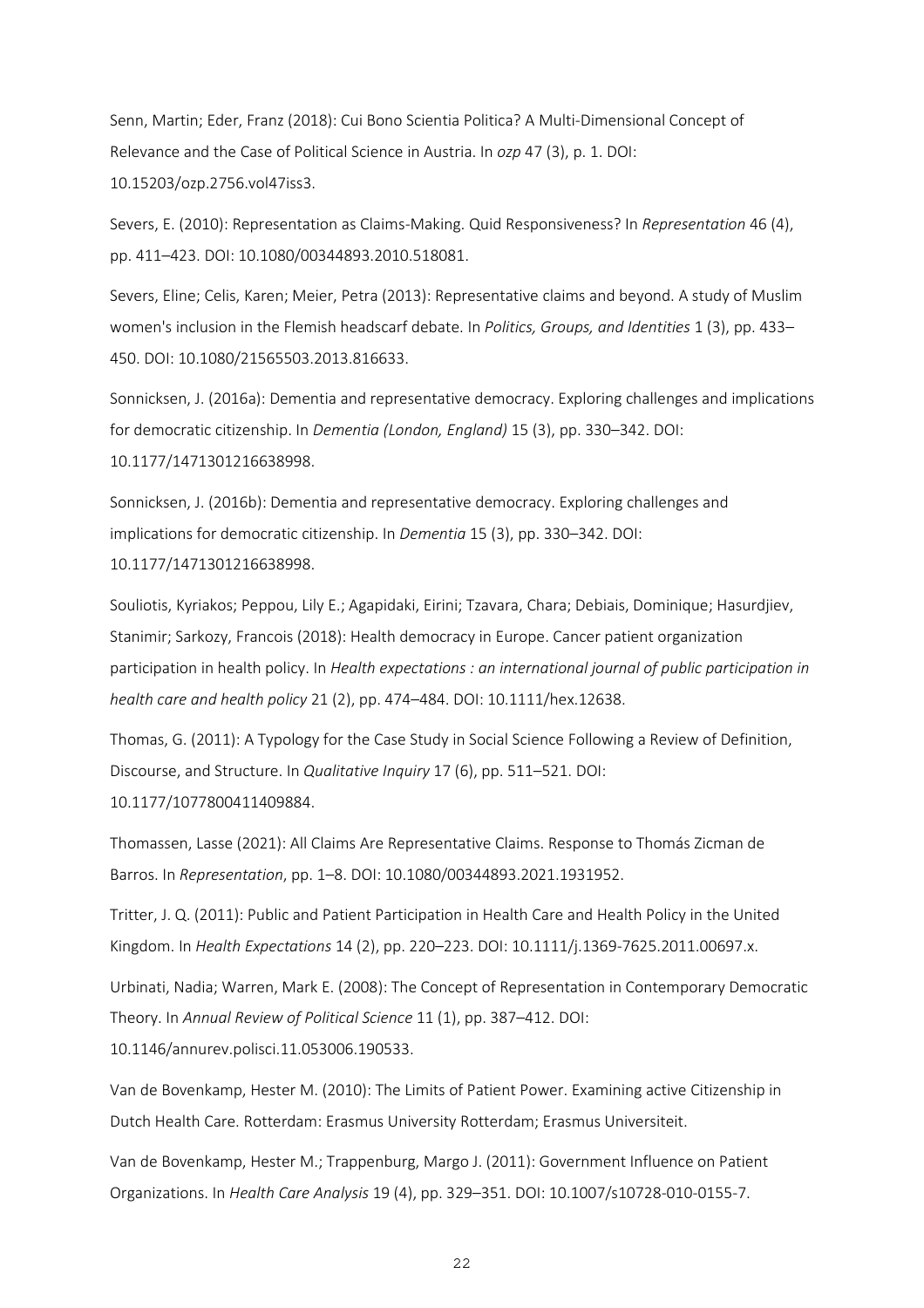Van de Bovenkamp, Hester M.; Trappenburg, Margo J.; Grit, Kor J. (2010): Patient Participation in collective Healthcare Decision Making. The Dutch Model. In *Health Expectations* 13 (1), pp. 73–85. DOI: 10.1111/j.1369-7625.2009.00567.x.

Van de Bovenkamp, Hester M.; Vollaard, Hans (2017): Representative Claims in Practice. The Democratic Quality of Decentralized Social and Healthcare Policies in the Netherlands. In *Acta Politica*  13. DOI: 10.1057/s41269-017-0040-6.

Van de Bovenkamp, Hester M.; Vollaard, Hans (2018a): Representative Claims in Healthcare: Identifying the Variety in Patient Representation. In *Journal of bioethical inquiry. DOI:* 10.1007/s11673- 018-9861-x.

Van de Bovenkamp, Hester M.; Vollaard, Hans (2018b): Strengthening the local representative system. The importance of electoral and non-electoral representation. In *Local Government Studies* 45 (2), pp. 196–218. DOI: 10.1080/03003930.2018.1548351.

Van de Bovenkamp, Hester M.; Zuiderent-Jerak, Teun (2015): An Empirical Study of Patient Participation in Guideline Development. Exploring the Potential for Articulating Patient Knowledge in Evidence-Based Epistemic Settings. In *Health Expectations* 18 (5), pp. 942–955. DOI: 10.1111/hex.12067.

Wallesch, Claus-Werner; Förstl, Hans; Bartels, Claudius (Eds.) (2017): Demenzen. 3., unveränderte Auflage. Stuttgart, New York: Georg Thieme Verlag (RRN, Referenz-Reihe Neurologie).

Whiteside, Kerry H. (2019): Future Generations and the Limits of Representation Kerry H. Whiteside. In Dario Castiglione, Johannes Pollak (Eds.): Creating political presence. The new politics of democratic representation. Chicago, London: The University Of Chicago Press, pp. 204–230.

Wilde, Pieter de (2013): Representative claims analysis. Theory meets method. In *Journal of European Public Policy* 20 (2), pp. 278–294. DOI: 10.1080/13501763.2013.746128.

Wilde, Pieter de (2019): The Quality of Representative Claims. Uncovering a Weakness in the Defense of the Liberal World Order. In *Political Studies* 10, 003232171984519. DOI: 10.1177/0032321719845199.

Williams, Melissa S. (2000): Voice, trust, and memory. Marginalized groups and the failings of liberal representation. 2. pr., 1. paperbk. pr. Princeton, NJ: Princeton Univ. Press.

Winblad, Ulrika; Ringard, Anen (2009): Meeting Rising Public Expectations. The Changing Roles of Patients and Citizens. In Jon Magnussen, Richard B. Saltman, Karsten Vrangbæk (Eds.): Nordic Health Care Systems. Recent Reforms and Current Policy Challenges. Maidenhead, UK, New York: Open University Press (European Observatory on Health Systems and Policies series), pp. 126–150.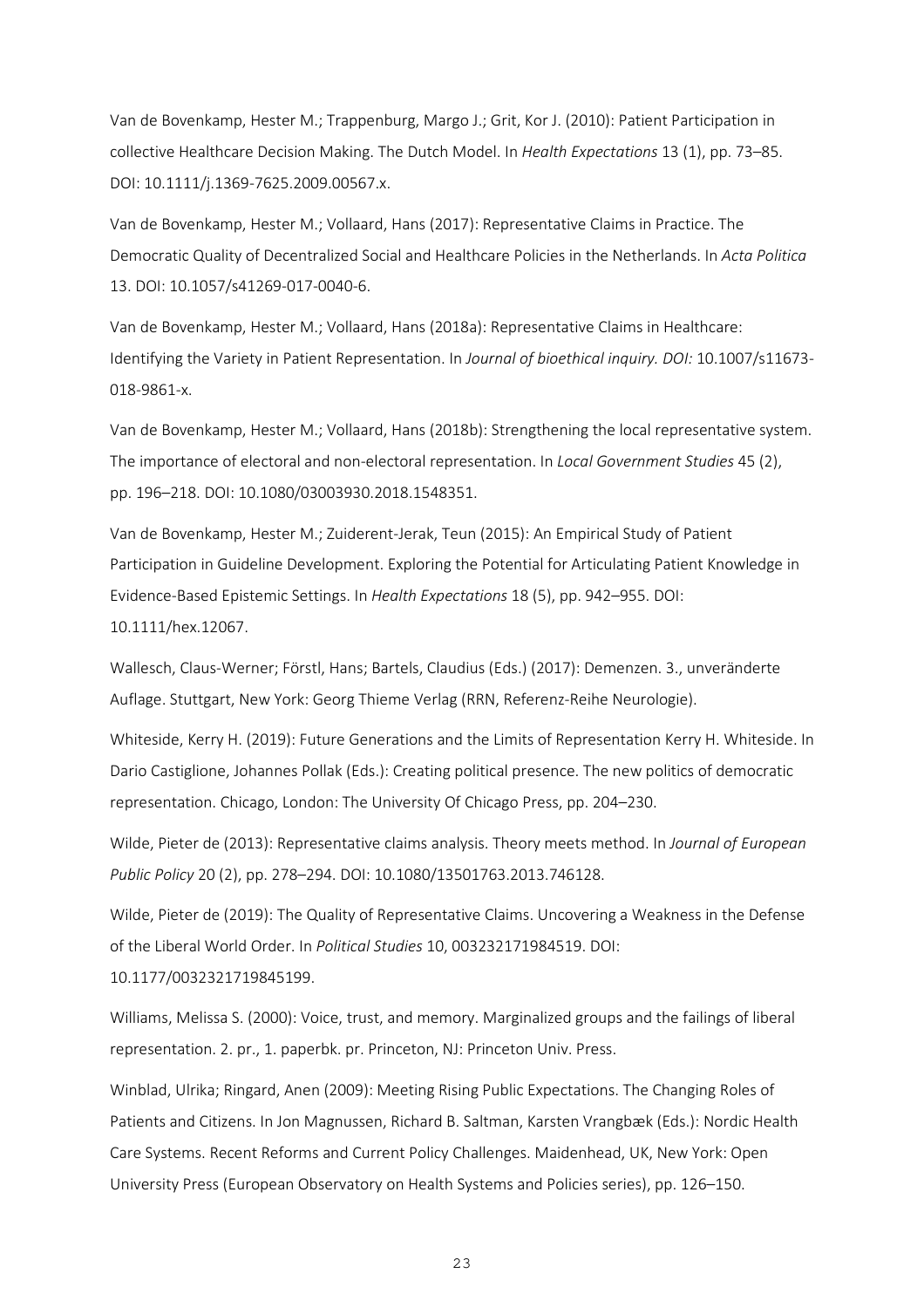Wolff, Corinna (2013): Functional Representation and Democracy in the EU. The European Commission and Social NGOs. Colchester, UK: ECPR Press (ECPR Monographs).

Wu, Yu-Tzu; Matthews, Fiona E.; Brayne, Carol (2014): Dementia. Time trends and policy responses. In *Maturitas* 79 (2), pp. 191–195. DOI: 10.1016/j.maturitas.2014.06.020.

Yanow, Dvora (2003): Interpretive Empirical Political Science. What Makes This Not a Subfield of Qualitative Methods. In *Qualitative Methods Newsletter* 1, pp. 9–13. DOI: 10.5281/zenodo.998761.

Young, Iris Marion (2000): Inclusion and Democracy. Oxford, New York: Oxford University Press.

Zicman de Barros, Thomás (2020): 'Not All Claims Are Representative Claims'. Constructing 'The

People' in Post-Representative Movements. In *Representation* 36 (2), pp. 1–16. DOI:

10.1080/00344893.2020.1853598.

Zicman de Barros, Thomás (2021): Making Claims with No Subjects. A Reply to Lasse Thomassen. In *Representation* 11 (3), pp. 1–5. DOI: 10.1080/00344893.2021.1931953.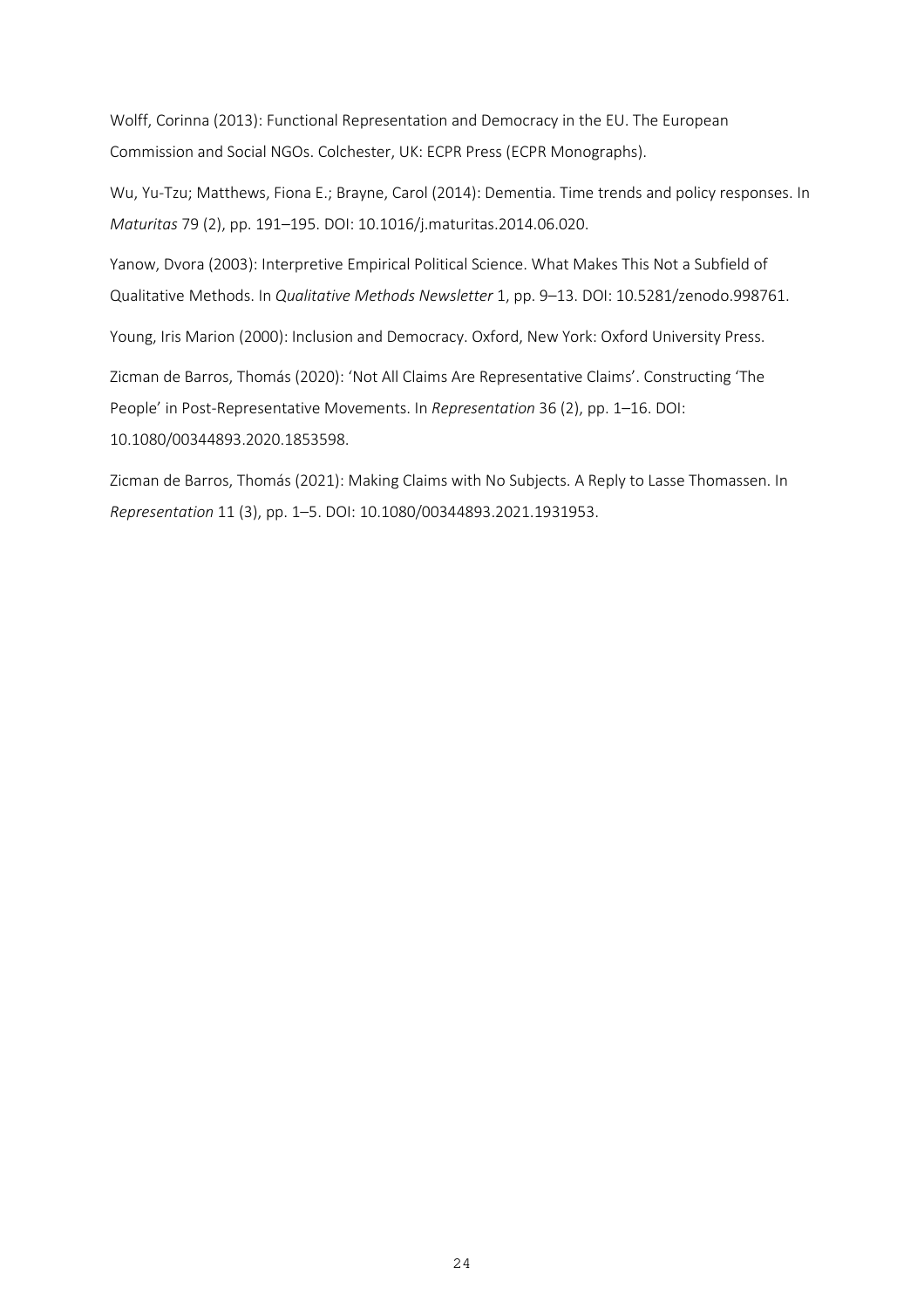### *CHAPTER TWO*  On legislating political patient representation

Increasingly, governments are inviting patient organizations (POs) to participate in healthcare policy decision-making (Löfgren, de Leeuw, and Leahy 2011). This happens especially in countries with healthcare systems classified as "social insurance systems," such as the Netherlands, Austria, and Germany (Saltman, Busse, and Figueras 2004; Van de Bovenkamp, Trappenburg, and Grit 2010; Van de Bovenkamp and Trappenburg 2011; Forster 2016). There are multiple reasons for governments to involve POs. Besides normative arguments emphasizing democratic decision-making and the increased legitimacy of such decisions, there are also functional reasons (Charles and DeMaio 1993; Van de Bovenkamp, Trappenburg, and Grit 2010). The integration of experiential knowledge of patients in healthcare policy decision-making is expected to lead to better—more patient-oriented—decisions (Van de Bovenkamp, Trappenburg, and Grit 2010) and contributes to a plurality of perspectives in policy decision-making (Schicktanz 2015).

Studies have shown that governments intervene quite substantially in the work of POs. In order to get funded or be invited to decision-making processes, POs have to correspond to governmental expectations (Van de Bovenkamp and Trappenburg 2011; Baggott and Jones 2014). Research from the Netherlands revealed that the Dutch government has created its own friendly opposition by steering patient organizations' structural arrangements, their activities, and their ideology (Van de Bovenkamp and Trappenburg 2011; Waardenburg and Van de Bovenkamp 2014). Other studies have discussed the danger of POs getting invited by governments to solely increase the legitimacy of governmental decisions and advance government's interests (Rojatz 2016; Souliotis et al. 2017). Findings like these give reason to conclude that governmental intervention might compromise the authenticity of POs, which calls into question their credibility to act as representatives based on the experiences and the will of their members.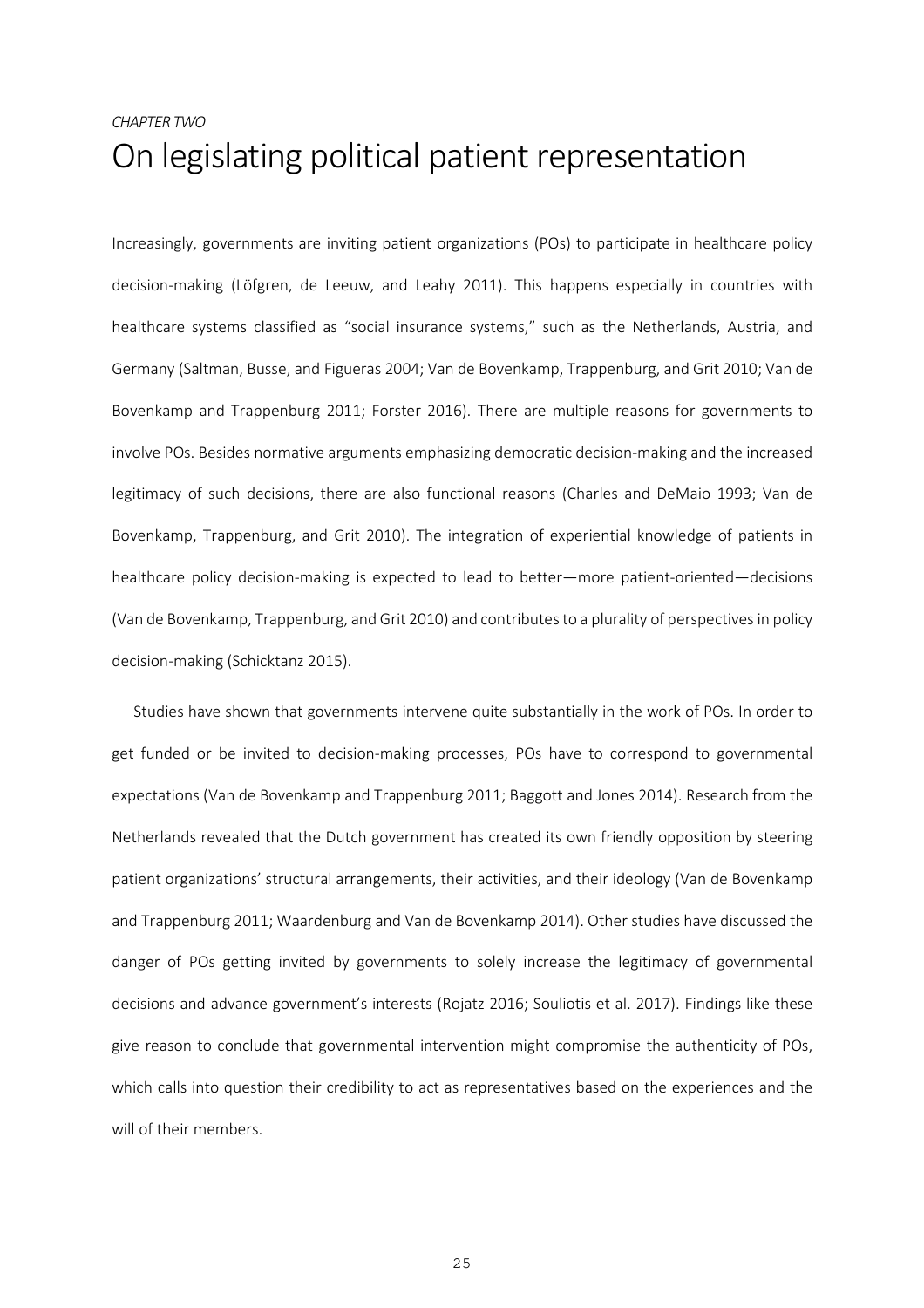This paper takes a closer look at the circumstances under which governments invite POs to take part in policy decision-making. According to representative claims theory, representation is a process that begins with a claim, with X claiming to represent Y. Representation then only comes into being in case such a representative claim is being accepted by the actor to whom the claim is addressed (Saward 2010). From this point of view, patient representation comes into being when governments accept a PO as patient representative. However, little is known about the criteria that predetermine governmental acceptance of the representative role of POs (Baggott and Forster 2008; Keizer and Bless 2010).

Austria and Germany make good cases to study the criteria for governmental acceptance of POs: In both countries, patients organize themselves mainly in the form of mutual self-help (aka self-help or mutual aid groups). In these groups, those affected and/or their relatives/carers meet regularly to share their daily experiences dealing with their condition. Moreover, they support each other in coping with and managing their situation through ongoing dialogue (Trojan and Kofahl 2011). Over time, these groups can join together to form self-help organizations (SHOs) which are characterized by activities such as raising public awareness about their conditions and advocacy in healthcare policy ( Löfgren 2006). Given this mutual exchange of experiences among those affected within SHOs, they are considered to be "key mediating structures" between patients and the healthcare system (Branckaerts and Richardson 1988; Chaudhary, Avis, and Munn-Giddings 2013). Thus, SHOs are not only the most important form of patient organization in Austria and Germany but are also promising patient representatives.

With our study, we aim to contribute to the discussion on governmental steering of patient representation and on how we should value such intervention. It does so by answering the following research question: With what criteria do SHOs have to comply in order to be accepted as patient representatives on the national level of healthcare policy decision-making in Austria and Germany? To answer this question, we used national legislation as an indicator of the conditions under which patient representatives are accepted by Austrian and German governments.

26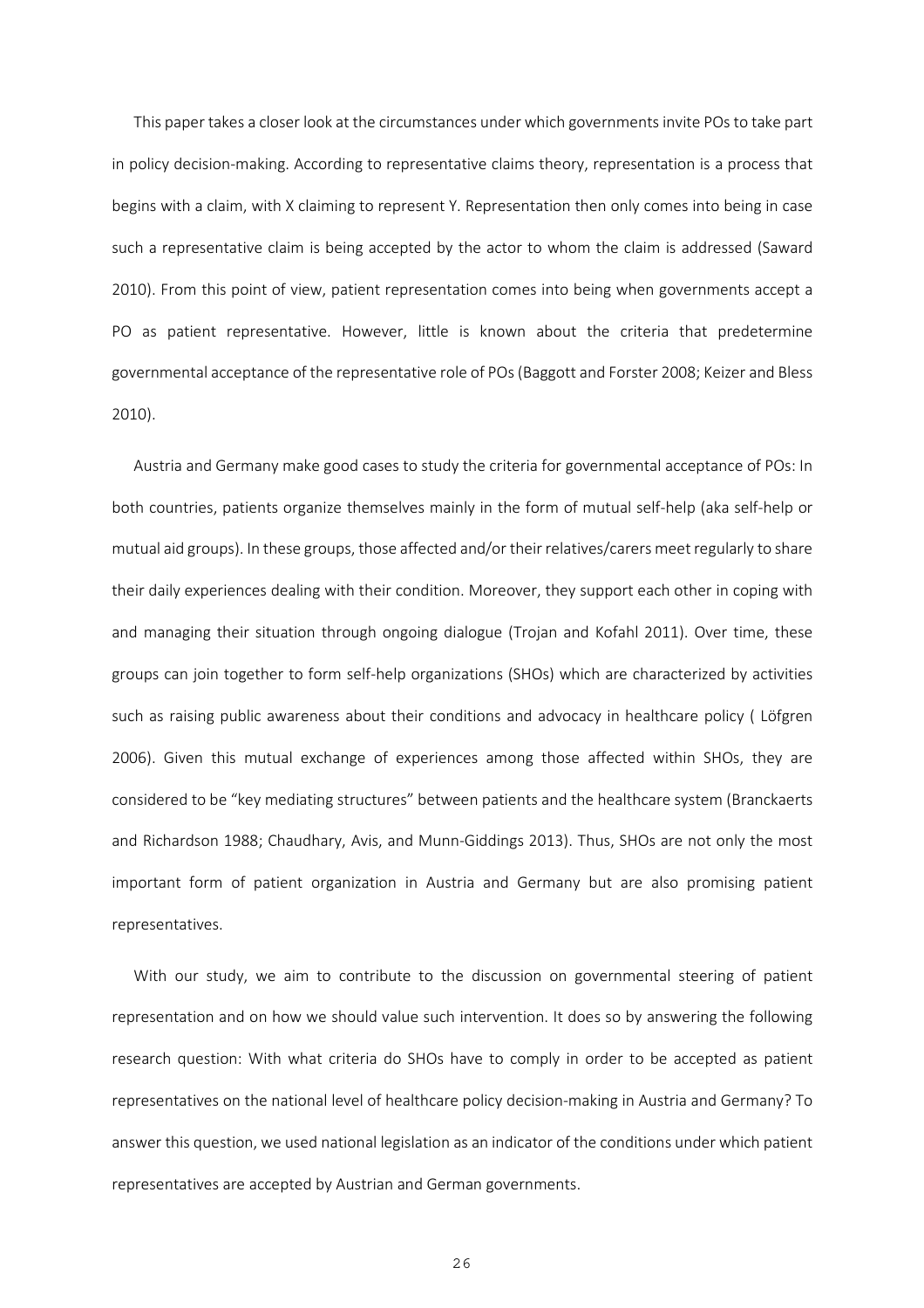The article proceeds as follows. First, we explain the methods used for our study. Next, we go into the results of our analysis showing the criteria defined by Austrian and German governments for patient representation. In the last section of our paper, we ask how we should value these criteria and conclude that government interference in SHOs can contribute to making patient representation more democratic.

### Methods

To answer our research question, we analysed legislative texts. We were interested in the governments' criteria for SHOs representing patient interests according to national law in Austria and Germany. We chose Austria and Germany for our exploratory study because both healthcare systems can be characterized as "social insurance healthcare systems" and increasingly recognize SHOs as patient representatives. However, they differ in their regulation for patient representation by SHOs. Whereas Germany has quite elaborate regulations for patient organizations representing patient interests, Austria does not (Forster 2015).

To identify relevant legislative texts, we conducted a keyword search in the national legal information systems of Austria and Germany in May 2017. Our search terms are illustrated in Table 1.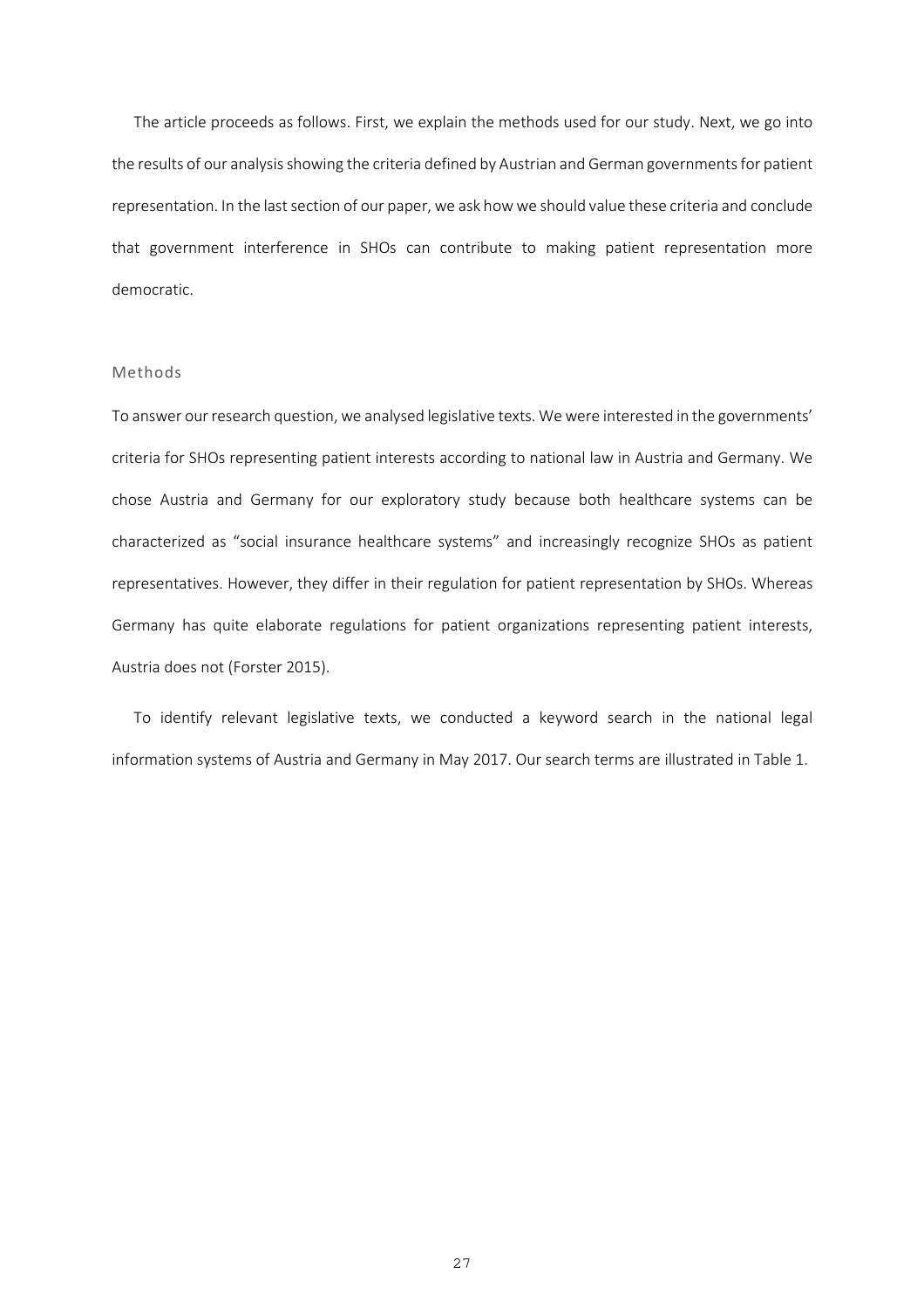#### Table 1 Search strategy

| Search term                | Translation                                                                                                       | Number of<br>documents<br>Austria | Number of<br>documents<br>Germany |
|----------------------------|-------------------------------------------------------------------------------------------------------------------|-----------------------------------|-----------------------------------|
| Patientengruppen           | patient groups                                                                                                    | 3                                 | 13                                |
| Patientenorganisationen    | patient organizations                                                                                             | 3                                 | 3                                 |
| Selbsthilfegruppen         | self-help groups                                                                                                  | 8                                 | 9                                 |
| Selbsthilfeorganisationen  | self-help organizations                                                                                           | 1                                 | 1                                 |
| Patientenvertreter         | patient representative                                                                                            | 3                                 | 0                                 |
| Patientenvertretung        | patient representative bodies                                                                                     | $\overline{2}$                    | $\Omega$                          |
| Patientenvertretungen      | patient advocacy groups                                                                                           | 16                                | $\Omega$                          |
| Patientenbeteiligung       | patient participation                                                                                             | 0                                 | 1                                 |
| Maßgebliche Organisationen | describe<br>[technical]<br>term to<br>relevant organizations-in the<br>patient<br>context<br>оf<br>representation | $\Omega$                          | $\overline{2}$                    |

Our search strategy led us to national legislation containing paragraphs with our keywords. We excluded legislative texts not referring to patient representation. In Austria, we also identified texts on patient representation referring to patient representative bodies ("Patientenvertretung") without defining which organizations are meant. We excluded these from our analysis because there was no certainty about whom—SHOs or other actors—the passage addressed.

We developed an extraction scheme to extract the same content from all texts (when applicable). We extracted information on which types of organizations are considered eligible to represent patient interests (e.g. a kind of civil society organization), criteria for organizations representing patients (e.g. ascribed functions, organizational characteristics to be fulfilled, ideology), and the consequences for SHOs if they do (not) fulfil the criteria defined in the legislative texts. Additional information on the country, the name of the legislative text, and the date of extraction was collected.

Data were analysed using framework analysis (Ritchie, Spencer, and O'Connor 2003). After familiarization with the extracted information, data were paraphrased in our own words. After applying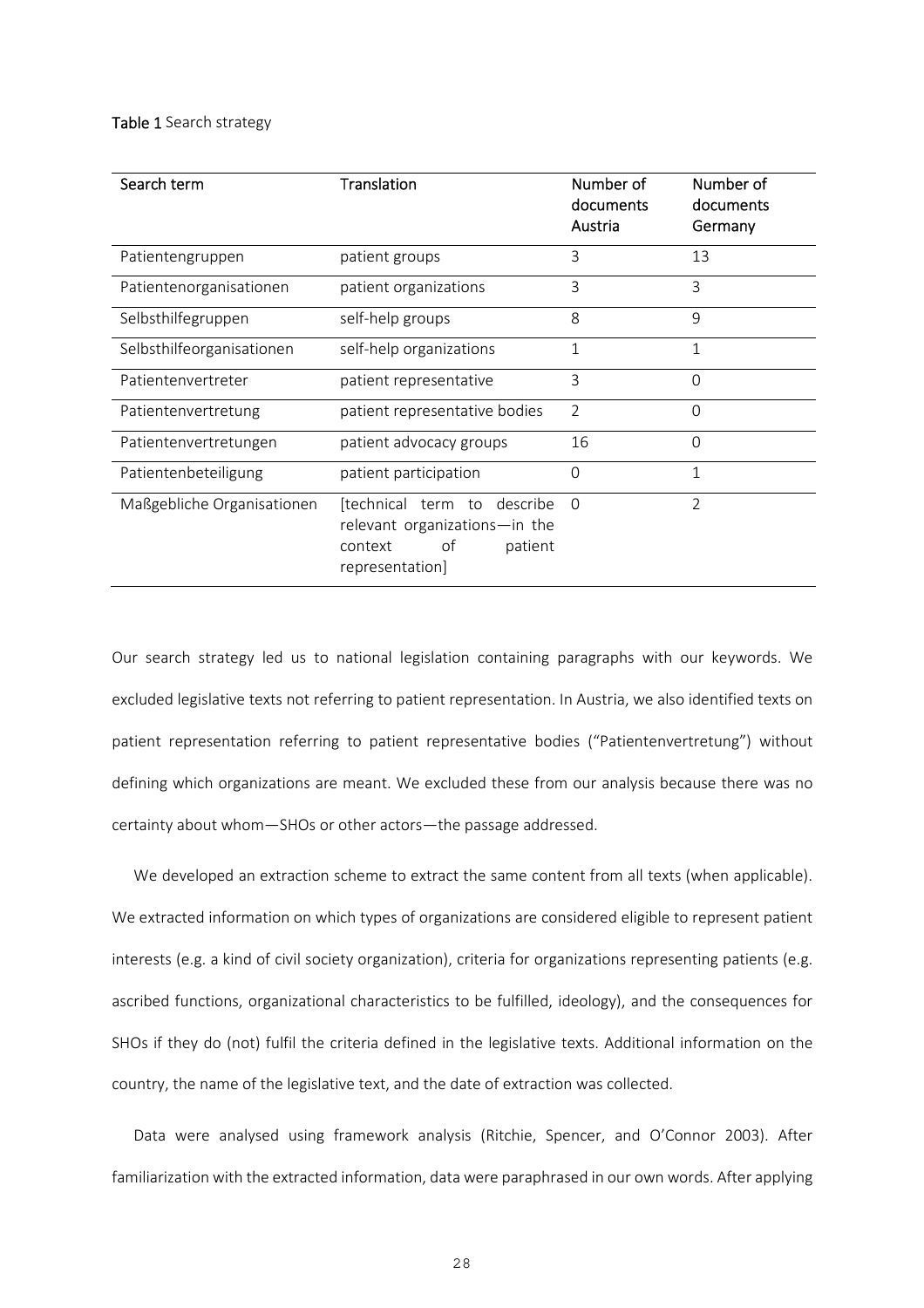this to all extracts, we used an excel sheet to compare the criteria for organizations representing patients in Austria and Germany. It also facilitated our discussion on similarities and differences in patient representation regulations between the two countries.

In Austria and in Germany, governments accept SHOs that are organized as associations. In both countries, there are general regulations for associations (A3, G5). Although criteria for SHOs as patient representatives don't refer explicitly (e.g. by cross-referencing) to regulations for associations, we considered legislation on associations as implicit regulation of patient representation. This is because SHOs organized as associations must fulfil these criteria in addition to the specific regulations on patient representation. Therefore, we included legislative texts on associations (A3, G5) defining the requirements for them. We also included legislative texts defining SHOs (G6) (Mayring 2010). An overview of all texts included is presented in table 2.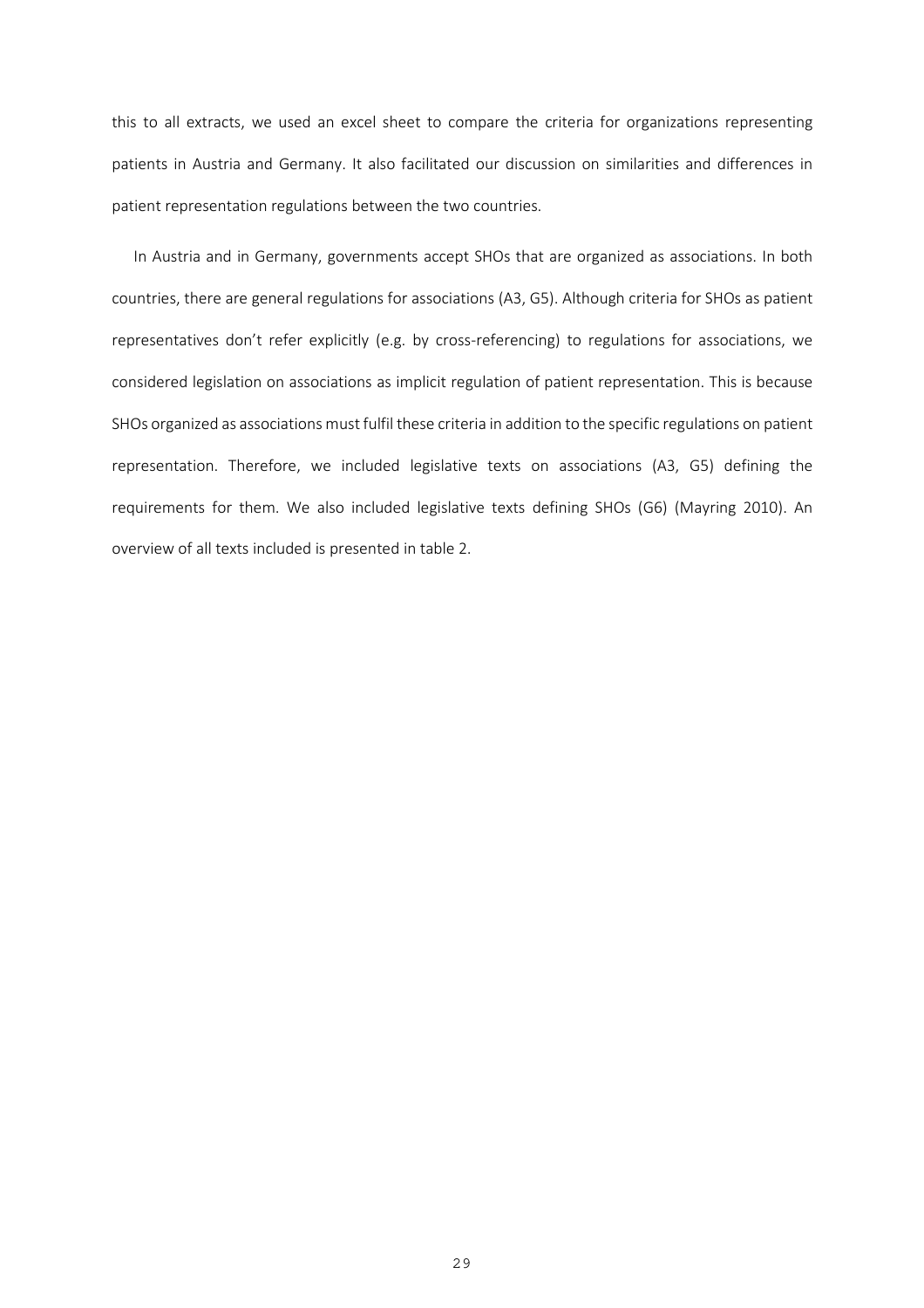Table 2 Overview of included legislative texts

| Document                                                                                                                                                                                                                                                                                                                       | Country | Code           |  |  |
|--------------------------------------------------------------------------------------------------------------------------------------------------------------------------------------------------------------------------------------------------------------------------------------------------------------------------------|---------|----------------|--|--|
| Legislation on organizations identified by keyword search                                                                                                                                                                                                                                                                      |         |                |  |  |
| Vereinbarung zur Sicherstellung der Patientenrechte: Patientencharta<br>2006 (Patientencharta Wien)*                                                                                                                                                                                                                           | - AT    | A1             |  |  |
| [Agreement to safeguard patients' rights: Patient Charter 2006]                                                                                                                                                                                                                                                                |         |                |  |  |
| Bundesgesetz, mit dem ein Bundesgesetz zur partnerschaftlichen<br>Zielsteuerung-Gesundheit (Gesundheits-Zielsteuerungsgesetz-G-ZG)<br>erlassen wird 2017                                                                                                                                                                       | AT      | A2             |  |  |
| [Federal Act, with which a federal law on partnership-based target-<br>oriented health management is to be enacted]                                                                                                                                                                                                            |         |                |  |  |
| Verordnung zur Beteiligung von Patientinnen und Patienten in der<br>Gesetzlichen Krankenversicherung Patientenbeteiligungsverordnung<br>2003                                                                                                                                                                                   | G       | G1             |  |  |
| [Patient Participation Regulation 2003]                                                                                                                                                                                                                                                                                        |         |                |  |  |
| Verordnung zur Beteiligung der auf Bundesebene maßgeblichen<br>Organisationen für die Wahrnehmung der Interessen und der<br>Selbsthilfe der pflegebedürftigen und behinderten Menschen sowie<br>der pflegenden Angehörigen im Bereich der Begutachtung und<br>Qualitätssicherung der Sozialen Pflegeversicherung 2013          | G       | G <sub>2</sub> |  |  |
| [regulation on the involvement of organizations at federal level that are<br>relevant for the protection of the interests and self-help of people in<br>need of care and disabled persons as well as of caregiving relatives in<br>the field of assessment and quality assurance of the Social Nursing Care<br>Insurance 2013] |         |                |  |  |
| Sozialgesetzbuch: Fünftes Buch 1988                                                                                                                                                                                                                                                                                            | G       | G <sub>3</sub> |  |  |
| [Social Code: Fifth Book 1988]                                                                                                                                                                                                                                                                                                 |         |                |  |  |
| Sozialgesetzbuch: Neuntes Buch 2001                                                                                                                                                                                                                                                                                            | G       | G4             |  |  |
| [Social Code: Ninth Book 2001]                                                                                                                                                                                                                                                                                                 |         |                |  |  |
| <b>Additional legal texts</b>                                                                                                                                                                                                                                                                                                  |         |                |  |  |
| Bundesgesetz über Vereine 2002                                                                                                                                                                                                                                                                                                 | AT      | A3             |  |  |
| [Federal Act on Associations 2002]                                                                                                                                                                                                                                                                                             |         |                |  |  |
| Bürgerliches Gesetzbuch 1896                                                                                                                                                                                                                                                                                                   | G       | G <sub>5</sub> |  |  |
| [Civil Code 1896]                                                                                                                                                                                                                                                                                                              |         |                |  |  |
| Sozialgesetzbuch: Elftes Buch 1994                                                                                                                                                                                                                                                                                             | G       | G <sub>6</sub> |  |  |
| [Social Code: Eleventh Book 1994]                                                                                                                                                                                                                                                                                              |         |                |  |  |

AT = Austria; G = Germany; \* The text is drawn up for each Austrian federal text with similar content. Instead of naming all nine identical documents, we chose to cite the Vienna version as an example.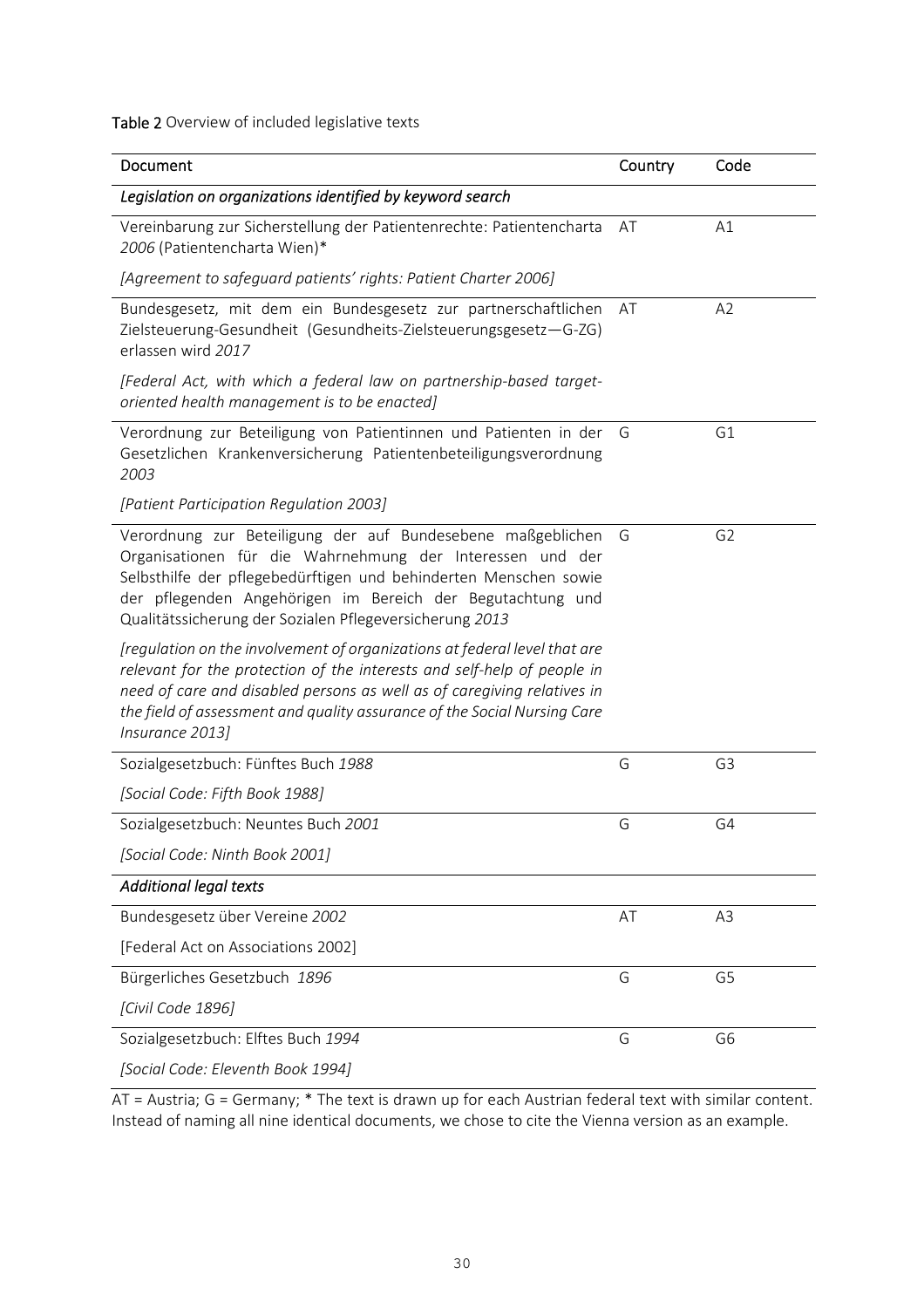#### Findings

In the following, we present the results of our analysis. We start by providing an overview of regulations that explicitly address SHOs as patient representatives. Next, we show that, in addition to those explicit criteria, there are also implicit criteria in both countries.

### *Explicit Criteria for SHOs as Patient Representatives in Austria and Germany*

In Austria, there are few criteria for the representative role of SHOs. Legislation does nominate selfhelp umbrella associations as patient representatives and offers them an institutionalized position to represent patients: "Umbrella associations of patient self-help groups shall be given the opportunity to be consulted on draft regulations and patient-relevant laws" (Art 30 A1, translation DR). Austrian selfhelp umbrella associations may further delegate a joint representative to the major national advisory body on healthcare (A2). Our findings suggest that Austrian regulations emphasize the role of self-help umbrella associations in representing the interests of patients. However, regulations do not provide specific criteria that self-help umbrella associations must fulfil with respect to patient representation.

Next to offering umbrella associations of patient self-help groups an institutionalized position in patient representation, regulations also mention self-help groups, which attend to patient interests (A1). These self-help groups are mentioned in relation to public bodies established to support and represent patients. These public bodies, also known as patient advocates, are considered independent and are not bound by directives or instructions. They are expected to support individual patients in conflicts with healthcare facilities as well as represent collective patient interests. They can do the latter by, for instance, providing official statements in decision-making processes that are relevant for patients (A1). These public bodies "have to seek cooperation with self-help groups that safeguard patient interests" (Art 29 Par. 2 A1, translation JF). Details or criteria for this cooperation are not provided (A1).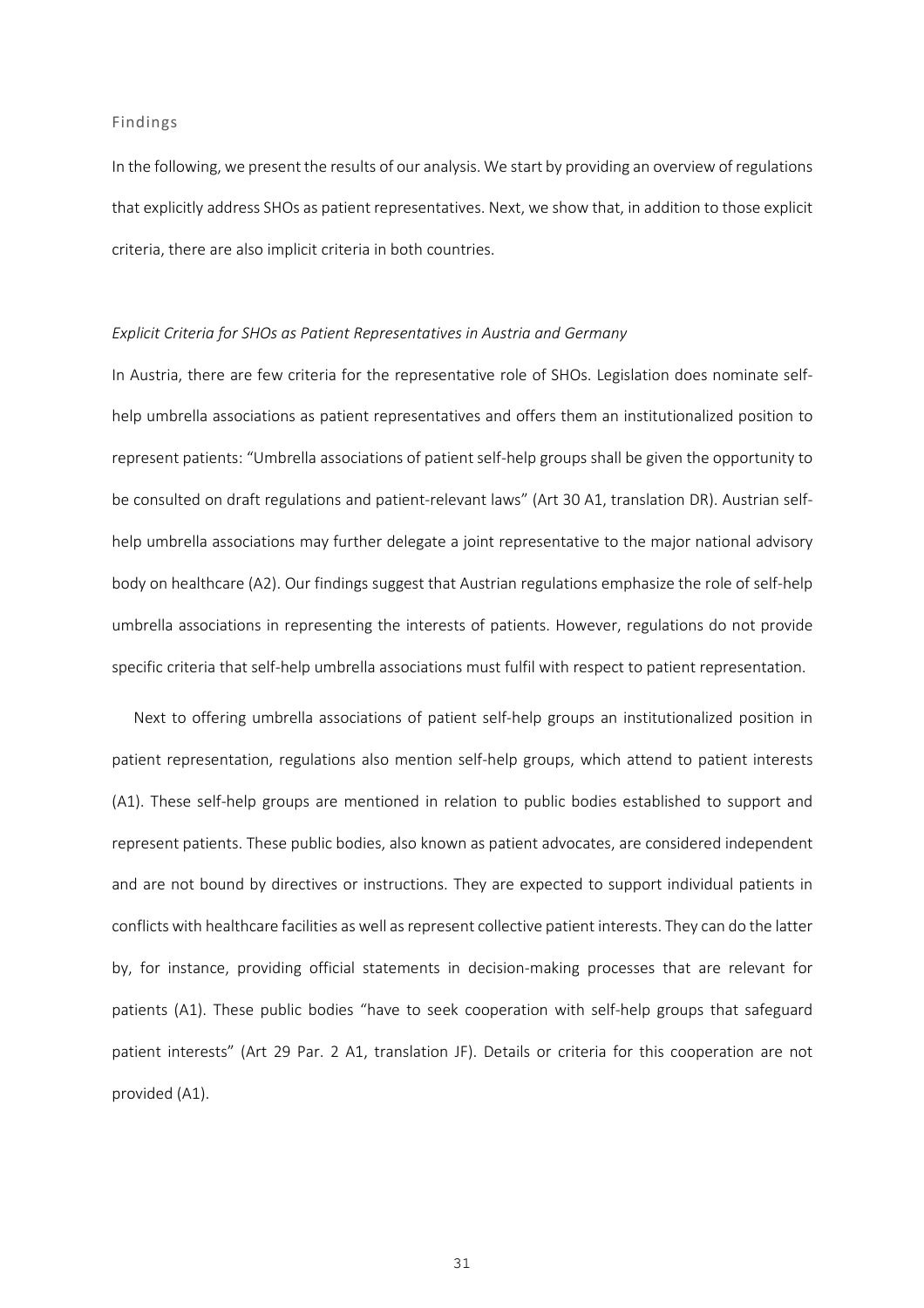Although legislation provides an institutionalized position to SHOs as patient representatives, we found hardly any criteria that SHOs must meet in order to be accepted as patient representatives. Therefore, we argue that legislation in this respect remains rather vague in Austria.

Compared to the Austrian regulation, German legislation is more extensive. Core characteristics of selfhelp groups and SHOs are defined by law.

Self-help groups are voluntary, neutral, independent, and non-profit associations of persons affected personally or their relatives pursuing the goal of improving the life circumstances of those dependent on care and of their relatives and comparable persons close to them, through personal mutual support as well as through the aid of offers by volunteers and other persons prepared to commit themselves to civic engagement. Self-help organizations are associations of self-help groups. (§ 45d G6, translation DR)

In Germany, legislation allows for patient representation in, amongst other bodies, the Federal Joint Committee, the main decision-making body in healthcare (G3). Legislation provides criteria, which must be fulfilled in order to be accepted as a patient representative. SHOs that want to be accepted as patient representatives within this and other bodies must fulfil the following criteria:

1. Promote the interests of patients or of self-help-in accordance with their statutes—ideally not

temporarily;

2. Comply with democratic principles regarding their internal structure;

3. Represent the interests of patients or the self-help of chronically ill and disabled people at the national level according to their constituency;

4. Exist for at least three years at the time of recognition and have been active nationwide during this period within the meaning of item 1;

5. Provide the guarantee for proper fulfilment of tasks. The nature and extent of the previous activity, the membership, and the performance should be taken into account;

6. Demonstrate, through disclosure of their financing, that they function neutrally and independently; and

7. Pursue charitable purposes. (§ 1 G1, translation DR)

These criteria are defined not merely for SHOs, but for all organizations claiming to represent the interests of patients and mutual self-help in order to be accepted as representatives (G1, G2). We found that German legislation holds all organizations representing patients to the same standards. When the above-mentioned criteria are fulfilled, organizations representing patients are granted administrative,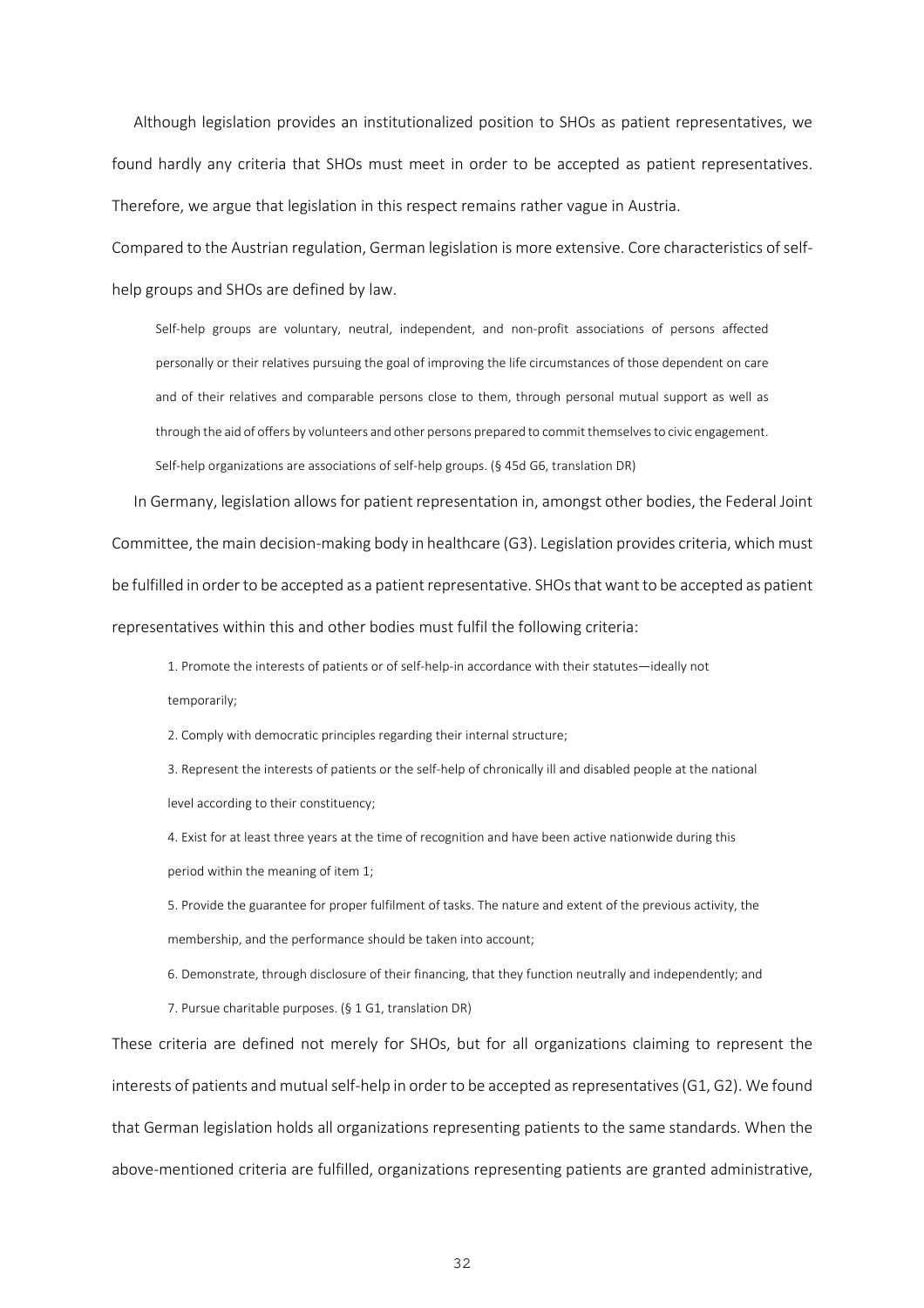factual, and financial support (G3). If there are questions concerning the fulfilment of these criteria, the Federal Ministry of Health is requested to review those organizations representing patients. Subsequently, it decides on a rejection or a revocation of acceptance of the organizations as patient representative (G1, G2).

### *Implicit Criteria for SHOs as Patient Representatives in Austria and Germany*

We found that, in both countries, governments consider a SHO a legitimate representative when the organization has a statute and is organized as an association (A1, G1, G2). There is legislation in place that defines what is to be regulated in these statutes: associations are required to have certain internal structures and a membership structure in place (A3, G5). Statutes must determine who can become a member of the association and what goals and objectives the association pursues. Statutes must also regulate mechanisms for appointing the board and any other executive body of the association—via elections, for instance. The exact content of the statutes is defined by the associations' members. Members have to agree on the competence and period of office for the board and any other bodies. Moreover, they have to agree on the way in which and how often the board (or any other executive body) must inform them about what has been done on their behalf (A3, G5). Because members of associations decide upon the statutes, sovereignty is granted by assigning the decision-making power to them. Consequently, statutes can only be altered by members.

### Discussion

We analysed national legislation on criteria to be fulfilled by SHOs in order to be accepted as patient representatives in Austria and Germany. In line with previous research (Forster 2015), we found different degrees of regulation (very little in Austria, more in Germany). Moreover, we learnt that governments in both countries formulate *explicit* criteria on patient representation as well as *implicit* ones for SHOs that are organized as associations. In the following we discuss how we should value the criteria for accepting the claim of SHOs to be patient representatives.

33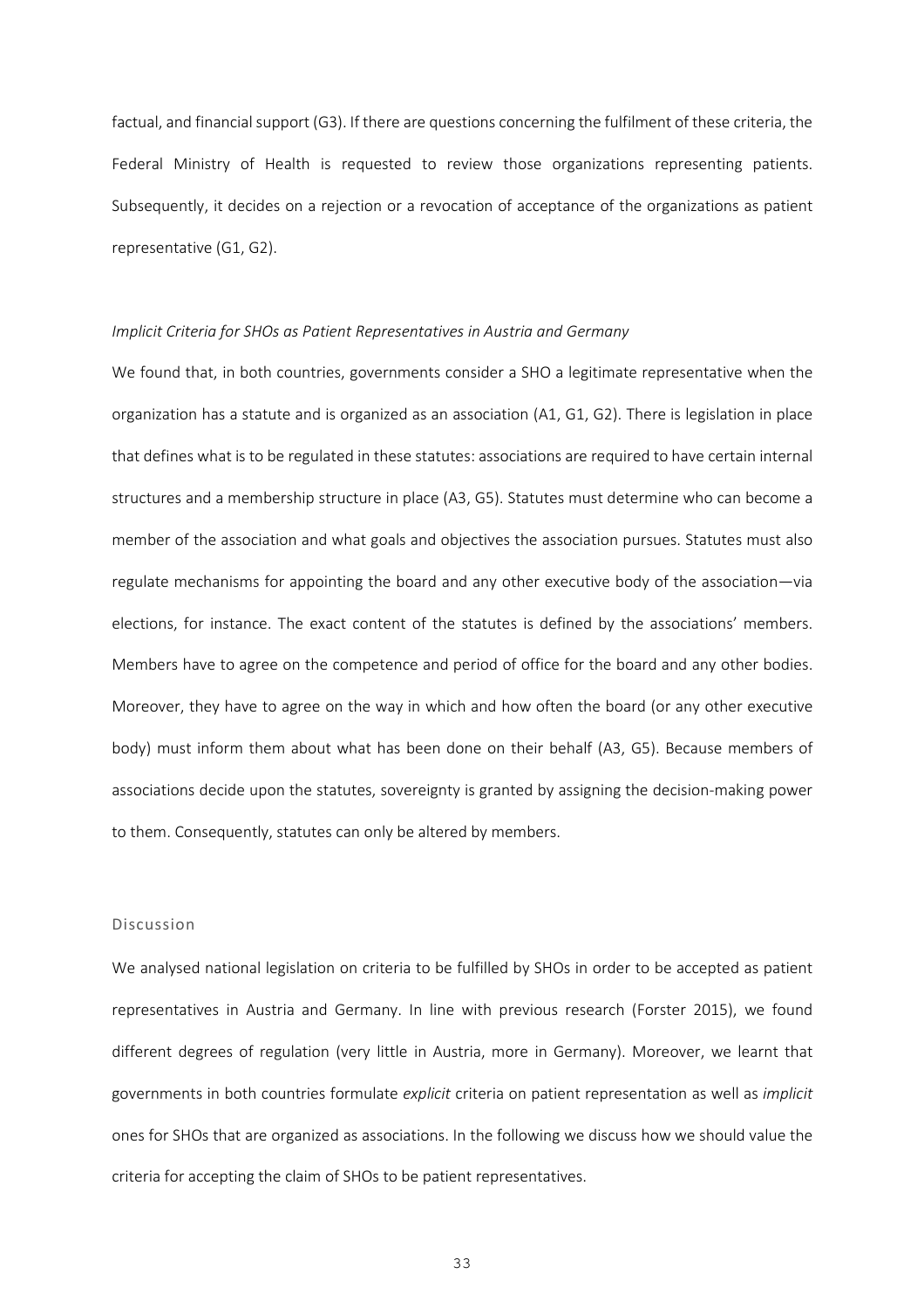As shown in the introduction, research so far has come to a rather critical assessment of governments exerting influence on POs, arguing that governmental intervention might compromise the authenticity of SHOs and therefore their credibility to act as representatives based on the will of their members (Van de Bovenkamp and Trappenburg 2011; Waardenburg and Van de Bovenkamp 2014). However, a lack of regulation can also cause problems. As our methods section shows, we had to exclude some Austrian legislative texts on patient representation because it was unclear to which patient representatives they referred—SHOs or not. Austrian self-help representatives themselves have addressed the lack of clarity about which organizations can be accepted by governments as patient representatives: "The opaque definition of self-help groups and of who is legitimized to represent patient interests allows for an uncontrolled growth of both" (APA 2009, translation DR). While German legislation establishes clarity on the binding nature of patient representation, the Austrian legislation leaves this rather open. The comparison of Austrian and German legislation shows that, thanks to defined criteria on patient representation, legislation can establish clarity about which organizations can be accepted as patient representatives by governments. Furthermore, legislation might prevent governments from randomly accepting or rejecting actors claiming to represent patients.

Besides clarity about governmental acceptance of patient representatives, patient representation might also benefit from regulation for democratic reasons. In the following, we discuss in turn responsiveness and independence as two theoretically informed features that are established by legislation and that contribute to making patient representation more democratic.

In line with political theorists working on representation, we argue that democratic representation requires *responsiveness*: the continuous interaction between the representative and the represented (Urbinati and Warren 2008; Montanaro 2012). Responsiveness is often conceptualized in terms of authorization and accountability (Pitkin 1967; Urbinati and Warren 2008; Montanaro 2012; Van de Bovenkamp and Vollaard 2017). The concept of authorization addresses the question of how a representative gets appointed or directed as such. Accountability is about the "relationship between an actor and a forum, in which the actor has an obligation to explain and to justify his or her conduct,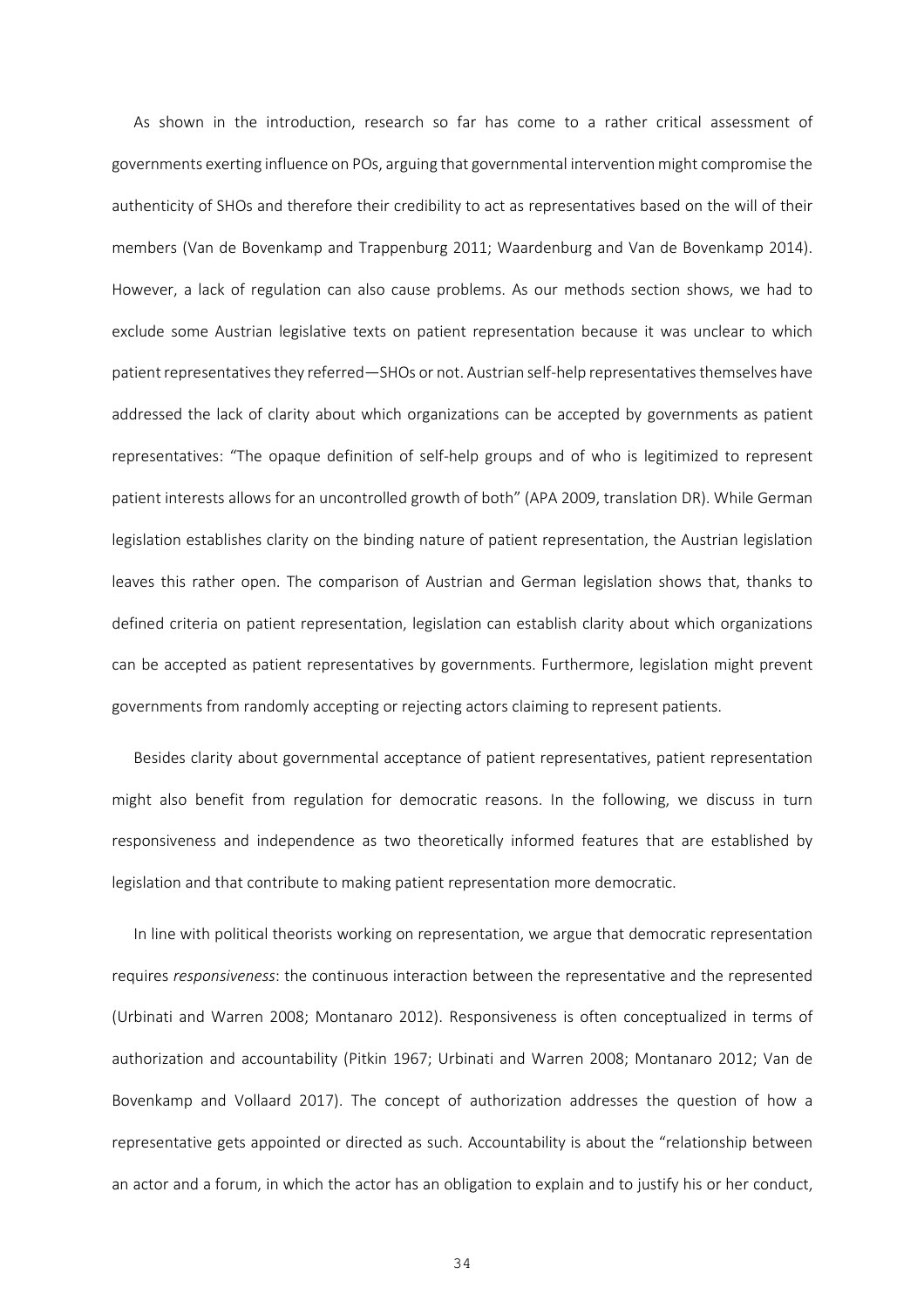the forum can pose questions and pass judgement, and the actor may face consequences"(Bovens 2007, 447). Legislation in both countries arranges for SHOs to offer membership to those they claim to represent and to let the members elect the governing boards of SHOs. Moreover, they have to agree on the way in which and how often the board (or any other executive body) must inform them about what has been done on their behalf (A3, G5). These means are mechanisms for authorization and accountability; through casting votes for a board member authorization is established and through the re-electing or voting out of a board member accountability is. Similarly, membership can be seen as a mechanism for both authorization and accountability. Constituents authorize the claims-making organization through becoming a member and hold the organization to account through exit or anticipation of exit (Montanaro 2012). We therefore argue that by linking criteria for SHOs to those for associations, legislation aimed at establishing responsiveness can foster SHOs to perform representation in a democratic manner.

*Independence* is a feature that, according to representative claims theory, adds credibility to the claims representatives make (Saward 2010). Literature on SHOs often addresses the financial dimension of independence, discussing the potential dependency of SHOs on sponsors, such as the pharmaceutical industry, medical device manufacturers, and governments (O'Donovan 2007; Van de Bovenkamp and Trappenburg 2011; Vitry and Löfgren 2011; Colombo et al. 2012; Schulz-Nieswandt and Langenhorst 2015). Funding by such sponsors—especially if POs depend on one or only a few big funders—make SHOs susceptible to external influence and might be accompanied by expectations and criteria of the funders. Disclosing the finances of SHOs—as required by German legislation—reveals possible conflicts of interests and potential steering of these organizations. Therefore, also in this regard regulation can help strengthen the credibility of SHOs as patient representatives.

Our research contributes to a more comprehensive discussion and appraisal of governmental influence of SHOs. However, the study has some limitations. Because of its explorative nature, it only focused on the national legislation of two countries. We suggest exploring additional country cases for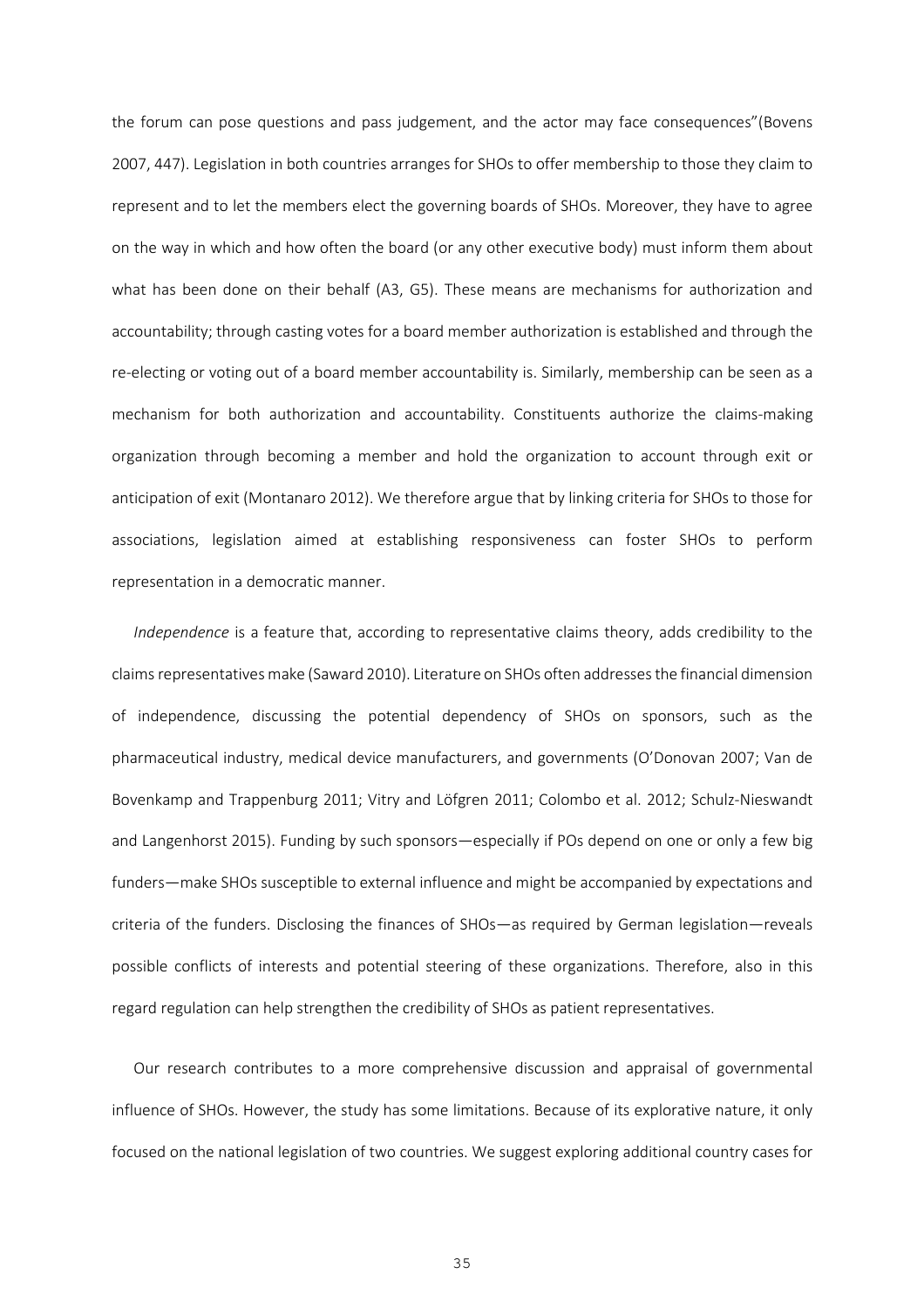future research. We focused on SHOs, but given that there are many actors claiming to represent patients (see Van de Bovenkamp and Vollaard in this issue), it would also be interesting to explore what criteria actors other than SHOs must fulfil to have their representative claims accepted by governments. Moreover, we are aware that legislative texts are not the only source for regulating patient representation (Van de Bovenkamp and Trappenburg 2011) and that other documents, such as procedural rules of healthcare decision bodies, refine legislative regulations.

#### Conclusion

In this study we contribute to the existing literature by showing that governmental intervention in patient representation should not only be seen as negative per se as previous research indicates. Depending on the criteria used, government influence can play a positive role in ensuring democratic patient representation. First, legislation can ensure clarity about which organizations governments accept as patient representatives. This is important because of strengthening transparency in patient representation and avoiding governmental arbitrariness in accepting patient representatives. Legislation therefore might help to secure that POs/SHOs get accepted by governments as patient representatives even when being critical of the government. Second, our results show that legislative criteria on patient representation potentially strengthen democratic patient representation by promoting both responsiveness and independence. Future research will need to take a look at how SHOs put these criteria into practice. Furthermore, we encourage studies that explore whether governmental criteria match the acceptance criteria of patients.

#### Publication bibliography

APA. 2009. Stopp: "Wildwuchs" an Patienten-Selbsthilfegruppen. *Die Presse*, April 2. http://diepresse.com/home/leben/gesundheit/466868/Wildwuchs-an-Selbsthilfegruppen-. Accessed May 10, 2018.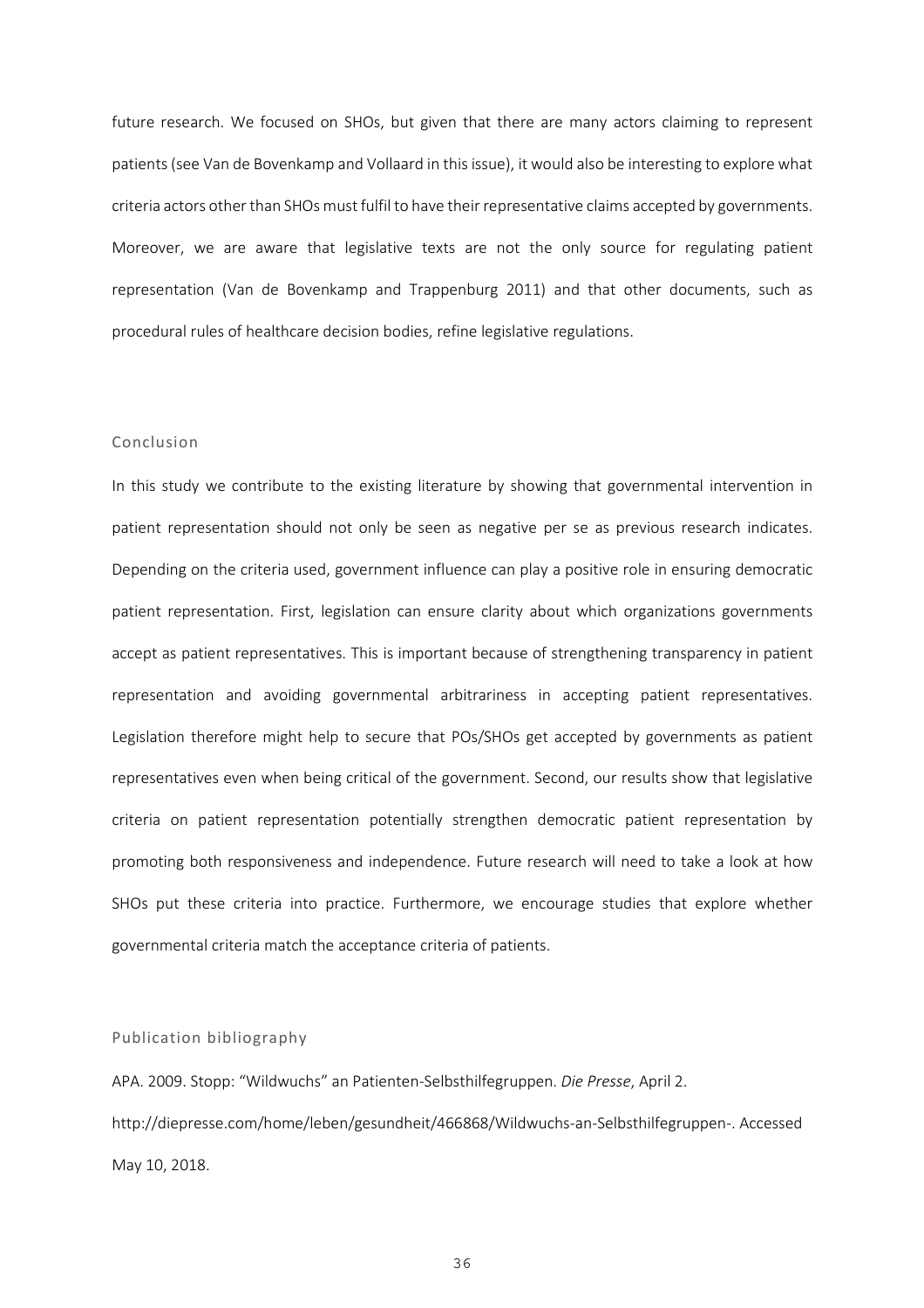Baggott, R., J. Allsop, and K. Jones. 2005. *Speaking for patients and carers. Health consumer groups and the policy process*. Hampshire: Palgrave.

Baggott, R., and R. Forster. 2008. Health consumer and patients' organizations in Europe: Towards a comparative analysis. *Health Expectations* 11(1): 85–94.

Baggott, R., and K. Jones. 2015. The big society in an age of austerity: Threats and opportunities for health consumer and patients' organizations in England. *Health Expectations* 18(6): 2164–2173.

Bovens, M. 2007. Analysing and assessing accountability. A conceptual framework. *European Law Journal* 13(4): 447–468.

Branckaerts, J., and A. Richardson. 1988. Politics and policies on self-help: Notes on the international scene. *Health Promotion International* 2(3): 276–282.

Charles, C., and S. DeMaio. 1993. Lay participation in health care decision making: A conceptual framework. *Journal of Health Politics, Policy and Law* 18(4): 881–904.

Chaudhary, S., M. Avis, and C. Munn-Giddings. 2013. Beyond the therapeutic: A Habermasian view of self-help groups' place in the public sphere. *Social Theory & Health* 11(1): 59–80.

Colombo, C., P. Mosconi, W. Villani, and S. Garattini. 2012. Patient organizations' funding from pharmaceutical companies: Is disclosure clear, complete and accessible to the public? An Italian survey. *PLoS ONE* 7(5): 5–6.

Forster, R. 2015. Gutachten zur Bürger- und Patientenbeteiligung im österreichischen Gesundheitssystem im Auftrag der ARGE Selbsthilfe Österreich. Wien.

Forster, R. 2016. Bürger- und Patientenbeteiligung im Gesundheitssystem. Teil 1: Was sind die zentralen Fragen für Politik und Praxis und was lässt sich aus internationalen Erfahrungen lernen? *Soziale Sicherheit* 3: 116–123.

Keizer, B., and R. Bless. 2010. Pilot study on the position of health consumer and patients' organisations in seven EU countries. The Hague.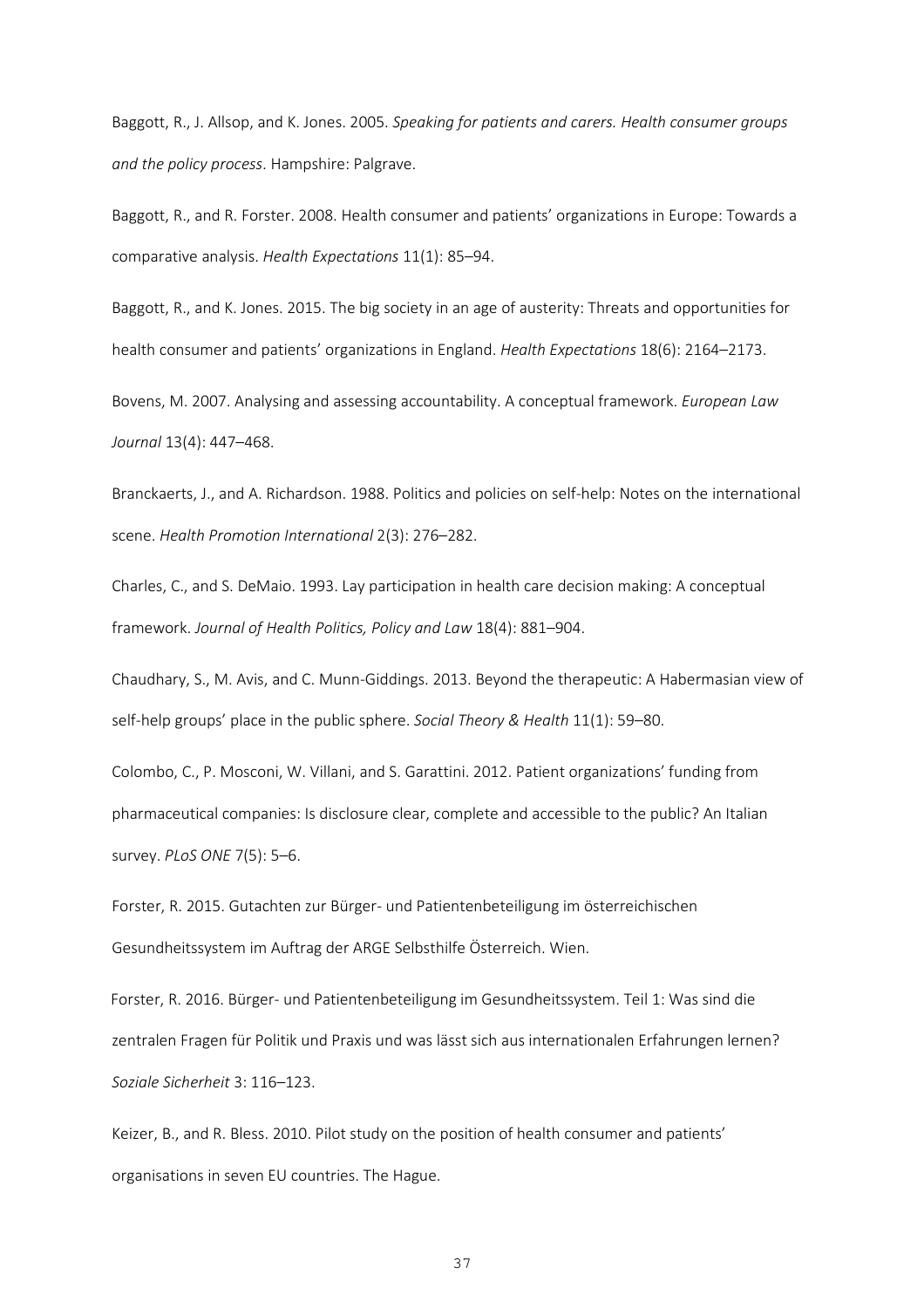Kelleher, D. 2006. Self-help groups and their relationship to medicine. In *Challenging medicine*, edited by D. Kelleher, J. Gabe, and G. Williams, 104–121. London and New York: Routledge.

Löfgren, H., E. de Leeuw, and M. Leahy, eds. 2011. *Democratizing health: Consumer groups in the policy process*. Cheltenham, UK, Northampton, MA, USA: Edward Elgar Publishing.

Mayring, P. 2010. *Qualitative inhaltsanalyse. Grundlagen und techniken* [*Qualitative content analysis. Basics and techniques*]. Weinheim und Basel: Beltz Verlag.

Montanaro, L. 2012. The democratic legitimacy of self-appointed representatives. *The Journal of Politics* 74(4): 1094–1107.

O'Donovan, O. 2007. Corporate colonization of health activism? Irish health advocacy organizations' modes of engagement with pharmaceutical corporations. *International Journal of Health Services* 37(4): 711–733.

Pitkin, H. 1967. *The concept of representation*. Berkeley: University of California Press.

Ritchie, J., L. Spencer, and W. O'Connor. 2003. Carrying out qualitative analysis. In *Qualitative research practice. A guide for social science students and researchers*, edited by J. Ritchie and J. Lewis, 219–262. London, Thousand Oaks, New Delhi: Sage.

Rojatz, D. 2016. Kollektive Patientenbeteiligung als (Heraus-)Forderung. Eine qualitative Analyse von Selbsthilfeorganisationen zur Reflexion ihrer Möglichkeiten und Grenzen. Dissertation, Universität Wien.

Saltman, R., R. Busse, and J. Figueras. 2004. *Social health insurance systems in western Europe*. Open University Press.

Saward, M. 2010. *The representative claim*. Oxford, New York: Oxford University Press.

Schicktanz, S. 2015. The ethical legitimacy of patient organizations' involvement in politics and knowledge production. Epistemic justice as conceptual basis. In *Public shaping of medical research*, edited by P. Wehling, W. Viehöver, and S. Koenen, 246–264. New York: Routledge.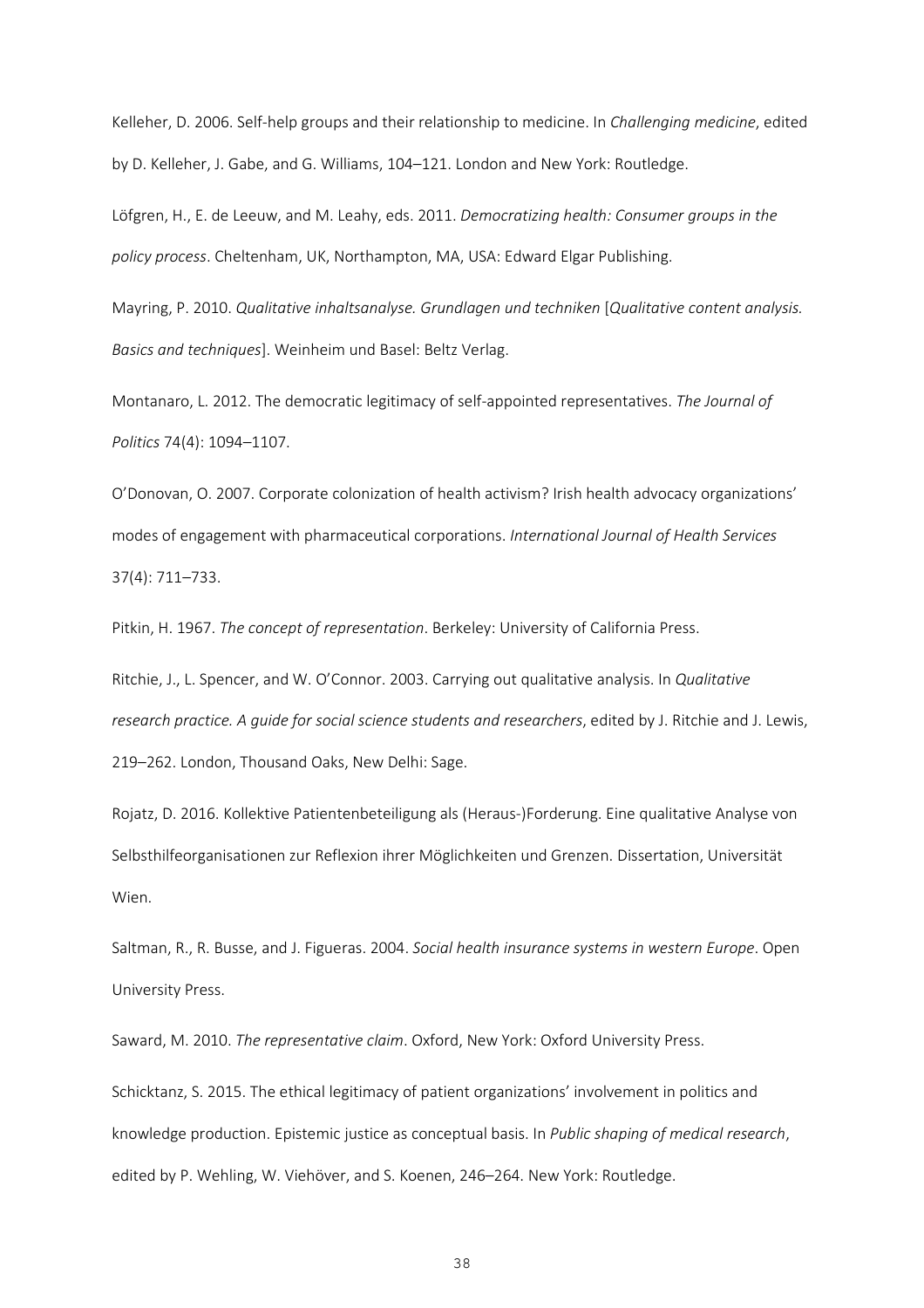Schulz-Nieswandt, F., and F. Langenhorst. 2015. *Gesundheitsbezogene selbsthilfe in Deutschland. Zu Genealogie, Gestalt, Gestaltwandel und Wirkkreisen solidargemeinschaftlicher* 

*Gegenseitigkeitsselbsthilfegruppen und der Selbsthilfeorganisationen*. Berlin: Duncker & Humblot.

Souliotis, K., L. Peppou, E. Agapidaki, C. Tzavara, D. Debiais, S. Hasurdjiev, and F. Sarkozy. 2017. Health democracy in Europe: Cancer patient organization participation in health policy. *Health Expectations* (September): 1–11.

Trojan, A., and C. Kofahl. 2011. Selbsthilfe, selbsthilfegruppen und selbsthilfeförderung [Self-help, self-help groups, self-help support]. In *Leitbegriffe der gesundheitsförderung und prävention. Glossar zu konzepten, strategien, und methoden.* Herausgegeben von BZgA, 491–496. Werlach-Gamburg: Verlag für Gesundheitsförderung.

Urbinati, N., and M.E. Warren. 2008. The concept of representation in contemporary democratic theory. *Annual Review of Political Science* 11(1): 387–412.

Van de Bovenkamp, H.M., and M.J. Trappenburg. 2011. Government influence on patient organizations. *Health Care Analysis* 19(4): 329–351.

Van de Bovenkamp, H.M., M.J. Trappenburg, and K. Grit. 2010. Patient participation in collective healthcare decision making: The Dutch model. *Health Expectations* 13(1): 73–85.

Van de Bovenkamp, H.M., and H. Vollaard. 2018. Representative claims in health care: Identifying the varied nature of patient representation. *Journal of Bioethical Inquiry* 15(3): doi.

Van de Bovenkamp, H.M., and H. Vollaard. 2017. Representative claims in practice: The democratic quality of decentralized social and healthcare policies in the Netherlands. *Acta Politica*. Palgrave Macmillan UK.

Vitry, A., and H. Löfgren. 2011. Health consumer groups and the pharmaceutical industry: Is transparency the answer? In *Democratizing health. Consumer groups in the policy process*, edited by H. Löfgren, E. de Leeuw, and M. Leahy, 223–254. Cheltenham, UK; Northampton, USA: Edward Elgar.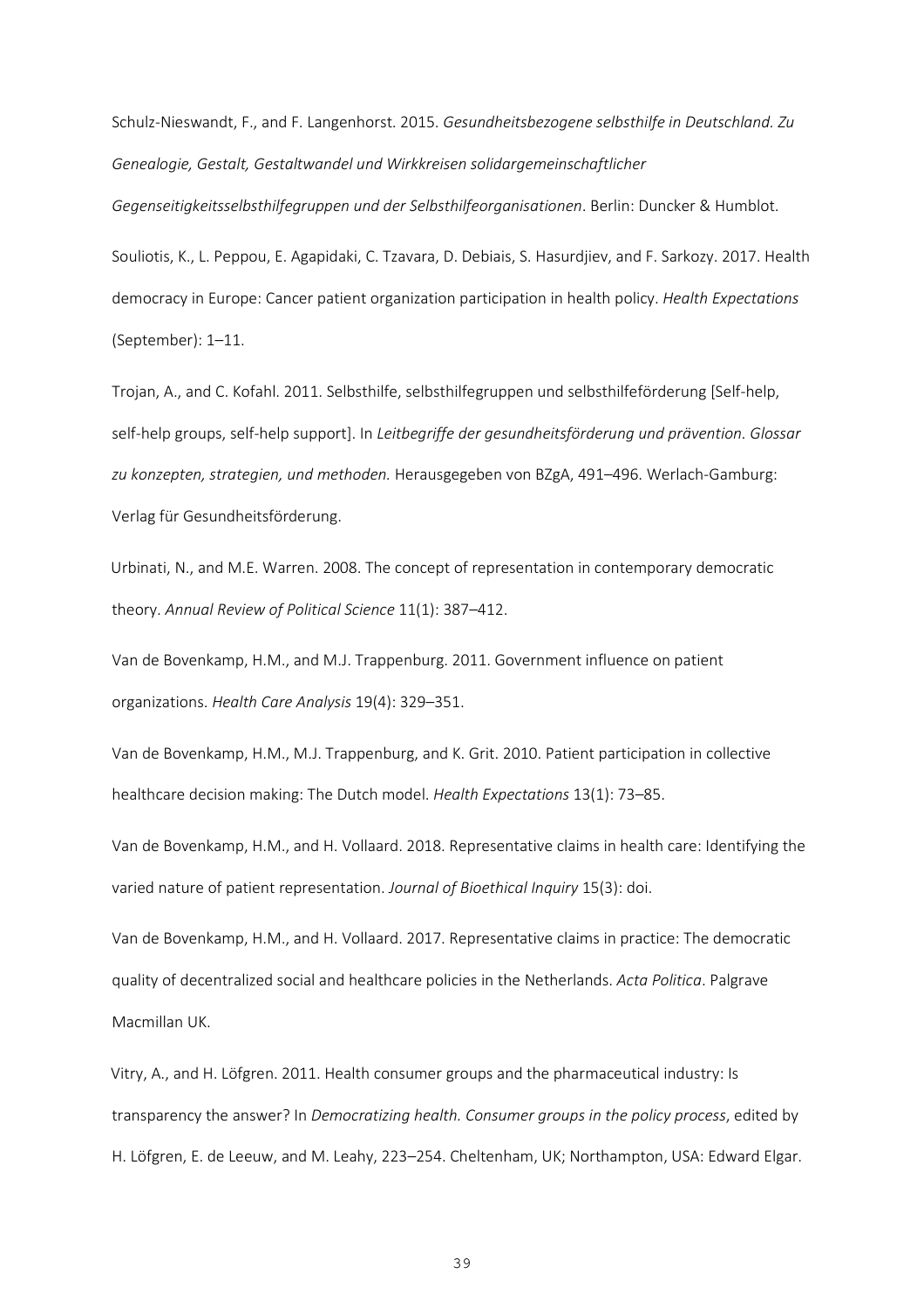Waardenburg, M., and H.M. Van de Bovenkamp. 2014. Manufacturing civil society. In *Manufacturing civil society: Principles, practices and effects*, edited by T. Brandsen, W. Trommel, and B. Verschuere, 70–95. Houndmills: Palgrave Macmillan.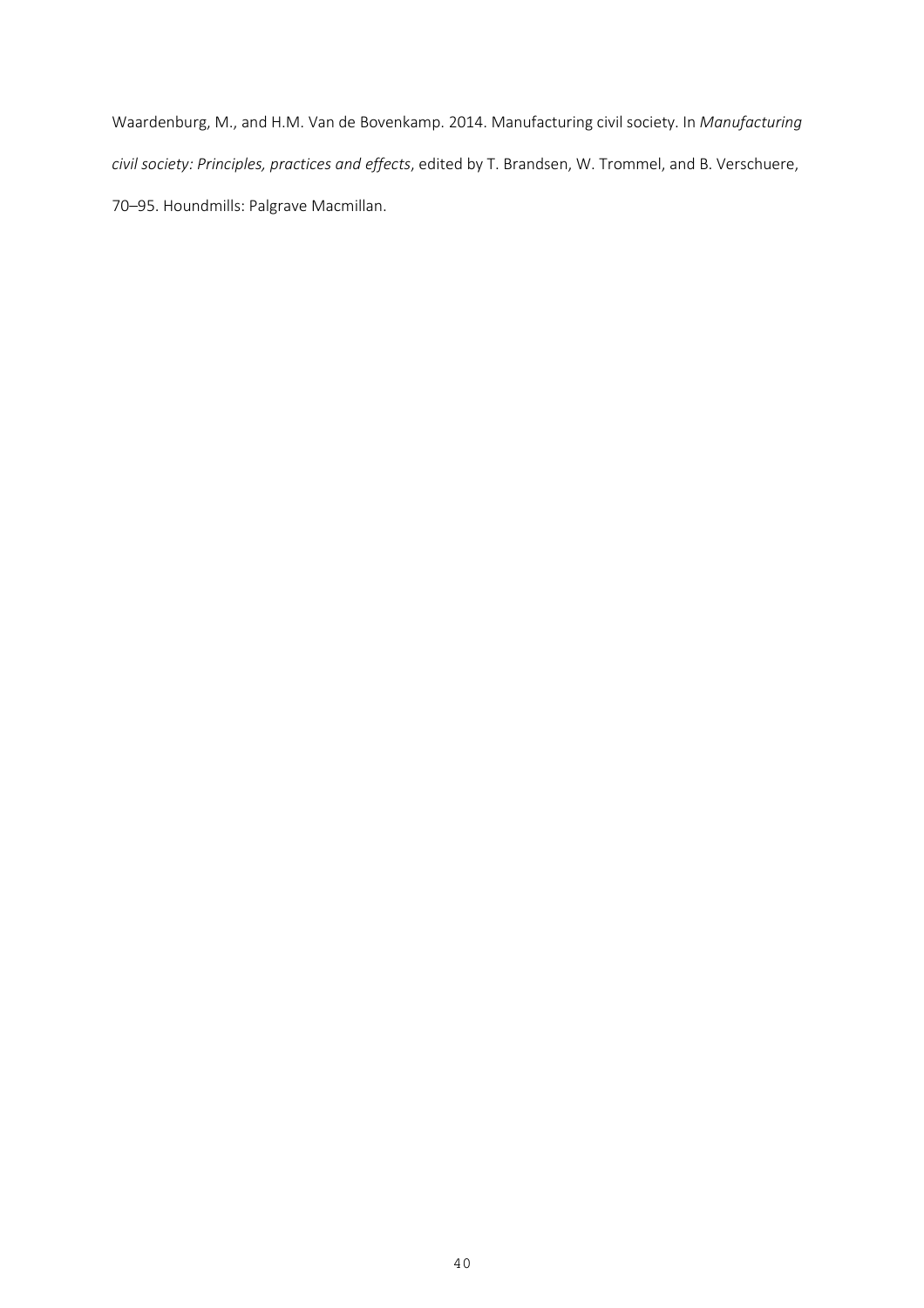# *CHAPTER THREE*  The representative efforts of patient organizations

Patient organizations (POs) engage in health policy making in various countries. They lobby politicians, organize protests and petitions, publish opinion statements on proposed legislation, engage with mass media and–more and more often–get invited to participate in different settings of policy decision making. They participate in public hearing processes as well as in advisory and decision-making boards (sometimes with and sometimes without voting rights). There are many examples of policy topics that POs have joined the debate on–such as eHealth, telehealth, patient safety, health literacy, education for future healthcare professionals, access to healthcare provision in general and specific drugs, medical devices, and methods of alternative medicine in particular (Gerhards et al. 2017; Rojatz and Forster 2017; Epstein 1995, 2008; Keizer 2012; Baggott and Forster 2008; Forster 2015, 2016; Kamphuis et al. 2012; Keller and Packel 2014; Löfgren et al. 2011; Van de Bovenkamp et al. 2010; Van de Bovenkamp and Zuiderent-Jerak 2015).

Literature has discussed the engagement of POs in health policy making critically, problematizing, for instance, the financial dependence of many POs on sponsors such as the pharmaceutical industry, medical device manufacturers, and the government (O'Donovan 2007; Vitry and Löfgren 2011; Van de Bovenkamp and Trappenburg 2011). A study on the Austrian case revealed that POs worry about their policy engagement because of difficulties such as work overload and lacking resources (Rojatz and Forster 2017). Engaging in health policy making is not the sole activity that POs carry out. In Austria–as in many other countries–self-help organizations constitute the majority of POs. In addition to raising public awareness for the disease(s) that the organization covers, their main aim is to promote peer support of patients (and their family caregivers) (Forster et al. 2011). To this effect, they support patients (and family caregivers) to mutually support each other in coping with their diseases.

At the same time, literature has formulated many hopes connected to POs getting more engaged in health policy making. Along with arguing the inclusion of the experiential knowledge of patients will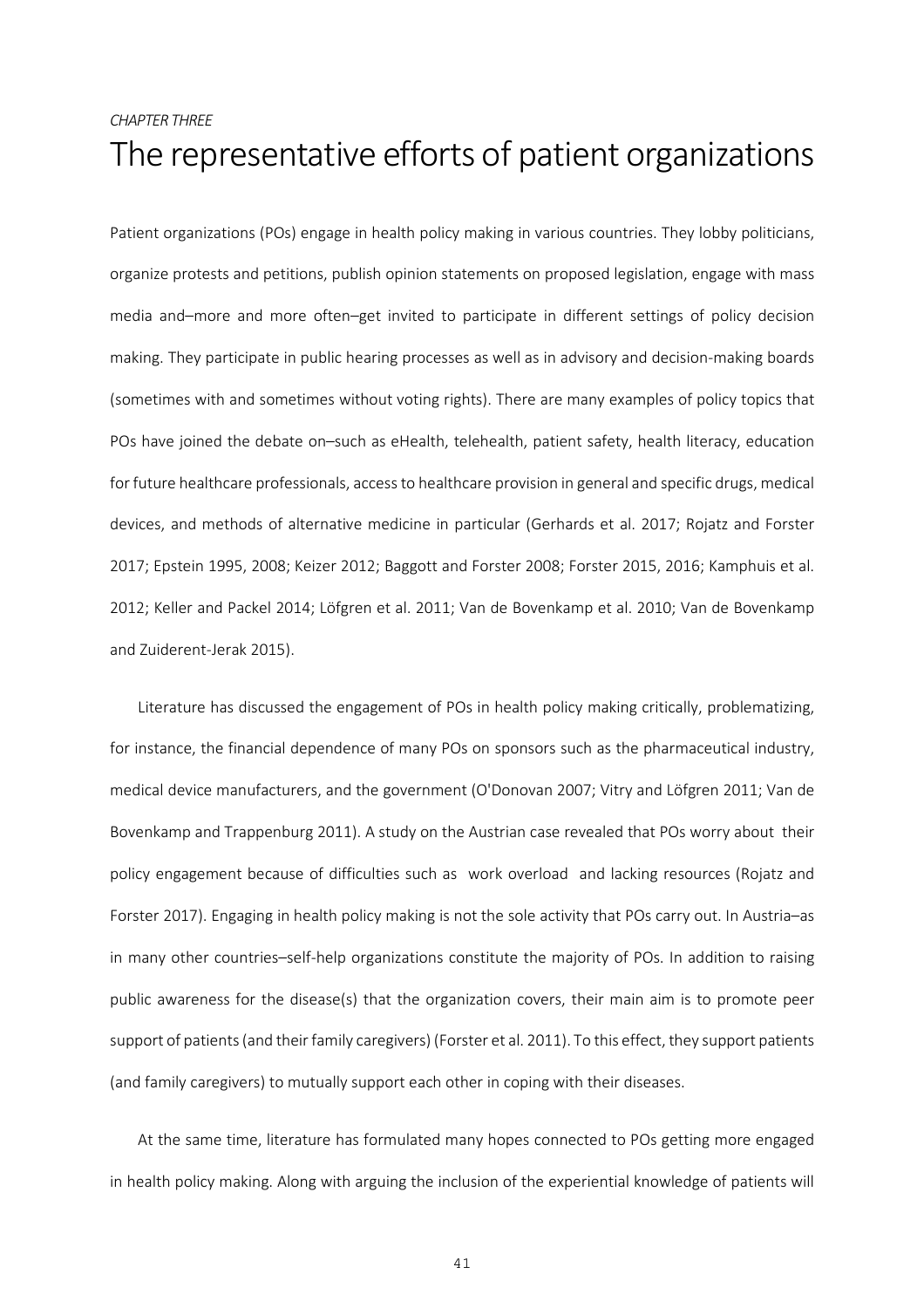result in an increased quality of decisions, scholars reason that the engagement of POs promotes democratizing health policy decision making (Van de Bovenkamp et al. 2010). However, the question as to what way their engagement contributes to democratizing health policymaking remains mostly unexplored in the literature.

To gain a better understanding of how POs contribute to shaping health policy decision making in a more democratic way, it is important to draw on the concept of representation (Castiglione and Pollak 2019). Representative claims theory describes representation as an "ongoing process of making and receiving, accepting and rejecting claims." (Saward 2010) When engaging in health policy making, POs claim to represent the interests of patients (Rojatz and Forster 2017; Schicktanz et al. 2018). When being invited to participate in health policy making, they are accepted as patient representatives by those extending the invitation. Just because they perform patient representation, doing so does not necessarily mean that POs automatically contribute to democratizing health policy. Instead, work needs to be done on the representative relationship to turn representation into democratic representation (Van de Bovenkamp and Vollaard 2017; Urbinati and Warren 2008; Montanaro 2012; Näsström 2015).

For assessing the democratic value of a representative claim, it has become customary for scholars to look at the relationship representatives have with those they claim to represent. This relationship can be operationalized concerning authorization and accountability–meaning how representatives are directed or selected and how representatives can be held accountable for what they have done on behalf of their proclaimed constituency (Bovens 2007; Montanaro 2012; Pitkin 1967; Urbinati and Warren 2008). Elections are a well-known means of authorization (electing one's own representatives) and accountability (re-electing or voting out one's own representatives). Another formal means is membership. In organizations that offer membership, constituents (in our case patients) can become a member of the claims-making organization (in our case a PO). It is then that "membership will serve both authorization and accountability: through joining (authorization) and through exit or anticipation of exit (accountability)." (Montanaro 2012) There are also informal mechanisms that representatives can establish to strengthen the democratic value of their representative claim–such as allowing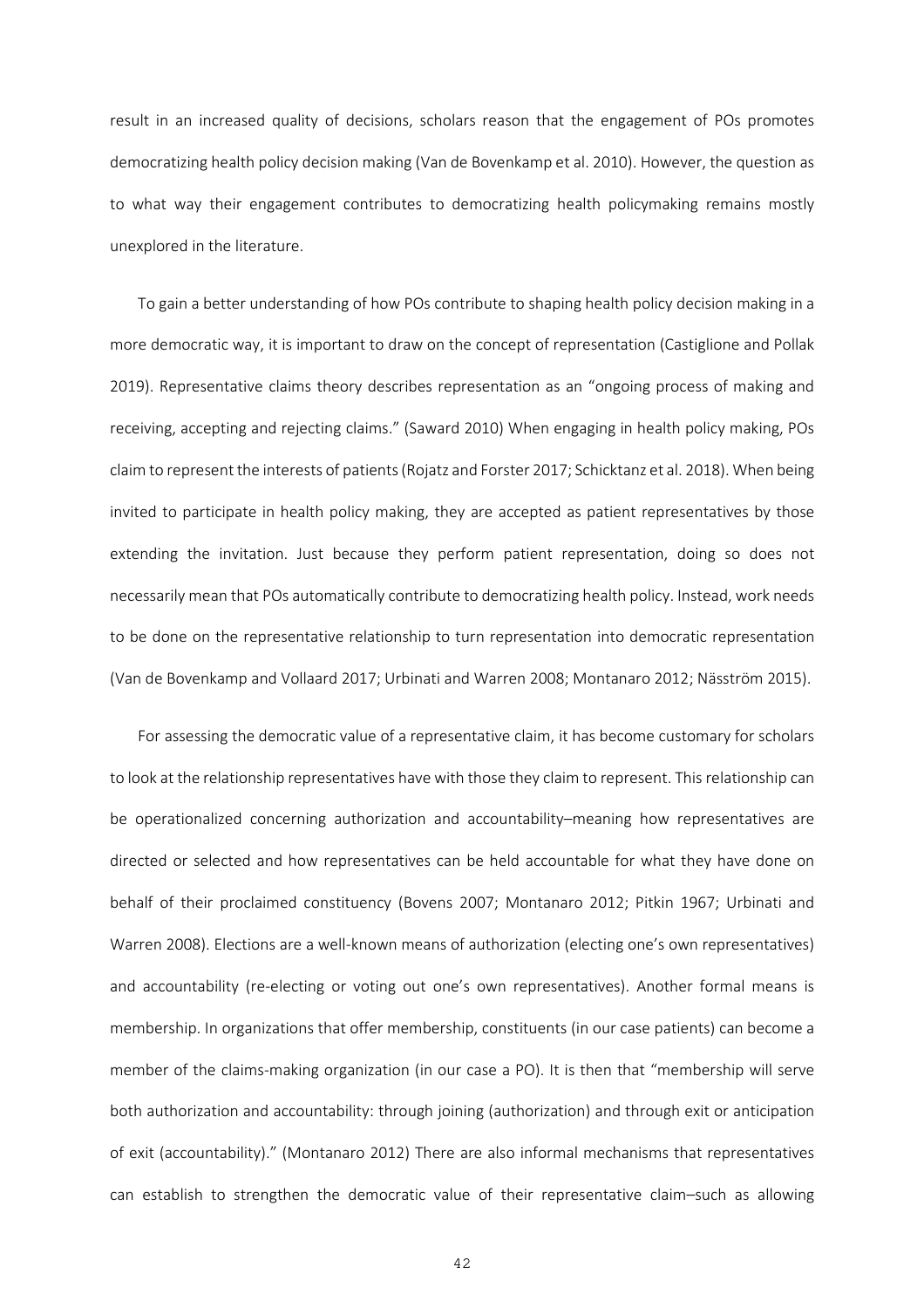deliberation in meetings or other contacts, accounting for one's conduct in the public debate and making action plans and goals publicly available (Montanaro 2012; Urbinati and Warren 2008; Van de Bovenkamp and Vollaard 2017).

Both formal and informal mechanisms for authorization and accountability do not promote democratic representation in case the group "empowered to authorize and demand accountability is different from the constituency whose interests the representative claim affect." (Montanaro 2012) Thus, it is essential to pay particular attention to how representatives align means for authorization and accountability to their proclaimed constituency.

This study presents how POs work on turning their representative efforts into democratic representation. The objective of our study is not to explore whether POs consider themselves as or aim to be considered democratic institutions. We also do not seek to explore what POs believe to be their contribution to democratizing health policy. Instead, our study departs from the assumption that POs contribute to the democratization of health policy when they perform democratic patient representation as conceptualized above. The paper proceeds in three steps. After describing our research design, we will present our results and show that POs have various means of authorization and accountability in place. Following that we discuss the difficulties POs are confronted with in their representation work and argue why more research needs to be done into the complex empirical reality of representation.

#### Research Design

Given the explorative nature of our research we prepared a qualitative study design. We studied POs covering rare diseases in Austria, Germany and the Netherlands, using document and interview data collected in 2016.

POs focusing on rare diseases make an excellent case to study the representation work by POs. The EU defines rare diseases as conditions that affect not more than 5 out of 10,000 people. Research has revealed that POs that cover rare diseases engage substantially in policy making (Douglas et al. 2015;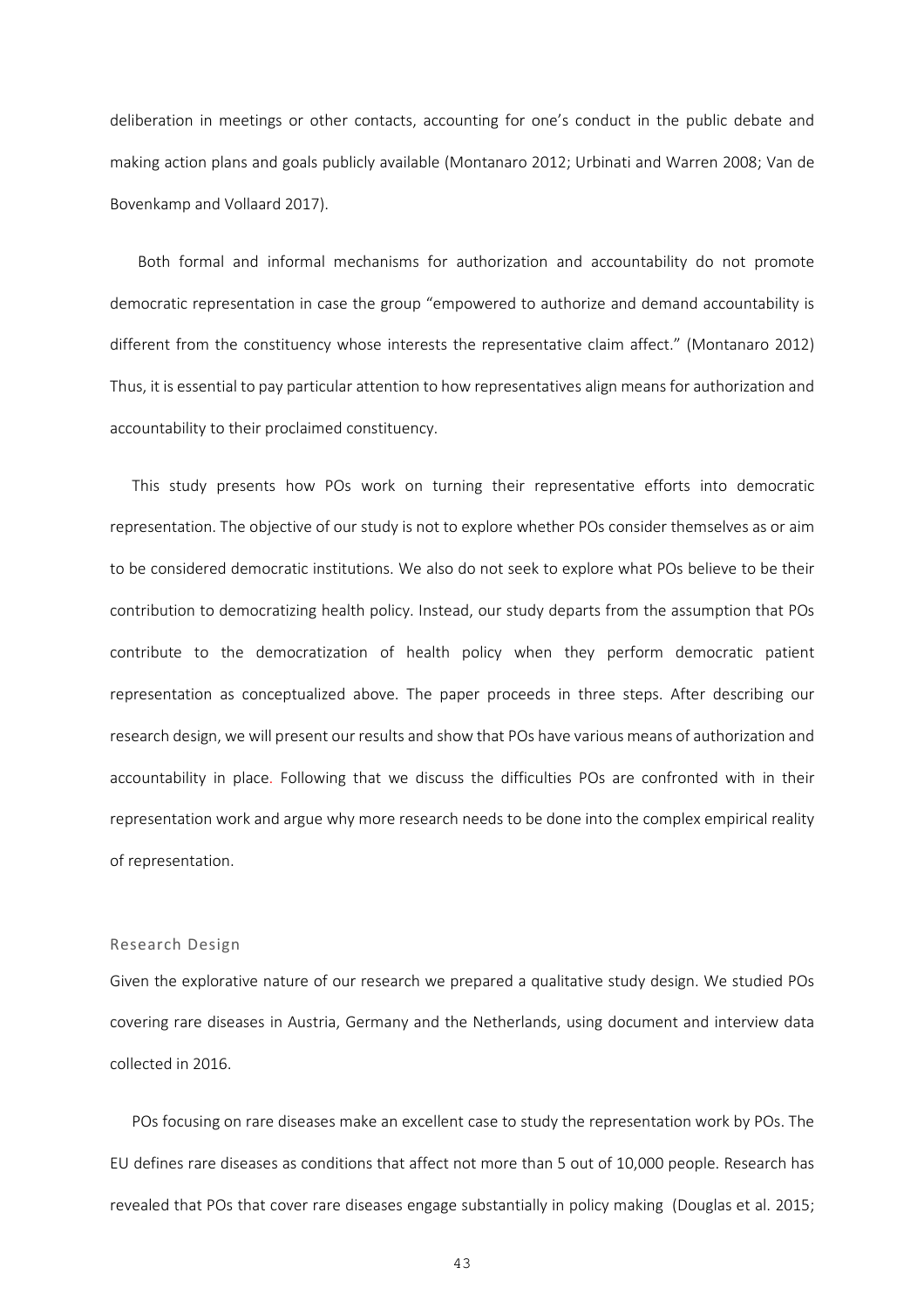Henschke 2012; Huyard 2009a, 2009b; Rabeharisoa et al. 2014). Drawing on this insight, we chose to explore POs covering rare diseases due to richness in relevant information. Expecting points of contrast, we selected POs from Austria, Germany and the Netherlands. Despite different traditions of involving POs in health policy decision making, POs in all three countries have been witnessed to increasingly engage in political activism (Braunegger-Kallinger et al. 2009; Etgeton 2009; Forster 2015, 2016; Kamphuis et al. 2012; Keizer 2012; Rojatz and Forster 2017; Van de Bovenkamp et al. 2010). By excluding parental POs from our sample, we aimed at bounding complexity. To strengthen the power of our findings, we only added cases to our sample in which a rare disease was covered by a PO in all three countries. In total, we found 11 cases per country that matched our criteria–thus 33 POs. Except for one Dutch PO (a foundation), all selected POs were associations that offer memberships. All POs offered services like information provision and promoted patient peer support and were led by an elected and voluntary board and had no paid staff that perform representation. We cannot provide any further information on our selected POs other than the criteria mentioned above since we promised all selected POs anonymity. We did so in order to motivate our interview respondents to speak freely about the inner workings of their organizations.

#### Table 1

| Country of Study | Number of POs |
|------------------|---------------|
| Austria          | 11(8)         |
| Germany          | 11(10)        |
| The Netherlands  | 11(6)         |
| All countries    | 33 (24)       |

*Notes:* Not all selected organizations agreed to be interviewed. The number of interviewed POs is given in the brackets ().

We used more than one method to gather our data. Applying methodological triangulation, we (i) collected online documents and (ii) conducted interviews.

First, we searched the websites of our selected POs for their statutes and constitutive documents as well as for all texts referring to their representation work that were published online in 2015. Online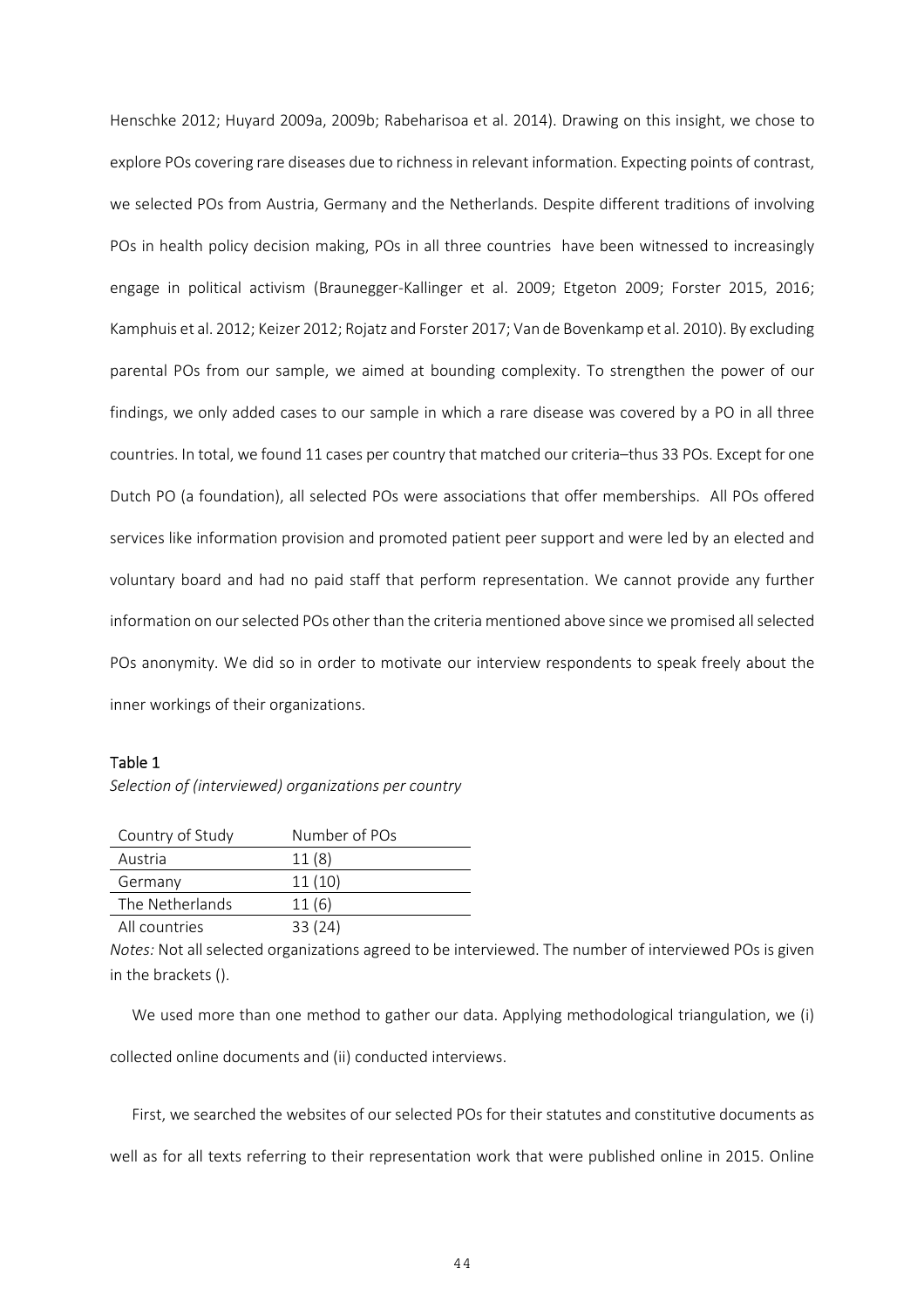documents included newsletters, magazines, brochures, leaflets, open letters, standpoints as well as shorter items announced in the news section of the website.

Second, we conducted semi-structured interviews with officials of the selected POs. Respondents were invited to explain which constituency their PO claims to represent and to elaborate on formal means of authorization and accountability–such as elections and membership. We questioned them about the interaction with their proclaimed constituency, about means to justify their conduct to the represented and about opportunities for the constituency to pose questions and pass judgement on the organization's conduct. Respondents were asked to give examples to illustrate their statements. The interviews lasted between 40 minutes and one and a half hours. The interviews with Austrian and German respondents were held in German, while the interviews with Dutch respondents were held in English. We recorded and transcribed all interviews.

For the thematic analysis (Flick 2017) of our data we composed an analytical scheme of themes: (i) the representative claims of POs and their proclaimed constituency; (ii) formal means of authorization and accountability described by representation theory; (iii) informal means of authorization and accountability. For analyzing our data, we paid particular attention to how POs align mechanisms for authorization and accountability to their proclaimed constituency.

### Representation work of patient organizations in practice

In the following section, we describe the formal and informal mechanisms of authorization and accountability that POs have in place. First, however, we show whom POs claim to represent, which is vital for understanding how their established mechanisms for authorization and accountability contribute to making their representative work democratic.

#### *Patient organizations and their proclaimed constituency*

Patient organizations differ regarding whom they claim to represent. We found POs that claim to represent patients only. Others add caring relatives of patients to their constituency.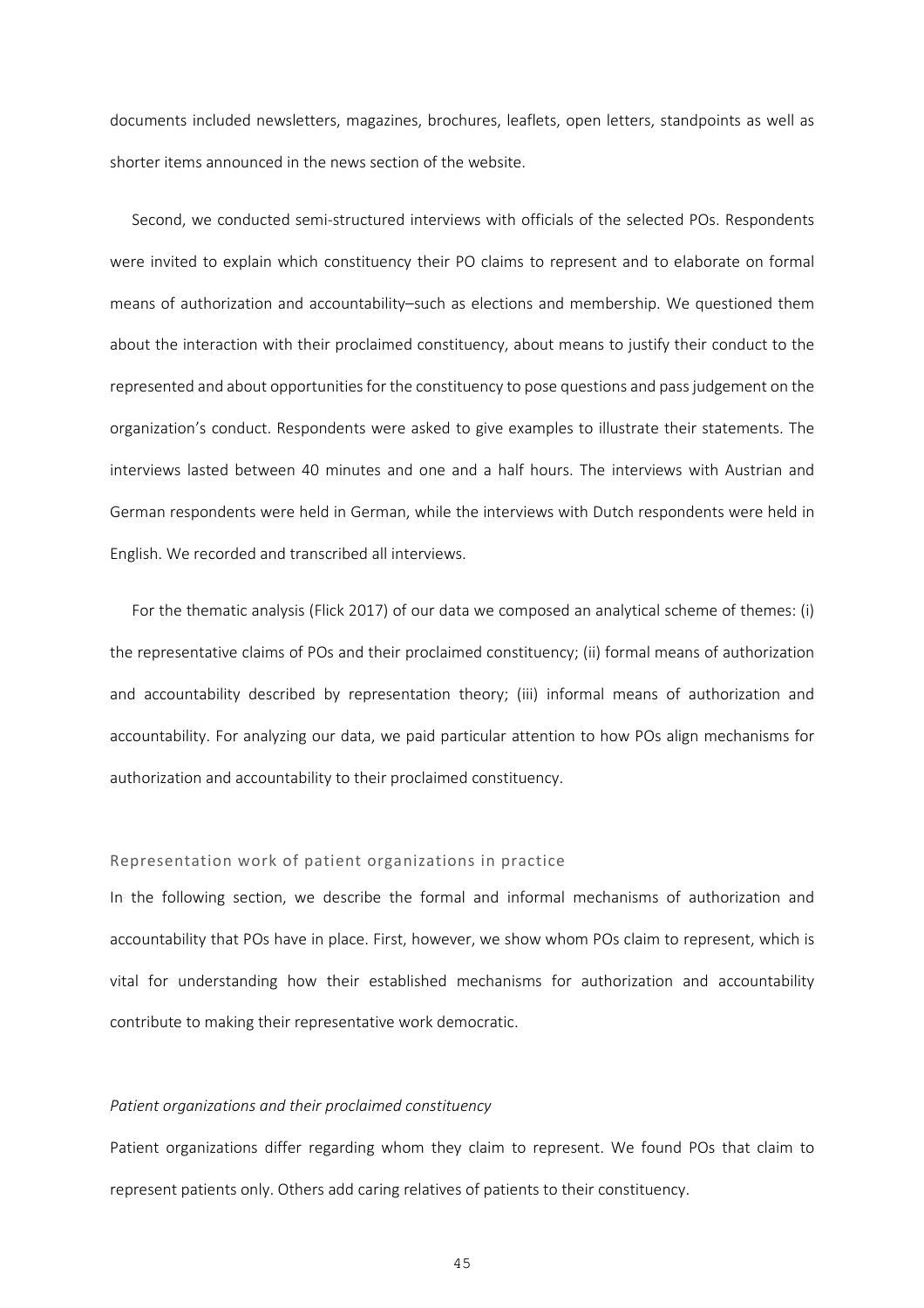We represent the interests of people suffering from [name of the disease] and their families and caring friends. (Statute, German PO)

Moreover, some POs claim to represent only members of their association and other POs make broader representative claims which include non-member patients (and non-member family caregivers).

We view ourselves to be the representatives of all those affected in Austria. We are not so strict about whether somebody is a member or not. (Respondent, Austrian PO)

#### *Patient organizations and formal means of authorization and accountability*

POs have different mechanisms in place that are expected to serve both authorization and accountability. As explained in the introduction of this paper, political theorists argue that through offering membership organizations establish an authorization mechanism. Indeed, all selected POs were associations that offer membership except for one Dutch organization which was a foundation. However, we learned that many patients join a PO because they want access to specific services that the organization is offering–such as information and peer support–and that the decision to become a member often has little to do with showing support for the representation work of the PO. Thus, our findings suggest that membership as a means for authorization turns out unclear in case where organizations perform more tasks than mere representation.

There is a second difficulty with membership as an authorization mechanism that arises in practice. We found that not all POs aligned their regulations for membership with those they claim to represent. Not all POs that claimed to represent patients only, consequently offered membership exclusively to patients. Furthermore, we found POs in Austria and Germany that offered membership to any legal person.

Any legal person that is willing to support our goals can become a full member of the association. (Statute, German PO)

We learned that those POs which offer membership to any legal person also have non-constituents as members – such as healthcare professionals. In sum, this means that a large number of members is not necessarily a sign of broad constituent authorization.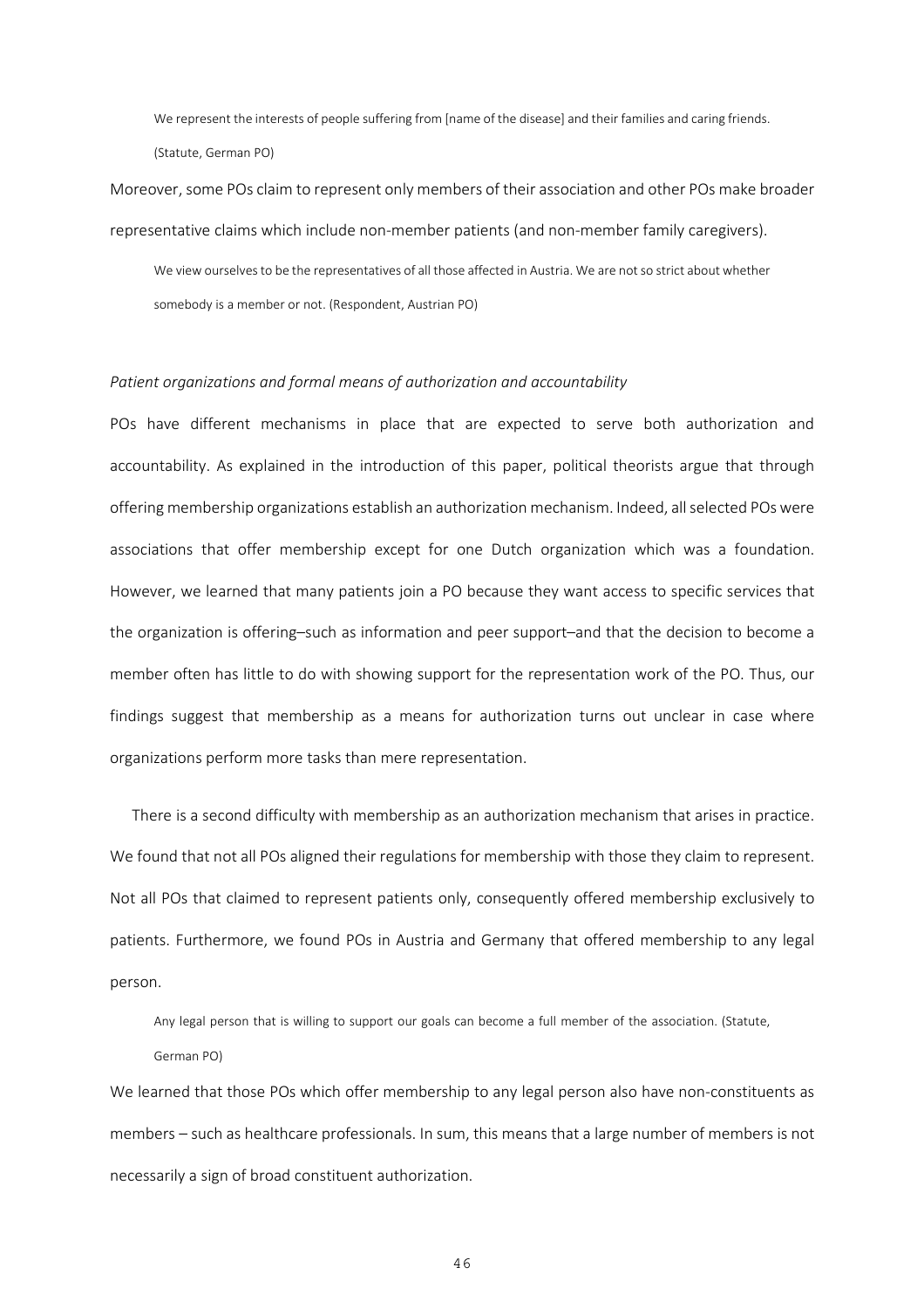Offering membership to non-constituents also bears consequences for the elections of the board. The board, which takes decisions on what to advocate for, gets elected by the members of the organizations. In general, elections serve as formal means of authorization and accountability and are seen as strengthening the democratic value of a representative claim by showing constituent consent and contributing to public control. Our findings, however, suggest that there are cases in which elections do not adequately serve their purpose. In an association, every full member has the right to vote for the board election, meaning that many POs also allow also non-constituents to cast a vote. Offering voting rights to non-constituents is problematic for democratic reasons. As explained before, it is crucial that the group of people that gets to elect the representative match the group of people that the representative claim is about and that only members of the constituency get to cast a vote.

We found two additional problems with elections as a mechanism for authorization and accountability. Many respondents reported difficulties in finding candidates who want a position on the board. Being a board member is an unpaid honorary position that comes with legal and other responsibilities and a substantial workload. Respondents guessed that because of these reasons people hesitate to run for board membership. As a consequence, many POs could not offer their members more than one candidate for each board position. The last problem related to this authorization and accountability avenue is about low voter turnout. Respondents reported that many members do not cast their votes because they take little interest in the board.

They [the members] want their organization to fight for them, to stand up for them, to do things for their good. But they don't care who is in the board. (Respondent, Dutch PO)

#### *Patient organizations and informal means of authorization and accountability*

The fact that there are difficulties attached to the formal mechanisms of authorization and accountability does not mean that there is no means of authorization and accountability in place. In addition to formal mechanisms, there are also many informal ones. We learned that POs trust different informal authorization and accountability avenues to strengthen the democratic basis of their representative claims.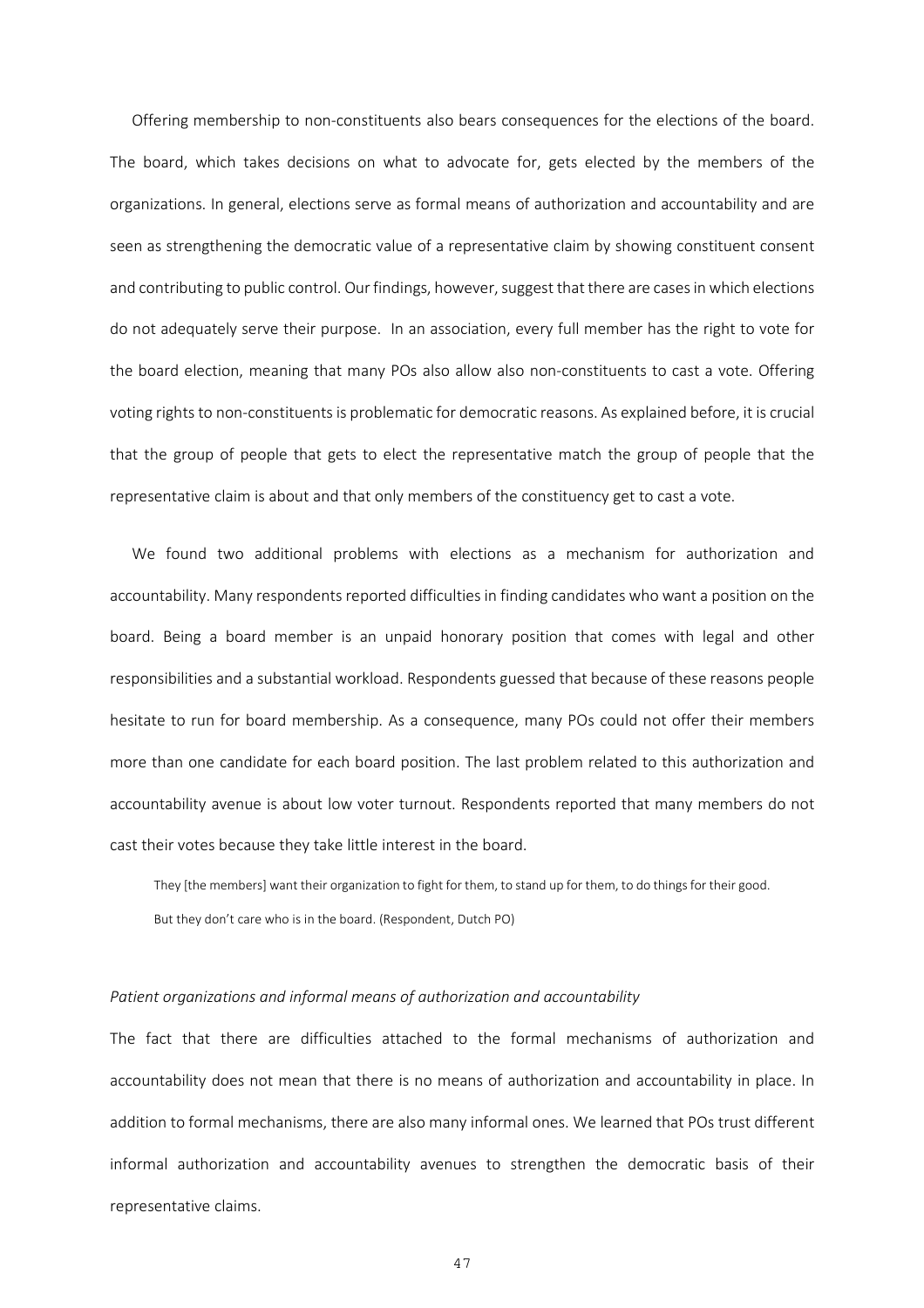For POs it is imperative to deliberate with their constituents for authorization purposes. Respondents argue that by learning what their constituents need and want, POs are directed in how to serve as representatives. POs learn from constituent stories about courses of diseases, successes as well as setbacks in treatments, medical and other problems related to being affected by the disease, deficiencies, and gaps in healthcare provision and so forth.

We have knowledge about what patients like and want and need. We are well informed in this regard. (Respondent, German PO)

POs not only learn from stories their members share with them but also from stories they get through direct contact with non-member constituents.

A lot of patients come to us that are no members. They don't want to pay the membership fee. And they are afraid of getting outed as being sick and that everyone points their finger at them. In the end I probably talk to more non-members than members. (Respondent, Austrian PO)

## Table 2

#### *Interactive contact opportunities for patient organizations and their constituents*

| Contact opportunities regardless of local distance                                   |
|--------------------------------------------------------------------------------------|
| Telephone $(n=33)$                                                                   |
| E-Mail $(n=33)$                                                                      |
| Facebook                                                                             |
| Online Fora with login                                                               |
| Face to face contact opportunities                                                   |
| Members Appointments - such as the annual general assembly of the PO or meetings for |
| networking and exchange $(n=33)$                                                     |
| Information and public events - such as a booth at a fair or protest marches         |
| PO organized workshops and trainings                                                 |
|                                                                                      |

Visits to individual constituents

Discussion fora - such as standing working groups or round tables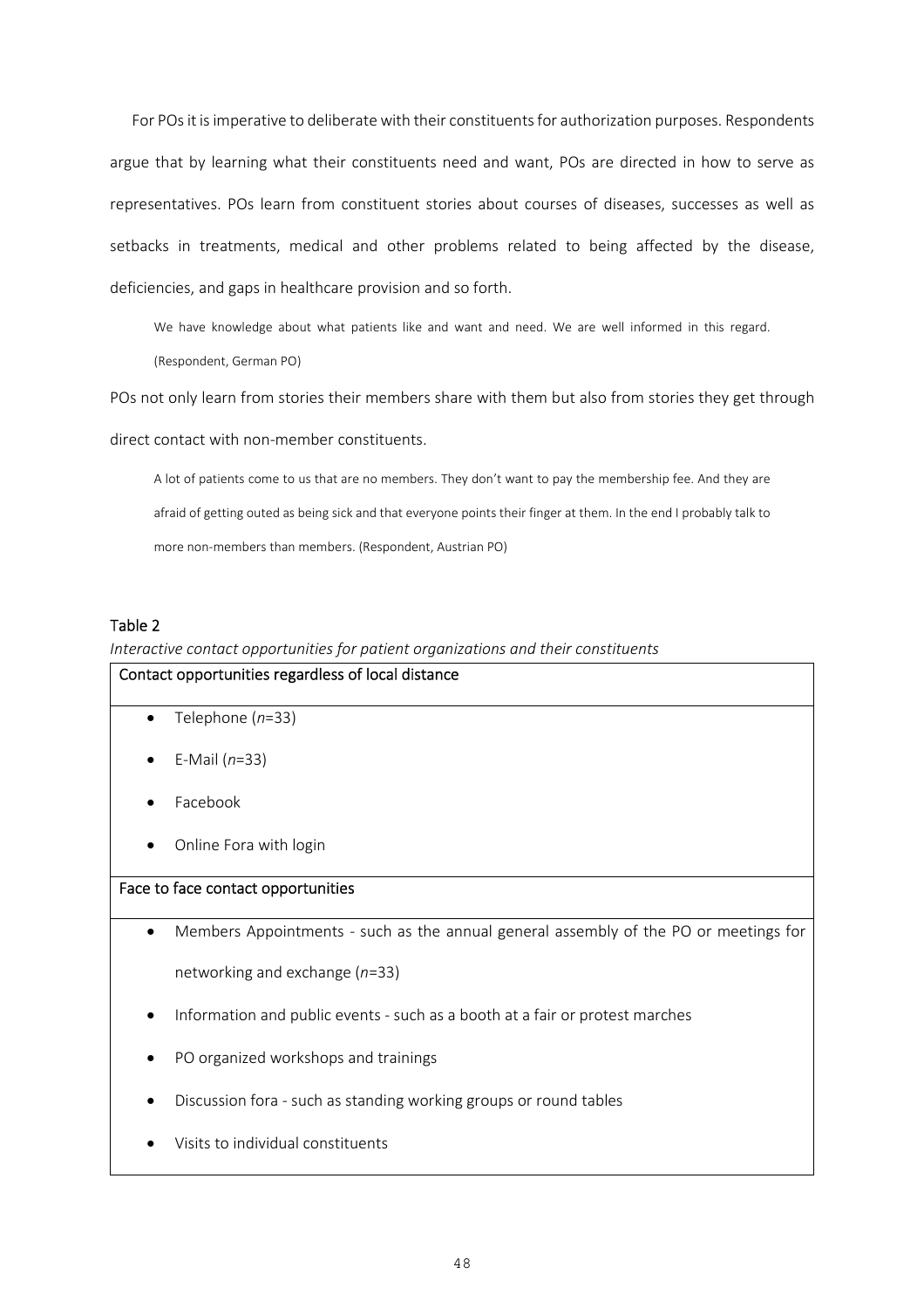As shown in Table 2, POs offer their constituents numerous contact opportunities. We learned that next to authorization these communication opportunities also serve accountability. Respondents explained that through interaction POs account for their representation work by reporting back to their constituency what has been done on behalf of them.

We are always explaining to the patients what is happening and why we are protesting against what kind of things. (Respondent, Dutch PO)

POs also prepare written information on their representation work–such as annual reports and reviews, newsletters, magazines, brochures, leaflets and short items announced in the news section of their website. These can also be seen as a mechanism of accountability. Moreover, we found POs that published concrete points of view and wrote down their policy positions for everyone to read. Examples of such publications are letters to politicians or other policy makers, in which POs demanded changes in health policy, raised concerns about certain developments or suggested solutions to pressing problems.

Despite different efforts to account for their representative actions, some POs partially fail to inform at least parts of their constituency. Not all POs that claim to also represent non-members put the same effort in informing these non-members. In many cases meetings are for members-only. Newsletters, magazines and mails are also often spread solely among members just as access to online-fora is granted only to constituents holding a membership.

Aiming to strengthen their efforts regarding authorization and accountability, POs not only wait but ask for constituent input. Respondents stressed the necessity to motivate constituents to share their stories (for authorization purposes) and to pose questions and pass judgement regarding the representative actions taken by the PO (for accountability purposes). Respondents further note that some constituents are harder to reach than others. For instance, to get the chance to talk to patients during the advanced stage of the disease, representatives of POs occasionally visit patients at home or at the hospital.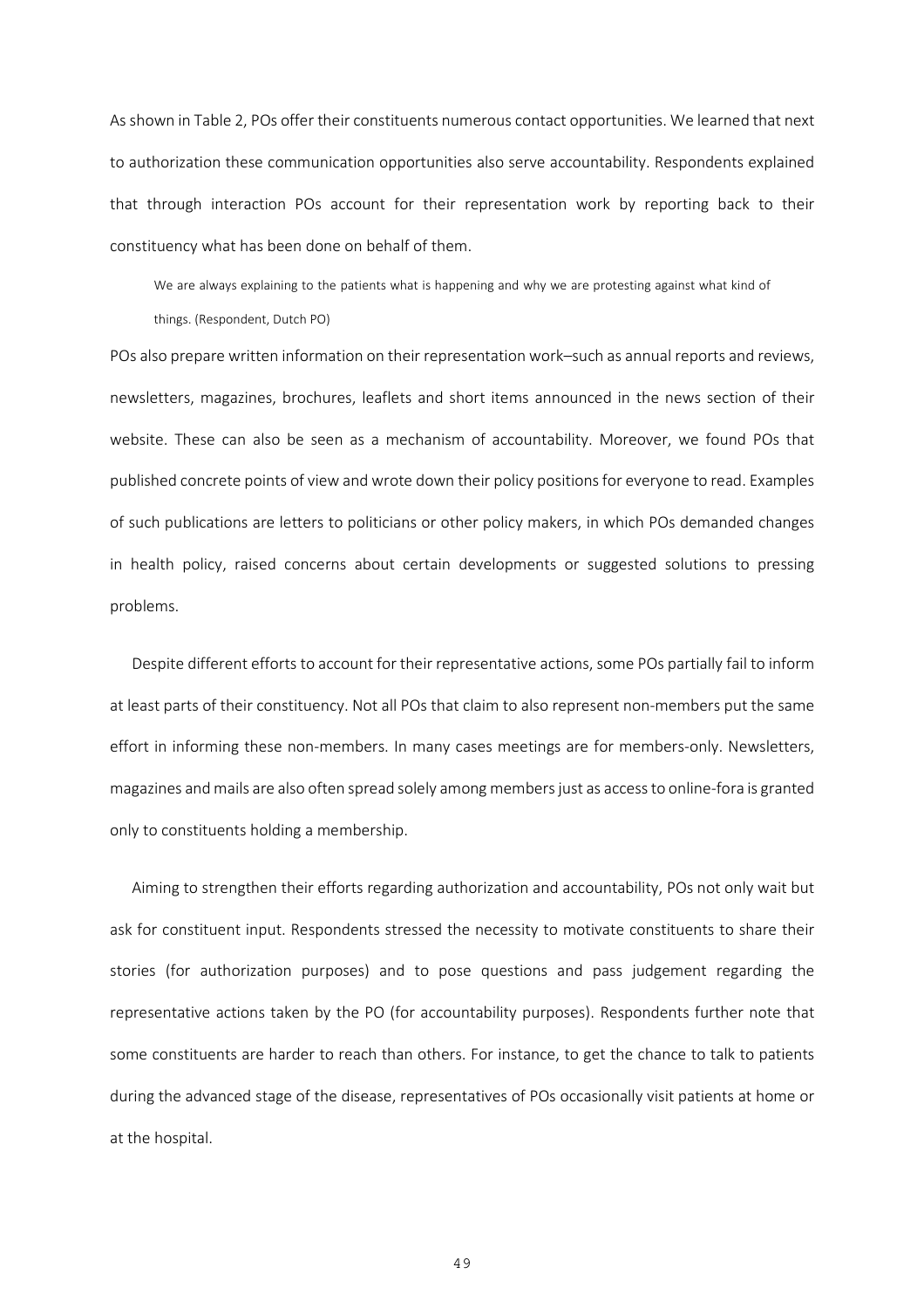To conclude, we found POs in all three countries of study to work on turning their representative efforts into democratic representation. While we found both formal and informal mechanisms of authorization and accountability in place, our findings suggest that in practice not all means of authorization and accountability work out as hoped for in theory.

#### The challenge of performing patient representation democratically

In this section, we reflect on lessons learned by studying POs as a case of representation to gain insight into their contribution to democratizing health policy decision making. Drawing on concepts of authorization and accountability has proven to be insightful for studying the representation work of POs. We found that POs apply different formal and informal means of authorization and accountability to turn their representative efforts into democratic representation. POs attach more importance to informal means. They claim that it is vital to deliberate with their constituents for authorization and accountability purposes. Respondents argue that by learning what their constituents need and want they get directed as representatives. Regarding accountability, POs provide information on their representation work and offer their constituency various opportunities to pose questions and pass judgment on the organization's conduct.

Our findings point to further two difficulties that arise in (patient) representation practice. By discussing these difficulties in the following section, we aim to contribute to the scholarly literature on difficulties that POs face as patient representatives (Gerhards et al. 2017; Rojatz and Forster 2017; Schicktanz et al. 2018) as well as to literature on the empirical reality of representation (Van de Bovenkamp and Vollaard 2017; Kuyper 2016; Wolff 2013). We argue that POs differ regarding their democratic potential and that POs are confronted with challenges that–while not described by representation theory–arise in representation practice. POs differ regarding their democratic potential because they are dissimilar in alignment between the availability of authorization and accountability opportunities and their constituency. There are, for instance, POs that offer authorization and accountability opportunities to non-constituents (such as voting rights to healthcare professionals).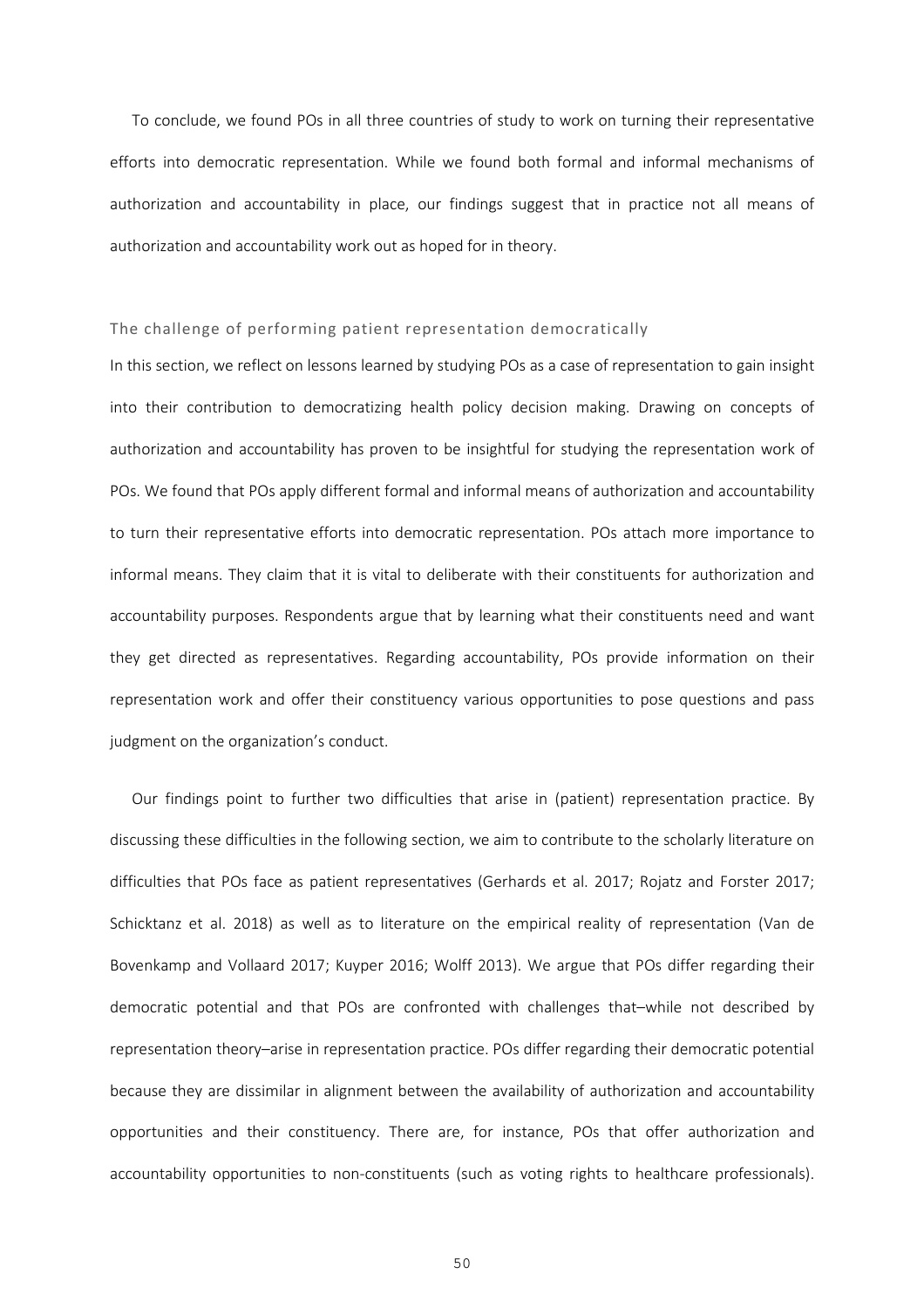Regarding those POs that claim to represent also non-member patients (and non-member family caregivers), we found cases in which means of authorization and accountability are not open to all constituents alike. Often opportunities–such as electing the board of the PO, deliberation in member meetings, or participation in online fora–only come with membership. Non-member constituents are also put at a disadvantage by POs that do not provide the same information for members and nonmembers. In sum, it appears challenging to harmonize the means for authorization and accountability with the proclaimed constituency. For democratic reasons, it remains important to do so (Montanaro 2012).

POs are confronted with challenges that arise in representation practice. Many means of authorization and accountability do not work out in practice as described in theory (Disch 2015; Kuyper 2016; Montanaro 2012; Näsström 2015; Saward 2009, 2010; Van de Bovenkamp and Vollaard 2017; Wolff 2013). We raise two concerns. First, our study shows that patients as constituents do not seem to care much for the authorization and accountability opportunities POs offer. While especially formal means of authorization and accountability meet very little constituent response, POs also face difficulties getting constituents engaged with informal means. Other papers also describe that POs struggle to get their members interested in their policy work (Kofahl et al. 2010). Thus we suggest putting more future research efforts into exploring what makes patients and other represented care about being represented (Daoust and Blais 2018).

Second, our findings lead to questioning the practicality of means for authorization and accountability in multitasking organizations. Membership as an authorization opportunity is an excellent example to illustrate this concern. Patients join a PO for different reasons. Often, they are interested in offers of mutual self-help and search for support in overcoming daily problems related to their disease (Kofahl et al. 2010). In multitasking organizations that not only specialize in representation, the act of becoming a member cannot automatically be interpreted as an act of granting constituent authorization for the representative work of an organization. Moreover, patients also don't join a PO because of various reasons–such as fearing to be outed or not wanting contact to others at a more advanced stage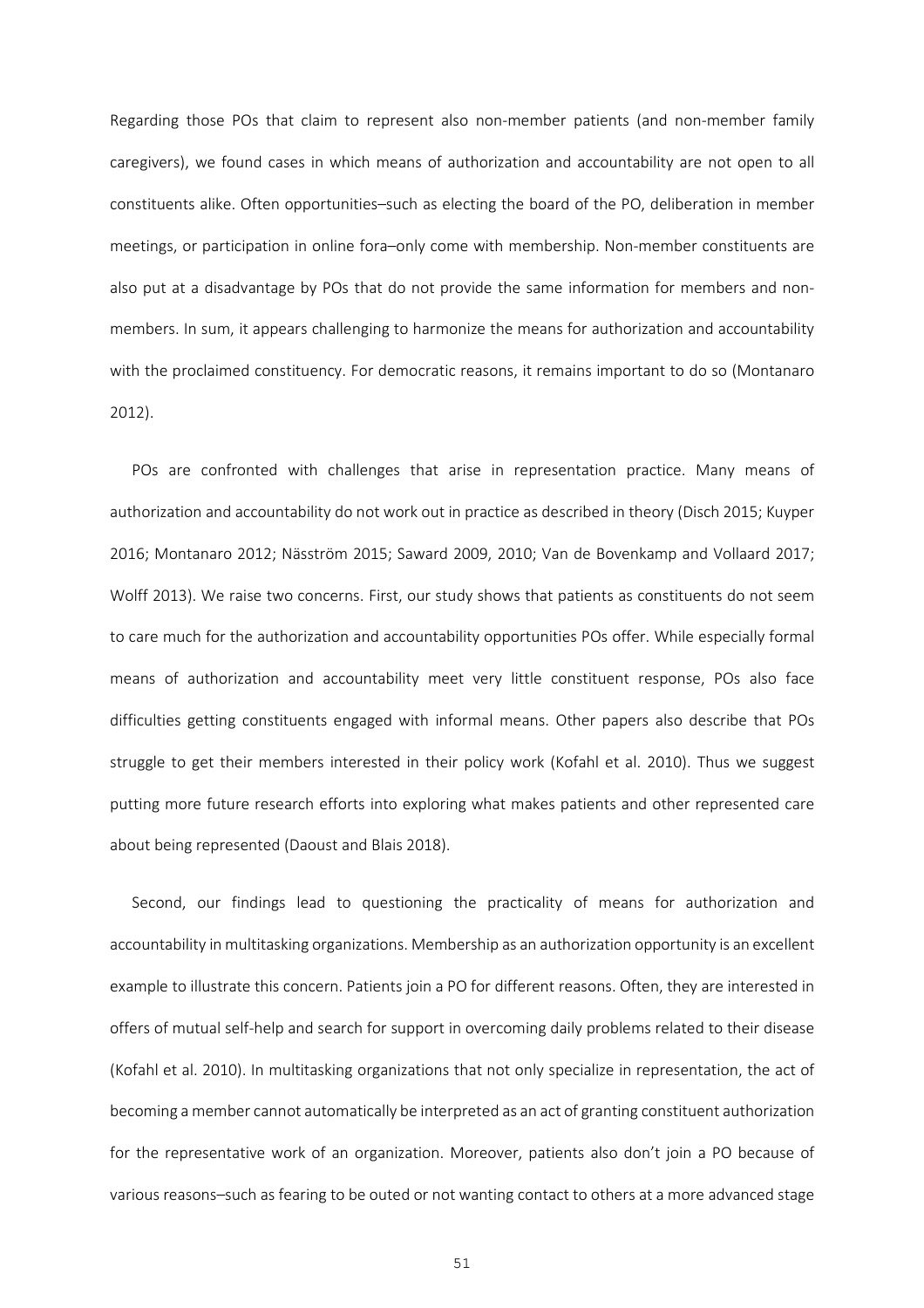of their disease (Jones et al. 2004). Again, such reasons have nothing to do with the representative aspirations of a PO. Thus, by not becoming a member, patients do not necessarily withhold authorization and reject the representative claim of the PO. While we lack empirical understanding of what constituent absence means for a representative claim, at least representative claims theory argues that nonobjection can be considered as an act of constituent acceptance of a representative claim (Saward 2010). Drawing on findings of our and other studies (Van de Bovenkamp and Vollaard 2018), we therefore argue that more research needs to be done into the complexity of the empirical reality of representation in which representatives often perform not only representation but also other tasks.

Our study has limitations. Results show that the POs we studied differ in reaching their democratic potential but given the explorative nature of our research we are not able to explain for what reasons they do so. We found no evidence pointing to country-specific differences, yet our findings do not qualify for conclusions regarding disparities between POs from different countries. With our study we hope to shape ideas about the democratization of health policy by introducing a representation perspective on how POs may contribute to that goal. However, to this end observational data on how POs perform representation are needed to verify routines of democratic patient representation.

#### Conclusion

Our study departed from the assumption that POs contribute to the democratization of health policy when they perform democratic patient representation. We found their representation work to indeed matter to the democratic value of a PO. In addition to its scholarly value, we believe our findings have practical value: We recommend health policy makers to pay attention to how POs perform representation and to attach particular importance to informal means of authorization and accountability as described in this paper. Formal means of authorization and accountability – which in representation theory as well as by law are considered very valuable (Rojatz et al. 2018) – appear to be tricky to put into practice. POs attach more importance to informal means of authorization and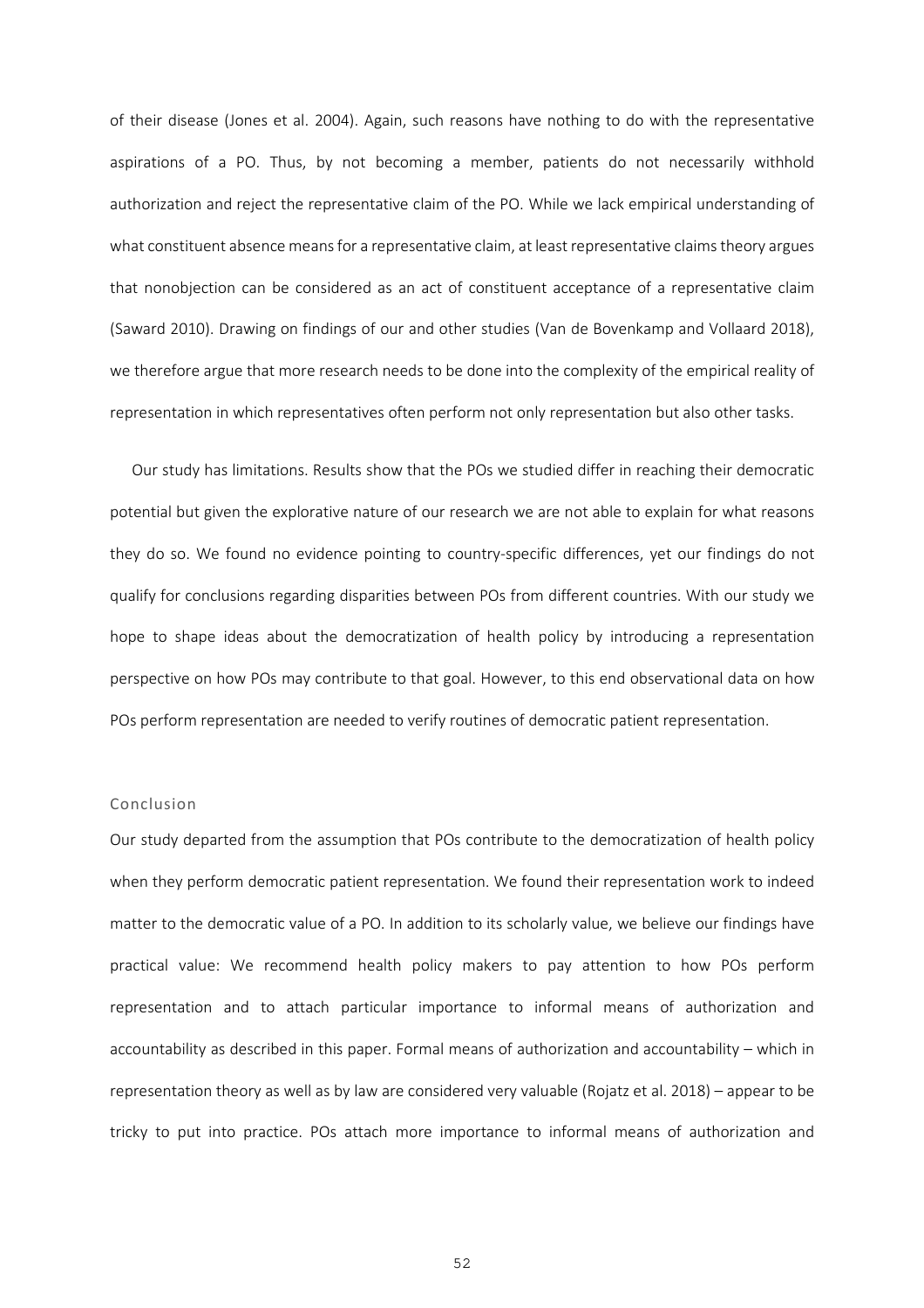accountability. We, therefore, conclude that especially those mechanisms are essential to the contribution of POs for democratizing health policy decision making.

#### Publication bibliography

Baggott, Rob; Forster, Rudolf (2008): Health consumer and patients' organizations in Europe: towards a comparative analysis. In *Health Expectations* 11 (1), pp. 85–94. DOI: 10.1111/j.1369- 7625.2007.00472.x.

Bovens, Mark (2007): Analysing and Assessing Accountability. A Conceptual Framework. In *European Law Journal* 13 (4), pp. 447–468. DOI: 10.1111/j.1468-0386.2007.00378.x.

Braunegger-Kallinger, Gudrun; Forster, Rudolf; Krajic, Karl; Nowak, Peter; Österreicher, Sonja; Barcza,

A. (2009): PatientInnen- und Angehörigenorganisationen in Österreich. Selbsthilfe und

Interessenvertretung, Unterstützung und Beteiligungsmöglichkeiten. Wien, checked on 14.10.14.

Castiglione, Dario; Pollak, Johannes (2019): The Logics of Democratic Presence in Representation. In Dario Castiglione, Johannes Pollak (Eds.): Creating political presence. The new politics of democratic representation. Chicago, London: The University Of Chicago Press, pp. 16–38.

Daoust, J.; Blais, A. (2018): How much do voters care about the electoral outcome in their district? In *Representation* 53 (3-4), pp. 233–246. DOI: 10.1080/00344893.2018.1424028.

Disch, Lisa (2015): The "Constructivist Turn" in Democratic Representation. A Normative Dead-End? In *Constellations* 22 (4), pp. 487–499. DOI: 10.1111/1467-8675.12201.

Douglas, C. M. W.; Wilcox, E.; Burgess, M.; Lynd, L. D. (2015): Why orphan drug coverage reimbursement decision-making needs patient and public involvement. In *Health Policy* 119 (5), pp. 588–596. DOI: 10.1016/j.healthpol.2015.01.009.

Epstein, Steven (1995): The Construction of Lay Expertise. AIDS Activism and the Forging of Credibility in the Reform of Clinical Trials. In *Science, Technology & Human Values* 20 (4), pp. 408–437.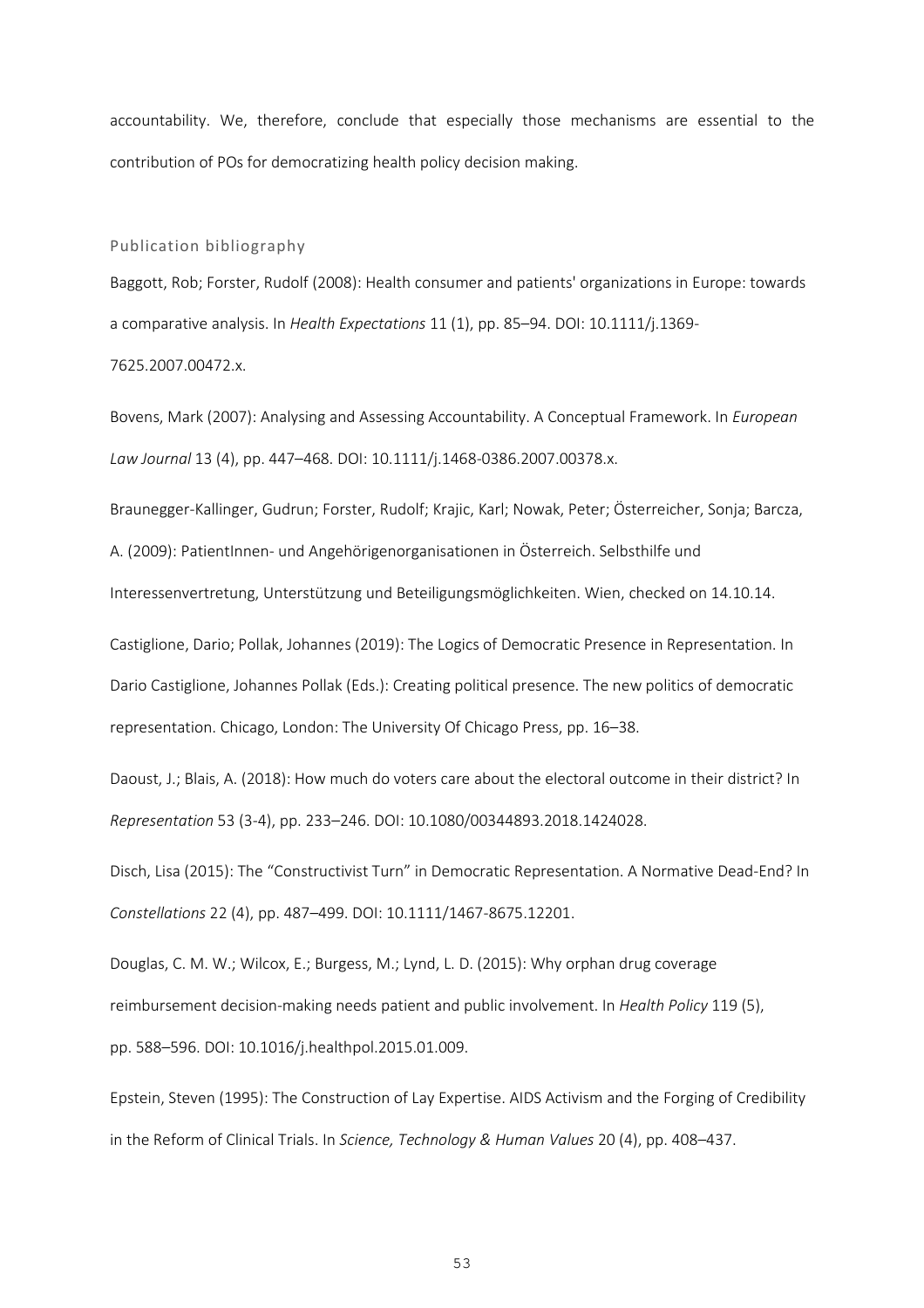Epstein, Steven (2008): Inclusion. The Politics of Difference in Medical Research. Chicago: University of Chicago Press (Chicago Studies in Practices of Meaning).

Etgeton, Stefan (2009): Patientenbeteiligung in den Strukturen des Gemeinsamen Bundesausschusses. In *Bundesgesundheitsblatt - Gesundheitsforschung - Gesundheitsschutz* 52 (1), pp. 104–110. DOI: 10.1007/s00103-009-0755-2.

Flick, Uwe (2017): Qualitative Sozialforschung. Eine Einführung. 8. Auflage, Originalausgabe. Reinbek bei Hamburg: rowohlts enzyklopädie im Rowohlt Taschenbuch Verlag (Rororo Rowohlts Enzyklopädie, 55694).

Forster, Rudolf (2015): Gutachten zur Bürger-und Patientenbeteiligung im österreichischen Gesundheitssystem im Auftrag der ARGE Selbsthilfe Österreich. Wien.

Forster, Rudolf (2016): Bürger-und Patientenbeteiligung im Gesundheitssystem. Eine Bestandsaufnahme und strategische Perspektive für Österreich - 2. Teil. In *Soziale Sicherheit* (4), pp. 160–167.

Forster, Rudolf; Braunegger-Kallinger, Gudrun; Krajic, Karl (2011): Selbsthilfeorganisationen als ,Stimme der Patienten'. Erfahrungen und Herausforderungen von Interessensvertretung und Beteiligung. In O. Meggeneder (Ed.): Selbsthilfe im Wandel der Zeit. Neue Herausforderungen für die Selbsthilfe im Gesundheitswesen. Frankfurt, M: Mabuse, pp. 9–41.

Gerhards, Helene; Jongsma, Karin; Schicktanz, Silke (2017): The relevance of different trust models for representation in patient organizations: conceptual considerations. In *BMC health services research* 17 (44), pp. 1–12. DOI: 10.1186/s12913-017-2368-z.

Henschke, C. (2012): Provision and financing of assistive technology devices in Germany: a bureaucratic odyssey? The case of amyotrophic lateral sclerosis and Duchenne muscular dystrophy. In *Health Policy* 105 (2-3), pp. 176–184. DOI: 10.1016/j.healthpol.2012.01.013.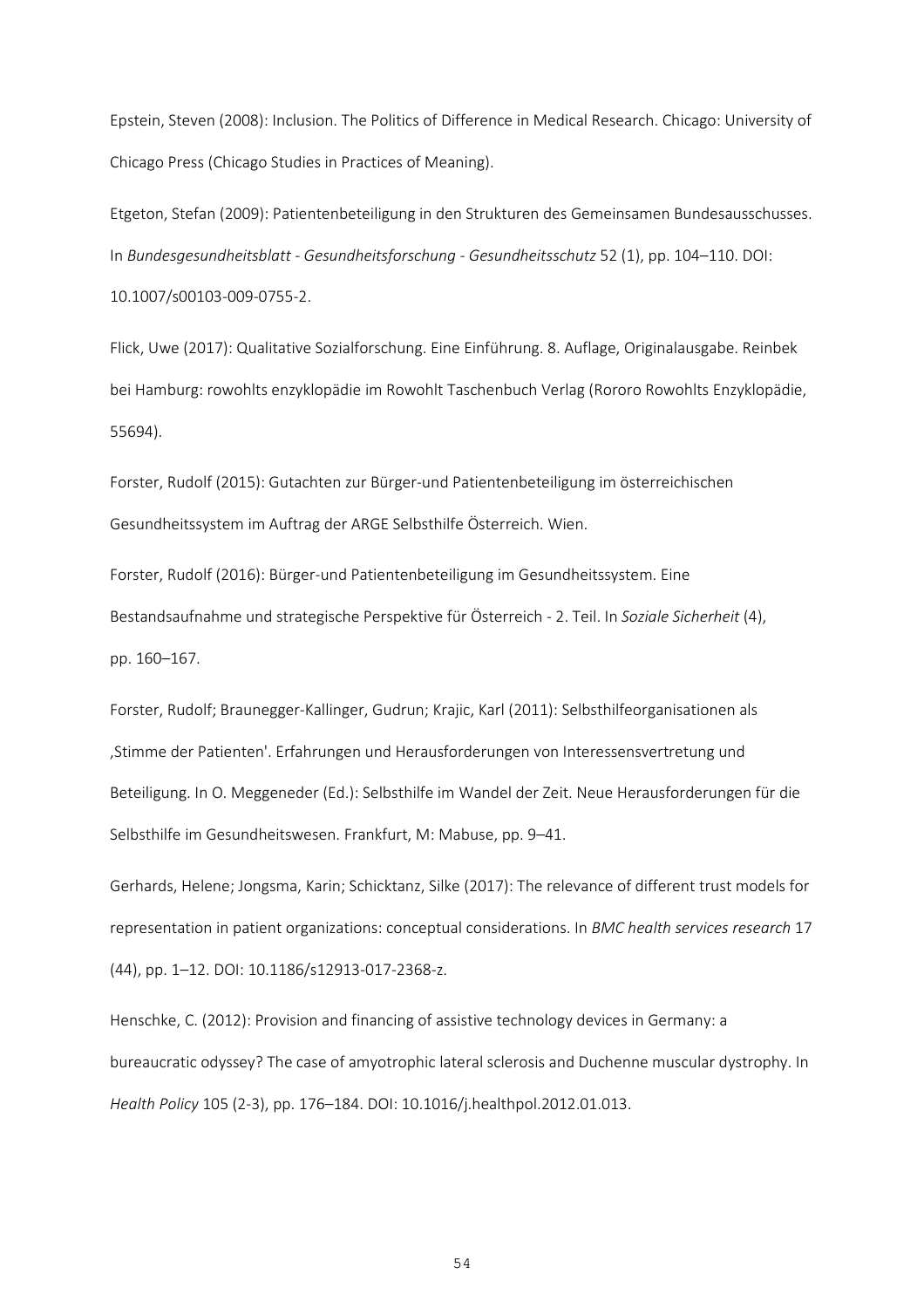Huyard, Caroline (2009a): How did Uncommon Disorders become 'Rare Diseases'? History of a Boundary Object. In *Sociology of Health & Illness* 31 (4), pp. 463–477. DOI: 10.1111/j.1467- 9566.2008.01143.x.

Huyard, Caroline (2009b): Who Rules Rare Disease Associations? A Framework to Understand Their Action. In *Sociology of Health & Illness* 31 (7), pp. 979–993. DOI: 10.1111/j.1467-9566.2009.01177.x. Jones, Kathryn; Baggott, Rob; Allsop, Judith (2004): Influencing the National Policy Process. The Role of Health Consumer Groups. In *Health Expectations* 7 (1), pp. 18–28. DOI: 10.1111/j.1369- 7625.2004.00238.x.

Kamphuis, Helen C.; Hekkert, Karin D.; van Dongen, Marie-Christine; Kool, Tijn (2012): Facts and figures about patient associations in the Netherlands between 2007 and 2009: review of their activities and aims. In *Health Policy* 107 (2-3), pp. 243–248. DOI: 10.1016/j.healthpol.2012.06.008. Keizer, Bob (2012): Exchanging Knowledge on Participation of Health Consumers and Patients in Research, Quality and Policy. The Hague: The Netherlands Organization for Health Research and Development.

Keller, Ann C.; Packel, Laura (2014): Going for the Cure. Patient Interest Groups and Health Advocacy in the United States. In *Journal of Health Politics, Policy and Law* 39 (2), pp. 331–367. DOI: 10.1215/03616878-2416238.

Kofahl, C.; Mnich, E.; Staszczukova, P.; Hollmann, J.; Trojan, A.; Kohler, S. (2010): Mitgliedergewinnung und -aktivierung in Selbsthilfeorganisationen. Ergebnisse einer Befragung von Selbsthilfeorganisationen auf Bundesebene. In *Gesundheitswesen (Bundesverband der Arzte des Offentlichen Gesundheitsdienstes (Germany))* 72 (10), pp. 729–738. DOI: 10.1055/s-0029-1239566. Kuyper, Jonathan W. (2016): Systemic Representation. Democracy, Deliberation, and Nonelectoral Representatives. In *American Political Science Review* 110 (02), pp. 308–324. DOI: 10.1017/S0003055416000095.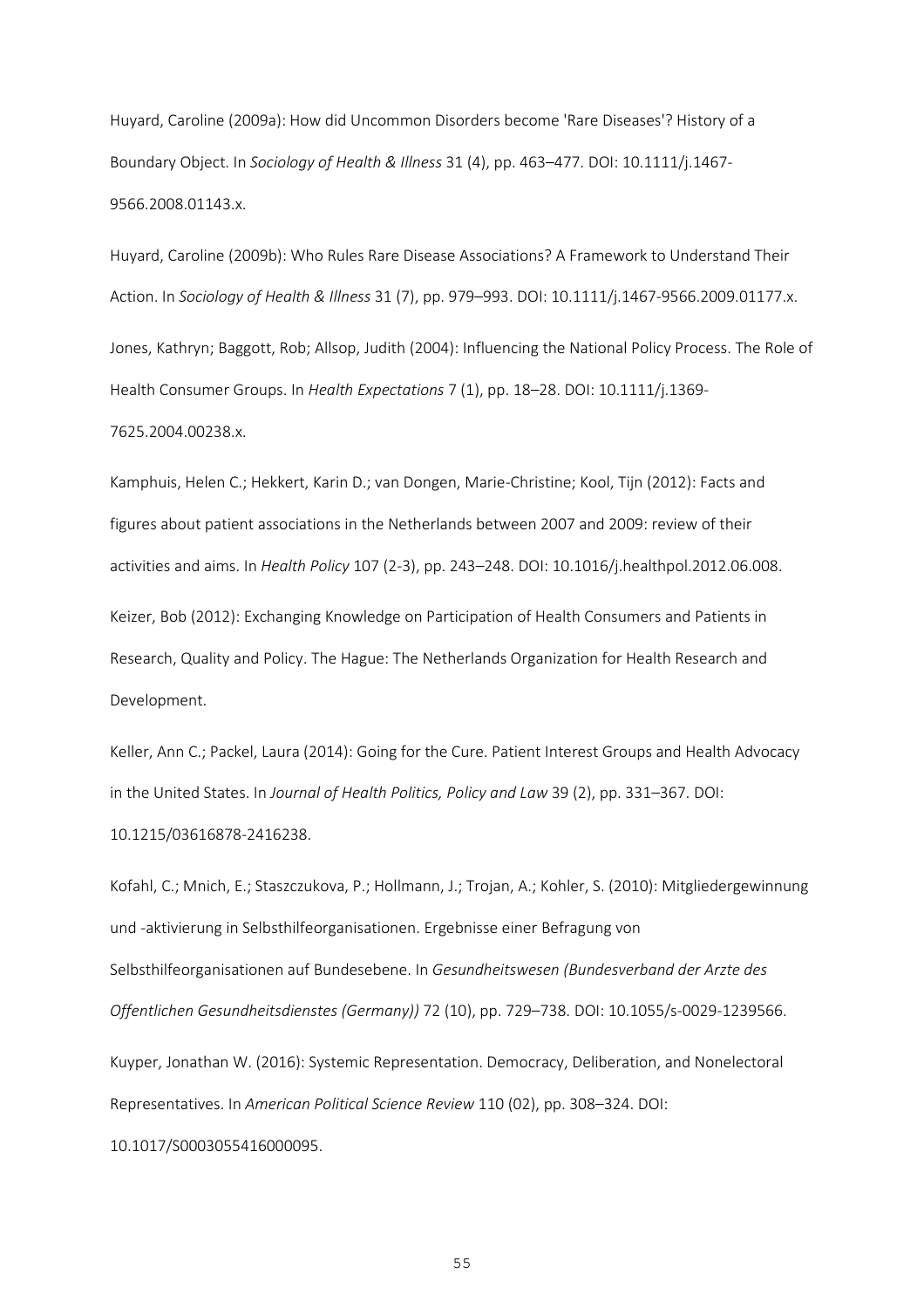Löfgren, Hans; Leeuw, Evelyne de; Leahy, Michael (Eds.) (2011): Democratizing Health. Consumer Groups in the Policy Process. Cheltenham, UK, Northampton, MA: Edward Elgar.

Montanaro, Laura (2012): The Democratic Legitimacy of Self-Appointed Representatives. In *The Journal of Politics* 74 (4), pp. 1094–1107. DOI: 10.1017/S0022381612000515.

Näsström, Sofia (2015): Democratic Representation Beyond Election. In *Constellations* 22 (1), pp. 1– 12. DOI: 10.1111/1467-8675.12123.

O'Donovan, O. (2007): Corporate colonization of health activism? Irish health advocacy organizations' modes of engagement with pharmaceutical corporations. In *International Journal of Health Services* 37 (4), pp. 711–733.

Pitkin, Hanna Fenichel (1967): The Concept of Representation. Berkeley: University of California Press. Rabeharisoa, Vololona; Moreira, Tiago; Akrich, Madeleine (2014): Evidence-based activism. Patients', users' and activists' groups in knowledge society. In *BioSocieties* 9 (2), pp. 111–128. DOI: 10.1057/biosoc.2014.2.

Rojatz, Daniela; Fischer, Julia; Van de Bovenkamp, Hester M. (2018): Legislating Patient Representation. A Comparison Between Austrian and German Regulations on Self-Help Organizations as Patient Representatives. In *Journal of bioethical inquiry* 15 (3), pp. 351–358. DOI: 10.1007/s11673- 018-9864-7.

Rojatz, Daniela; Forster, Rudolf (2017): Self-help Organisations as Patient Representatives in Health Care and Policy Decision-Making. In *Health Policy* 121 (10), pp. 1047–1052. DOI:

10.1016/j.healthpol.2017.08.012.

Saward, Michael (2009): Authorisation and Authenticity. Representation and the Unelected. In *Journal of Political Philosophy* 17 (1), pp. 1–22. DOI: 10.1111/j.1467-9760.2008.00309.x.

Saward, Michael (2010): The Representative Claim. Oxford, New York: Oxford University Press.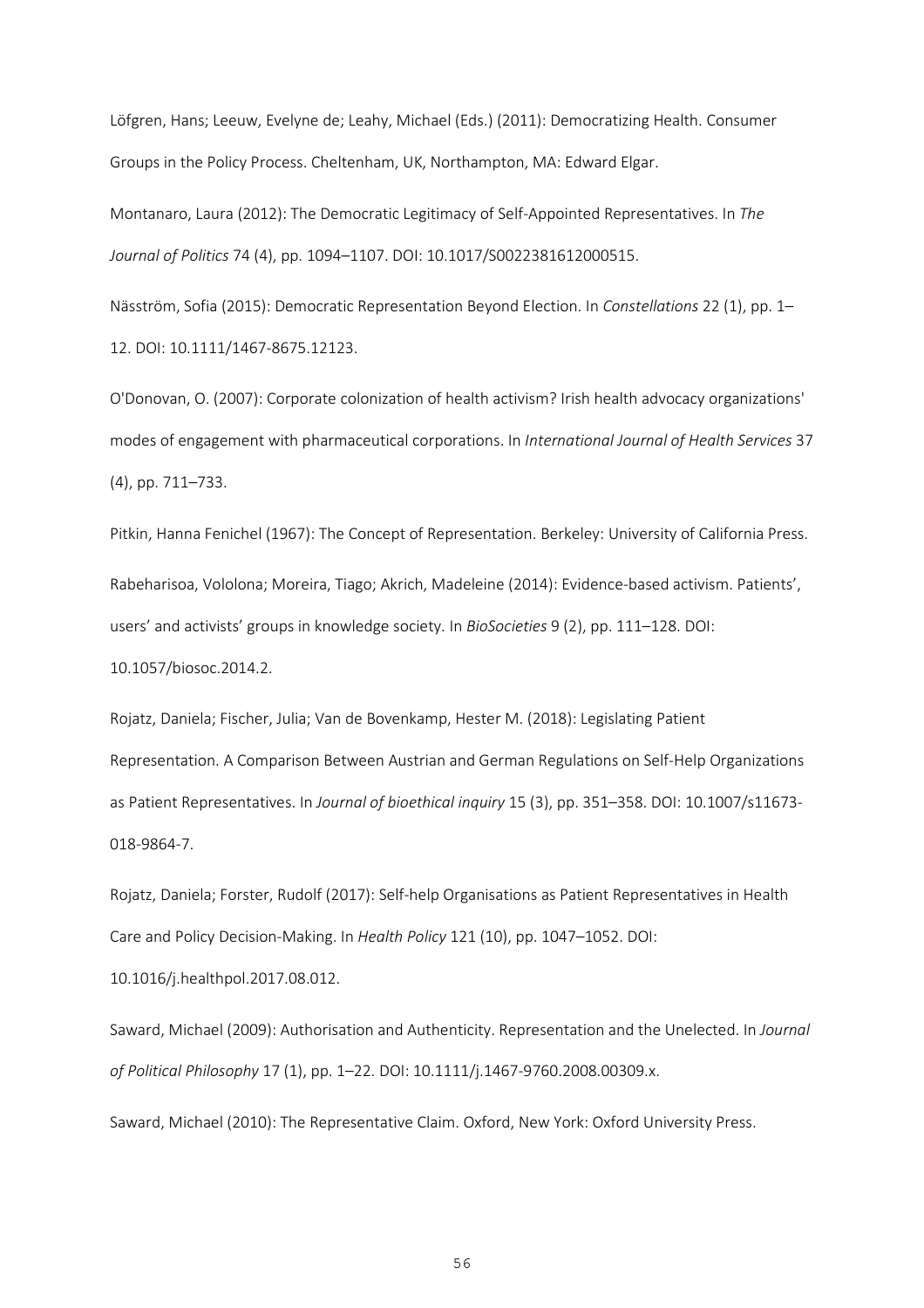Schicktanz, Silke; Rimon-Zarfaty, Nitzan; Raz, Aviad; Jongsma, Karin (2018): Patient Representation and Advocacy for Alzheimer Disease in Germany and Israel. In *Journal of bioethical inquiry. DOI:*  10.1007/s11673-018-9871-8.

Urbinati, Nadia; Warren, Mark E. (2008): The Concept of Representation in Contemporary Democratic Theory. In *Annual Review of Political Science* 11 (1), pp. 387–412. DOI:

10.1146/annurev.polisci.11.053006.190533.

Van de Bovenkamp, Hester M.; Trappenburg, Margo J. (2011): Government Influence on Patient Organizations. In *Health Care Analysis* 19 (4), pp. 329–351. DOI: 10.1007/s10728-010-0155-7.

Van de Bovenkamp, Hester M.; Trappenburg, Margo J.; Grit, Kor J. (2010): Patient Participation in collective Healthcare Decision Making. The Dutch Model. In *Health Expectations* 13 (1), pp. 73–85. DOI: 10.1111/j.1369-7625.2009.00567.x.

Van de Bovenkamp, Hester M.; Vollaard, Hans (2017): Representative Claims in Practice. The Democratic Quality of Decentralized Social and Healthcare Policies in the Netherlands. In *Acta Politica*  13. DOI: 10.1057/s41269-017-0040-6.

Van de Bovenkamp, Hester M.; Vollaard, Hans (2018): Representative Claims in Healthcare: Identifying the Variety in Patient Representation. In *Journal of bioethical inquiry. DOI:* 10.1007/s11673-018-9861 x.

Van de Bovenkamp, Hester M.; Zuiderent-Jerak, Teun (2015): An Empirical Study of Patient Participation in Guideline Development. Exploring the Potential for Articulating Patient Knowledge in Evidence-Based Epistemic Settings. In *Health Expectations* 18 (5), pp. 942–955. DOI:

10.1111/hex.12067.

Vitry, A.; Löfgren, Hans (2011): Health Consumer Groups and the Pharmaceutical Industry. Is Transparency the Answer? In Hans Löfgren, Evelyne de Leeuw, Michael Leahy (Eds.): Democratizing Health. Consumer Groups in the Policy Process. Cheltenham, UK, Northampton, MA: Edward Elgar, pp. 239–254.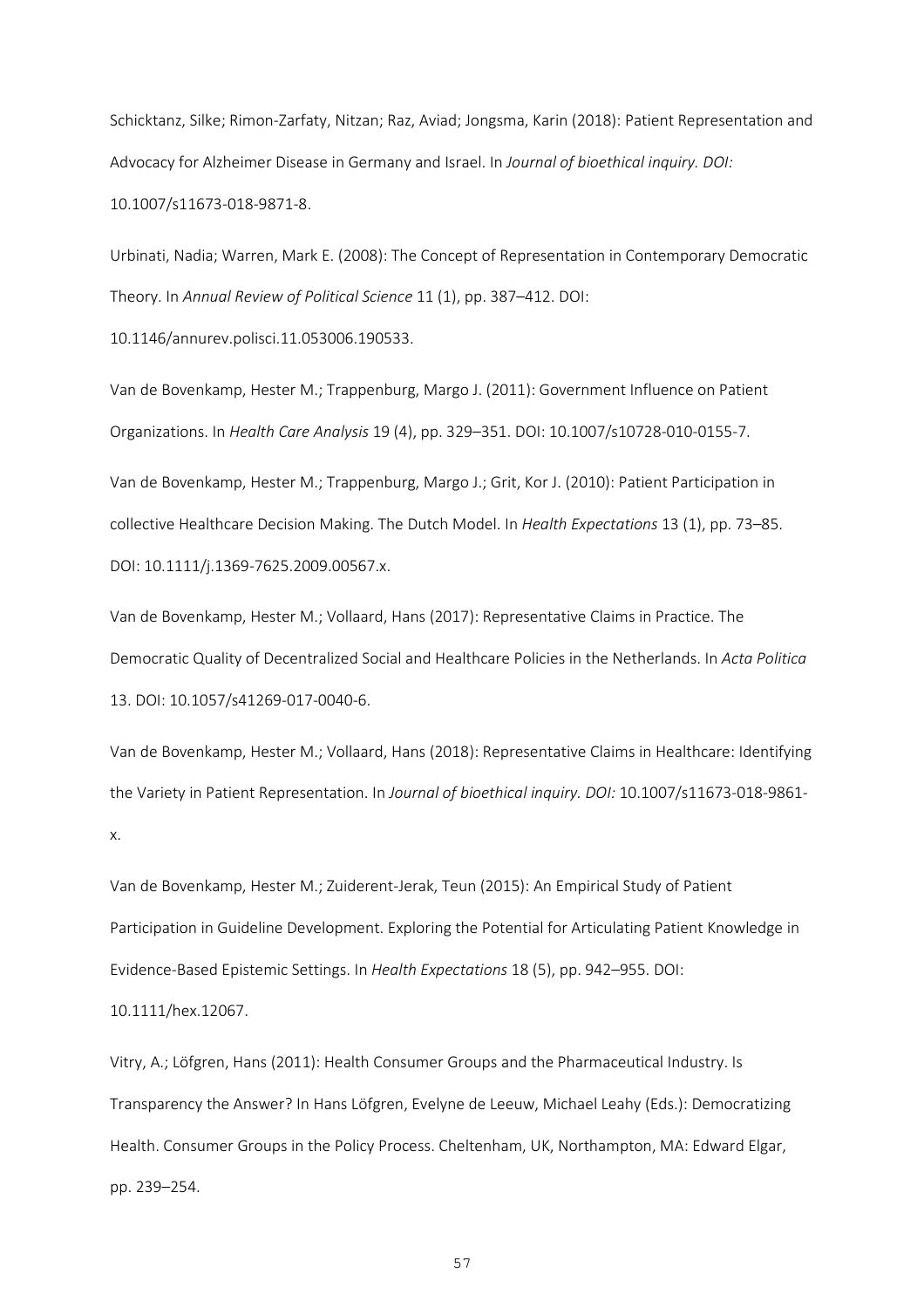Wolff, Corinna (2013): Functional Representation and Democracy in the EU. The European

Commission and Social NGOs. Colchester, UK: ECPR Press (ECPR Monographs).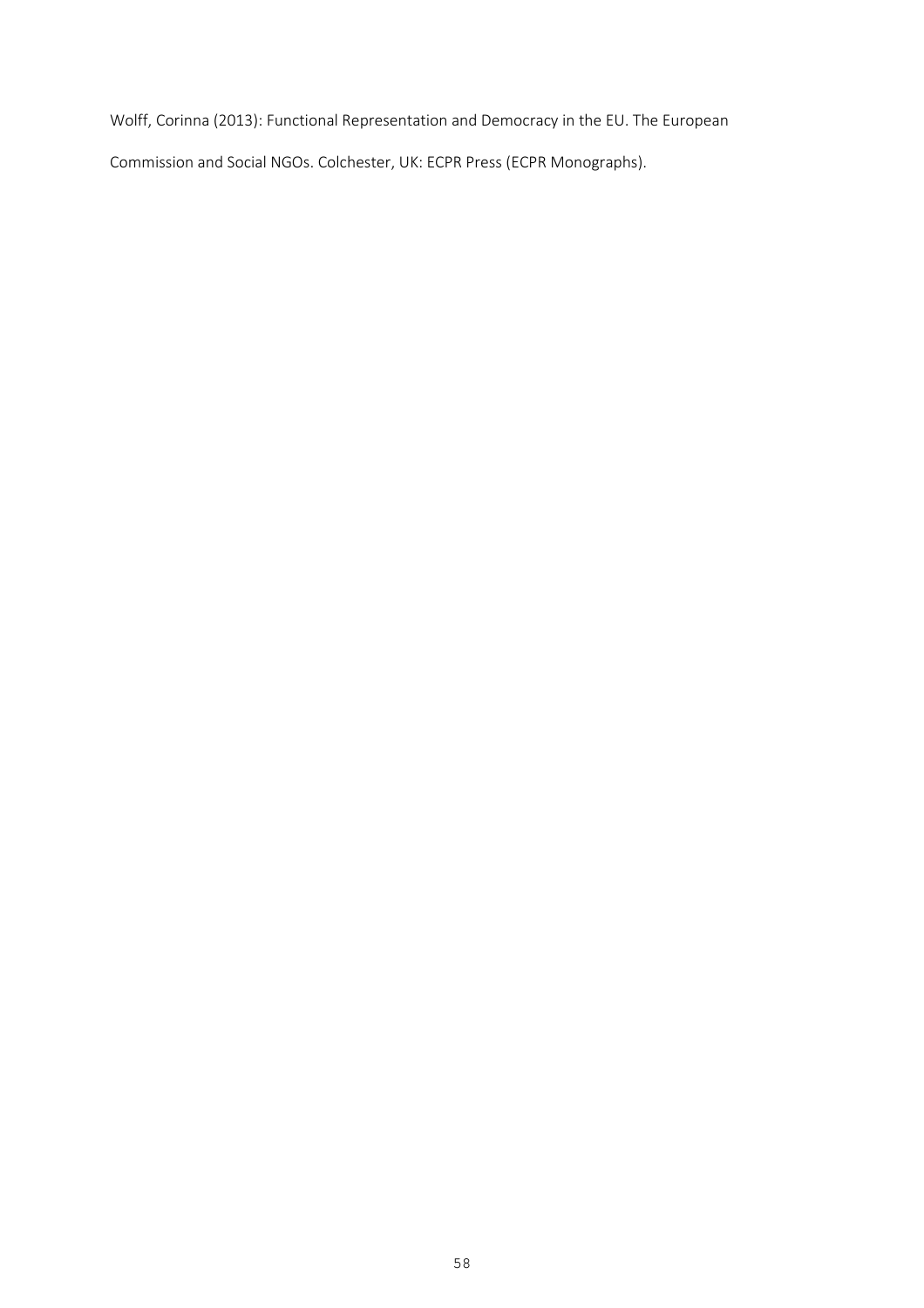# *CHAPTER FOUR*  On the parliamentary presence of patients

Studying practices of giving voice to patients in healthcare policy making is high on the research agenda. Patient organizations, patient boards and individual patients who participate in decision-making processes are the most researched examples of actors who are understood to voice the political preferences of patients based on their lived experience or their knowledge thereof (Baggott and Forster 2008; Conklin et al. 2015; Gauld 2010; Jones et al. 2004; Murphy 2005; Tritter 2011; Van de Bovenkamp et al. 2010; Epstein 1995; Rabeharisoa et al. 2014).

Only recently scholars have begun to explore practices of giving voice to patients through the lens of representation theory (Fischer and Van de Bovenkamp 2019; Gerhards et al. 2017). Scholarship has paid attention to the represenative efforts of patient organizations (Van de Bovenkamp et al. 2010; Epstein 2008; Baggott and Forster 2008; Rojatz and Forster 2017; Souliotis et al. 2018; Rabeharisoa 2006; Jones et al. 2004), exploring how they work on turning their representative claims into democratic patient representation (Fischer and Van de Bovenkamp 2019; Gerhards et al. 2017; Van de Bovenkamp and Vollaard 2017), and how other actors – such as goverments and the pharmaceutical industry – try to influence their representation work (Van de Bovenkamp and Trappenburg 2011; Rojatz et al. 2018; O'Donovan 2007). However, besides patient organizations also others perform political patient representation. Elected representatives, too, make representative claims about patients (Van de Bovenkamp and Vollaard 2017, 2018a, 2018b), yet little is known about instances of parliamentarian patient representation (Pacheco and Fletcher 2015; Mattila et al. 2019).

Recent advances in representation theory (Disch 2015; Saward 2010) stress the importance of taking a broad view to representation by studying all actors who make representative claims about a certain group, arguing that this is important to gain a full sense "of the rich plurality of representative practices."(Saward 2010) Representative claims theory further argues the importance of focusing on the dynamic processes within which claims-makers – such as parliamentarians – present themselves as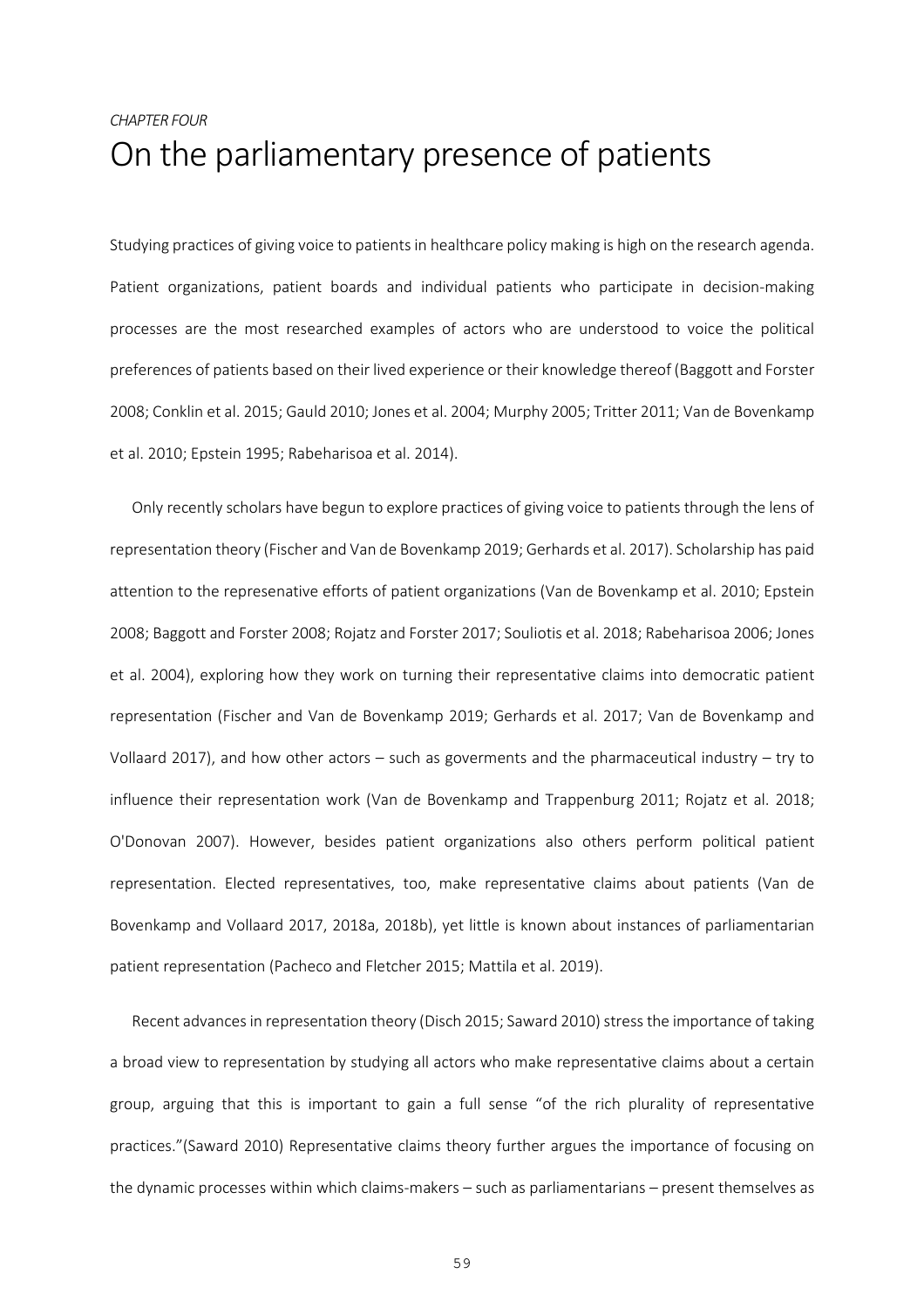voicing relevant constituent interests. This includes observing how claims-makers construct the constituencies they claim to represent and what preferences and features they ascribe to members of their proclaimed constituencies. Also, it calls for studying how claims-makers justify, defend, and change the way they make their proclaimed constituency politically visible and on what basis their representative claims are accepted or rejected by others (Rehfeld 2005, 2018; Saward 2019; Disch 2019).

Drawing on representative claims theory, we present empirical insight into the under-researched area of representative claims about patients made by parliamentarians. We do so by answering the following research question: W*hat representative claims do German parliamentarians make about palliative patients and how do they debate their claims?* The process of drafting the German bill on palliative and hospice care makes an interesting setting for exploring elective patient representation – as will be reasoned in the next section of this paper.

## Choice of setting, materials and methods of data interpretation

The drafting of the German bill on palliative and hospice care went smoothly. Across party boundaries, parliamentarians worked together on the bill that in the end introduced a better funding of hospice services and strengthened outpatient palliative care. This was for instance done through fostering interconnections between palliative care professionals and primary care physicians, and through increasing the possibilities for support of specialized healthcare professionals in the home setting. The bill further establishes the funding of professional consultation for residents of nursing homes who wish to document future decisions that direct healthcare professionals in situations when the resident is no longer able to make such decisions (Rixen et al. 2016; Melching 2017; Blank et al. 2018b). That the drafting of the German bill on palliative and hospice care went smoothly is surprising given the complicated and protracted debates that the German parliament held over other bills on end-of-life care, such as for instance the bill on advance healthcare directives (Borasio et al. 2011; Kaufmann 2015)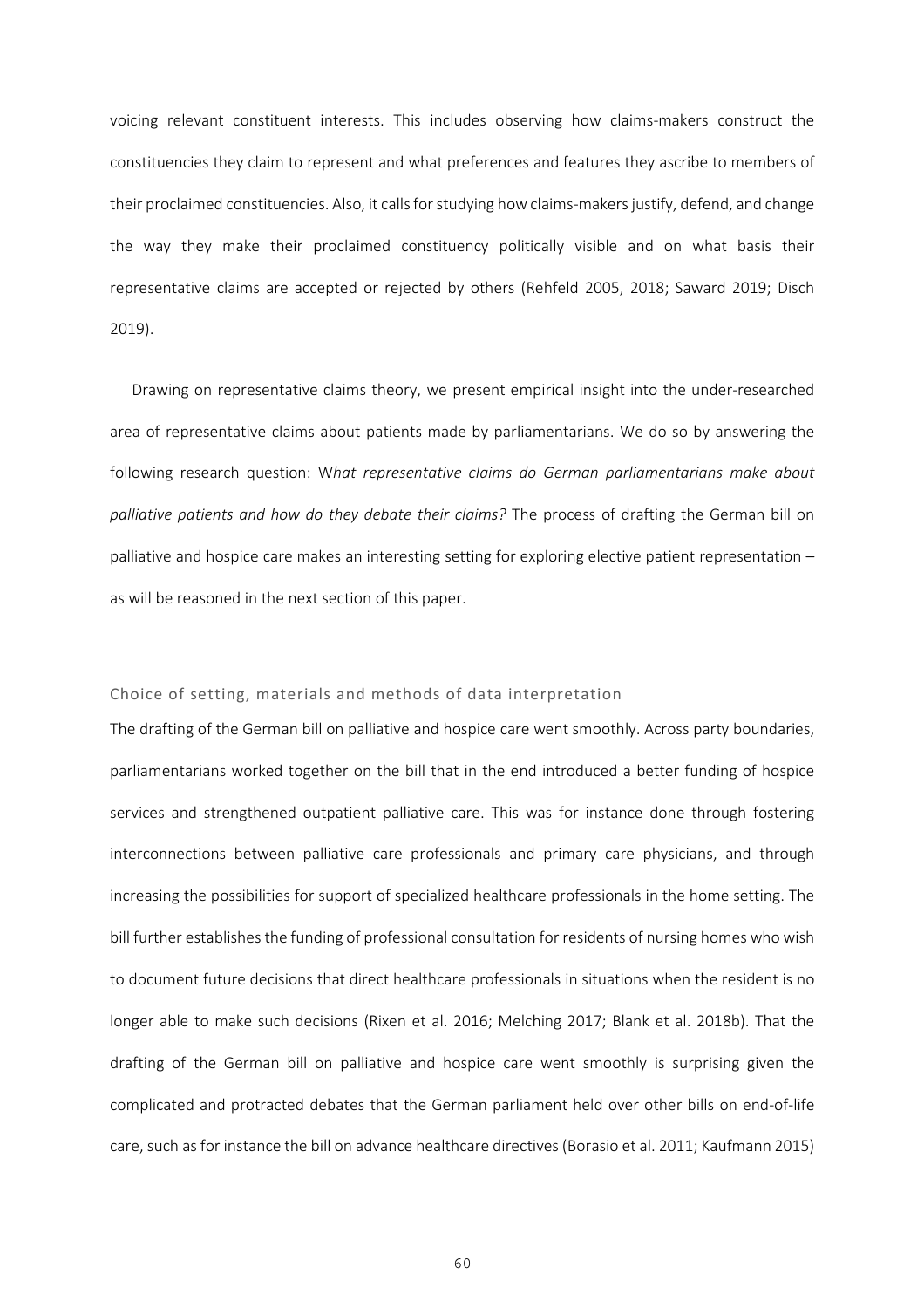or the bill on assisted suicide that aimed at stopping right-to-die organizations in Germany and that was adopted in parallel to the bill on palliative and hospice care in 2015 (Nauck and Simon 2021).

Given its declared parliamentary glory status we chose to dive into the debate on palliative care to study the representative claims made and use it as an exploratory case to study representative claims about patients made by elected representatives. We conducted a qualitative analysis of parliamentary documents on the debate on the bill on palliative and hospice care. Documents were provided by the online archive of the German parliament – called the "Dokumentations- und Informationssystem für Parlamentarische Vorgänge". The online archive collects documents that record the processes of debating German bills, bundles them per act and makes them publicly available. We included into our data set every document that was provided by the online archive in connection to the process of debating the German palliative and hospice care act. Next to written requests issued by members of parliament, the data set encompassed also transcripts of plenary sessions of both chambers of the German parliament – called "Bundestag" and "Bundesrat" respectively.

| Table 1 | Overview of documents collected and analyzed |
|---------|----------------------------------------------|
|---------|----------------------------------------------|

| Document                                                                                                               | Code |
|------------------------------------------------------------------------------------------------------------------------|------|
| Printed Matter 18/4563: Request by members of the parliamentary party BÜNDNIS 90/DIE<br>GRÜNEN (Green political party) |      |
| Plenary Protocol of the 934th session of the Bundesrat                                                                 |      |
| Printed Matter 18/5202: Request by members of the parliamentary party DIE LINKE                                        |      |
| (Democratic socialist political party)                                                                                 |      |
| Plenary Protocol of the 111 <sup>th</sup> session of the Bundestag                                                     |      |
| Plenary Protocol of the 115 <sup>th</sup> session of the Bundestag                                                     |      |
| Protocol of the 50 <sup>th</sup> session of the Ausschuss für Gesundheit (Committee of Health)                         |      |
| Plenary Protocol of the 113 <sup>th</sup> session of the Bundestag                                                     |      |
| Plenary Protocol of the 939 <sup>th</sup> session of the Bundesrat                                                     |      |

To make sense of the research data, we performed an abductive analysis in an interpretive-informed manner (Tavory and Timmermans 2014; Schwartz-Shea and Yanow 2012). To begin with, the first author familiarized herself with the raw research data, reading and re-reading the documents. In a next step, the first author discussed the insights from her familiarization with the third author who himself had taken an overview over the data. Following the discussion and drawing on representative claims theory (Saward 2010; Disch 2015) as theoretical underpinning of the study, the first author developed an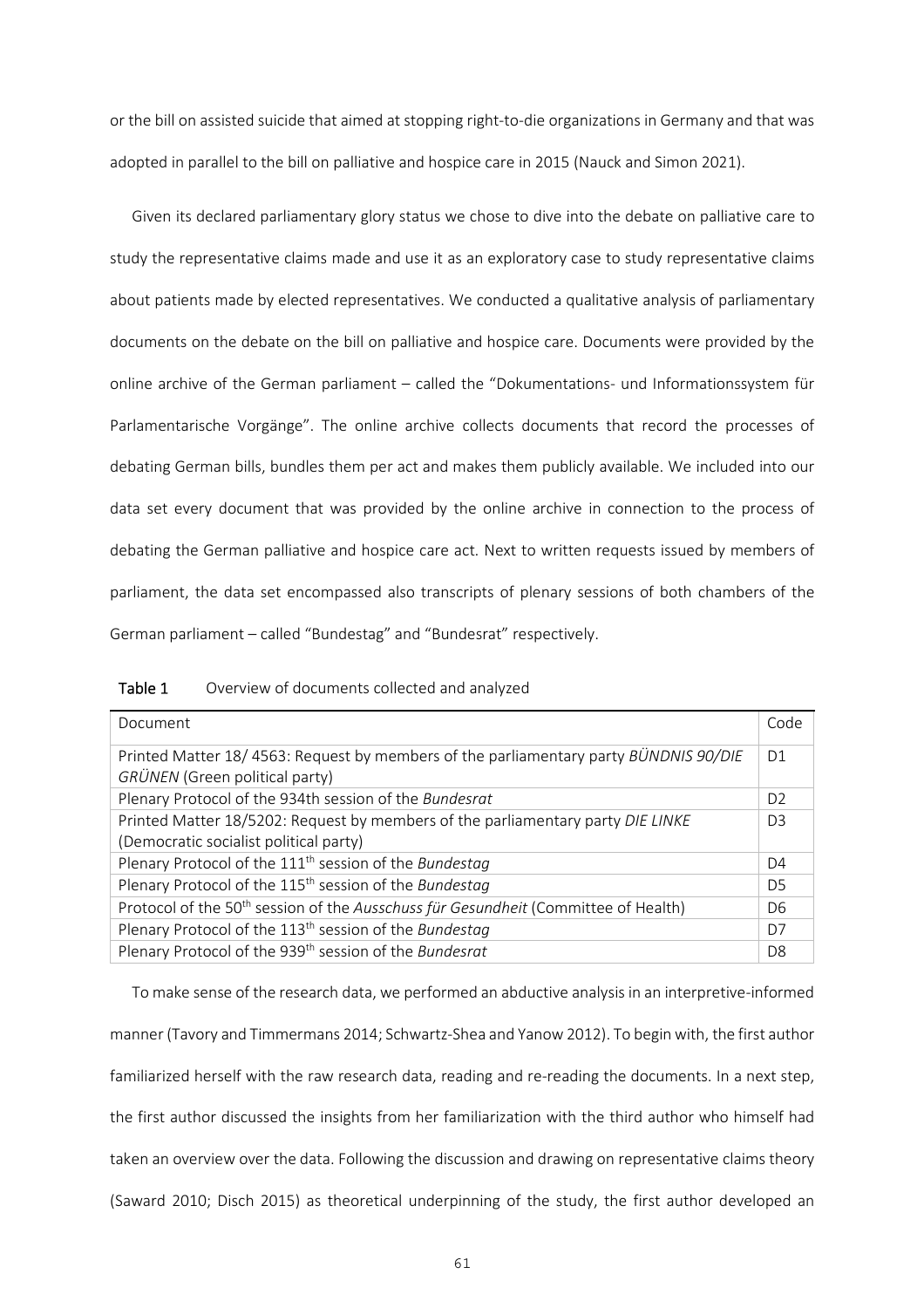analytical framework. The analytical framework was discussed between all authors until consensus was reached. Three categories shaped the analytical framework. The first category was designed to capture the type of representative claims made about palliative patients. The second category was designed to describe the construction of the constituency and focused on attributes and preferences that parliamentarians ascribed to their proclaimed constituency. The third category focused on how parliamentarians debated the representative claims made. The first author extracted text passages from the selected parliamentary documents and indexed extracts to the categories. She performed the interpretation by moving back and forth between theory and indexed extracts and in between categories. Co-authors acted as a corrective, challenging the interpretation in the light of the raw research data.

#### Results

#### *Constructing the constituency of the palliative people*

Throughout the process of discussing the bill on palliative and hospice care we found German parliamentarians across party boundaries to focus their representation work on a generic constituency. They conducted the debate on the palliative and hospice care act as a broader discussion on dying. Because of the connection to dying – which parliamentarians rendered as being fundamentally existential – the topic of palliative and hospice care became a subject that concerns everyone. This was central for creating the constituency of the *palliative people*.

Palliative and hospice care. We cannot avoid this topic. It concerns all of us, each and every one of us in this

room. It is about our own finiteness. It is also about our own dying. (Translated quote, D4)

The constituency of the *palliative people* was beyond any distinction as parliamentarians established the constituency as encompassing 'us'. 'We' were represented as palliative patients-in-waiting by raising the argument that in the future anyone can become a palliative patient, including parliamentarians themselves. Only rarely parliamentarians directed their representative efforts exclusively to patients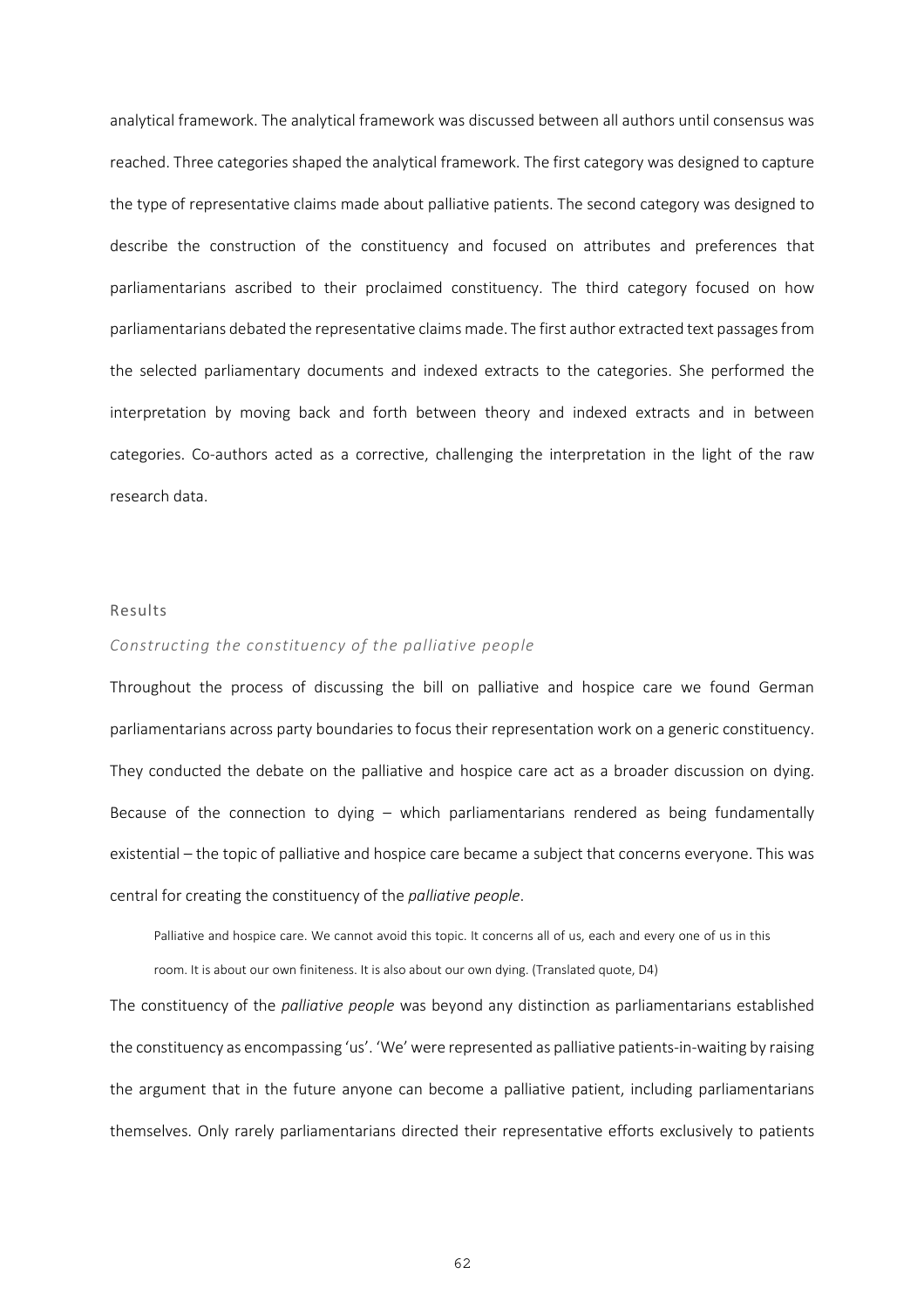who are currently in the palliative phase. Instead, palliative patients were swallowed by the collective, abstract, inclusive 'we' that parliamentarians focused their representative attention on.

One time, another representative claim about 'us' was made. In this case 'we' were represented as future informal caregivers of palliative patients. To introduce the topic of palliative and hospice care, a parliamentarian argued that anyone is potentially affected by regulation on palliative and hospice care since in the future anyone could become a family member and hence an informal caregiver of a palliative patient.

This bill affects an area of our life that moves all of us as. Eventually it will happen to all of us. We know or sense how challenging it will be to care for and accompany a seriously ill or dying family member. (Translated quote, D4)

Next to the representative claim about 'us' as future informal caregivers of palliative patients, parliamentarians also made representative claims about various groups – such as voluntary hospice workers.

80,000 highly qualified voluntary hospice workers take care of those in need of palliative and hospice care. Those, who engage themselves in palliative care, must be supported – especially for the benefit and in the interest of the patients. That is why today we are discussing this bill. (Translated quote, D7)

However, as described earlier, for the most part parliamentarians directed their representation work towards the *palliative people* – respectively towards 'us' as palliative patients-in-waiting. Parliamentarians did pay attention to certain differences amongst 'us' by referring to a multitude of distinctive features. These features included age, cultural and religious backgrounds as well as types of diseases and conditions – such as cancer, dementia, and depression. Pointing out these differences was done to problematize unequal access to palliative care.

In nursing homes and in rural areas, palliative and hospice care is often not available. Access to palliative and hospice care remains difficult for people who are dependent on social security benefits, for residents of facilities for the disabled or homeless people and migrants. (Translated quote, D3)

The pointing out of the above-mentioned differences among the *palliative people* did not lead to identifying differences among the *palliative people* in terms of preferences though. Parliamentarians rather made distinctive features among the *palliative people* politically present to demand that the bill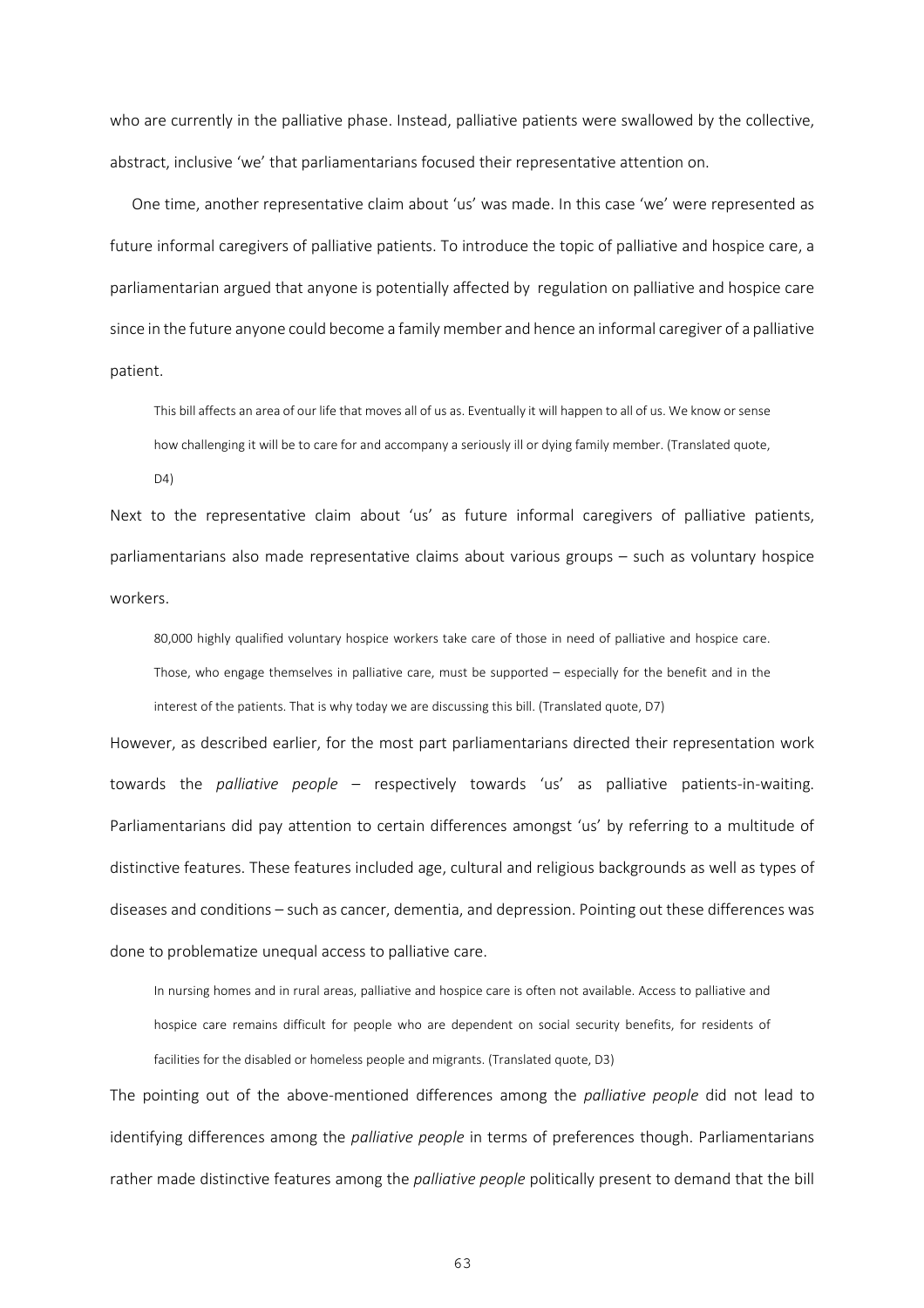needs to be prepared in a way that everyone has the same opportunities to reach the preferences that 'we' share. In the following, these projected preferences will be analyzed.

#### *The palliative people: in want of self-determination and dying at home*

Parliamentarians shared a portrayal of the *palliative people* as having ideas about their own death and dying and wishing to maintain control by planning in advance the last phase of their lives. Parliamentarians argued that self-determination in end-of-life (care) and dying is important for the *palliative people* as 'we' believe our dignity to depend on self-determination.

We associate dignity in old age with spending the last phase of our life self-determined and free of pain and hope to participate as much as possible. We don't want to picture ourselves being dependent on others. Instead, we imagine our last days to happen surrounded by our relatives – not only well-fed and clean but accepted and respected. (Translated quote, D4)

We found no parliamentarian contesting this proclaimed preference of self-determination in end-of-life (care) and dying as the most important value, nor the adequacy of portraying death as a clean, wellordered and communal process. Instead, parliamentarians repeatedly stressed the importance of drafting the bill in a way that enables palliative and hospice care to foster self-determination.

We need a palliative and hospice care that centers human dignity through respecting self-determination at the end of life." (Translated quote, D4)

Interestingly, there was also a clear portrayal of how the palliative people would want to use their self-determination. Across party boundaries, parliamentarians supported the political preference of the *palliative people* to be cared for and die at home. Parliamentarians framed this preference towards outpatient care as a natural preference and a logic choice.

If someone would ask members of our group [of parliamentarians] to choose a place of dying, we would not choose the hospital or the nursing home but our own home." (Translated quote, D2)

Parliamentarians shared the conviction that once outpatient palliative and hospice care was made possible by appropriate legislation, most of the *palliative people* would arrange to be cared for and die at home. Parliamentarians indirectly admitted that a 'minority' of the *palliative people* might not prefer outpatient over inpatient palliative care. However, parliamentarians kept focusing on the large majority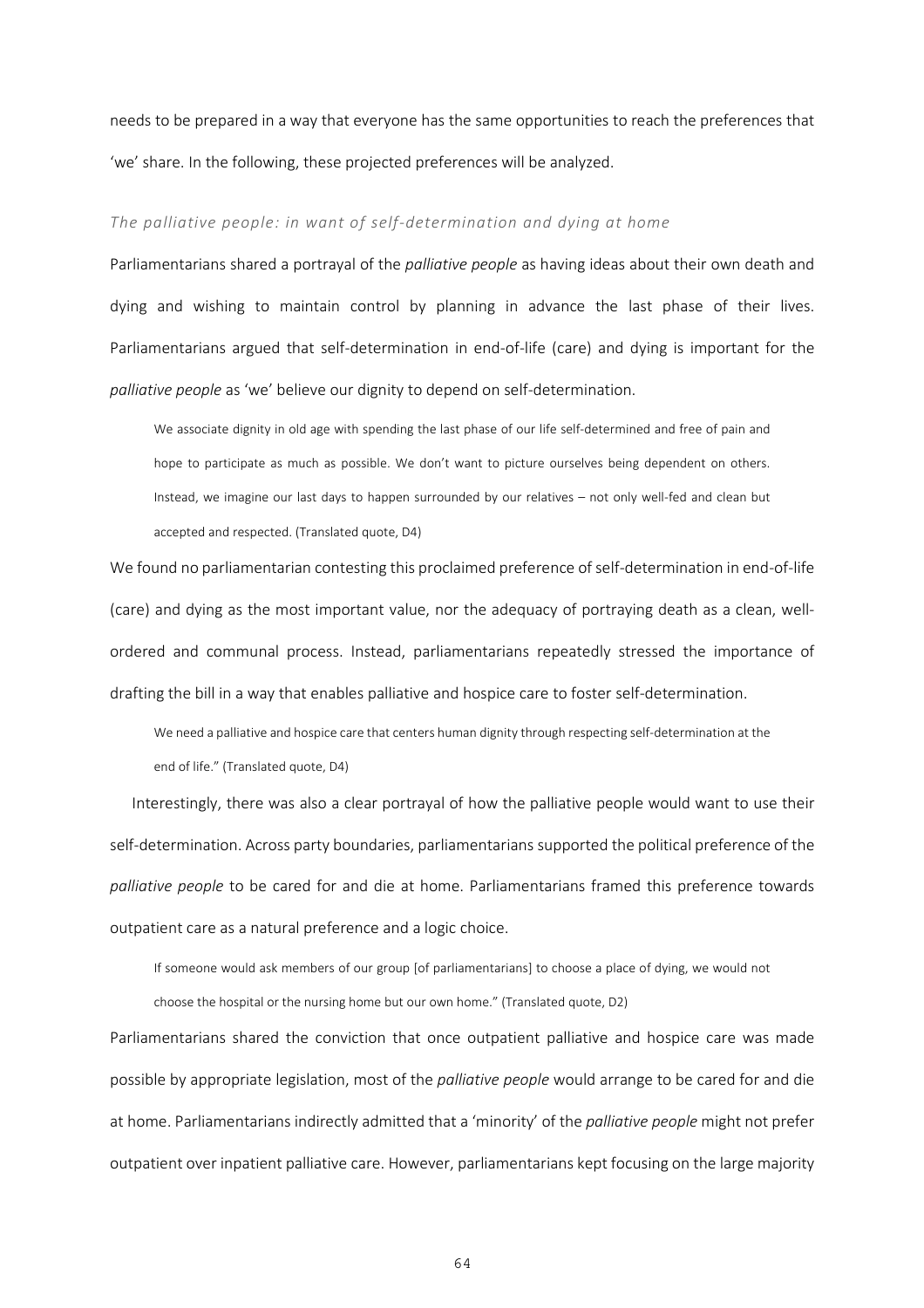of the *palliative people* who desire outpatient over inpatient care – which, according to them, is how it should be.

It should not be the objective to arrange that the last phase of life is always spend in inpatient facilities such as hospices. At this point, too, it is important that outpatient care comes first, and inpatient care comes second. If possible, people who are terminally ill should spend the last phase of their lives where they want, and this is in most cases their usual environment. (CDU/ CSU, D2)

From these results we can conclude that parliamentarians agreed on their portrayal of the preferences of the palliative people as self-determination in end-of-life (care) and being care for at home and of death as a process that would allow self-determination.

## *Unwanted claims about the palliative people: rejecting claims about cannabis use and making euthanasia preferences obsolete*

The few attempts in which a parliamentarian tried to diversify the portrayal of the *palliative people* in terms of preferences were immediately rejected by other parliamentarians, judging the attempts to be controversial and therefore to be clouding the debate. This for instance happened in an attempt to portraying the *palliative people* to want to use Cannabis for pain-relief.

There is one more wish that has not been addressed in this debate so far. I hear this wish every time I visit a hospice and every time I talk to palliative care specialists. If you really want to help seriously ill patients and patients suffering from chronic pain, then I suggest to finally legalize Cannabis… [Interruption: "And you are talking about a depoliticized debate!"] (Translated quote, D4)

The attempt to portray the *palliative people* as wanting to use Cannabis for pain-relief was dismissed. The dismissive parliamentarian did not question as to whether it is 'true' that *palliative people* want to use Cannabis. Rather, the claim was framed as being inappropriate because of its political character. To parliamentarians it was important to conduct the debate in an *apolitical* manner. They repeatedly warned each other not to "abuse the debate for party politics" (Translated quote, D4) and kept reminding themselves that when talking about the very private matter of palliative and hospice care "political attacks are not appropriate" (Translated quote, D4).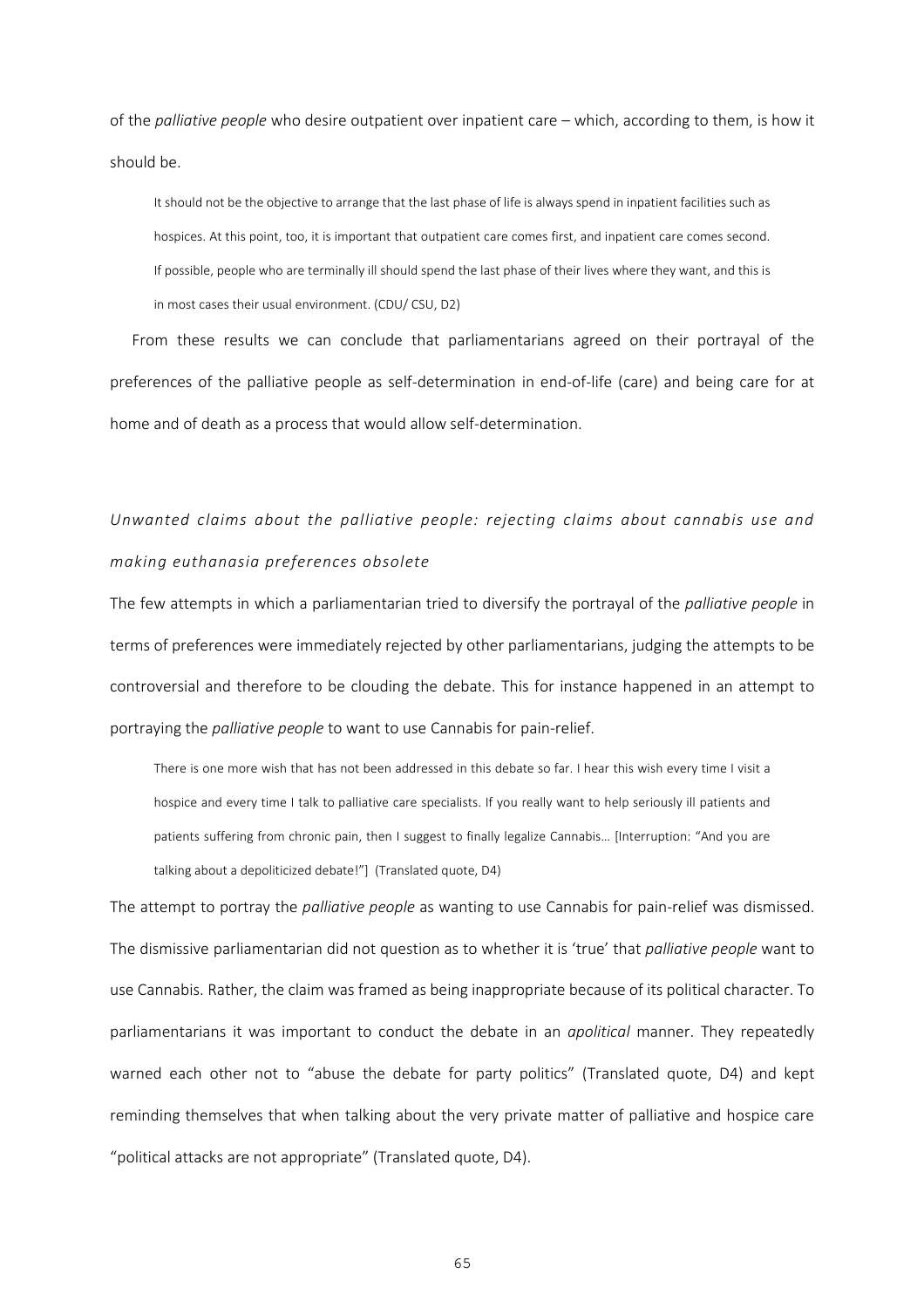Parliamentarians did not only reject claims about cannabis use but also about the possibility of palliative patients wanting euthanasia. The issue of euthanasia came up partly because parliamentarians used the topic of euthanasia to stress the importance of drafting a bill on palliative and hospice care. Acknowledging that some *palliative people* want the legal possibility to opt for euthanasia, parliamentarians argued that the implementation of palliative and hospice care removes the need of that preference.

[Many people share the] fear of an agonizing death. They are afraid of pain, shortness of breath and suffering. Because of this fear there is a desire for euthanasia or the possibility to have this option in order to escape suffering. (…) [It is] then the first and best answer to these worries to say: everyone in Germany (…) should have access to palliative and hospice care. (Translated quote, D4)

Controversial issues such as cannabis use and euthanasia were thus avoided by rejecting claims from the debate or making them obsolete as the drafting of the bill would eliminate certain preferences amongst the palliative people. Parliamentarians applauded themselves to have adopted a bill for the *palliative people* and to have turned the drafting of the bill into a moment of glory, a "*Sternstunde"*.

To me, it was exceptionally good (...) that all political parties were involved in the process of adopting the bill, and that no idea was rejected as a reflex response because it was issued by another political party. Instead, we asked: What is good? What makes sense? What is important for the people? I believe the Parliament to have benefited from this debate. That is why we can definitely call this debate a 'Sternstunde' (Translated quote, D7)

#### Discussion

To gain more insight into the multi-faceted nature of patient representation in policy making, it is important to study the representation work of different actors making representative claims (Saward 2010) about patients. This includes not only patient organizations but also elected representatives such as parliamentarians. In this paper we have directed our attention to the latter by studying elective patient representation performed by German parliamentarians in the context of adopting a bill on palliative and hospice care, focusing on what patient constituencies are invoked and how representative claims about palliative patients are debated among parliamentarians.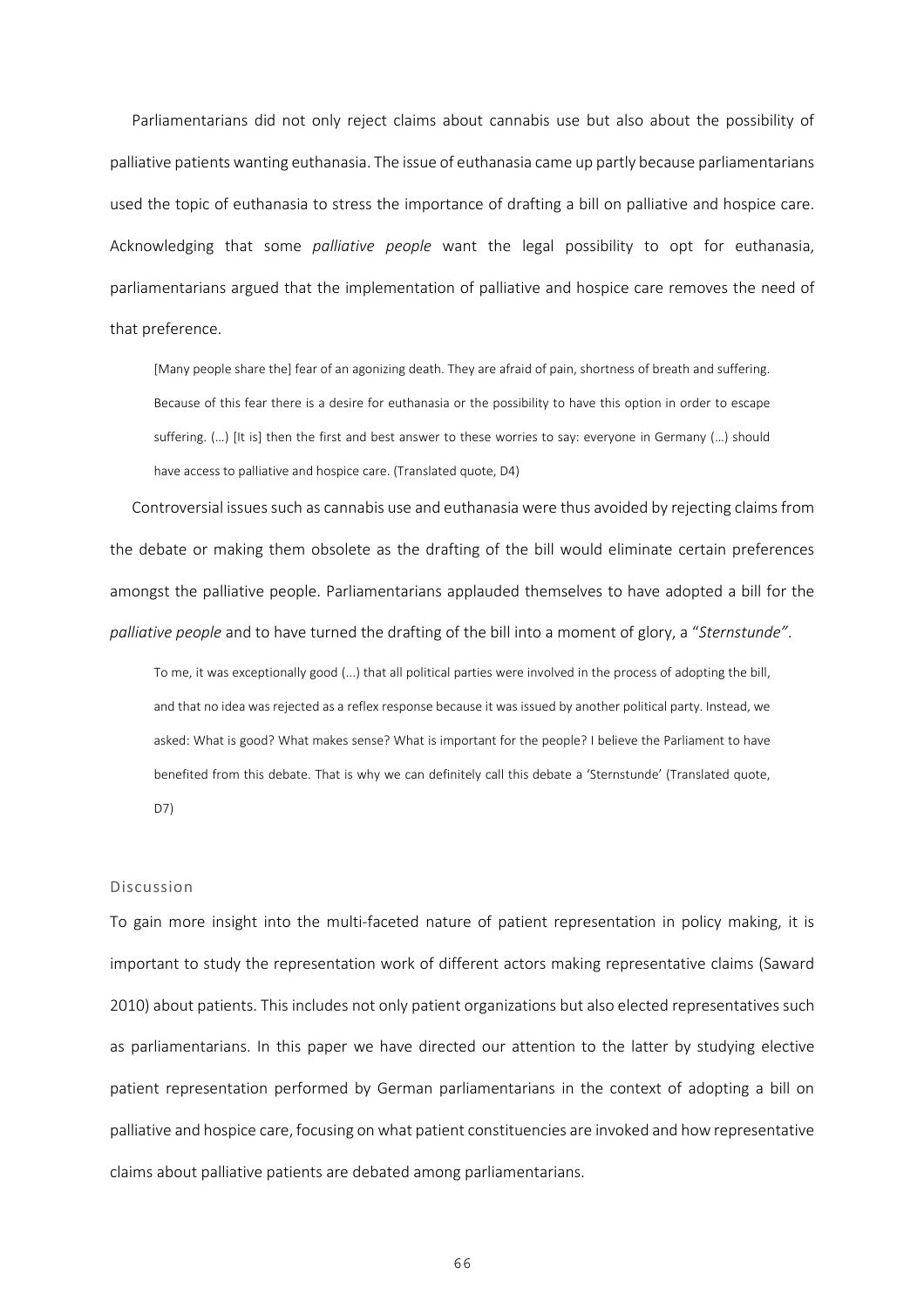Results suggest that the phenomenon of elective patient representation is not only limited to *factual* patients but expands to *potential* patients. Turning 'the people' into palliative patients-in-waiting, parliamentarians constructed the constituency of the *palliative people* that absorbed the political presence of factual patients. It is constitutive for policy-making how constituencies are being constructed as establishing us-them distinctions shapes the course of the debate that is to come (Mouffe 2013, 2020). On the one hand, one can argue that making 'us' aware that becoming a palliative patient is a potential future is a means to induce solidarity with palliative patients and their care needs (Rorty 2009). One the other hand, one can problematize that the rolling of the people and palliative patients into one constituency contradicts the idea of giving voice to patients in health policy decision making. Parliamentarians equated the preferences of potential patients with those of factual patients. Departing from rather rosy projections of death that often dominate debates on end-of-life care (Cottrell and Duggleby 2016; Kastbom et al. 2017), parliamentarians voiced preferences based on their own anticipation rather than preferences derived from lived experiences. Yet the dominant idea on giving voice to patients centers upon incorporating the experiential knowledge of patients into decision making processes in order to improve the quality of policies (Van de Bovenkamp et al. 2010). This experiential knowledge builds on lived experiences and can differ between individuals. It can include the experience that being terminally ill restricts one's own ability to act as a "self-determined customer" because of dependence and physical weakness (Seibel et al. 2014), or the experience that once care needs increase in the course of a palliative care trajectory, home does no more feel like home because of all the "medical equipment such as hospital beds and oxygen concentrators, along with health professionals visiting frequently" (Robinson et al. 2016), or the experience that despite receiving palliative care one might still desire euthanasia (Stutzki et al. 2014; Galushko et al. 2015).

Across party boundaries parliamentarians agreed upon portraying the *palliative people* as desiring self-determination in end-of-life (care) and using this self-determination in a particular way (to want to die at home and not want euthanasia for example) by framing these preferences as being natural. This implicitly suggests that someone who does not share these preferences has *unnatural* preferences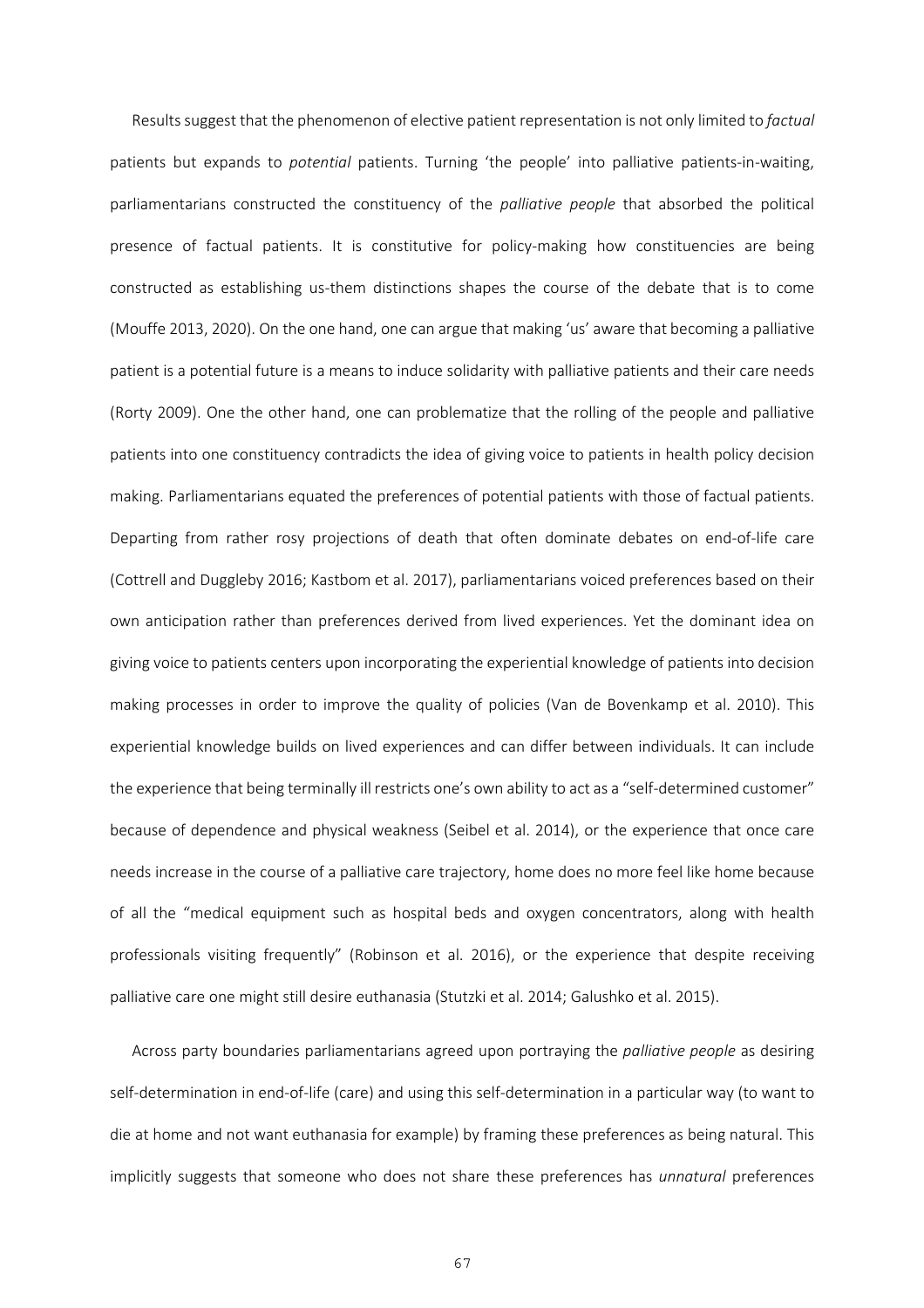which should not be catered for in policy making. The same goes for the preferences of people wanting to use cannabis in the palliative phase. The parliamentarian who gave voice to this group was discredited by accusing her to misuse the debate on palliative and hospice care for party politics. People wanting euthanasia faded from sight as parliamentarians argued that one might *want* to have the legal option of euthanasia, yet that one does not *need* to have that option as palliative and hospice care is the answer to the fears and problems of terminally ill patients having this wish. In sum, parliamentarians emphasized the political preferences of the *palliative people* in such a way that the representation work of parliamentarians can not only be understood as a practice of giving voice but also as a practice of silencing voices.

Barring few exceptions – such as the contested desire for cannabis for reasons of pain relief – there was no controversy among parliamentarians regarding the portrayal of the *palliative people*. Selfdetermination in healthcare, outpatient care and disapproval of euthanasia are elements that are deeply embedded in German healthcare policy (Blank et al. 2018a; Rosenbrock and Gerlinger 2014; Borasio et al. 2017). While to parliamentarians those values were beyond controversy, to the literature they are not. The value of self-determination in healthcare has been identified as being intertwined with neoliberal thinking and has been problematized as utilization of consumerism to the healthcare sector that risks a responsibility shift from professionals to patients (Mol 2008; Mounk 2017). Authors problematize outpatient care as means of cost saving (Robinson et al. 2016) and argue for a larger political debate on the allocation of care responsibilities (Tronto 2013; Levitsky 2014). The framing of euthanasia and palliative care as antagonistic means has been identified as an argument frequently used by those who disapprove of euthanasia because of socio-political ideology and religiosity (Hurst and Mauron 2006; Bernheim et al. 2008).

The lack of competing representative claims contributed to covering up the diversity of patient preferences and experiences and the underlying political values that shaped the drafting of the bill on palliative and hospice care. The politicality of the debate did not become transparent as parliamentarians defined the political dimension of palliative and hospice care as controversial and by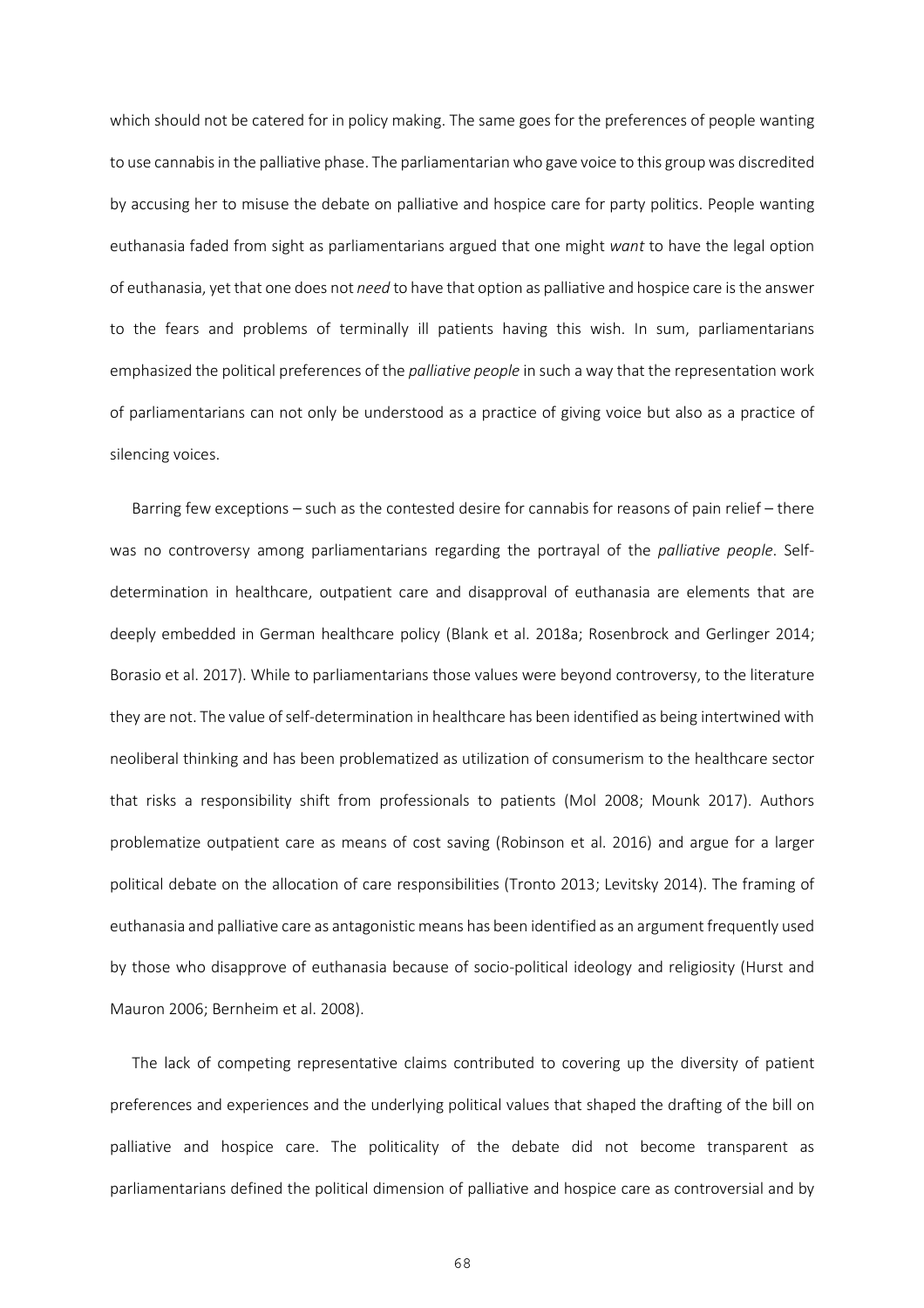consequence out of bounds. A debate offering "competing visions *of* the people *to* the people" (Runciman and Brito Vieira 2013) through competing claims could have forced parliamentarians to better justify their political demands and to unravel the political values that informed the drafting of the bill (Stone 2012).

### Conclusion

Aiming to shed light on the under-researched field of elective patient representation, this study showed that parliamentarians not only make representative claims about patients but also about projected patients-in-waiting. German parliamentarians across party boundaries constructed the *palliative people* as wanting self-determination in end-of-life care and outpatient palliative care. Voices of patients not sharing these views or not in the position to share them or having controversial preferences such as cannabis use or euthanasia were silenced. Instead of putting forward different claims and debating them and thereby unravelling the political values that informed the drafting of the bill, parliamentarians used the constructed image of 'the people' to limit this debate. Future research should continue to look into representation as a practice of not only giving but also silencing voices, exploring what patient voices on lived experiences are brought to the fore in political debates and which ones are lost as they do not fit dominant political values.

## Publication bibliography

Baggott, Rob; Forster, Rudolf (2008): Health consumer and patients' organizations in Europe: towards a comparative analysis. In *Health Expectations* 11 (1), pp. 85–94. DOI: 10.1111/j.1369- 7625.2007.00472.x.

Bernheim, Jan L.; Deschepper, Reginald; Distelmans, Wim; Mullie, Arsène; Bilsen, Johan; Deliens, Luc (2008): Development of palliative care and legalisation of euthanasia. Antagonism or synergy? In *BMJ (Clinical research ed.)* 336 (7649), pp. 864–867. DOI: 10.1136/bmj.39497.397257.AD.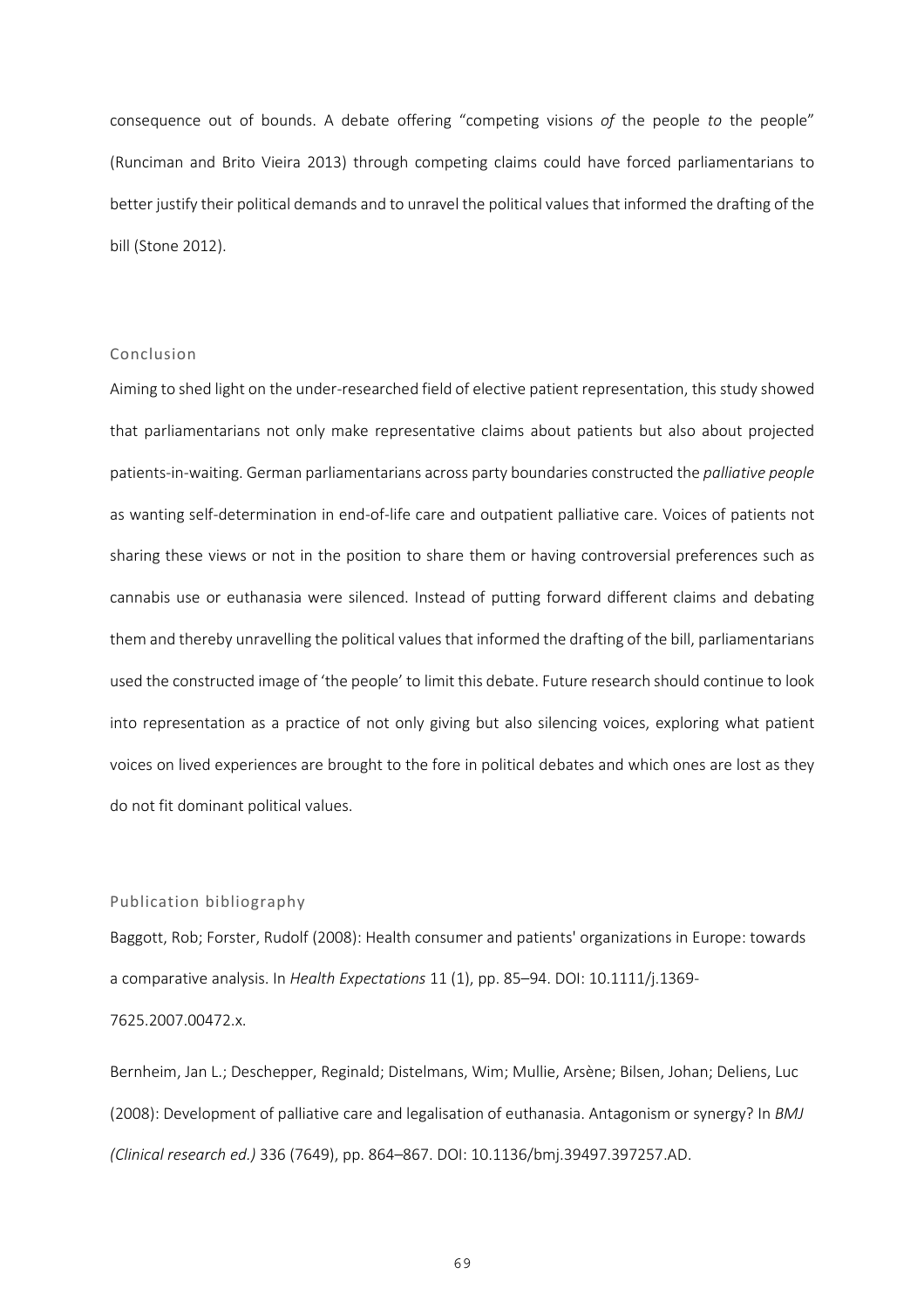Blank, Robert H.; Burau, Viola Desideria; Kuhlmann, Ellen (2018a): Comparative health policy. Fifth edition. London: Macmillan Education Palgrave.

Blank, Wolfgang; Levin, Claudia; Beck, Anton (2018b): Auswirkung des Hospiz- und Palliativgesetzes auf die hausärztliche Tätigkeit – eine kritische Bewertung aus hausärztlicher Sicht. In *Palliativmedizin*  19 (05), pp. 234–238. DOI: 10.1055/a-0659-8996.

Borasio, Gian Domenico; Heßler, Hans-Joachim; Jox, Ralf J.; Meier, Christoph (2011): Patientenverfügung. Stuttgart: W. Kohlhammer (Palliativmedizin, Geriatrie). Available online at http://gbv.eblib.com/patron/FullRecord.aspx?p=1774044.

Borasio, Gian Domenico; Jox, Ralf J.; Taupitz, Jochen; Wiesing, Urban (Eds.) (2017): Assistierter Suizid. Der Stand der Wissenschaft : mit einem Kommentar zum neuen Sterbehilfe-Gesetz. Internationale Tagung Assistierter Suizid: der Stand der Wissenschaft. Berlin: Springer (Veröffentlichungen des Instituts für Deutsches, Europäisches und Internationales Medizinrecht, Gesundheitsrecht und Bioethik der Universitäten Heidelberg und Mannheim, Band 46). Available online at http://dx.doi.org/10.1007/978-3-662-52669-9.

Conklin, A.; Morris, Z.; Nolte, E. (2015): What is the Evidence base for public Involvement in Health-Care Policy? Results of a systematic scoping review. In *Health Expectations* 18 (2), pp. 153–165. DOI: 10.1111/hex.12038.

Cottrell, Laura; Duggleby, Wendy (2016): The "good death". An integrative literature review. In *Palliative & supportive care* 14 (6), pp. 686–712. DOI: 10.1017/S1478951515001285.

Disch, Lisa (2015): The "Constructivist Turn" in Democratic Representation. A Normative Dead-End? In *Constellations* 22 (4), pp. 487–499. DOI: 10.1111/1467-8675.12201.

Disch, Lisa (2019): Radical Democracy: The Silent Partner in Political Representation's Constructivist Turn. In Dario Castiglione, Johannes Pollak (Eds.): Creating political presence. The new politics of democratic representation. Chicago, London: The University Of Chicago Press, pp. 162–185.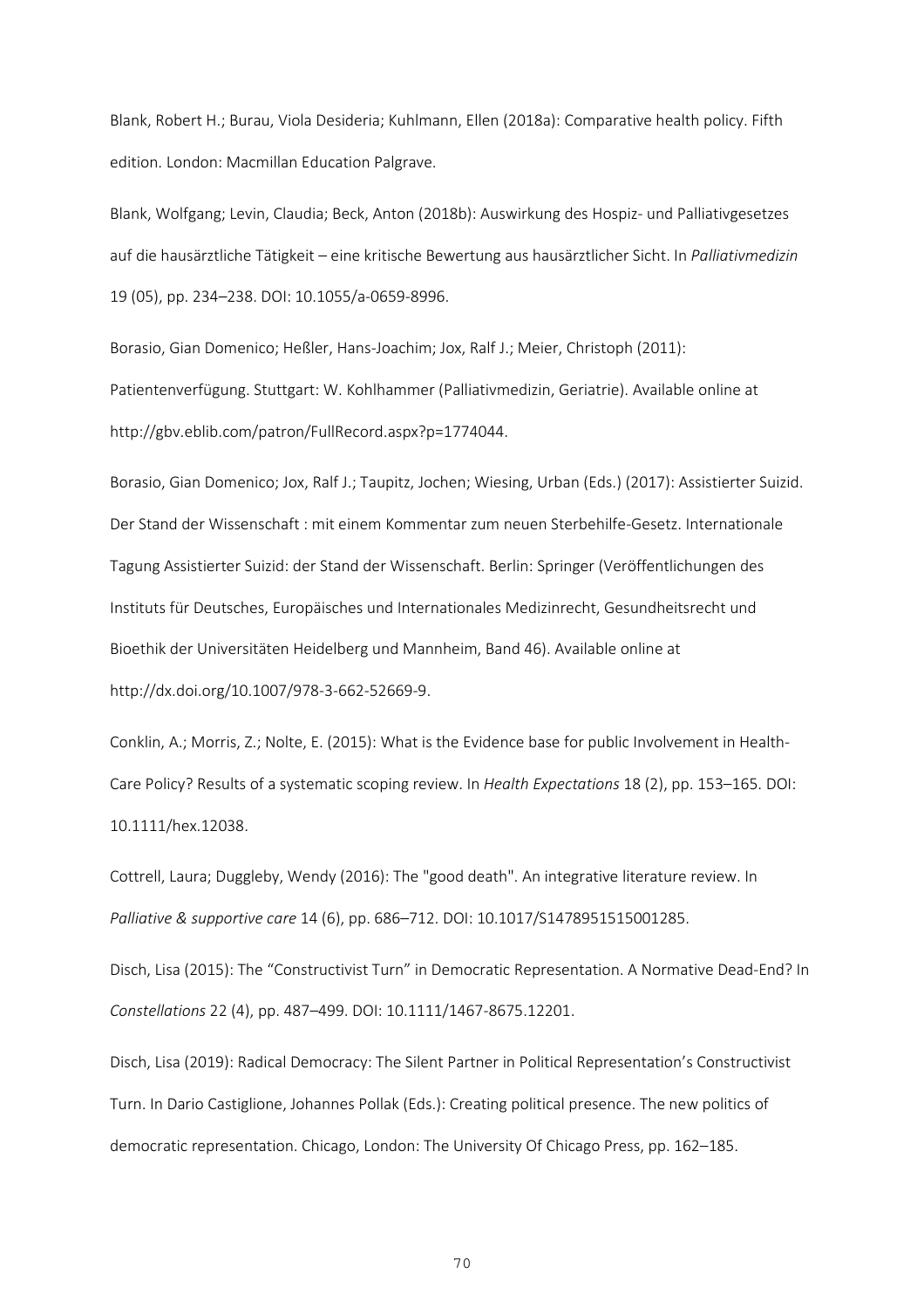Epstein, Steven (1995): The Construction of Lay Expertise. AIDS Activism and the Forging of Credibility in the Reform of Clinical Trials. In *Science, Technology & Human Values* 20 (4), pp. 408–437.

Epstein, Steven (2008): Patient Group and Health Movements. In Edward J. Hackett (Ed.): The Handbook of Science and Technology Studies. 3rd ed. Cambridge, Mass: MIT Press; Published in cooperation with the Society for the Social Studies of Science, pp. 499–539.

Fischer, Julia; Van de Bovenkamp, Hester M. (2019): The challenge of democratic patient representation. Understanding the representation work of patient organizations through methodological triangulation. In *Health policy (Amsterdam, Netherlands)* 123 (1), pp. 109–114. DOI: 10.1016/j.healthpol.2018.11.011.

Galushko, Maren; Strupp, Julia; Walisko-Waniek, Johanna; Hahn, Moritz; Löffert, Sabine; Ernstmann, Nicole et al. (2015): Validation of the German version of the Schedule of Attitudes Toward Hastened Death (SAHD-D) with patients in palliative care. In *Palliative & supportive care* 13 (3), pp. 713–723. DOI: 10.1017/S1478951514000492.

Gauld, R. (2010): Are elected Health Boards an effective Mechanism for Public Participation in Health Service Governance? In *Health Expectations* 13 (4), pp. 369–378. DOI: 10.1111/j.1369- 7625.2010.00605.x.

Gerhards, Helene; Jongsma, Karin; Schicktanz, Silke (2017): The relevance of different trust models for representation in patient organizations: conceptual considerations. In *BMC health services research* 17 (44), pp. 1–12. DOI: 10.1186/s12913-017-2368-z.

Hurst, Samia A.; Mauron, Alex (2006): The ethics of palliative care and euthanasia. Exploring common values. In *Palliat Med* 20 (2), pp. 107–112. DOI: 10.1191/0269216306pm1109oa.

Jones, Kathryn; Baggott, Rob; Allsop, Judith (2004): Influencing the National Policy Process. The Role of Health Consumer Groups. In *Health Expectations* 7 (1), pp. 18–28. DOI: 10.1111/j.1369- 7625.2004.00238.x.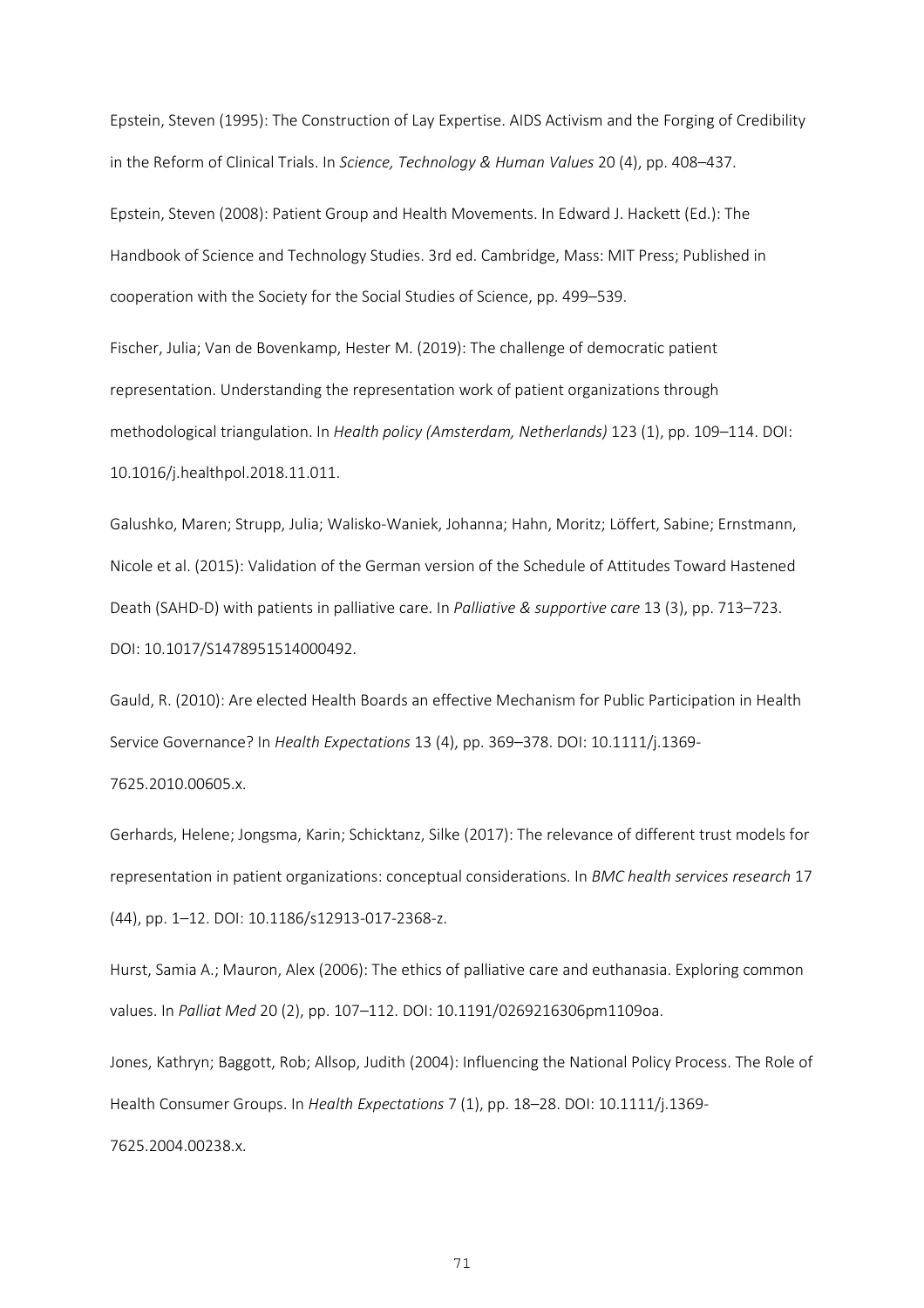Kastbom, Lisa; Milberg, Anna; Karlsson, Marit (2017): A good death from the perspective of palliative cancer patients. In *Supportive care in cancer : official journal of the Multinational Association of Supportive Care in Cancer* 25 (3), pp. 933–939. DOI: 10.1007/s00520-016-3483-9.

Kaufmann, Benedikt (2015): Patientenverfügungen zwischen Selbstbestimmung und staatlicher Fürsorge. Mehr Patientenautonomie durch das 3. BtÄndG? Zugl.: Würzburg, Univ., Diss., 2015. Würzburg: Würzburg University Press.

Levitsky, Sandra R. (2014): Caring for Our Own. Why There is No Political Demand for New American Social Welfare Rights. Oxford: Oxford University Press. Available online at http://gbv.eblib.com/patron/FullRecord.aspx?p=1692217.

Mattila, Mikko; Rapeli, Lauri; Wass, Hanna; Söderlund, Peter (2019): Health and political engagement. [S.l.]: Routledge (Routledge research in comparative politics).

Melching, Heiner (2017): Neue gesetzliche Regelungen für die Palliativversorgung und ihre Implikationen für Politik und Praxis. In *Bundesgesundheitsblatt, Gesundheitsforschung, Gesundheitsschutz* 60 (1), pp. 4–10. DOI: 10.1007/s00103-016-2480-y.

Mol, Annemarie (2008): The logic of care. Health and the problem of patient choice. London: Routledge.

Mouffe, Chantal (2013): Agonistics. Thinking the world politically. London: Verso.

Mouffe, Chantal (2020): Return of the political (Radical thinkers).

Mounk, Yascha (2017): The age of responsibility. Luck, choice, and the welfare state. Cambridge, Massachusetts, London, England: Harvard University Press.

Murphy, N. (2005): Citizen Deliberation in Setting Health-Care Priorities. In *Health Expectations* 8 (2), pp. 172–181. DOI: 10.1111/j.1369-7625.2005.00326.x.

Nauck, Friedemann; Simon, Alfred (2021): Der assistierte Suizid – Reflexionen nach dem Bundesverfassungsgerichtsurteil. In *Forum* 111, A67. DOI: 10.1007/s12312-021-00902-7.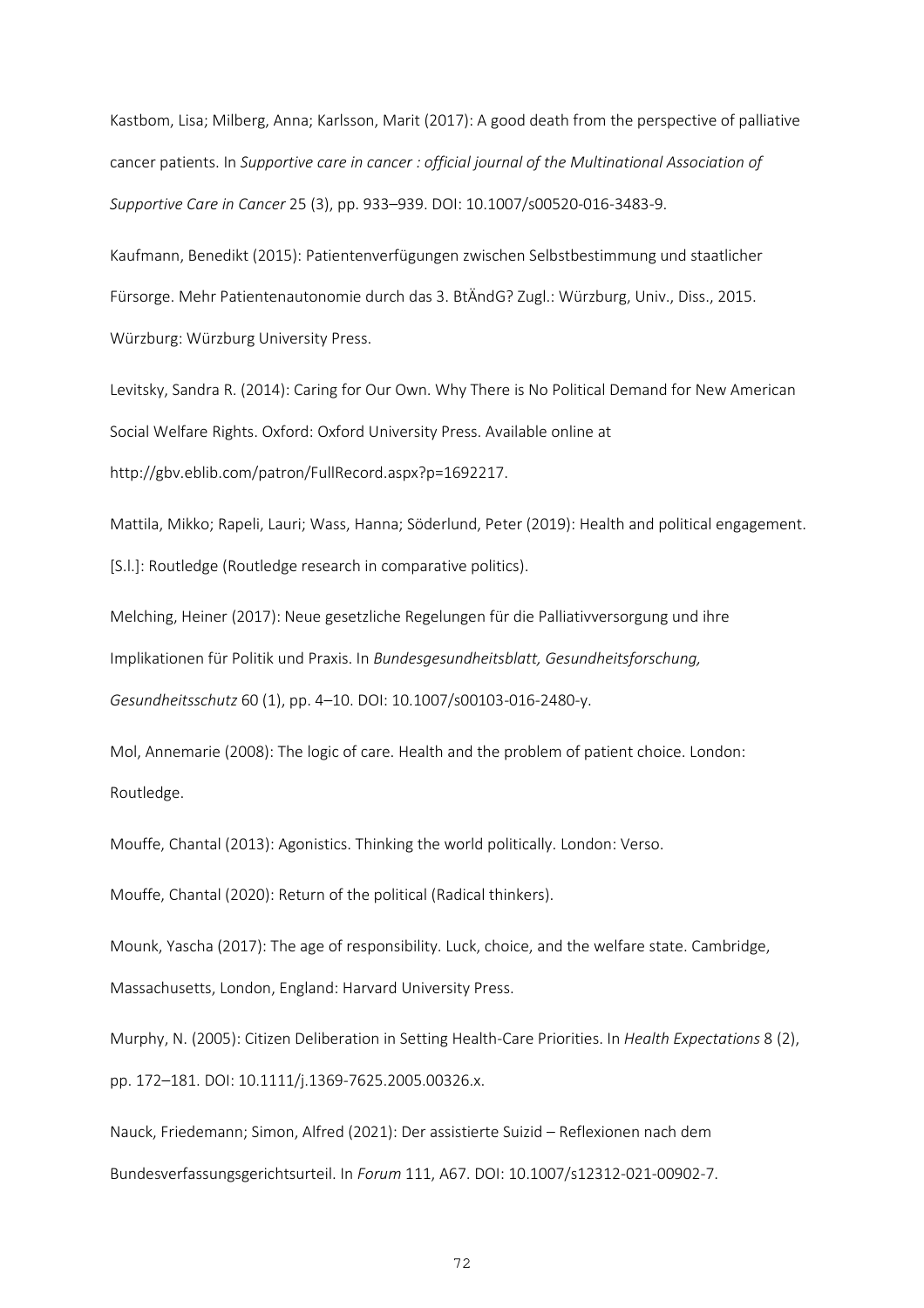O'Donovan, O. (2007): Corporate colonization of health activism? Irish health advocacy organizations' modes of engagement with pharmaceutical corporations. In *International Journal of Health Services* 37 (4), pp. 711–733.

Pacheco, Julianna; Fletcher, Jason (2015): Incorporating Health into Studies of Political Behavior: Evidence for Turnout and Partisanship. In *Political research quarterly* 68 (1), pp. 104–116. DOI: 10.1177/1065912914563548.

Rabeharisoa, Vololona (2006): From representation to mediation: the shaping of collective mobilization on muscular dystrophy in France. In *Social Science & Medicine* 62 (3), pp. 564–576. DOI: 10.1016/j.socscimed.2005.06.036.

Rabeharisoa, Vololona; Moreira, Tiago; Akrich, Madeleine (2014): Evidence-based activism. Patients', users' and activists' groups in knowledge society. In *BioSocieties* 9 (2), pp. 111–128. DOI: 10.1057/biosoc.2014.2.

Rehfeld, Andrew (2005): The concept of constituency. Political representation, democratic legitimacy, and institutional design. Cambridge: Cambridge University Press. Available online at https://doi.org/10.1017/CBO9780511509674.

Rehfeld, Andrew (2018): On Representing. In *J Polit Philos* 26 (2), pp. 216–239. DOI: 10.1111/jopp.12137.

Rixen, Stephan; Marckmann, Georg; Schmitten, Jürgen in der (2016): Gesundheitliche Versorgungsplanung für die letzte Lebensphase – Das Hospiz- und Palliativgesetz. In *Neue Juristische Wochenschrift* (3), pp. 125–129.

Robinson, Jackie; Gott, Merryn; Gardiner, Clare; Ingleton, Christine (2016): The 'problematisation' of palliative care in hospital: an exploratory review of international palliative care policy in five countries. In *BMC palliative care* 15, p. 64. DOI: 10.1186/s12904-016-0137-0.

Rojatz, Daniela; Fischer, Julia; Van de Bovenkamp, Hester M. (2018): Legislating Patient Representation. A Comparison Between Austrian and German Regulations on Self-Help Organizations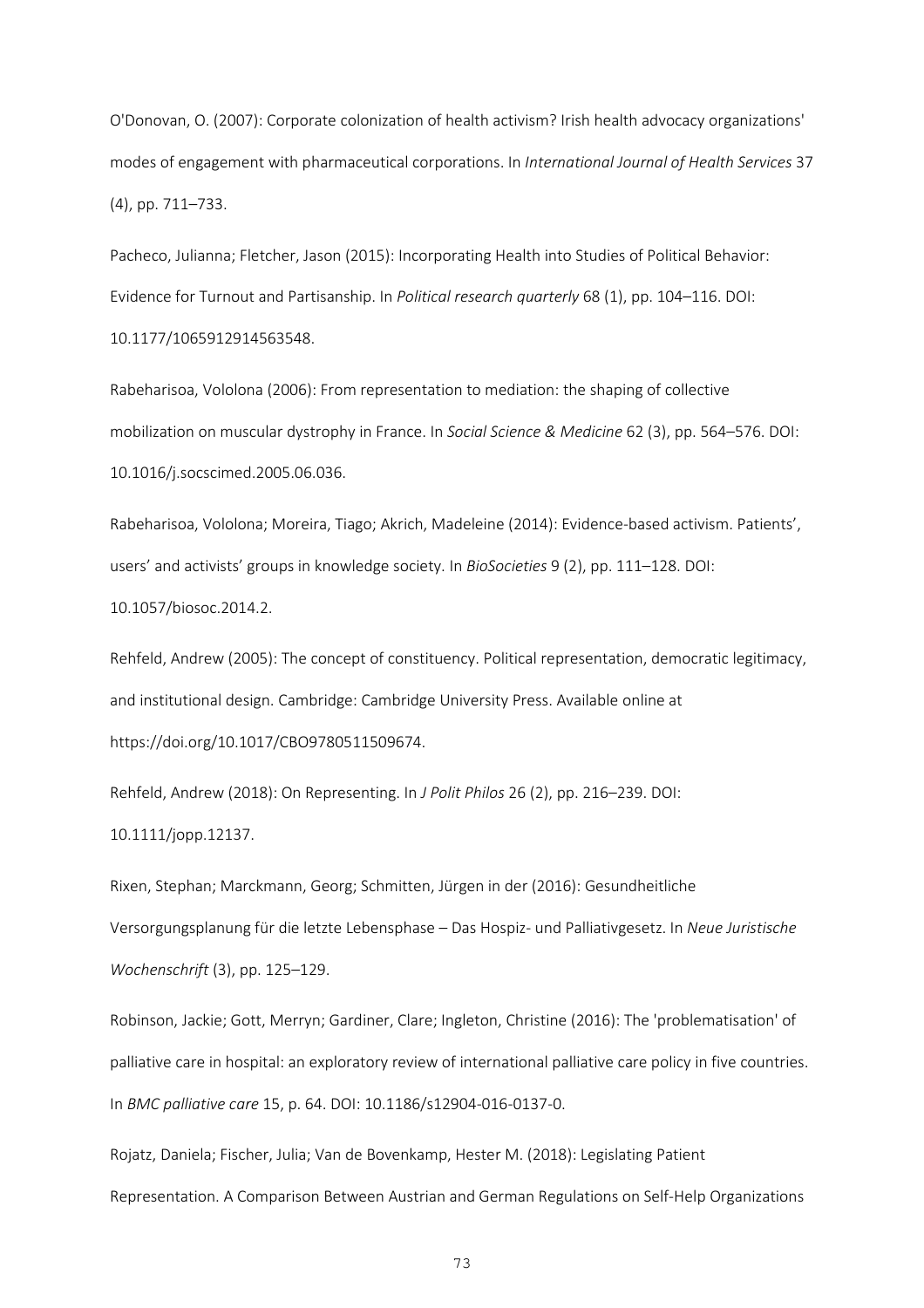as Patient Representatives. In *Journal of bioethical inquiry* 15 (3), pp. 351–358. DOI: 10.1007/s11673- 018-9864-7.

Rojatz, Daniela; Forster, Rudolf (2017): Self-help Organisations as Patient Representatives in Health Care and Policy Decision-Making. In *Health Policy* 121 (10), pp. 1047–1052. DOI:

10.1016/j.healthpol.2017.08.012.

Rorty, Richard (2009): Contingency, irony, and solidarity. 28th printing. Cambridge: Cambridge Univ. Press.

Rosenbrock, Rolf; Gerlinger, Thomas (2014): Gesundheitspolitik. Eine systematische Einführung. 3rd Edition. Bern: Huber (Verlag Hans Huber Programmbereich Gesundheit).

Runciman, David; Brito Vieira, Mónica (2013): Representation: Polity.

Saward, Michael (2010): The Representative Claim. Oxford, New York: Oxford University Press.

Saward, Michael (2019): Liminal Representation. In Dario Castiglione, Johannes Pollak (Eds.): Creating political presence. The new politics of democratic representation. Chicago, London: The University Of Chicago Press, pp. 276–297.

Schwartz-Shea, Peregrine; Yanow, Dvora (2012): Interpretive research design. Concepts and processes. New York: Routledge (Routledge series on interpretive methods). Available online at http://site.ebrary.com/lib/alltitles/docDetail.action?docID=10545530.

Seibel, Katharina; Valeo, Sara Celestina; Xander, Carola; Adami, Sandra; Duerk, Thorsten; Becker, Gerhild (2014): Terminally ill patients as customers. the patient's perspective. In *Journal of palliative medicine* 17 (1), pp. 11–17. DOI: 10.1089/jpm.2013.0141.

Souliotis, Kyriakos; Peppou, Lily E.; Agapidaki, Eirini; Tzavara, Chara; Debiais, Dominique; Hasurdjiev, Stanimir; Sarkozy, Francois (2018): Health democracy in Europe. Cancer patient organization participation in health policy. In *Health expectations : an international journal of public participation in health care and health policy* 21 (2), pp. 474–484. DOI: 10.1111/hex.12638.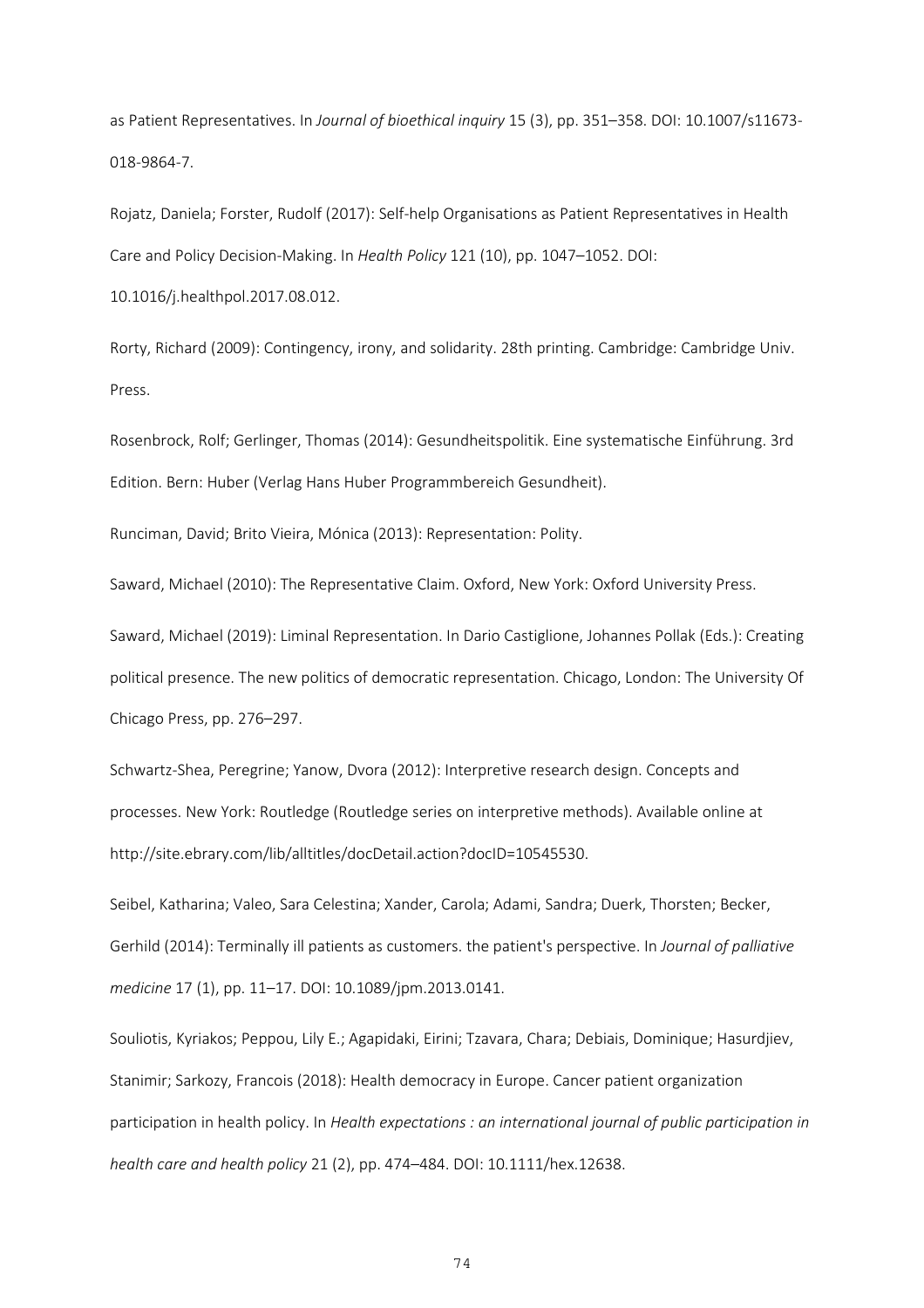Stone, Deborah A. (2012): Policy paradox. The art of political decision making. 3. ed. New York, NY: Norton.

Stutzki, Ralf; Weber, Markus; Reiter-Theil, Stella; Simmen, Urs; Borasio, Gian Domenico; Jox, Ralf J. (2014): Attitudes towards hastened death in ALS. A prospective study of patients and family caregivers. In *Amyotrophic lateral sclerosis & frontotemporal degeneration* 15 (1-2), pp. 68–76. DOI: 10.3109/21678421.2013.837928.

Tavory, I.; Timmermans, S. (2014): Abductive Analysis. Theorizing Qualitative Research: The University Of Chicago Press.

Tritter, J. Q. (2011): Public and Patient Participation in Health Care and Health Policy in the United Kingdom. In *Health Expectations* 14 (2), pp. 220–223. DOI: 10.1111/j.1369-7625.2011.00697.x.

Tronto, Joan C. (2013): Caring democracy. Markets, equality, and justice. New York: New York Univ. Press.

Van de Bovenkamp, Hester M.; Trappenburg, Margo J. (2011): Government Influence on Patient Organizations. In *Health Care Analysis* 19 (4), pp. 329–351. DOI: 10.1007/s10728-010-0155-7.

Van de Bovenkamp, Hester M.; Trappenburg, Margo J.; Grit, Kor J. (2010): Patient Participation in collective Healthcare Decision Making. The Dutch Model. In *Health Expectations* 13 (1), pp. 73–85. DOI: 10.1111/j.1369-7625.2009.00567.x.

Van de Bovenkamp, Hester M.; Vollaard, Hans (2017): Representative Claims in Practice. The Democratic Quality of Decentralized Social and Healthcare Policies in the Netherlands. In *Acta Politica*  13. DOI: 10.1057/s41269-017-0040-6.

Van de Bovenkamp, Hester M.; Vollaard, Hans (2018a): Representative Claims in Healthcare: Identifying the Variety in Patient Representation. In *Journal of bioethical inquiry. DOI:* 10.1007/s11673- 018-9861-x.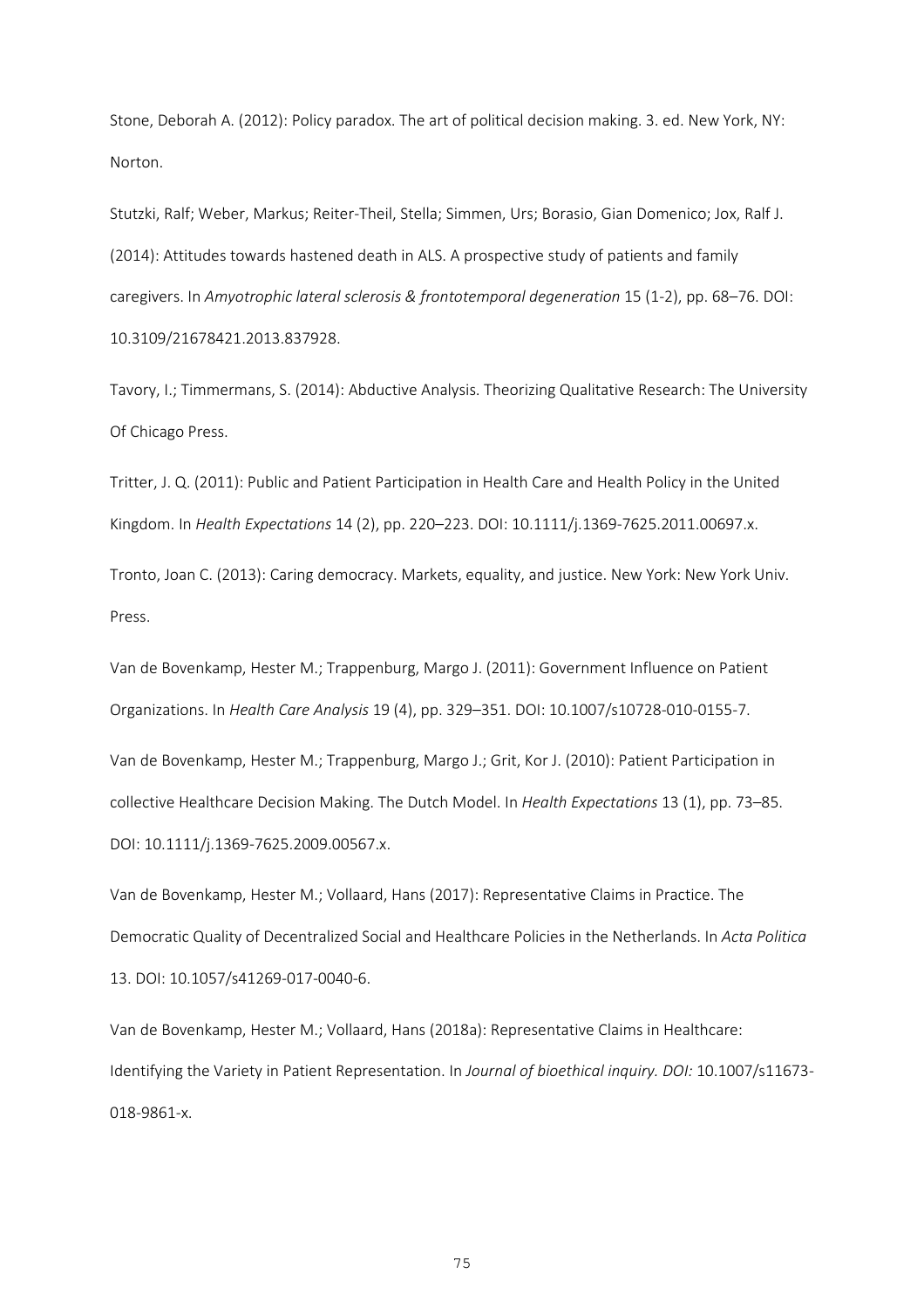Van de Bovenkamp, Hester M.; Vollaard, Hans (2018b): Strengthening the local representative system. The importance of electoral and non-electoral representation. In *Local Government Studies* 45 (2), pp. 196–218. DOI: 10.1080/03003930.2018.1548351.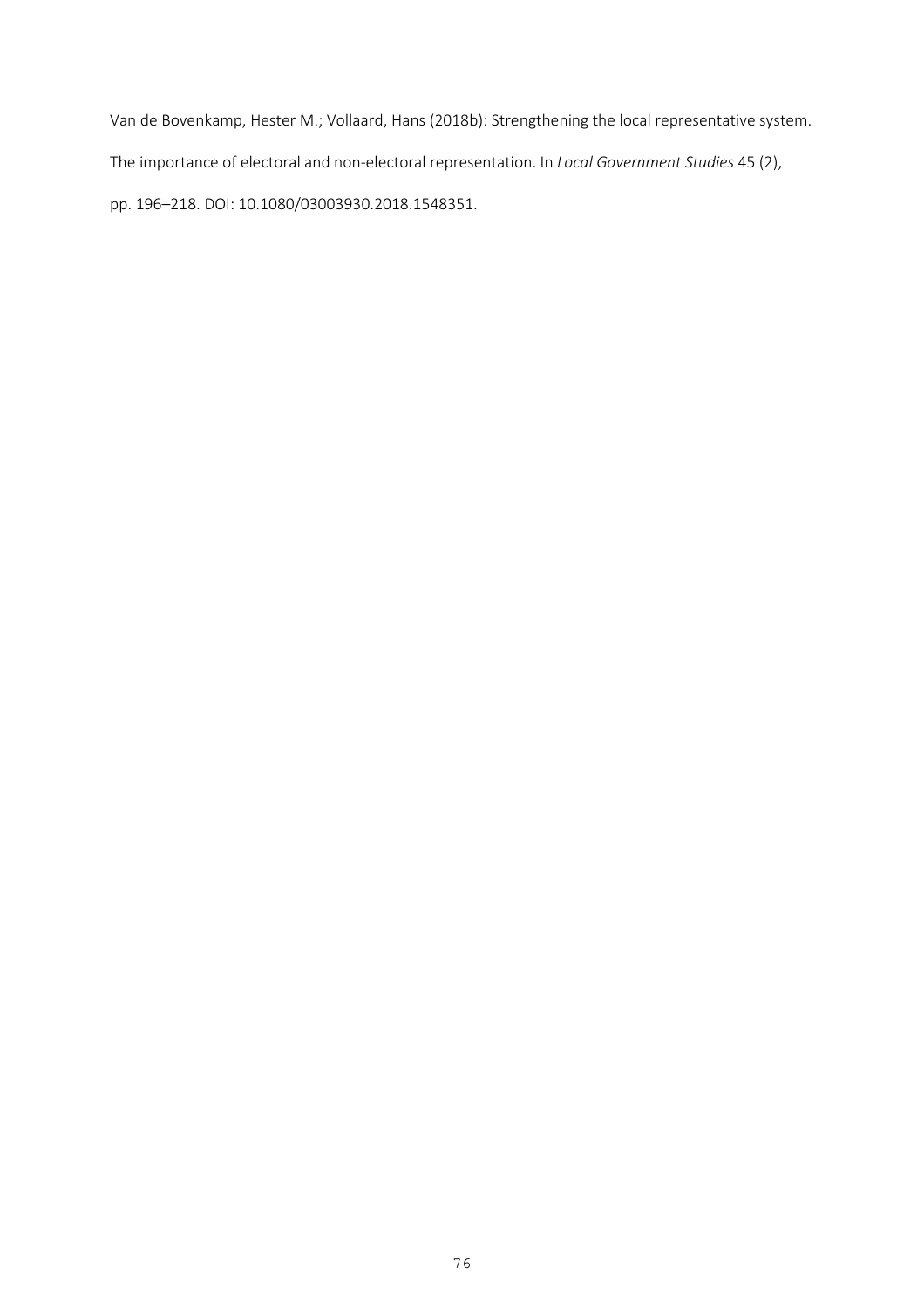## *CHAPTER FIVE*  On dementia representation work

Dementia continues to be politicized. Politicization can be described as "shifting an issue into the sphere of politics" and ensuring it remains in that sphere (Selk 2021; Wiesner 2021). A specific type of politicization focusses on parliamentarians as political power holders and it is this so called *parliamentarization* (Palonen 2021) that applies to dementia. The UK's Alzheimer's Society, for instance, fosters the parliamentarization of dementia by offering dementia awareness sessions to parliamentarians, by supporting parliamentarians through a helpline and by providing parliamentarians with dementia information. The organization does so because they are convinced that members of the British parliament (MPs) "can play a vital role in championing the rights of people with dementia, in their local areas and in Parliament. Understanding and support from Parliamentarians, in addition to the influence that MPs have in their constituencies, can help make communities more dementia-friendly and ensure our national laws support them." (Alzheimer's Society) Another campaign related to the parliamentarization of dementia was launched by a transnational dementia-specific advocacy organization. The organization invites parliamentarians to join the European Alzheimer's Alliance which "is a nonexclusive, multinational and cross party group that brings together Members of the European Parliament to support Alzheimer Europe and its members in making dementia a public health priority in Europe." (Alzheimer Europe). The pharmaceutical industry have also encouraged parliamentarians to pay political attention to dementia – for instance by organizing roundtables that bring together parliamentarians and stakeholders "interested and involved" in dementia to discuss policy action (MSD 2019).

Scholarship disagrees about what to make of the parliamentarization of dementia. There are scholars who argue that the parliamentarization of dementia draws attention away from persons living with other (health) conditions and disorders and believe that persons living with dementia benefit from policies that are integrated with broader public health responses. They therefore reject pure dementia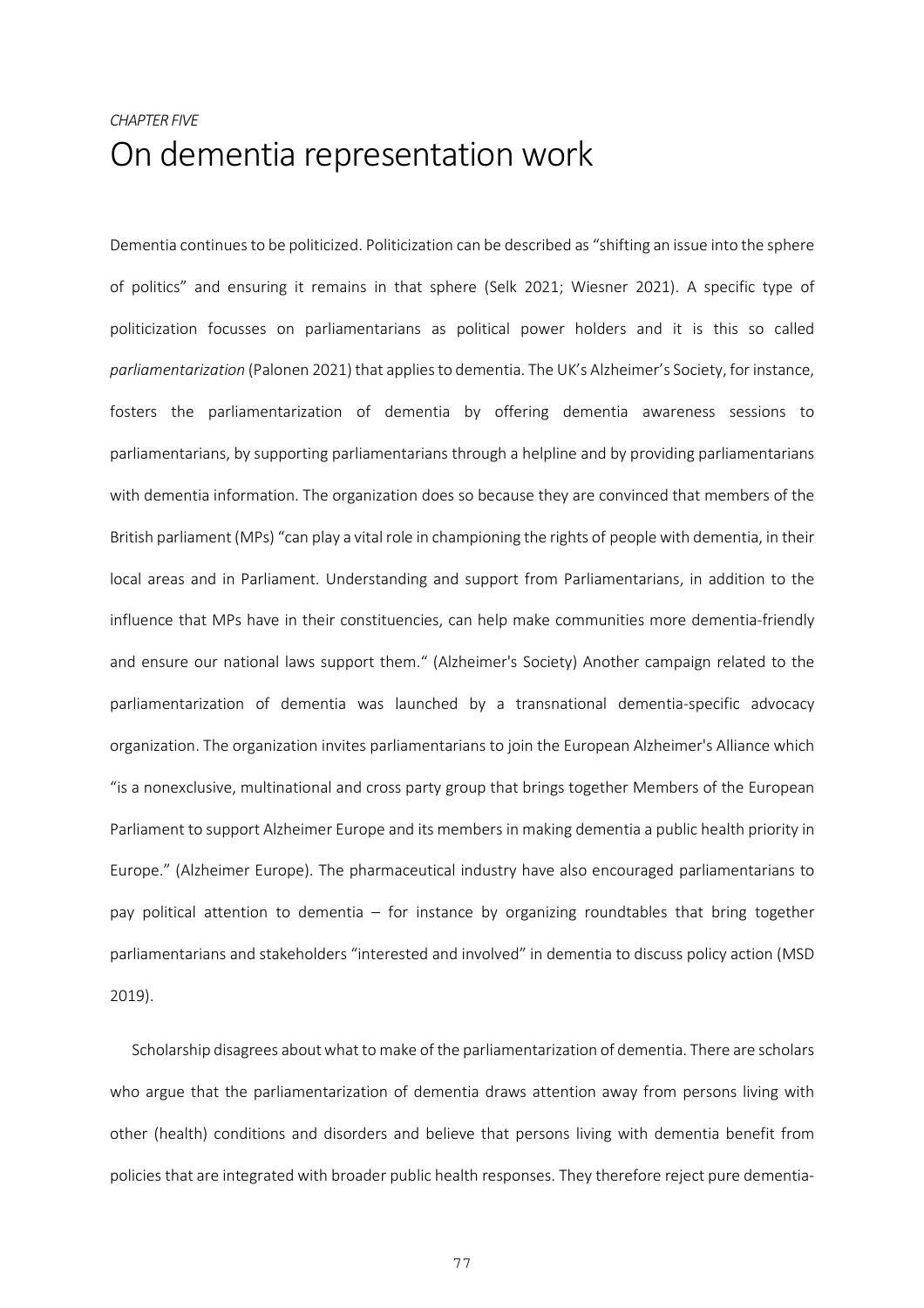focussed policies for both of these reasons (Wu et al. 2014). Others see the parliamentarization of dementia as a chance for achieving compassionate laws that help persons living with dementia to lead independent lives for as long as possible (Behuniak 2010). This second group of scholars argue that parliamentarians' interest in the topic is kept alive and influenced from outside the parliament – as described above – and that ways must be sought to prevent that parliamentary attention being lost (Parker et al. 2014).

We are currently lacking empirical insight into the argument that the parliamentarization of dementia enhances the lives of persons living with dementia. The literature provides analyses on how actors – such as dementia-specific advocacy organizations – manage to get parliamentarians to pay political attention to dementia (Ballenger 2006; Beard 2004; Fox 1989), yet studies that show how that attention manifests itself in parliament are few and far between (Nedlund and Nordh 2015).

Recent advances in political science representation theory (Saward 2010; Rehfeld 2006; Disch 2011, 2015) make it a suitable framework for analysing the realities of the parliamentarization of dementia as it offers a formula for researching *what kind of attention* parliamentarians pay to people with dementia and *how* that parliamentarian attention manifests itself in parliament. According to representative claims theory, political attention often comes in the form of a representative claim. Through a representative claim, claims-makers (in this case parliamentarians) raise a political demand, make a policy suggestion, or address a political problem and connect that demand, suggestion, or problem to the interests of a certain constituency –persons living with dementia, for instance. A representative claim entails a *portrayal* of the proclaimed constituency. Representative claims theory theorizes political representation in a constructivist manner, stressing the creative force of representative claims (Disch 2019). This means that claims-makers make a *construct* of the group they claim to represent politically visible. The constituency is portrayed as a group whose members share certain preferences, interests, and features (Ankersmit 2009; Alcoff 1991). For this portrayal, claims-makers "rely on their own information and imagination" (Celis and Mügge 2018). Representation therefore does not mean mirroring but creating realities (Disch 2019), making plurality in political representation important so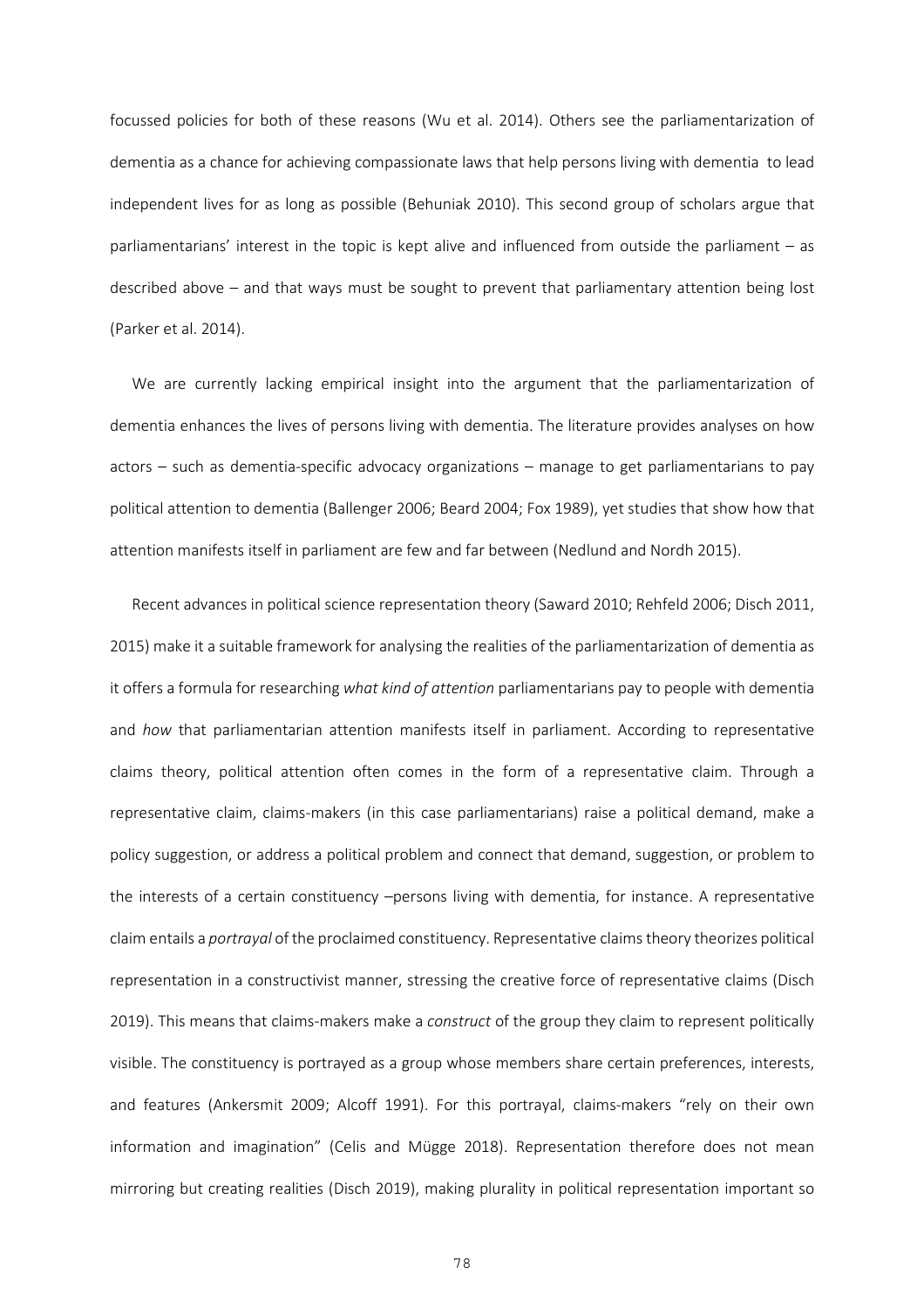that the individual – in this case the person with dementia – may choose the political presence they identify with best from a pool of different creations. Shedding light into the political attention that parliamentarians pay to persons living with dementia through the lens of representative claims theory thus means exploring how parliamentarians construct persons living with dementia as a constituency to be represented and what political demands and policy suggestions follow that construction. It means analyzing the political presence that parliamentarians create for persons living with dementia, to better understand how parliamentarians aim to enhance the lives of persons living with dementia.

This paper is focused on *how representative claims made by German parliamentarians feature persons living with dementia*. In Germany, different dementia-specific advocacy organization exist. The literature suggests that plurality in representative claims about persons living with dementia is accounted for *outside* the parliament (Schicktanz et al., 2018). As explained before, plurality in political representation is important and it is up to this study to show whether plurality is also accounted for *within* the parliament. Other than in the UK or on the European level, German dementia-specific advocacy organizations do not foster the parliamentarization of dementia by launching initiatives that seek to motivate parliamentarians to turn their representative efforts towards persons living with dementia (personal communication with the head of the German Alzheimer's Association) – which points to national differences regarding the parliamentarization of dementia. This study therefore does not present universally valid insights that can be transmitted into every other parliament. It rather seeks to shape our ideas and to increase our sensitivity regarding the parliamentarization of dementia — still an under-researched area of political dementia studies  $-$  by analyzing data from the German parliament as an interesting setting.

#### Materials and Methods

The author conducted a qualitative textual analysis of parliamentary documents. Documents were collected using the search tool of the online archives of the German parliament, called the "Dokumentations- und Informationssystem für Parlamentarische Vorgänge". The idea for the study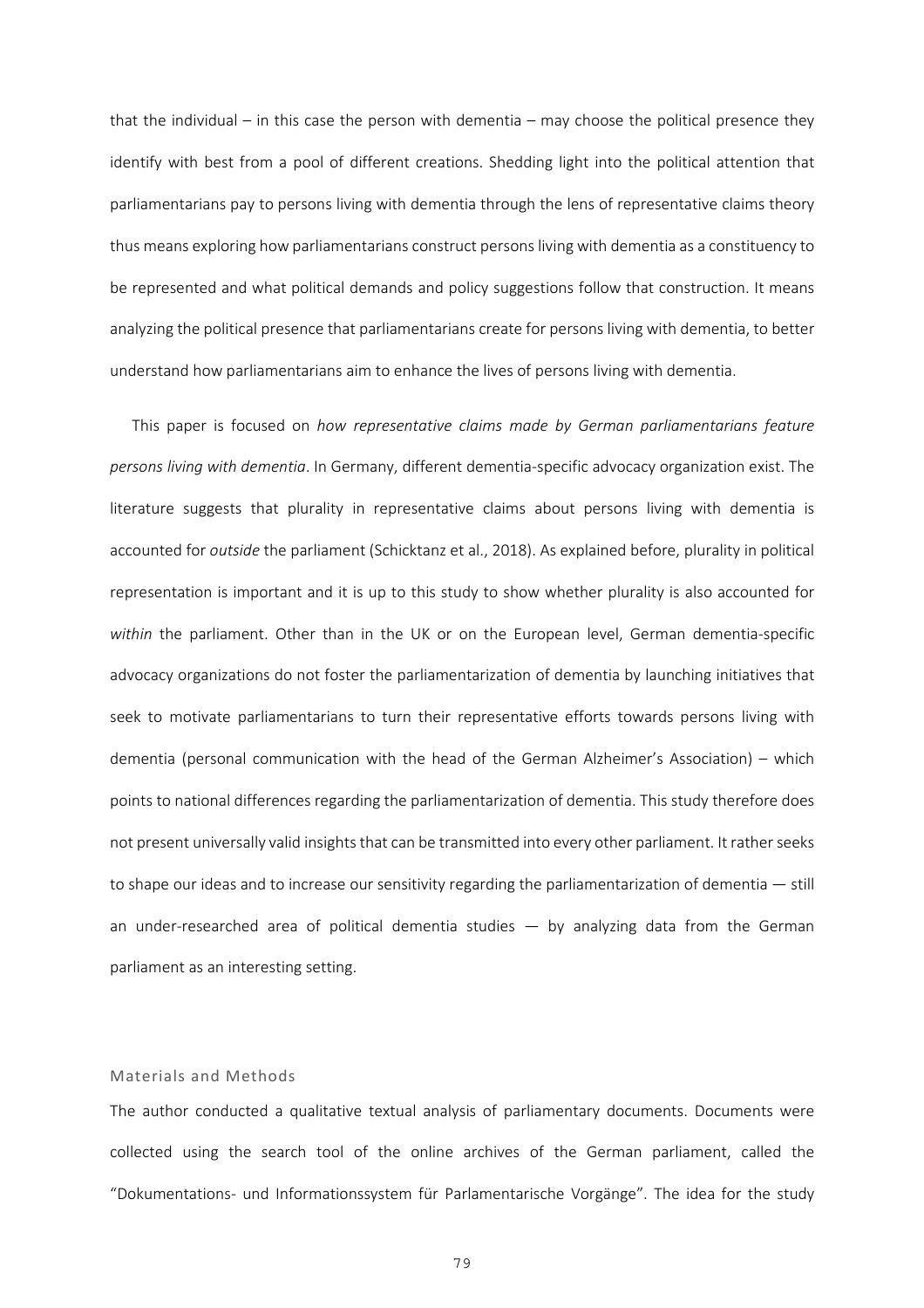originated in early 2020. The keyword search focused on the years 2018 and 2019 to collect the most current data possible. The search put forth all documents that included at least one of the search items '*Demenz'* (English: 'dementia'), '*dement*' (English: 'demented'), and/ or 'Alzheimer'. As well as written parliamentary questions issued by political parties of the opposition and the answers to those questions provided by the government, the data set included plenary protocols of the *Bundestag,* which is the chamber of the German parliament that is elected directly by the German people. In sum, 56 documents were collected.

### Table 1

| Number of   | Date of     | Number of   | Date of publication |
|-------------|-------------|-------------|---------------------|
| publication | publication | publication |                     |
| 19/8        | 19.01.2018  | 19/88       | 20.03.2019          |
| 19/1039     | 02.03.2018  | 19/89       | 21.03.2019          |
| 19/1228     | 15.03.2018  | 19/9033     | 03.04.2019          |
| 19/23       | 22.03.2018  | 19/92       | 04.04.2019          |
| 19/24       | 23.03.2018  | 19/93       | 05.04.2019          |
| 19/1540     | 04.04.2018  | 19/95       | 11.04.2019          |
| 19/1544     | 04.04.2018  | 19/9880     | 07.05.2019          |
| 19/1763     | 20.04.2018  | 19/101      | 16.05.2019          |
| 19/34       | 18.05.2018  | 19/102      | 17.05.2019          |
| 19/2448     | 04.06.2018  | 19/10443    | 21.05.2019          |
| 19/3065     | 28.06.2018  | 19/10456    | 23.05.2019          |
| 19/42       | 28.06.2018  | 19/10481    | 23.05.2019          |
| 19/46       | 05.07.2018  | 19/11017    | 21.06.2019          |
| 19/3384     | 13.07.2018  | 19/11318    | 02.07.2019          |
| 19/3429     | 16.07.2018  | 19/11515    | 12.07.2019          |
| 19/4384     | 17.09.2018  | 19/12560    | 22.08.2019          |
| 19/4760     | 05.10.2018  | 19/12800    | 29.08.2019          |
| 19/5736     | 12.11.2018  | 19/113      | 13.09.2019          |
| 19/5815     | 16.11.2018  | 19/13394    | 23.09.2019          |
| 19/6072     | 28.11.2018  | 19/115      | 26.09.2019          |
| 19/6796     | 02.01.2019  | 19/116      | 27.09.2019          |
| 19/7014     | 14.01.2019  | 19/13813    | 08.10.2019          |
| 19/74       | 17.01.2019  | 19/14077    | 16.10.2019          |
| 19/7378     | 28.01.2019  | 19/14079    | 16.10.2019          |
| 19/78       | 01.02.2019  | 19/14216    | 18.10.2019          |
| 19/7519     | 04.02.2019  | 19/124      | 07.11.2019          |
| 19/84       | 22.02.2019  | 19/15389    | 22.11.2019          |
| 19/8498     | 19.03.2019  | 19/131      | 28.11.2019          |

*List of 56 analyzed documents collected via the online archives of the German parliament*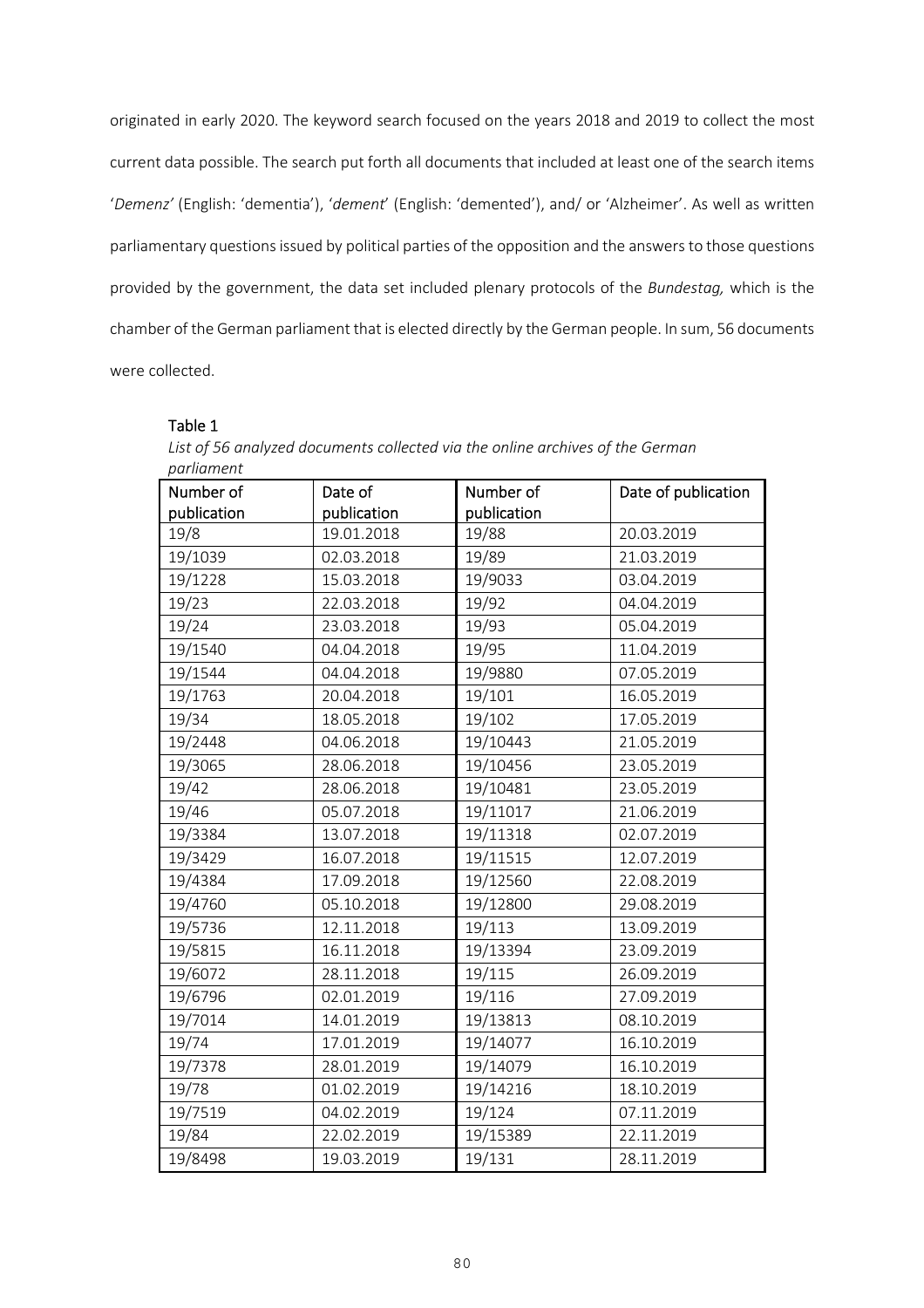The author performed a data analysis in a manner inspired by interpretive methodologies (Schwartz-Shea and Yanow 2012). Text passages were extracted that covered one or more search items. To avoid missing realities because of a rigid fixation on theoretical conceptualizations (Law 2007; Schaffer 2016), the analysis began with an extended familiarization of the data which was achieved by repeatedly reading each extracted text passage within its context – meaning the text that surrounded the extracted passage. Taking familiarization and representative claims theory (Saward 2010, 2019; Disch 2015) as a theoretical basis for the study, the author developed an analytical framework in order to be able to categorize each extracted text passage. The analytical framework included three categories: (1) representative claims about persons living with dementia, (2) representative claims about other groups that feature persons living with dementia, (3) and other. Within the first and second category, the author searched for recurring themes and logical patterns that contributed to answering the research question (Fujii 2018). The third category encompassed text passages that were identified as being irrelevant for this study because of offering no insight into representative claims made by German parliamentarians that feature persons living with dementia. For instance, one excluded document mentioned a national dementia-specific advocacy organization but had no substantive claims about persons living with dementia. The organization was included on a list of interest groups that had handed in a statement on the drafting of a bill on professional caregiving and nursing.

Being aware of the language challenges in qualitative research, the study followed recommendations aimed at reducing "the loss of meaning [in] cross-English qualitative research" (van Nes et al. 2010). The interpretation of data was performed in the German language and the translation of quotes was undertaken with the support of a professional translator.

#### Results

German parliamentarians rendered persons living with dementia politically visible in debates on a broad range of topics – such as in plenary discussions on guardianship, nutrition policy, urban development and asylum policy. However, political attention to dementia did not always come in the form of a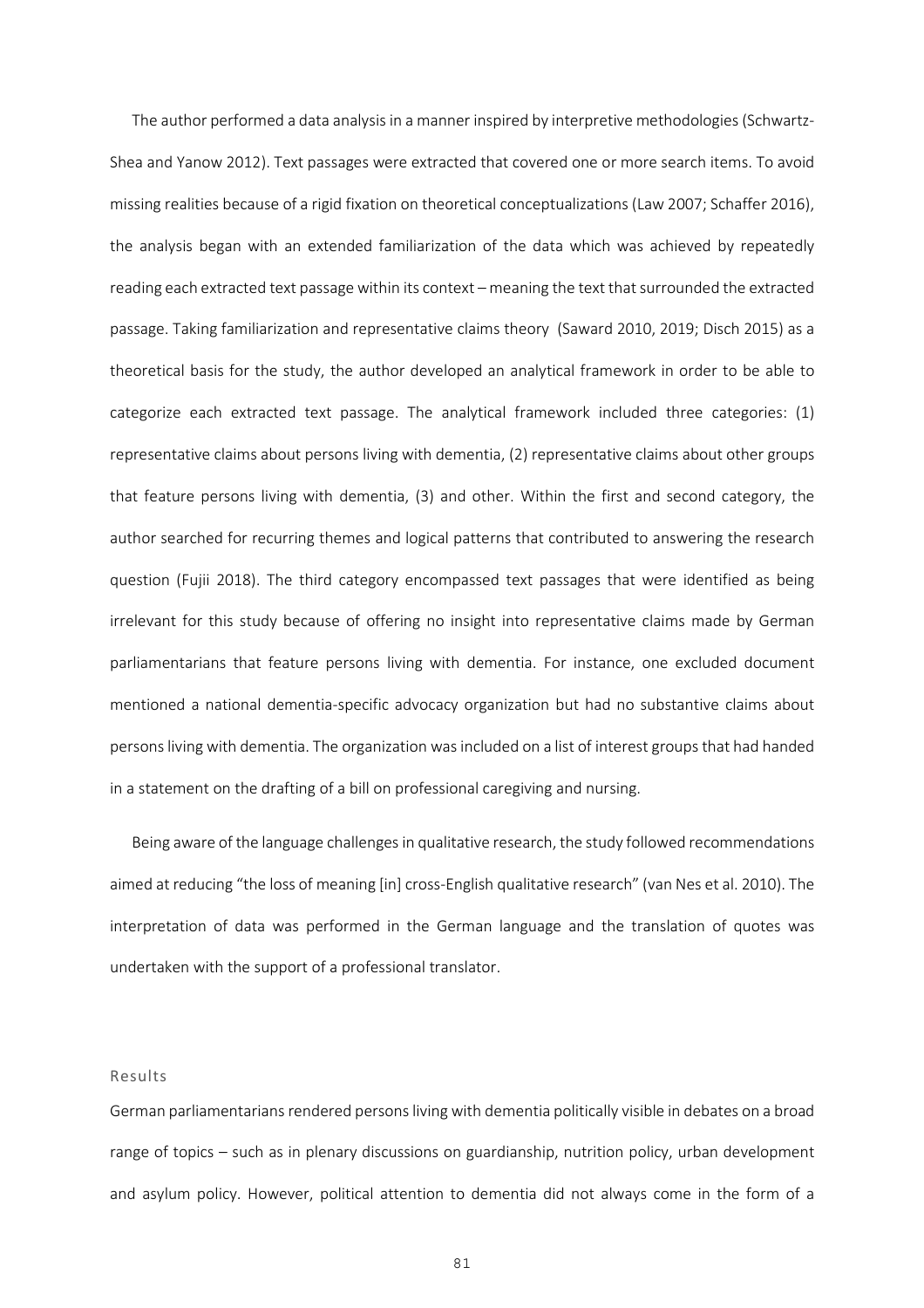representative claim. Parliamentarians did not necessarily talk about persons with dementia every time they mentioned dementia or Alzheimer's disease. For instance, when discussing financial contributions to the European Union, a parliamentarian addressed advances in medical research on Alzheimer's disease to stress the importance of European research funding.

Without resources for European research funding, many important discoveries, for example in the field of cancer research, Alzheimer's disease research, would not have been made. What can we learn from this? There is, of course, a link between more EU funding on the one hand and better science on the other hand. (Translated quote, 19/102)

The parliamentarian neither mentions persons living with dementia directly nor implies that persons living with dementia (or others) are interested in medical research on Alzheimer's disease in particular or are backing German financial contributions to the European Union in general. Her statement thus does not count as a representative act. In the following, instances are presented in which parliamentarians embedded the creation of political presence for persons living with dementia into representative claims – about persons with dementia but also about other groups.

#### *Representative claims about persons living with dementia*

German parliamentarians made representative claims about persons living with dementia. For instance, parliamentarians stressed the importance of taking political action to protect persons living with dementia from violence in care practices. Similarly, when discussing data privacy, parliamentarians stressed that persons living with dementia needed to be protected from the commercial trade of patient records.

Persons living with dementia did not necessarily receive an exclusive political presence in such representative claims. Instead, parliamentarians added them to broader constituencies that encompassed different groups whom parliamentarians considered as being vulnerable.

People have the right to be cared for with dignity. (...) They often have several illnesses, they have depression or dementia, they have other impairments and disabilities. That is why we need specialist staff who are able to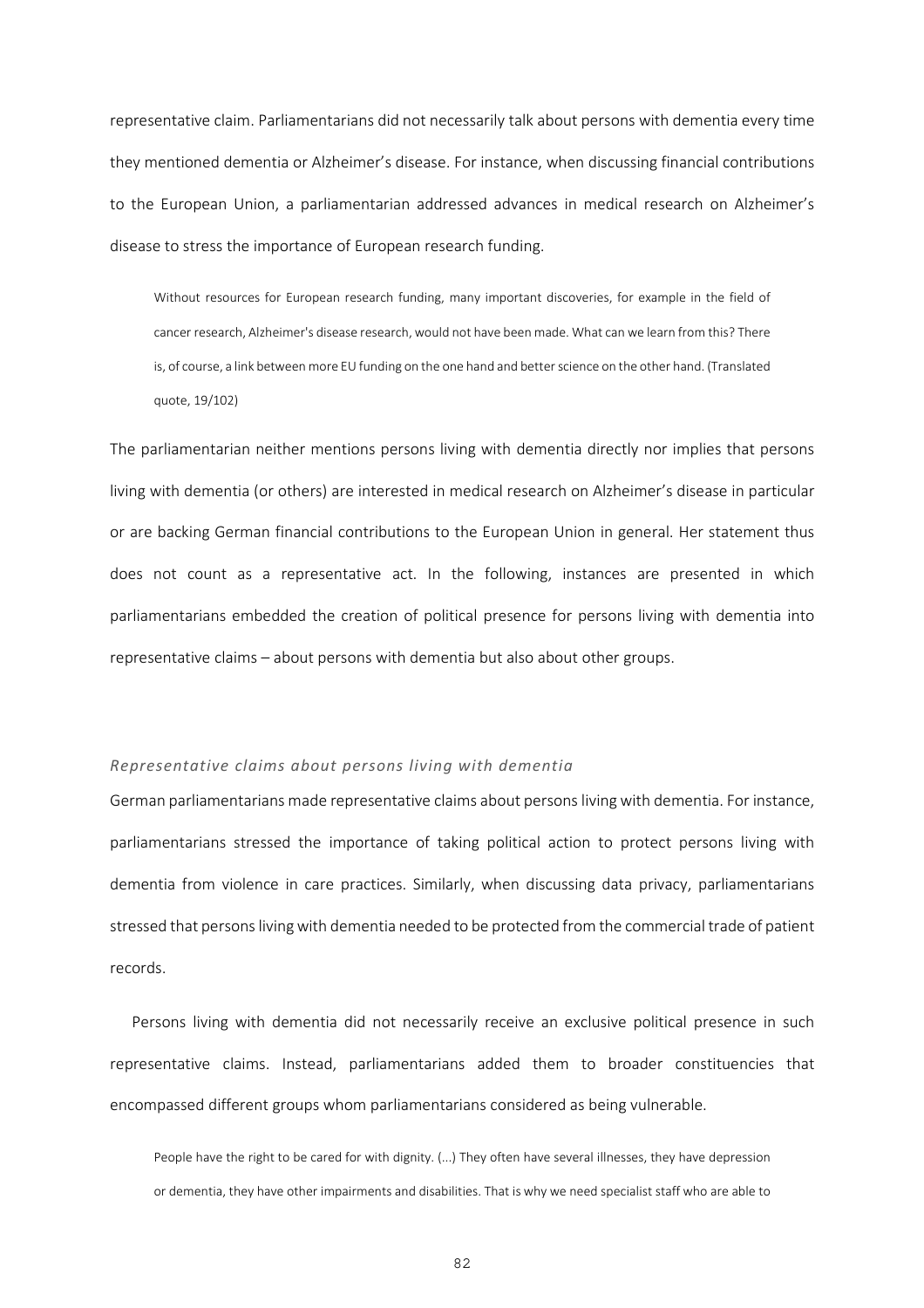provide professional care and rehabilitation, who have comprehensive medical knowledge at the forefront of science and who can organize and manage complex care programs. (Translated quote, 19/42)

It was a pattern that parliamentarians emphasized that persons living with dementia need and deserve protection and special attention and treatment because of their vulnerability. When discussing e-health, a parliamentarian emphasized the need to consider special measures for health informatic systems, given that persons living with dementia might not be able to remember their PIN. When discussing actions to counteract the health consequences of climate change, a parliamentarian demanded the introduction of a means of heat protection for "vulnerable groups, such as the elderly, the chronically ill, persons living with dementia and infants and young children" (Translated quote, 19/11515).

The theme of vulnerability not only led to demands that society needs to protect persons living with dementia but also to arguments that society needs to be protected from persons living with dementia. Consider the following example that occurred in the context of changes to legislation on voting.

To demonstrate the extent of the problem: In mid-2018, the German Alzheimer's Association stated that the number of persons living with dementia in Germany was around 1.7 million. As the disease progresses, a large number of these patients can no longer be expected to be able to make a conscious electoral decision themselves. The total number of people affected is increasing significantly with more than 300,000 new cases every year. (...) In order to protect the legitimacy of elections held in Germany, there must be effective precautions to prevent speculation that election results are being manipulated by the fact that a considerable number of absentee ballots from people who are no longer capable of making their own decisions are being filled out by third parties acting on their own will. (...) It is imperative that the new regulations also clearly define the limits of acceptable assistance, so that it is clear who is acting as an assistant and who is only shamefully exploiting a person with impaired abilities for their own interests. (Translated quote, 19/101)

The parliamentarian demands precautions regarding voting assistance for persons living with dementia. He makes a representative claim about persons living with dementia by arguing that persons living with dementia need to be protected from being 'shamefully exploited'. Yet at the same time, he renders persons living with dementia politically visible as a danger to the public value of elections, substantiating his political demand by stressing the need to prevent electoral fraud and safeguard the legitimacy of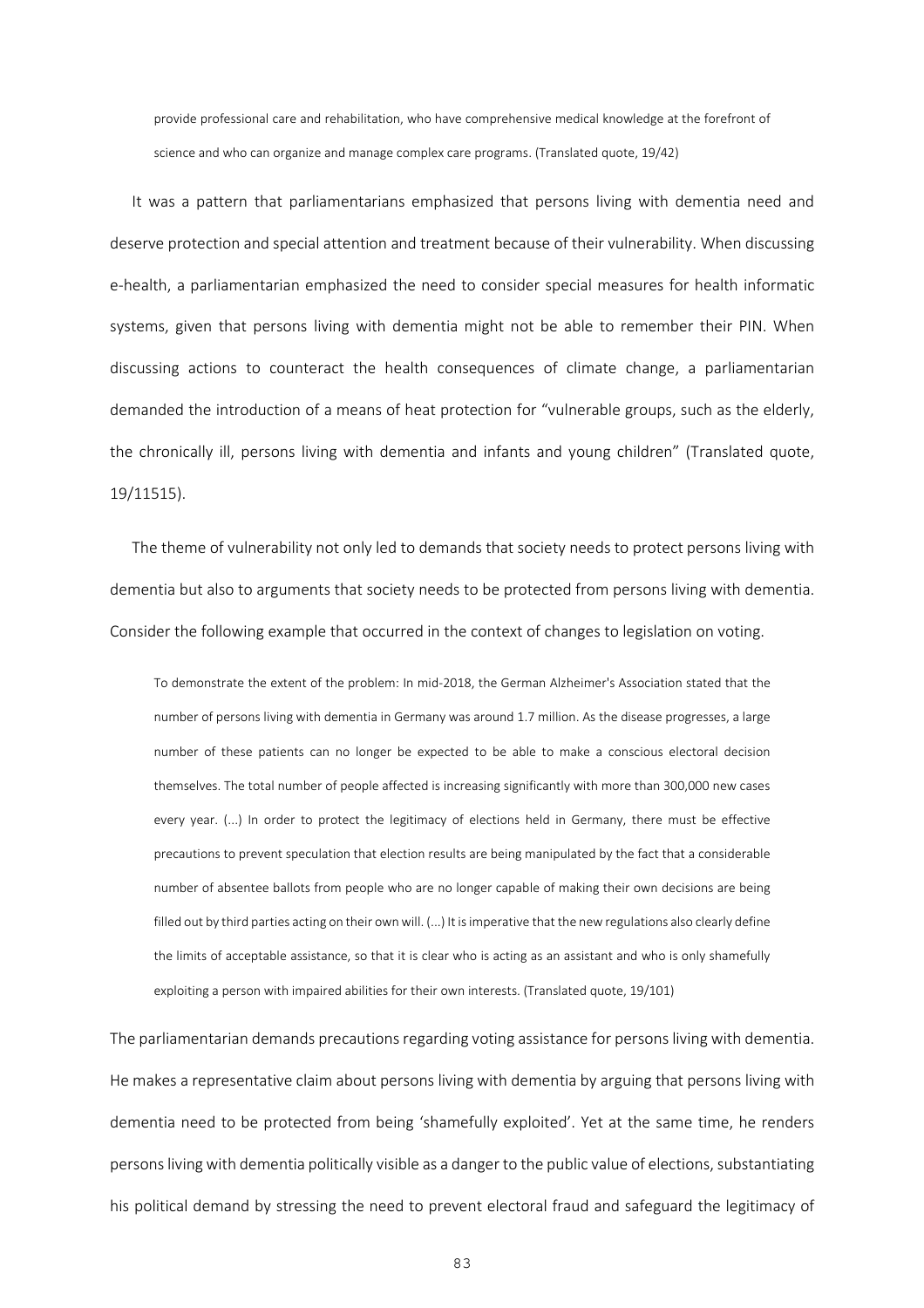elections. In this line of argumentation, the large and growing number of persons living with dementia is framed as a problem and as constituting a burden. It was a recurring theme that persons living with dementia were made politically visible as a burden on society at large or on distinct groups in particular – especially in representative claims that featured persons living with dementia but were made about other groups, as will be shown in the next section.

*Representative claims about other groups that feature persons living with dementia*  Persons living with dementia were also made politically present in representative claims about other groups. In such instances, parliamentarians used the political presence of persons living with dementia to argue for the wants and needs of these other groups, without explicating what they considered to be the interests of persons living with dementia on the matter.

A single diagnosis can turn your life upside down. Just think of the long, hard journey that comes with cancer treatment, or what it's like to see a loved one with dementia gradually turn into a stranger. That is why progress in health research is so important for people's lives. As politicians, we play a pivotal role in ensuring that the discoveries made in laboratories reach doctors' surgeries, hospitals and people's homes. (Translated quote, 19/84)

Using the metaphor of the stranger to highlight the burden that dementia is putting on those who witness a person developing dementia, the parliamentarian exclusively directs her representative efforts towards those who "love" a person developing dementia.

Another example highlights that within representative claims about other groups, parliamentarians repeatedly rendered persons living with dementia politically visible as a burden on others and as causing problems.

Like many people in this House, I once did a day's internship in a care facility as a member of parliament in my constituency. I arrived there in the morning and then the head of the nursing service asked me if I had ever dealt with persons living with dementia in my life. I said with a bit of pride: "Yes, during my civilian service many years ago, I visited people with dementia at home and tried to support them". The nurse manager said: "Then you got to know the simpler cases still with their families. Here, in the inpatient facility, we have the difficult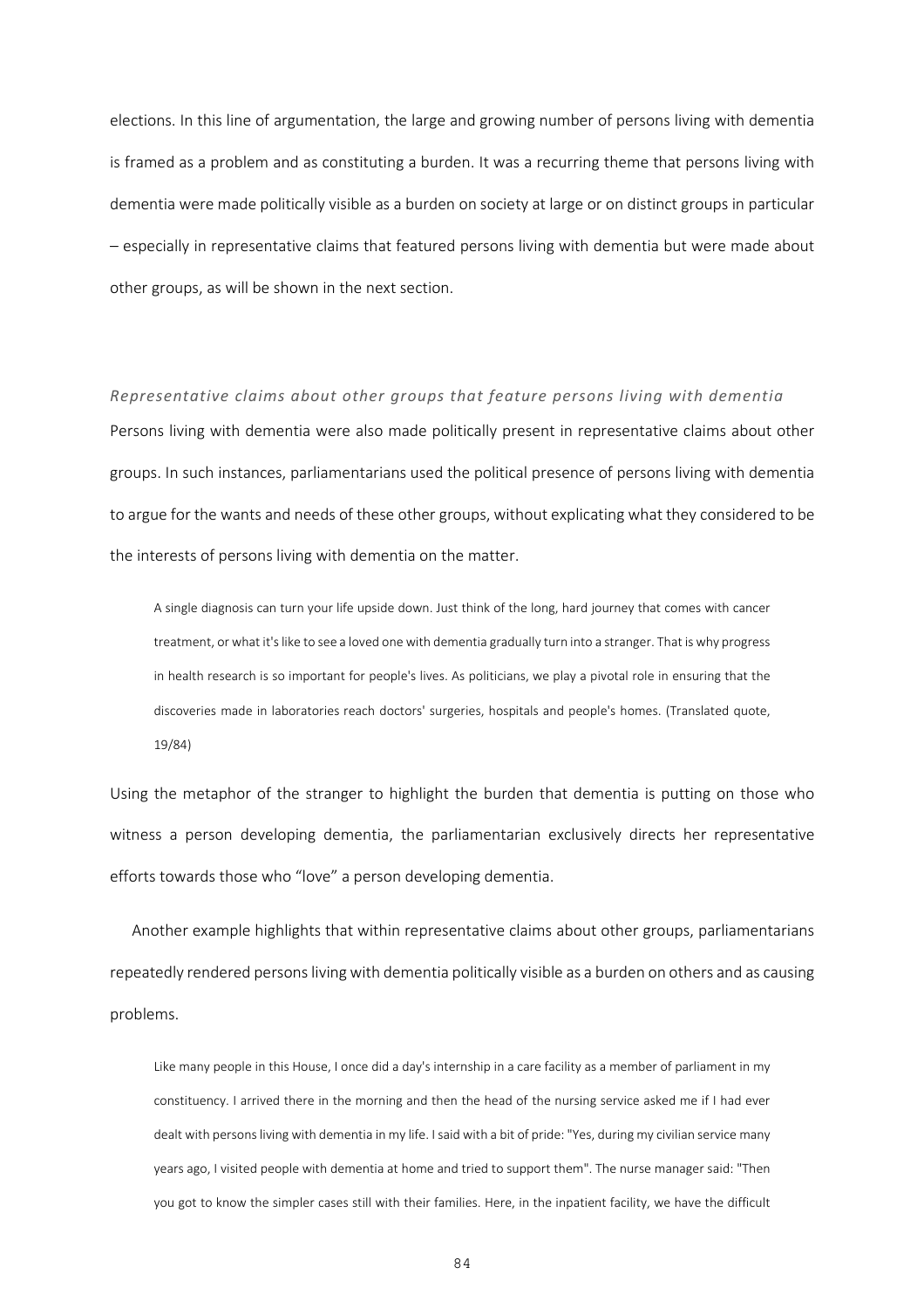cases". I want to confess openly here: After half a day of practical training I was quite, let's say, stressed, because it is very challenging to work with people whose personalities have really changed a lot, some of whom are very aggressive, although they cannot help it. But, ladies and gentlemen, the care workers in this country, they don't do it for a day's internship, they do it every day. Therefore, it is time that we stop just talking and instead act now and make sure that these people get better wages and better working conditions. (Translated quote, 19/115)

Directing his representation work towards professional caregivers and nurses, the parliamentarian uses the political presence of persons living with dementia to strengthen his political demand for higher wages and better working conditions. While better wages and better working conditions for professional caregivers and nurses could lead to better circumstances for persons living with dementia, this was not part of the representative claim made. Instead, the parliamentarian argued that persons living with dementia are very challenging to care for – so challenging indeed that professional caregivers and nurses deserve better wages and better working conditions as compensation for the burden that they are facing.

#### Discussion

The parliamentarization of dementia involves representative claims. The study revealed that German parliamentarians pay political attention to persons living with dementia in two ways. First, they rendered persons living with dementia politically visible in representative claims about persons living with dementia. Second, they created a political presence for persons living with dementia in representative claims about other groups – such as family members of persons living with dementia, nurses and other professional caregivers. In representative claims about persons living with dementia, parliamentarians voiced what they considered to be the interests of persons living with dementia on that matter. In representative claims about others, parliamentarians enacted political visibility for persons living with dementia to argue the wants and needs of the others instead of the persons living with dementia.

In representative claims about persons living with dementia, parliamentarians portrayed them as vulnerable members of society in need of protection. By focusing on the argument that persons living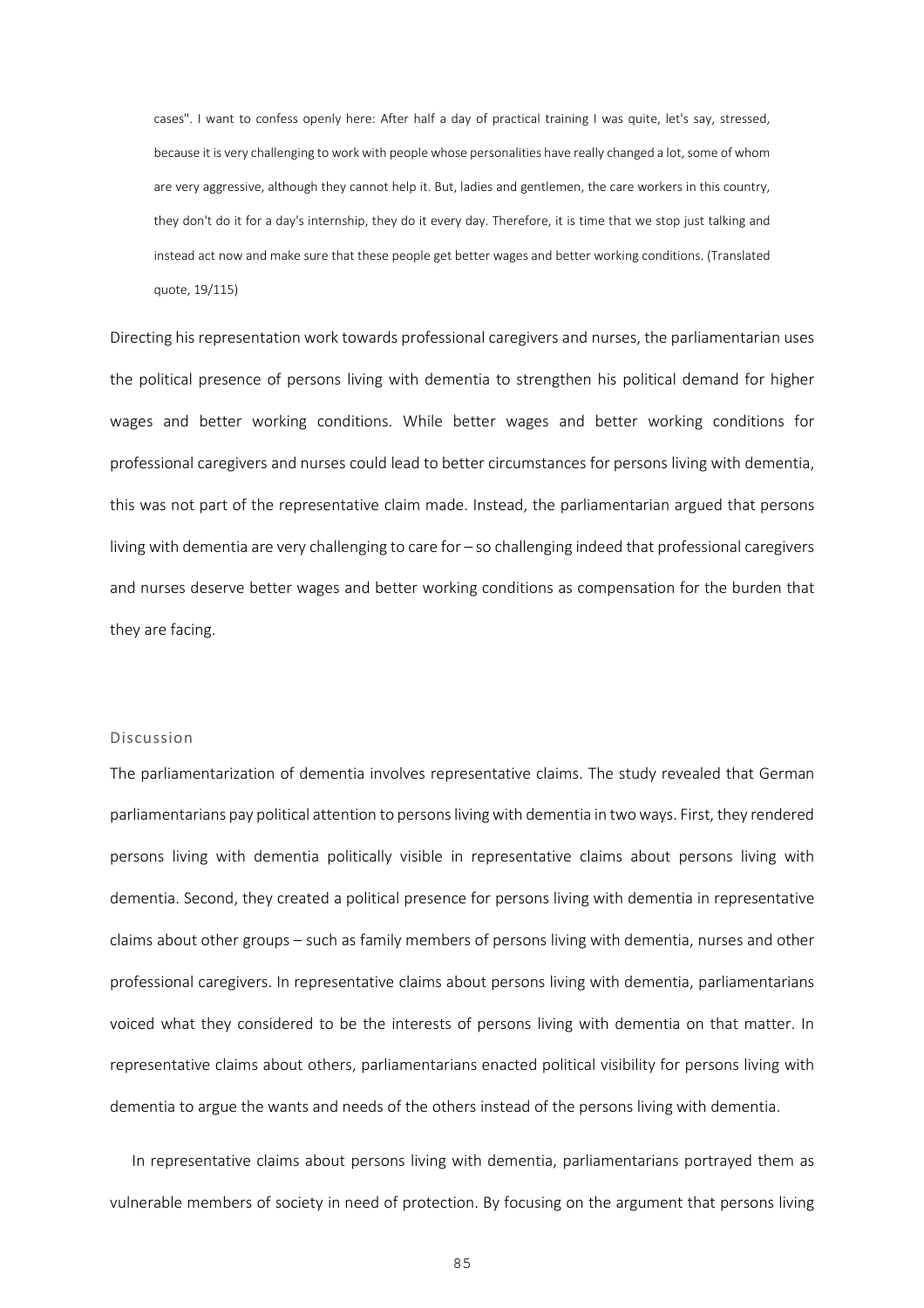with dementia *need to be protected* (e.g. from heat, the commercial trade of patient records and electoral fraud), parliamentarians used the theme of vulnerability in a patronizing manner. Their representation work thus does not align to the idea that a political understanding of persons with dementia as vulnerable citizens fosters compassionate law making due to an increased sensitivity regarding the "uncertainty of whether or not a person with deteriorating mental capacity can protect his or her own interests" (Behuniak 2010). It can rather be understood as an example of socio-political practices and discourses that disempower persons living with dementia and that complicate or even prevent those persons living with dementia from participating and shaping their lives in a selfdetermined manner (Bartlett and O'Connor 2007; Nedlund and Nordh 2015; Baldwin 2008; Birt et al. 2017). Given the risks of the Covid pandemic for persons living with dementia not only regarding the disease and but also regarding associated public health policy responses (such as lockdowns) (Rajagopalan et al. 2021), future studies may explore related parliamentary debates to better understand how parliamentarians make use of the themes of vulnerability and protection and whether persons living with dementia ultimately benefit from this or not.

In representative claims about other groups, parliamentarians portrayed persons living with dementia as a burden and as causing problems, and in doing so contributed to keeping alive derogatory and exclusionary portrayals that have featured in dementia studies since the 1990s (Kitwood 1997). Scholars continue to argue that portraying persons living with dementia like this can cause destructive feelings in persons living with dementia and it risks leading to a delay in seeking help and a withdrawal from social life (O'Sullivan et al. 2014; Nguyen and Li 2020). Related metaphors, such as the one of the 'stranger' used by a parliamentarian, have a similar effect. The metaphor of the stranger suggests that the person as they were *before* dementia is "in some fundamental way already gone despite the unnerving persistence of the body" (Ballenger 2006). It implies that the person *before* dementia is a different person than the one *with* dementia (Sabat and Harré 1992). Using the metaphor of the stranger amounts to an invalidation of persons living with dementia, and could potentially lead to disrespectful behavior of others toward persons living with dementia as well as to poor care practices,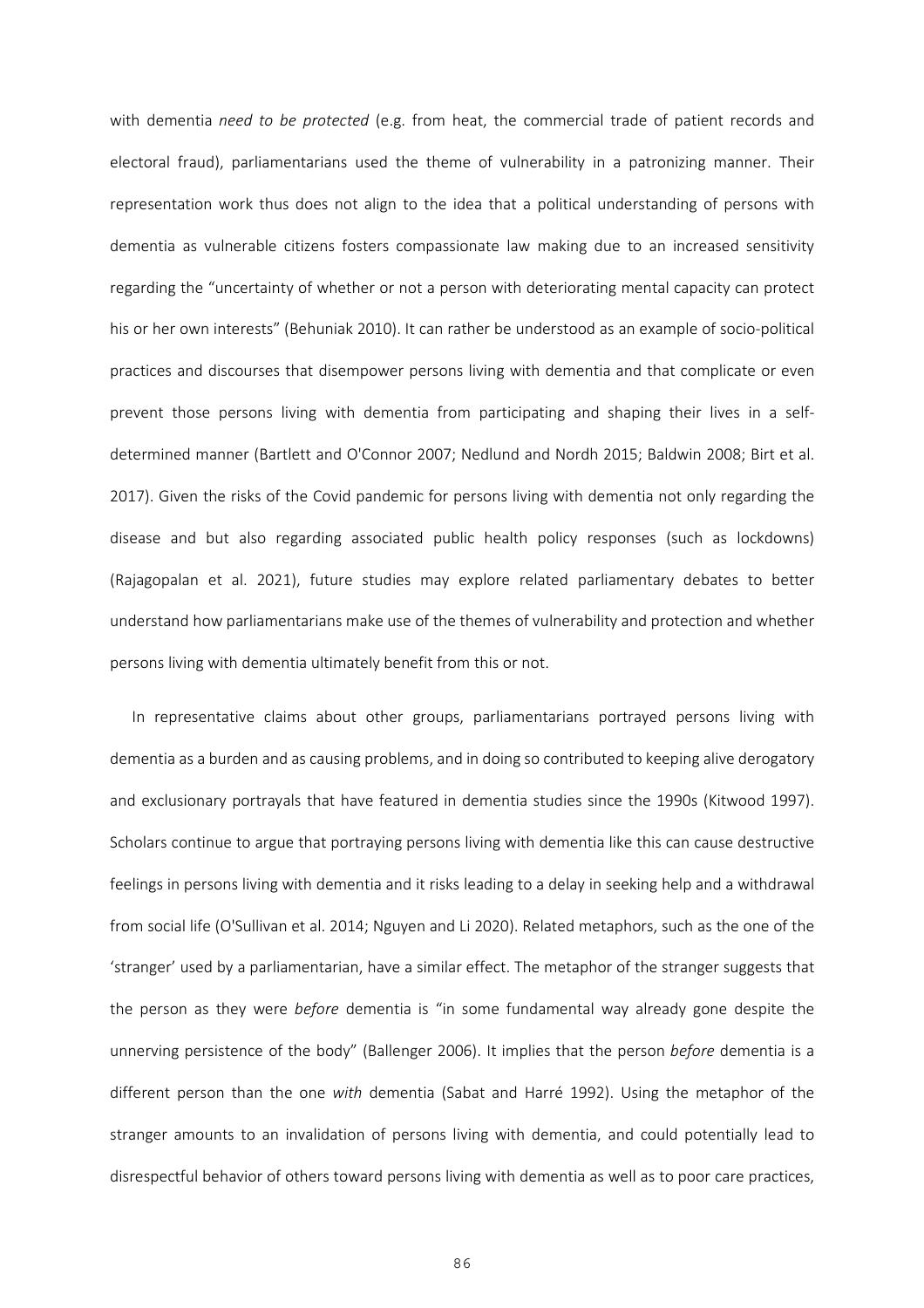including the objectification of persons living with dementia (Innes 2009)., A national dementia strategy was adopted by the German parliament in 2020 (Nationale Demenzstrategie 2020), later than in most other Western industrialized countries (Fortinsky and Downs 2014; Nakanishi and Nakashima 2014). The strategy, too, emphasizes the importance of ending stereotypical and potentially stigmatizing dementia portrayals. The strategy was adopted after the study period and future research may look into the effect of national dementia strategies (for Germany but also for other countries) on the parliamentary representation of persons living with dementia, in order to further our understanding into how the parliamentarization of dementia enhances the lives of persons living with dementia.

On the plus side, parliamentarians did not strive for "pure dementia-orientated policy" responses as feared by scholars (Wu et al. 2014) but rather embedded their political attention for persons living with dementia in broader parliamentary debates and therefore made persons living with dementia matter beyond healthcare legislation. On the downside, there was little plurality in their representative efforts – both in representative claims about persons living with dementia as well as in representative claims about groups that feature persons living with dementia. Both types of claims were focused onedimensionally on the impairments and diminished capacities of persons living with dementia. Such a focus leads to an othering of these persons. Othering means that persons living with dementia are understood as differing from others in an *essential* and *fundamental* way (Fletcher 2019). It means that "similarities and differences among people with dementia and between them and other people" are overlooked and actively made invisible (Gerritsen et al. 2018). The fact that parliamentarians clustered persons living with dementia together with other groups deemed vulnerable – such as children – does not mitigate the problem. It rather increases the problem, as it contributes to the othering of children as well. Similar to the work taking place in dementia studies, scholars are also striving to generate more political sensitivity to prevent children from being portrayed as a homogenous group and from being understood as lacking decisional capacity (Holzscheiter 2016). In general, othering risks diminishing solidarity as it draws a clear distinction between *us and them,* and – in doing so – paves the way for exclusionary practices (Rorty 2009). In short, the political attention that persons living with dementia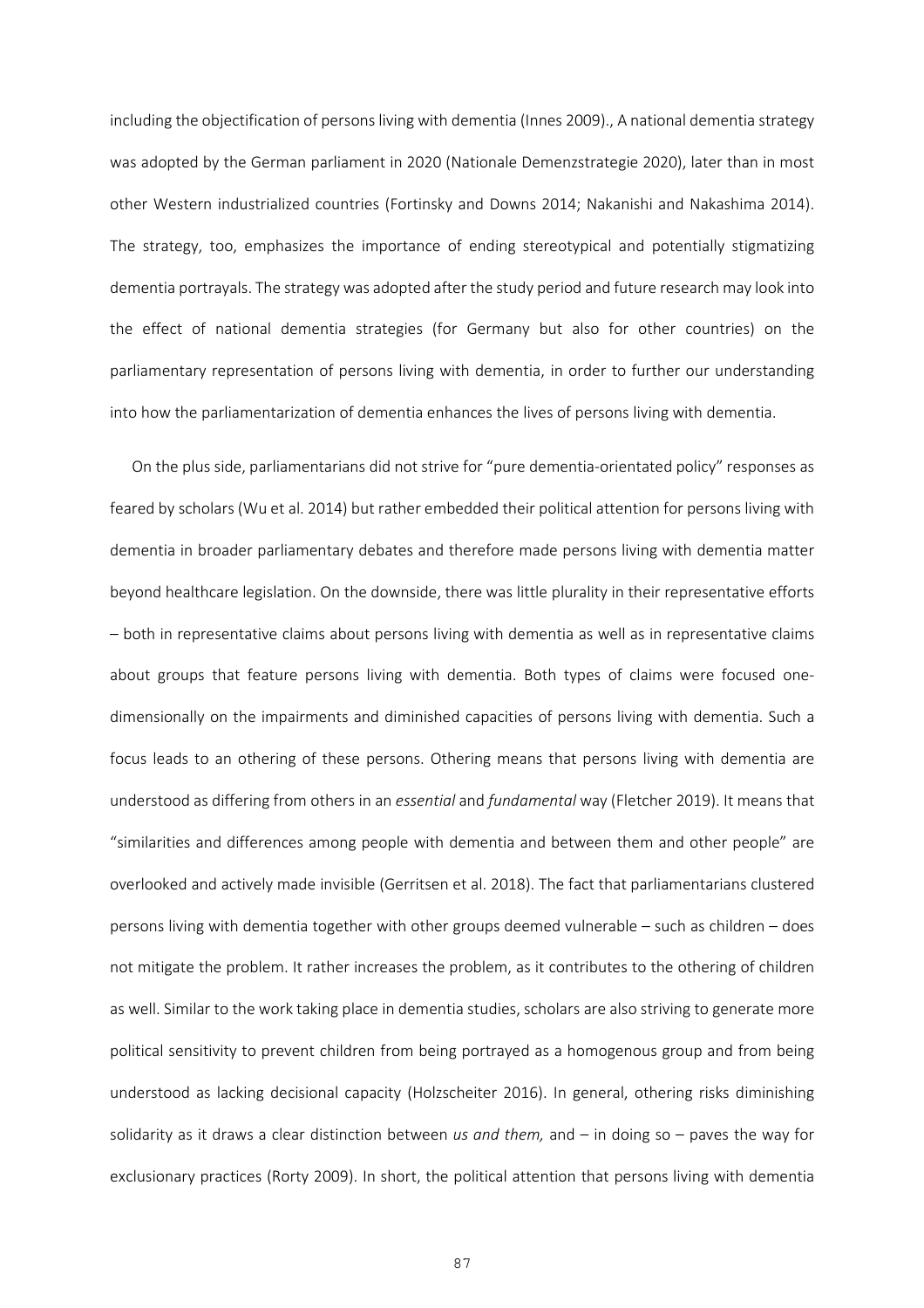received came at the price of othering – which undermined the potential of the parliamentarization of dementia to enhance the lives of persons living with dementia.

Creating awareness among parliamentarians that persons living with dementia make up a growing share of their electorate may help to improve the way parliamentarians render persons living with dementia as politically visible. Scholars stress the importance of not denying persons living with dementia their voting rights (Behuniak 2010; Kohn 2014) and in Germany, no legal discrimination of voters living with dementia exists compared to other voters (German Alzheimer's Association 2019). Parliamentarians are aware of their dependence on being re-elected (Saward 2010; Rehfeld 2005) and the realization that persons living with dementia are also voters might convince them to restrain from using the political presence of persons living with dementia to advocate for the interests of others. Given that scholars do not take the parliamentarization of dementia for granted (Parker et al. 2014), such an understanding might also contribute to securing long-lasting political attention towards persons living with dementia. What is more, it might motivate parliamentarians to create a political presence for persons living with dementia that is more balanced and multi-dimensional and that neither focuses exclusively on impairments and diminished capacities nor uncritically aligns to the "'living well' discourse in contemporary Western society" (McParland et al. 2017). Finally, it might encourage parliamentarians to engage more with persons living with dementia, to discover which political demands persons living with dementia want parliamentarians to raise in their name. There is too little known about how persons living with dementia want to be represented (Sonnicksen 2016a, 2016b); for instance on whether they identify with being rendered politically visible as vulnerable persons (Bartlett and Brannelly 2019). Dementia advocacy organizations are often seen as those actors in the know about the political interests of persons living with dementia. However, some studies advise being more alert and skeptical of such organizations, as they often draw on the accounts of family members to formulate apparent political needs and wants of persons living with dementia instead of directly interacting with such persons themselves (Beard 2016). It is thus important that future studies also look into the representation training that dementia advocacy organizations offer to parliamentarians – as described in the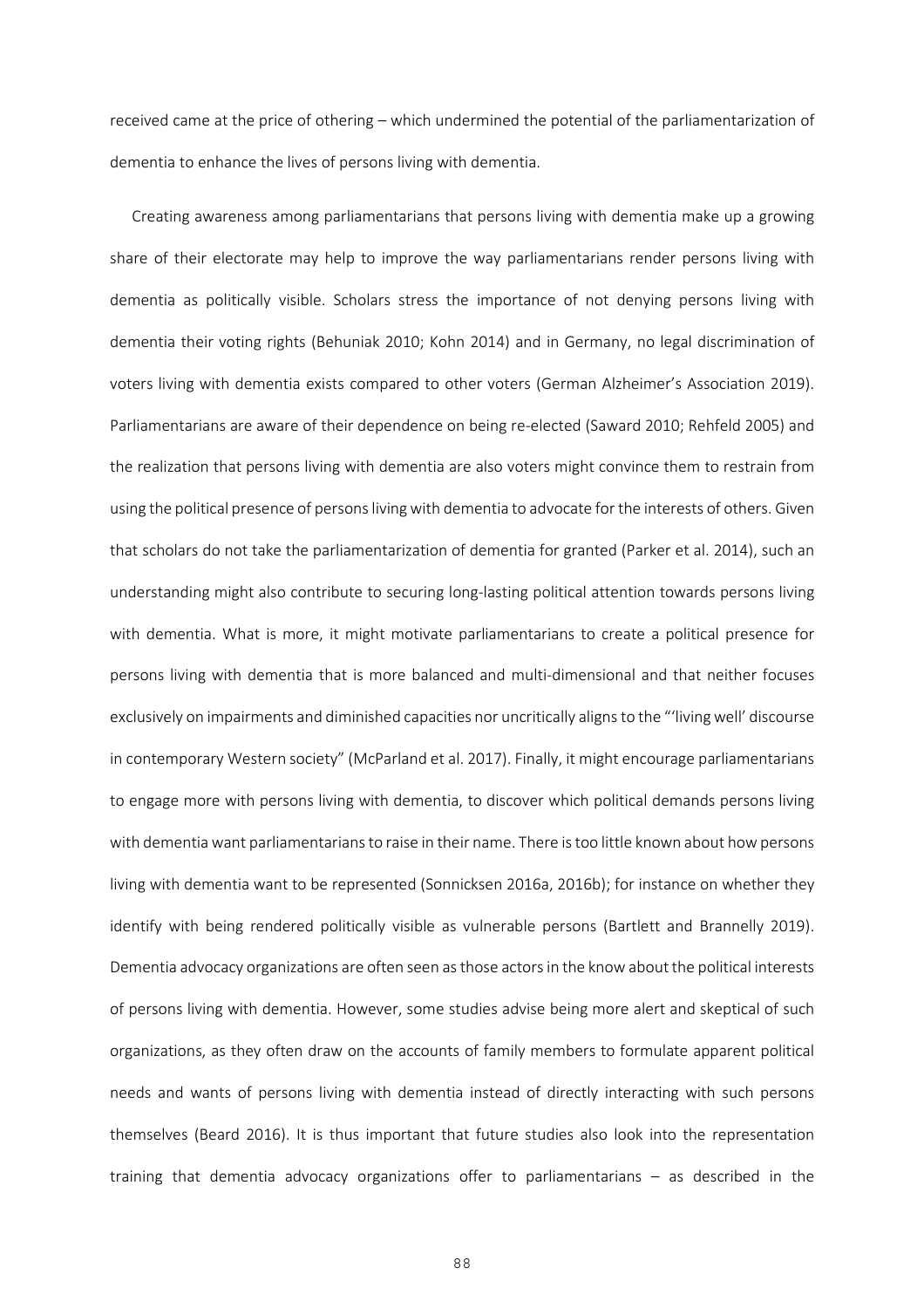introduction – and explore what kind of political representation and parliamentarization of dementia such training leads to.

#### Conclusion

In the German parliament, persons living with dementia receive a one-dimensional political presence as vulnerable members of society who need to be protected by the same society that their existence is putting a burden on. Such representational practices do not meet scholarly expectations regarding the parliamentarization of dementia. This study succeeded in providing insights that contribute to a better understanding of what kind of parliamentary attention may indeed enhance the lives of persons living with dementia. It is important that parliamentarians avoid othering persons living with dementia when rendering them politically visible. It is also important that they do not only create a political presence for persons living with dementia to advocate the interests of others. This paper concludes by inviting parliamentarians to view persons living with dementia as voters and to modify their dementia representation work so that it becomes more appealing to persons living with dementia. This would require parliamentarians engaging with persons living with dementia and learning about how they would like to be rendered politically present in parliament.

#### Publication bibliography

Alcoff, L. (1991): The Problem of Speaking for Others. In *Cultural Critique* Winter (20), pp. 5–32. Alzheimer Europe: European Alzheimer's Alliance. Available online at https://www.alzheimereurope.org/Policy/European-Alzheimer-s-Alliance, checked on 10/9/2020. Alzheimer's Society: Dementia-friendly parliament. Available online at https://www.alzheimers.org.uk/dementia-friendly-parliament, checked on 10/9/2020. Ankersmit, Frank (2009): Synecdochical and Metaphorical Political Representation: Then and Now. In S. Albers (Ed.): Methodik der empirischen Forschung. 3<sup>rd</sup> ed. Wiesbaden: Gabler, pp. 231–253.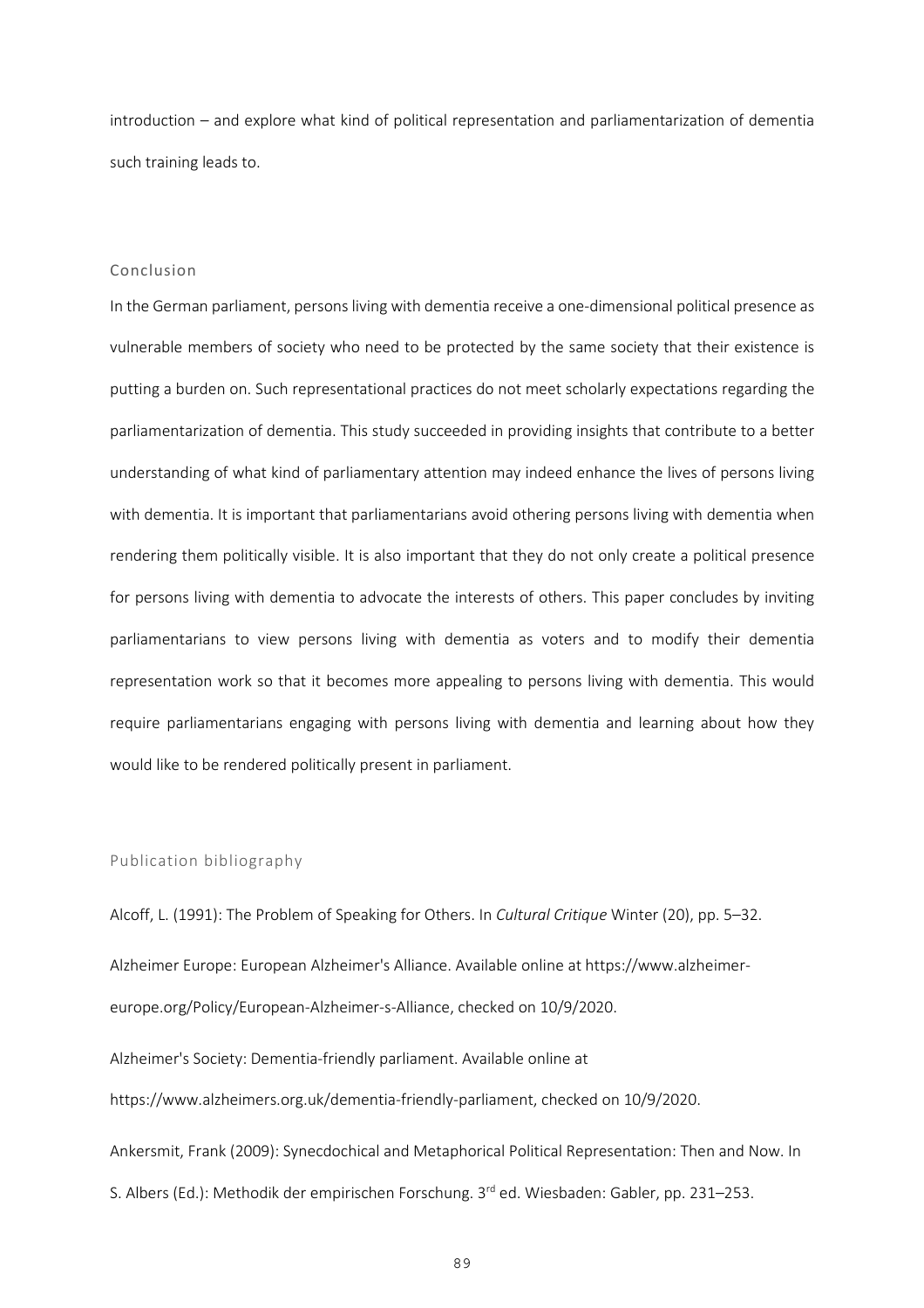Baldwin, Clive (2008): Narrative(,) citizenship and dementia. The personal and the political. In *Journal of aging studies* 22 (3), pp. 222–228. DOI: 10.1016/j.jaging.2007.04.002.

Ballenger, Jesse F. (2006): Self, senility, and Alzheimer's disease in modern America. A history. Baltimore: Johns Hopkins University Press.

Bartlett, Ruth; Brannelly, Tula (2019): On being outdoors. How people with dementia experience and deal with vulnerabilities. In *Social science & medicine (1982)* 235, p. 112336. DOI:

10.1016/j.socscimed.2019.05.041.

Bartlett, Ruth; O'Connor, Deborah (2007): From personhood to citizenship. Broadening the lens for dementia practice and research. In *Journal of aging studies* 21 (2), pp. 107–118. DOI: 10.1016/j.jaging.2006.09.002.

Beard, Renée L. (2004): Advocating voice. Organisational, historical and social milieux of the Alzheimer's disease movement. In *Sociology of Health & Illness* 26 (6), pp. 797–819. DOI: 10.1111/j.0141-9889.2004.00419.x.

Beard, Renée L. (2016): Living with Alzheimer's. Managing memory loss, identity, and illness. New York: New York University Press.

Behuniak, Susan M. (2010): Toward a political model of dementia. Power as compassionate care. In *Journal of aging studies* 24 (4), pp. 231–240. DOI: 10.1016/j.jaging.2010.05.003.

Birt, Linda; Poland, Fiona; Csipke, Emese; Charlesworth, Georgina (2017): Shifting dementia discourses from deficit to active citizenship. In *Sociology of Health & Illness* 39 (2), pp. 199–211. DOI:

10.1111/1467-9566.12530.

Celis, Karen; Mügge, Liza M. (2018): Whose equality? Measuring group representation. In *Politics* 38 (2), pp. 197–213. DOI: 10.1177/0263395716684527.

Disch, Lisa (2011): Toward a Mobilization Conception of Democratic Representation. In *American Political Science Review* 105 (1), pp. 100–114. DOI: 10.1017/s0003055410000602.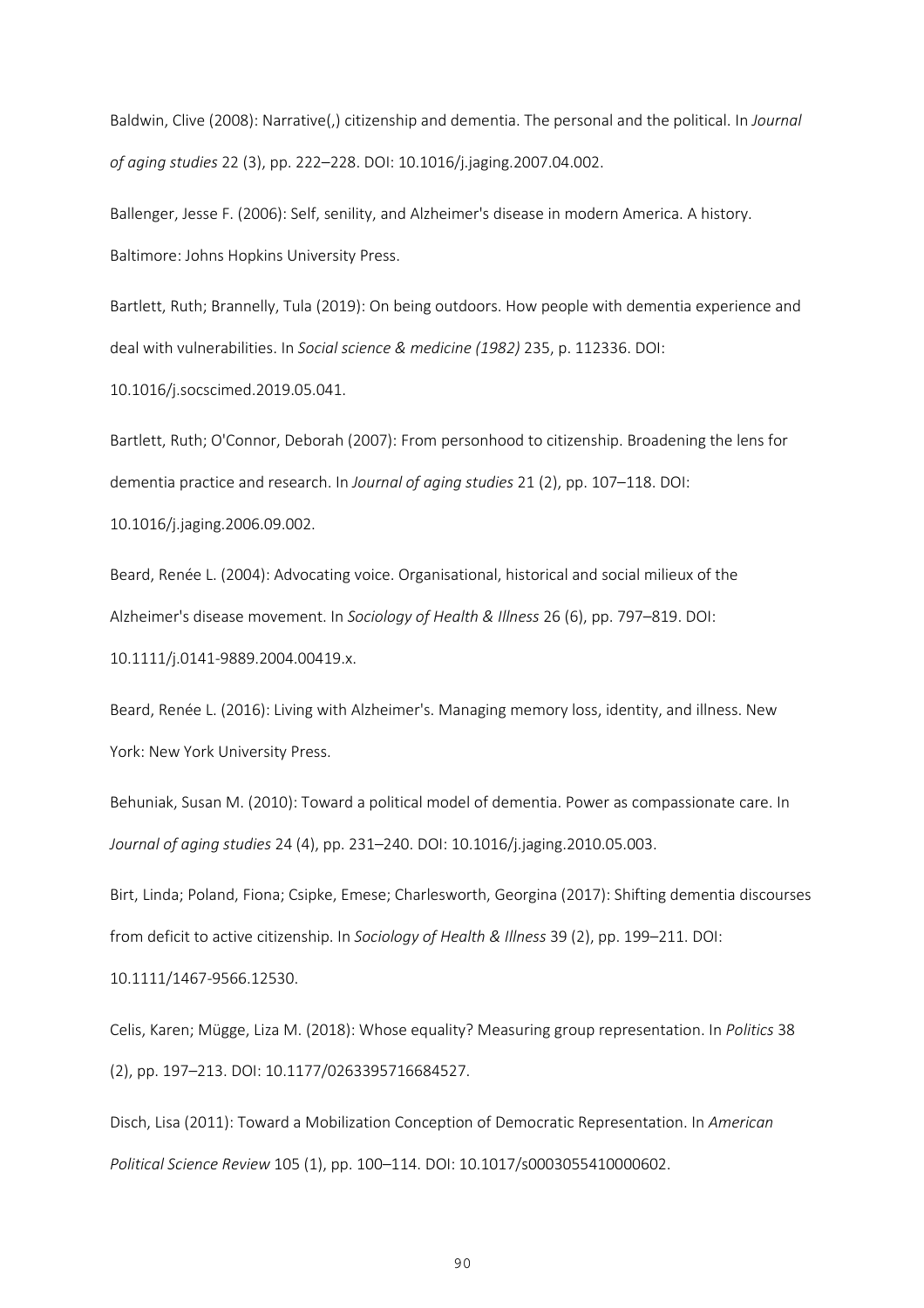Disch, Lisa (2015): The "Constructivist Turn" in Democratic Representation. A Normative Dead-End? In *Constellations* 22 (4), pp. 487–499. DOI: 10.1111/1467-8675.12201.

Disch, Lisa (2019): Radical Democracy: The Silent Partner in Political Representation's Constructivist Turn. In Dario Castiglione, Johannes Pollak (Eds.): Creating political presence. The new politics of democratic representation. Chicago, London: The University Of Chicago Press, pp. 162–185. Fletcher, James R. (2019): Destigmatising dementia. The dangers of felt stigma and benevolent othering. In *Dementia (London, England)*, 1471301219884821. DOI: 10.1177/1471301219884821. Fortinsky, Richard H.; Downs, Murna (2014): Optimizing person-centered transitions in the dementia journey. A comparison of national dementia strategies. In *Health affairs (Project Hope)* 33 (4), pp. 566– 573. DOI: 10.1377/hlthaff.2013.1304.

Fox, Patrick (1989): From Senility to Alzheimer's Disease. The Rise of the Alzheimer's Disease Movement. In *The Milbank Quarterly* 67 (1), p. 58. DOI: 10.2307/3350070.

Fujii, Lee Ann (2018): Interviewing in social science research. A relational approach. 1 Edition. New York, London: Routledge Taylor & Francis Group (Routledge series on interpretive methods).

German Alzheimer's Association (2019): Wahlrecht und Demenz. Edited by German Alzheimer's Association. Berlin (Infoblatt, 20). Available online at https://www.deutsche-

alzheimer.de/fileadmin/Alz/pdf/factsheets/infoblatt20\_wahlrecht\_dalzg.pdf, checked on 8/21/2021.

Gerritsen, Debby L.; Oyebode, Jan; Gove, Dianne (2018): Ethical implications of the perception and portrayal of dementia. In *Dementia (London, England)* 17 (5), pp. 596–608. DOI:

10.1177/1471301216654036.

Holzscheiter, Anna (2016): Representation as power and performative practice. Global civil society advocacy for working children. In *Rev. Int. Stud.* 42 (02), pp. 205–226. DOI: 10.1017/S0260210515000145.

Innes, Anthea (2009): Dementia studies. A social science perspective. Los Angeles: Sage.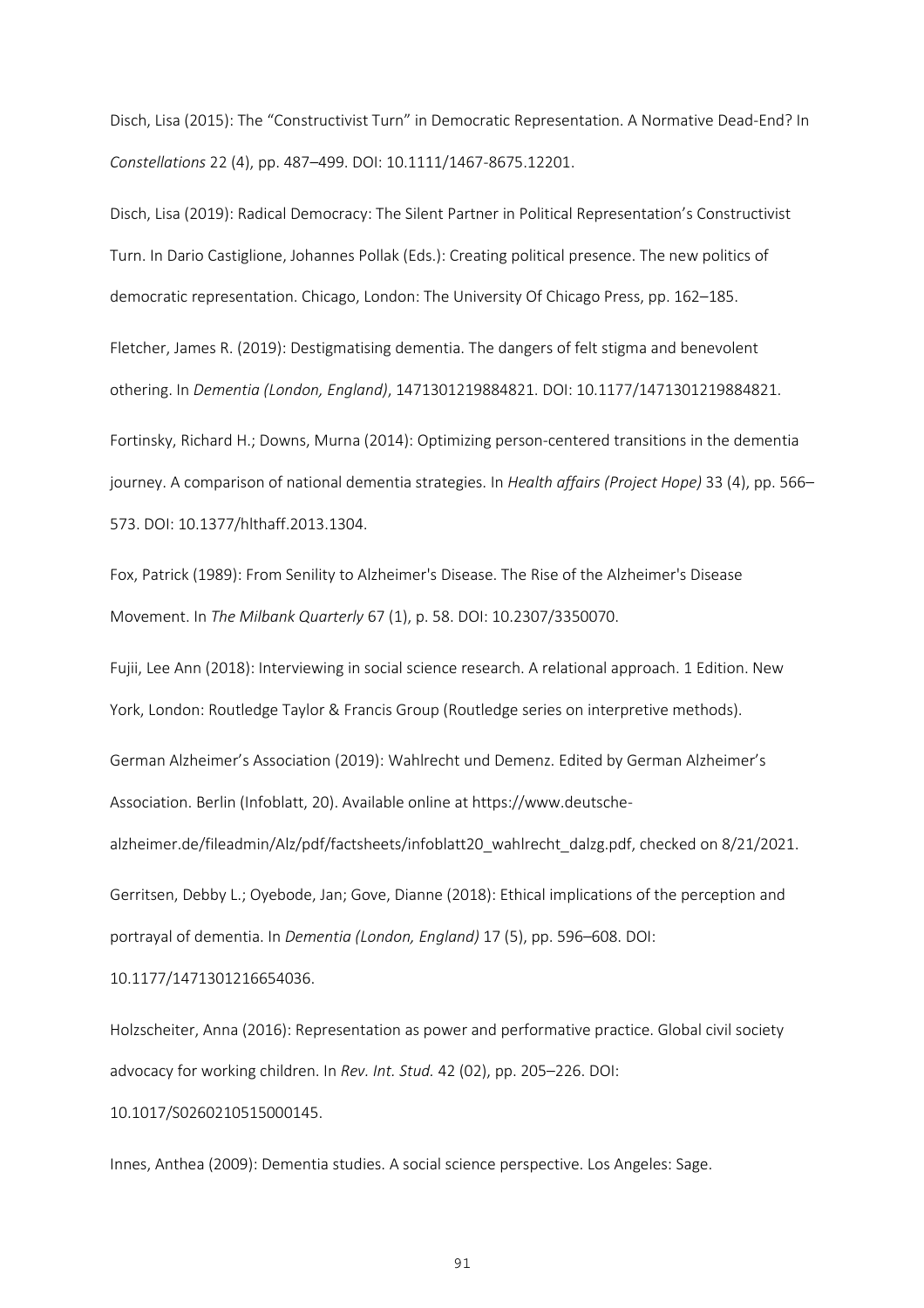Kitwood, Tom M. (1997): Dementia reconsidered. The person comes first. Maidenhead: Open University Press (Rethinking ageing series). Available online at http://www.loc.gov/catdir/description/mh051/96052125.html.

Kohn, Nina A. (2014): Voting and Political Participation. In Charles Foster, Jonathan Herring, Israel Doron (Eds.): The law and ethics of dementia. Oxford: Hart Publishing, pp. 483–494.

Law, John (2007): After method. Mess in social science research. Transferred to digital print. London: Routledge (International library of sociology). Available online at

http://www.loc.gov/catdir/enhancements/fy0651/2004001842-d.html.

McParland, Patricia; Kelly, Fiona; Innes, Anthea (2017): Dichotomising dementia. Is there another way? In *Sociology of Health & Illness* 39 (2), pp. 258–269. DOI: 10.1111/1467-9566.12438.

MSD (2019): Alzheimer's policy toolkit for members of the European Parliament [MEP). Available online at http://ebc-brussels.org/wp-content/uploads/2019/04/MSD-Policy-Toolkit-April-2019- WEB.pdf, updated on 2019, checked on 10/9/2020.

Nakanishi, Miharu; Nakashima, Taeko (2014): Features of the Japanese national dementia strategy in comparison with international dementia policies. How should a national dementia policy interact with the public health- and social-care systems? In *Alzheimer's & Dementia* 10 (4), 468-476.e3. DOI: 10.1016/j.jalz.2013.06.005.

Nationale Demenzstrategie (2020): Nationale Demenzstrategie. Edited by Bundesministerium für Familie, Senioren, Frauen und Jugend und Bundesministerium für Gesundheit. Available online at https://www.nationale-demenzstrategie.de/fileadmin/nds/pdf/2020-07-

01\_Nationale\_Demenzsstrategie.pdf, checked on 10/9/2020.

Nedlund, Ann-Charlotte; Nordh, Jonas (2015): Crafting citizen(ship) for people with dementia. How policy narratives at national level in Sweden informed politics of time from 1975 to 2013. In *Journal of aging studies* 34, pp. 123–133. DOI: 10.1016/j.jaging.2015.06.003.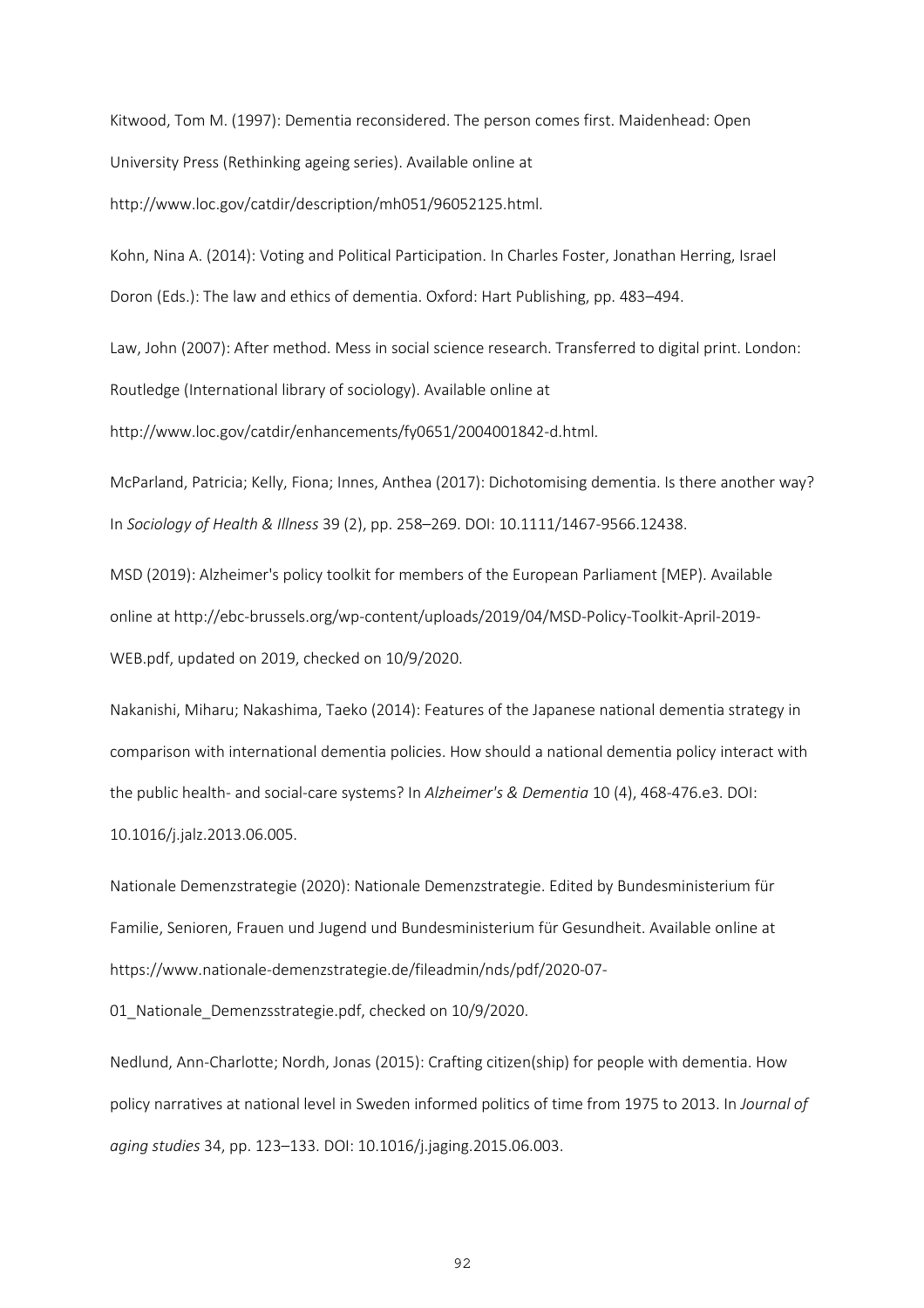Nguyen, Trang; Li, Xiaoming (2020): Understanding public-stigma and self-stigma in the context of dementia. A systematic review of the global literature. In *Dementia (London, England)* 19 (2), pp. 148– 181. DOI: 10.1177/1471301218800122.

O'Sullivan, Grace; Hocking, Clare; Spence, Deb (2014): Dementia. The need for attitudinal change. In *Dementia (London, England)* 13 (4), pp. 483–497. DOI: 10.1177/1471301213478241.

Palonen, Kari (2021): Parliamentarisation as Politicisation. In Claudia Wiesner (Ed.): Rethinking Politicisation in Politics, Sociology and International Relations: Springer International Publishing, pp. 63–85.

Parker, Miles; Acland, Andrew; Armstrong, Harry J.; Bellingham, Jim R.; Bland, Jessica; Bodmer, Helen C. et al. (2014): Identifying the science and technology dimensions of emerging public policy issues through horizon scanning. In *PloS one* 9 (5), e96480. DOI: 10.1371/journal.pone.0096480.

Rajagopalan, Jayeeta; Arshad, Faheem; Hoskeri, Rakshith Maneshwar; Nair, Vasundharaa S.; Hurzuk, Saadiya; Annam, Harikrishna et al. (2021): Experiences of people with dementia and their caregivers during the COVID-19 pandemic in India. A mixed-methods study. In *Dementia (London, England)*, 14713012211035371. DOI: 10.1177/14713012211035371.

Rehfeld, Andrew (2005): The concept of constituency. Political representation, democratic legitimacy, and institutional design. Cambridge: Cambridge University Press. Available online at https://doi.org/10.1017/CBO9780511509674.

Rehfeld, Andrew (2006): Towards a General Theory of Political Representation. In *The Journal of Politics* 68 (1), pp. 1–21. DOI: 10.1111/j.1468-2508.2006.00365.x.

Rorty, Richard (2009): Contingency, irony, and solidarity. 28th printing. Cambridge: Cambridge Univ. Press.

Sabat, Steve R.; Harré, Rom (1992): The Construction and Deconstruction of Self in Alzheimer's Disease. In *Ageing and Society* 12 (4), pp. 443–461. DOI: 10.1017/S0144686X00005262.

Saward, Michael (2010): The Representative Claim. Oxford, New York: Oxford University Press.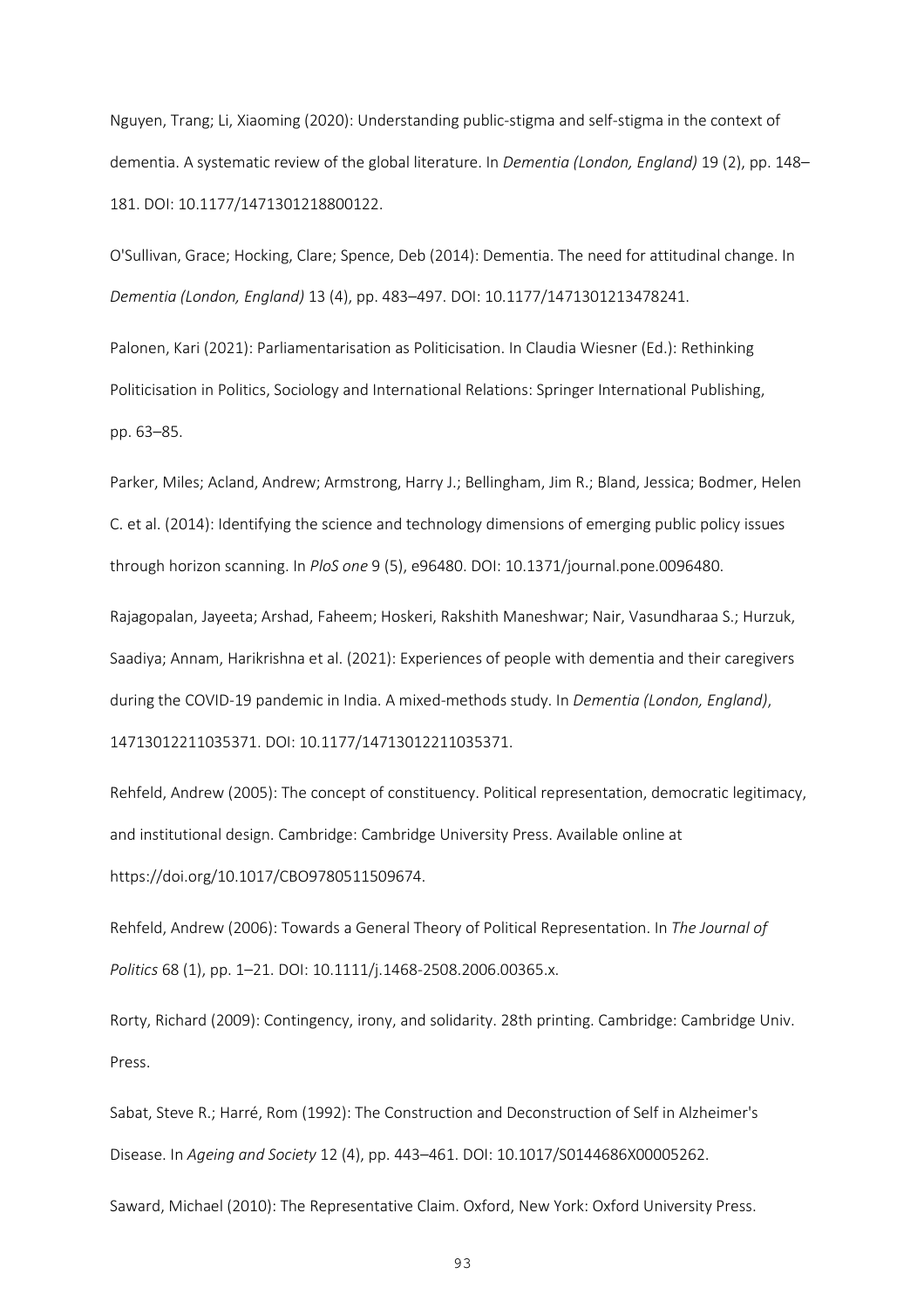Saward, Michael (2019): Liminal Representation. In Dario Castiglione, Johannes Pollak (Eds.): Creating political presence. The new politics of democratic representation. Chicago, London: The University Of Chicago Press, pp. 276–297.

Schaffer, Frederic Charles (2016): Elucidating social science concepts. An interpretivist guide. New York, London: Routledge Taylor & Francis Group (Routledge series on interpretive methods). Schwartz-Shea, Peregrine; Yanow, Dvora (2012): Interpretive research design. Concepts and processes. New York: Routledge (Routledge series on interpretive methods). Available online at http://site.ebrary.com/lib/alltitles/docDetail.action?docID=10545530.

Selk, Veith (2021): Three Concepts of Politicisation. Republican, Deliberative, and Agonistic. In Claudia Wiesner (Ed.): Rethinking Politicisation in Politics, Sociology and International Relations: Springer International Publishing, pp. 43–62.

Sonnicksen, J. (2016a): Dementia and representative democracy. Exploring challenges and implications for democratic citizenship. In *Dementia* 15 (3), pp. 330–342. DOI: 10.1177/1471301216638998.

Sonnicksen, J. (2016b): Democracy with Dementia. Problematising democratic theoretical and practical implications. In *Eur Polit Sci* 15 (3), pp. 343–358. DOI: 10.1057/eps.2015.109.

van Nes, Fenna; Abma, Tineke; Jonsson, Hans; Deeg, Dorly (2010): Language differences in qualitative research. Is meaning lost in translation? In *European journal of ageing* 7 (4), pp. 313–316. DOI: 10.1007/s10433-010-0168-y.

Wiesner, Claudia (2021): Politicisation, Politics and Democracy. In Claudia Wiesner (Ed.): Rethinking Politicisation in Politics, Sociology and International Relations: Springer International Publishing, pp. 19–42.

Wu, Yu-Tzu; Matthews, Fiona E.; Brayne, Carol (2014): Dementia. Time trends and policy responses. In *Maturitas* 79 (2), pp. 191–195. DOI: 10.1016/j.maturitas.2014.06.020.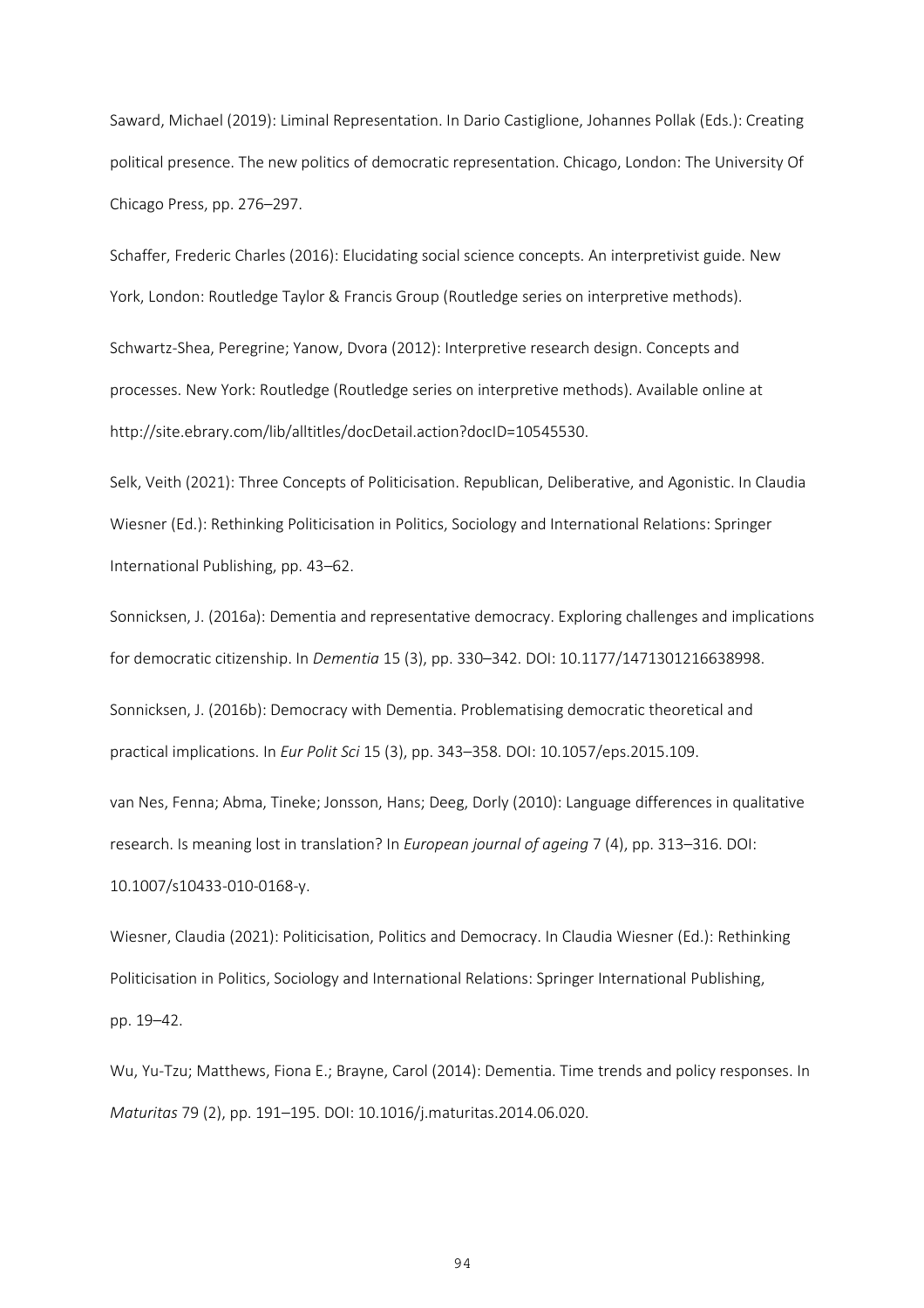Web References

Alzheimer Europe. European Alzheimer's Alliance. Retrieved from https://www.alzheimer-

europe.org/Policy/European-Alzheimer-s-Alliance. Accessed January 28, 2021

Alzheimer's Society. Dementia-friendly parliament. Retrieved from

https://www.alzheimers.org.uk/dementia-friendly-parliament. Accessed January 28, 2021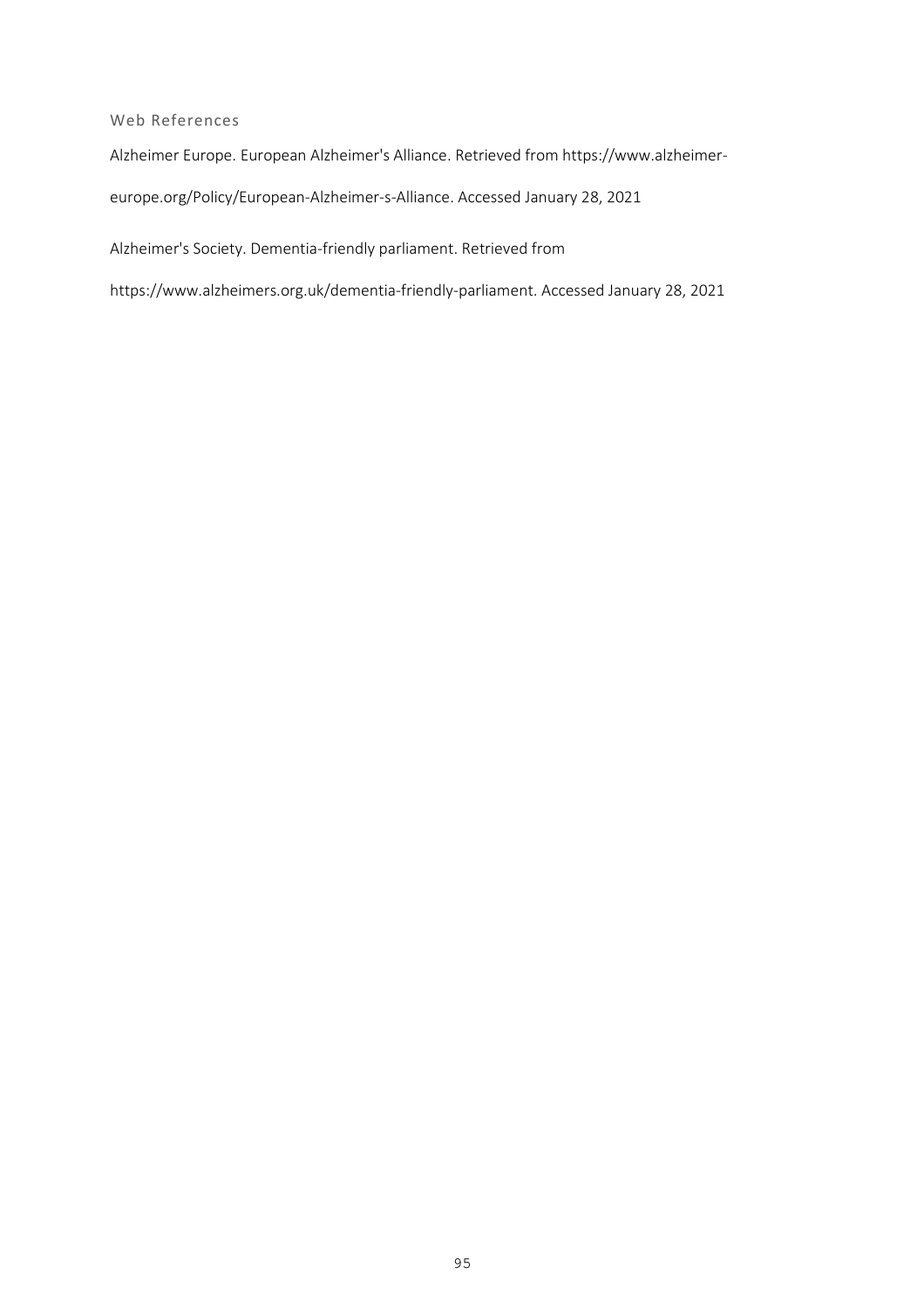# *CHAPTER SIX*  **Discussion**

The interdisciplinary endeavor of *Political Patient Studies* is concerned with the question whether, to what extent, and how patients matter to politics. Drawing on recent accounts of political science representation theory (Saward 2010; Disch 2019), I conceptualized practices of voicing patient preferences in political decision making processes as acts of representation and analyzed ways in which patients are rendered audible and visible in the political arena. In what follows, I bring together the findings of my four studies and discuss them in terms of their scholarly value. This chapter addresses the questions *how political patient representation is performed, and what effects do the representative efforts of patient organizations and parliamentarians have in terms on patients' political presence in the field of public health policy.* It concludes with a reflection on the limitations of my work along with suggestions for future research.

#### Problematizing performances of political patient representation

My dissertation started by conceptualizing representation as a practice that channels the wants and needs of patients to the public political sphere (chapter 1). This theorization, however, does not fully capture the realities of political patient representation. According to representative claims theory (Disch 2015; Saward 2009, 2010), a representative claim entails a subject (the representative, in this case a PO or a parliamentarian) and an object (the representees, in this case patients, who are at times added to broader constituencies that also encompass others as well as patients, such as family members or children; chapter 3 and 5) and a verb. That verb signifies the representative's performance – which is, according to theory, about the construction of a constituency, about the reading *in* of political interests into the constituency, and about the introduction of oneself as a representative of the constituency. Yet political patient representation involves more than that as POs and parliamentarians were also found to attach their constructed patient constituencies to a distinct political demand, suggesting a particular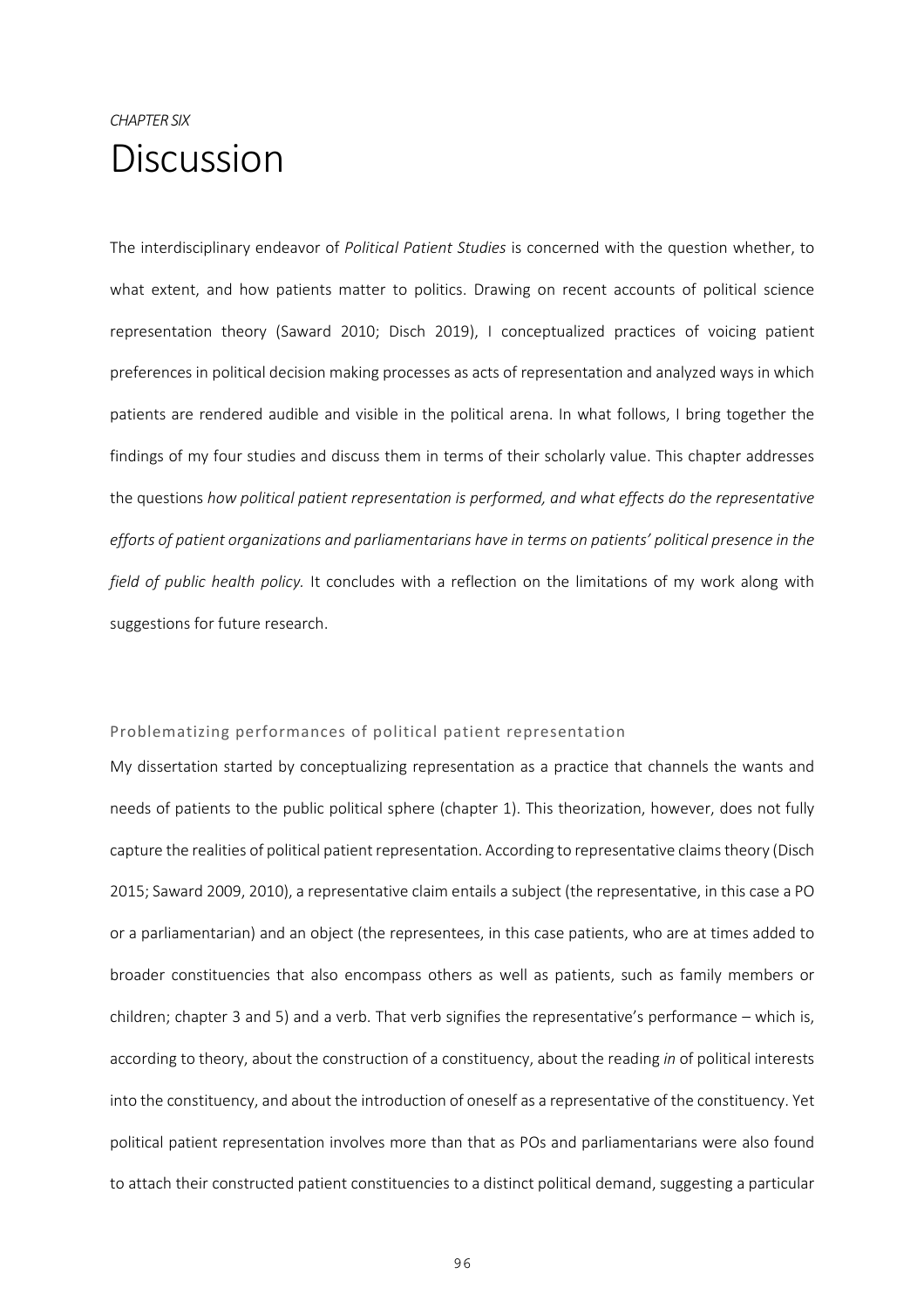political solution to the apparent patients' unmet wants and needs. The constituency constructed and the political demand form a symbiotic relationship. That is, the constituency exemplifies the political argument that the representative is trying to make, it carries the political value that the representative is holding, it substantiates the political change that the representative requests. Neither POs nor parliamentarians perform political patient representation as *spokespersonship*; they do not attempt to pass on or echo political demands that have been formulated by patients. Rather, they make it their own achievement that they came up with a political demand that contributes to solving patient problems – which they are, allegedly, *in the know* of (chapter 3, 4, 5). Given that individuals are often unable to "view personal troubles as political issues" and do not understand their unmet and "longstanding 'private' needs or interests as matters of legitimate public deliberation and decision making" (Levitsky 2014), one might argue that political patient representation appears as a practice that nurtures political consciousness. However, the worth and value of performing political patient representation this way depends on *whose* interests inspire a political patient representative to develop a certain political demands, *how* they learn about apparent patient preferences, and on what grounds they base their claim of *being in know* about the wants and needs of patients.

Emphasizing personal contact with patients is a central basis for representative claims about patients used by POs and parliamentarians alike – and, as shown by the literature, also by representatives who make representative claims about other constituencies, such as children, Muslim women, etc. (Montanaro 2012; Severs 2012; Severs et al. 2013; Celis and Mügge 2018; Holzscheiter 2016). A German parliamentarian, for instance, emphasized her regular visits to hospices when demanding the legalization of cannabis for reason of pain relief (chapter 4). POs, too, highlighted the importance of personal contact with patients, arguing that staying in close contact with patients is the best way to learn about pressing problems that require a political solution. POs were found to seek patient contact at public events (such as a fair or protest marches), at workshops and trainings, via discussion fora (such as standing working groups or round tables), and by regularly visiting individual patients who can no longer participate in the before mentioned activities due to the progression of their disease or condition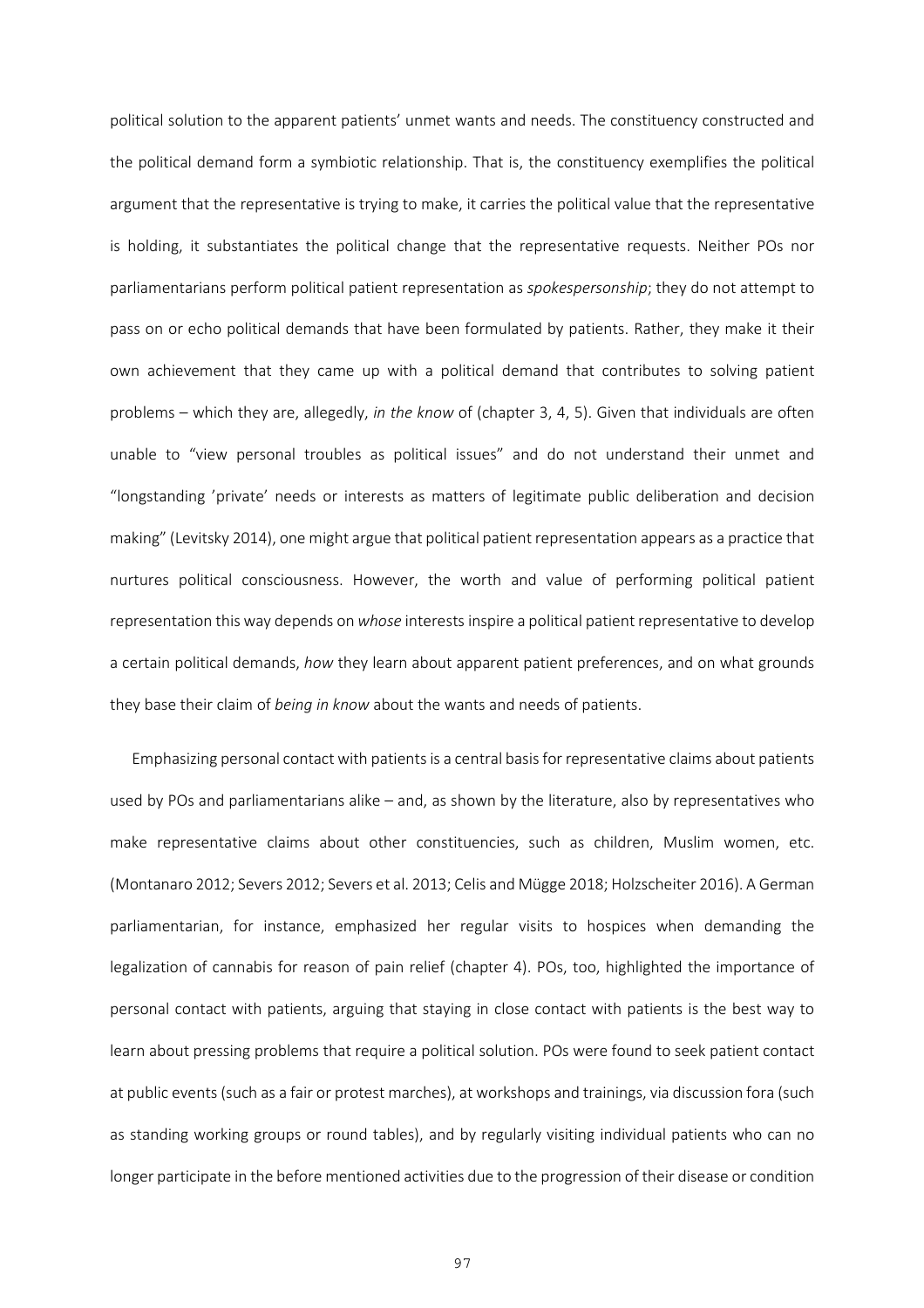(chapter 3). This, however, does not mean that political patient representatives always specifically revealed or disclosed the sources and procedures that fed their claimed representation expertise. For instance, parliamentarians who made representative claims about patients living with dementia rarely specified their contact to patients living with dementia (chapter 5).

As well as personal contact, there are also other claims-bases that political patient representatives ground their representative efforts on. For instance, they base their representative claims on published scientific research results. Scientific research results count as authoritative knowledge which possess convincing power in the sense that the representative appears to be voicing wants and needs of the representees that are *evidence-based* (Brown 2009). Many scholars advocate the inclusion of empirical insights on patient preferences into health policy decision making (Akrich 2010; Epstein 1995, 2008; Pols 2013; Van de Bovenkamp and Zuiderent-Jerak 2015) and scholars found POs not only refer to study results to convince their audience that their political demands are in line with patients' wants and needs but even conduct studies on their own (Rabeharisoa 2003, 2006; Rabeharisoa et al. 2014). Yet my thesis found instances in which claims were based on study results in a rather paradoxical way. Throughout the parliamentary debate on the German bill on palliative and hospice care, it was considered sufficient by parliamentarians to refer to a study that explored preferences regarding the place of dying of the overall population in Germany (chapter 4). Due to the construction of the people as palliative patientsin-waiting, it was not deemed necessary to add study results specific to the experiences and preferences of *actual* palliative patients. Moreover, it also became possible for German parliamentarians to base their representative claims on *mirroring*. "A mirroring claim is based on descriptive similarity between the claimant and the constituency he or she claims to speak or stand for" (Saward 2010). Similar to other "desperate attempts by the political class to portray itself as similar to so-called ordinary people" (Castiglione and Pollak 2019a), German parliamentarians put forward the argument that they, too, are patients-in-waiting, resembling their worries and hopes to other members of the constituency. It is deemed important that the experiences of patients find their way into health policy decision making as this is expected to result in policies that are better equipped to address the unmet needs of patients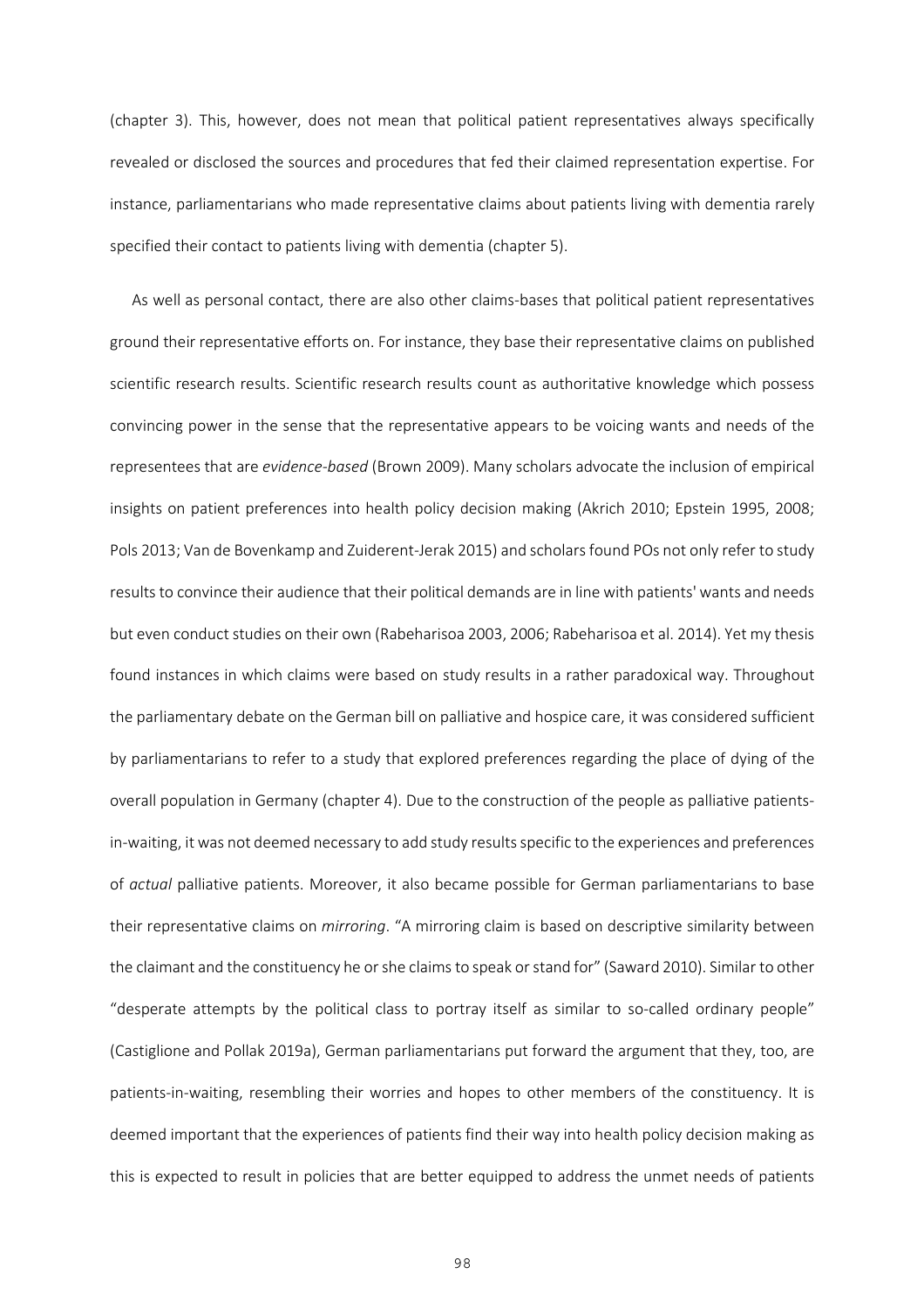and to lead to the creation of a patient-centered healthcare system – which is on the agenda of many governments, including the German one (Forster and Kranich 2007; Winter and Winter 2018). It is thus the *experiential* knowledge of patients that is of relevance, yet parliamentarians did not add experiences about what it is actually like to be palliative patients to the debate but established anticipation as a relevant source for developing a bill on palliative and hospice care. In doing so, German parliamentarians took the core ideas of both mirroring and referring to study results to the absurd.

The interweaving of the results of my four studies suggests that POs and parliamentarians perform political patient representation in a unifying manner. It becomes apparent that political patient representation implies that patients (plural) are effectively absorbed by the construction of *a* or more precisely *the* patient constituency. Both parliamentarians and POs rendered patients politically visible and audible as a homogenous group – which, as well-established by the literature, they are not (Maguire and Britten 2017; Madden et al. 2021; Epstein 2008; Lander et al. 2016). Legislation could be understood as reinforcing the missing plurality in political patient representation in that it does not require patient representatives to do justice to the diversity among patients; neither so in Austria nor in Germany or in other countries (Chapter 2). Ultimately, there is often only a *single* political presence created for patients. As shown by the literature, many makers of representative claims tend to worry that it may weaken their position if they admit that there are also constituents who do not agree with their representative efforts (Wolff 2013) and it appears that political patient representatives, too, worry that giving justice to the diversity among patients may come at the expense of those patients who ultimately profit if they are able to push through their political demands. For reasons of persuasion, they seem to be convinced of the necessity to create a unifying political presence for patients.

The phenomenon of a single political presence for patients is not only limited to the performance of distinct patient representatives but also unfolds contextually. As described in chapters 4 and 5, patient portrayals that entered the political debate via the representation work of various parliamentarians were rarely contradicted, the representative claims made about patients were seldomly debated, and the patient constituencies constructed by some parliamentarians were not de-constructed by other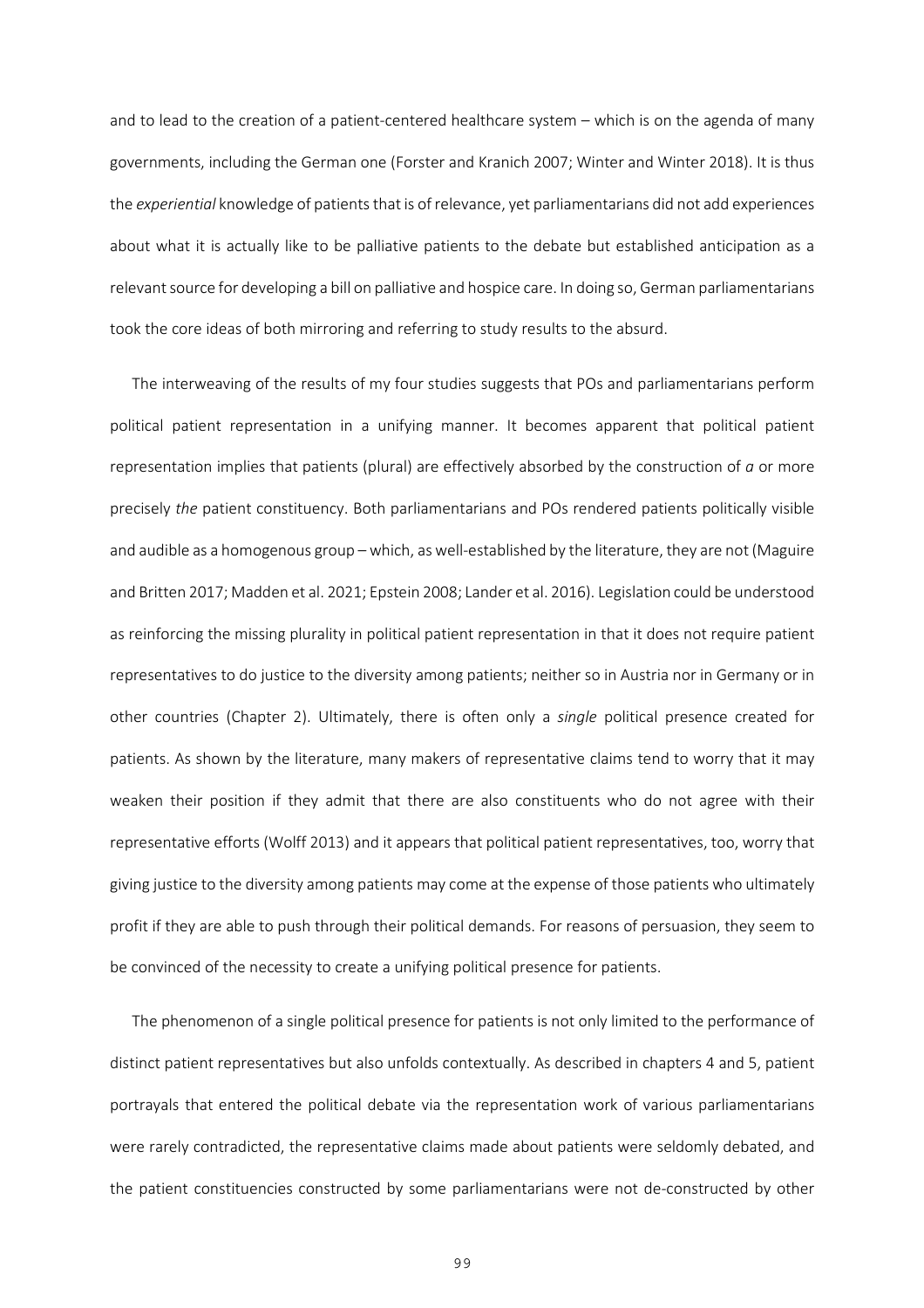parliamentarians. Representative claims theory suggests that the audience, meaning those who witness a representative claim, has the opportunity to reject representative claims and thus to alter the political presence of a certain group (Saward 2010; Guasti and Geissel 2019). However, parliamentarians who were witnessing the representative claims about patients made by other parliamentarians hardly made any use of this opportunity. The ones that did were discredited and put down (for example the parliamentarian who advocated the legalization of cannabis on the basis that palliative patients desire so for reasons of pain relief. She was accused of making such a representative claim for the self-serving reason of party politics; chapter 4). The reasons for the reluctance of parliamentarians not to question or critique representative claims that render patients politically present as a homogenous group may be manifold, ranging from the desire not to complicate a political debate and to avoid touching difficult and politically controversial issues (such as euthanasia; chapter 4) to uncritical acceptance of unifying assumptions about patients (such as associating dementia exclusively with cognitive impairments and diminished intellectual capacities; chapter 5).

The fact that patients usually, and necessarily, differ leads to a reflection of the consequences of the missing plurality in political patient representation for patients who do not share the wants and needs of the patient constituency constructed. It appears that only those patients who identify with the single political presence matter to politics. But what about the other ones? I argue that the creation of a single political presence for patients contributes to legitimatizing only certain patient preferences while masking the fact that patients differ in their wants and needs. Rendering patients politically visible and audible as a homogenous group within which all members share identical wants and needs conceals the diversity among patients. A single political presence for patients may contribute to creating a reality out of sync with the needs and wants of those patients who do not comply with that portrayal. The literature provides an instructive example that substantiate my problematization of the missing plurality in political patient representation. The Italian law 180/78 enforced the closing of psychiatric "asylums" and fostered the introduction of community-based mental health services (Girolamo et al. 2008). The law addressed the urgent necessity to overcome the harmful "practice of long hospitalization periods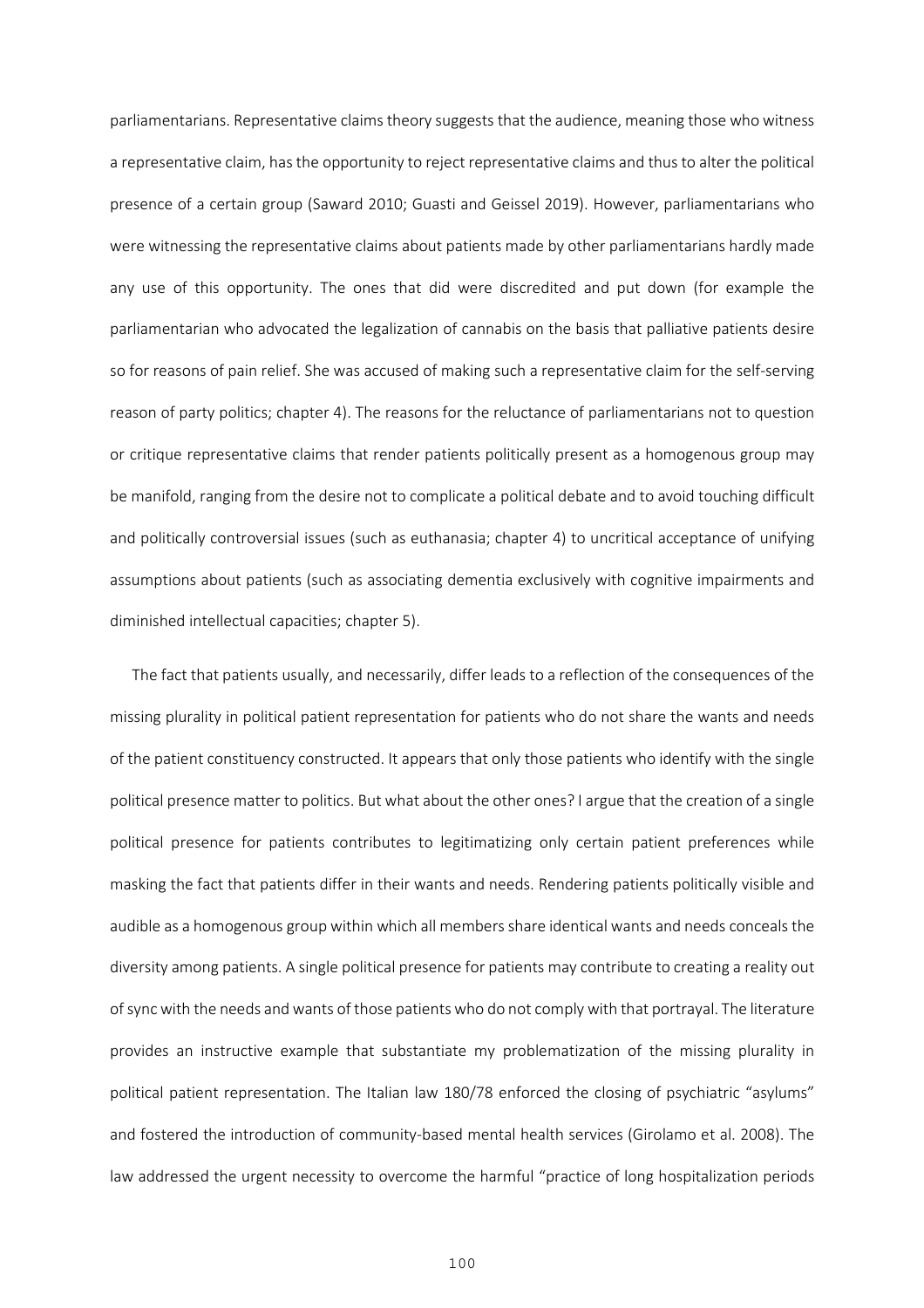and treatments that secluded the patients from their families and from society as a whole" (Fusar-Poli et al. 2011). However, the design of the law was informed by a certain understanding of a patient with schizophrenia, who was depicted to be better off served in the community for therapeutic reasons (Villacañas de Castro 2021). As it turned out, the law caused problems by ignoring patients who needed inpatient care provision and by forcedly returning patients to their families because of not "offering options and alternative ways of treatment and management of patients with mental illness in the community" (Russo and Carelli 2009). The example of the Italian law demonstrates the problematic nature of legislation that is not equipped to catch the multiple actualities of healthcare and that overlooks the diversity among patients. I maintain that political debates that miss plurality in patient representation and instead focus on a single political presence for patients risk creating policies that benefit certain patients but at the same neglect or even harm others.

My thesis departed from the theory-based matter of concern that not everyone who claims to be voicing the interests of patients should be listened to. The reality of political patient representation is confusing and the answer to the question on whom to listen to (and whom not to) depends on the basis that political patient representatives ground their representative claims on (direct contact with patients, empirical evidence into the experience of patients, etc.) as well as on the democratic quality of their representation work. My findings further invite an expansion of the matter of concern. We do not only need to wonder about whom we should listen to but also how so. My results emphasize the importance of questioning any representative claims about patients and the patient constituencies constructed along the way. Rather than problematizing we need to become (more) appreciative of competing claims about patients as for without them political patient representation results in a *standardization* of patients. My problematization should not be read as an attempt to discredit everyone who performs political patient representation. On the contrary, by offering guidance on how to distinguish those to whom we should lend our ears from those better not listened to, my dissertation applauds patient representatives who put much work into developing policy positions that address the politically unmet needs of certain but certainly not all patients.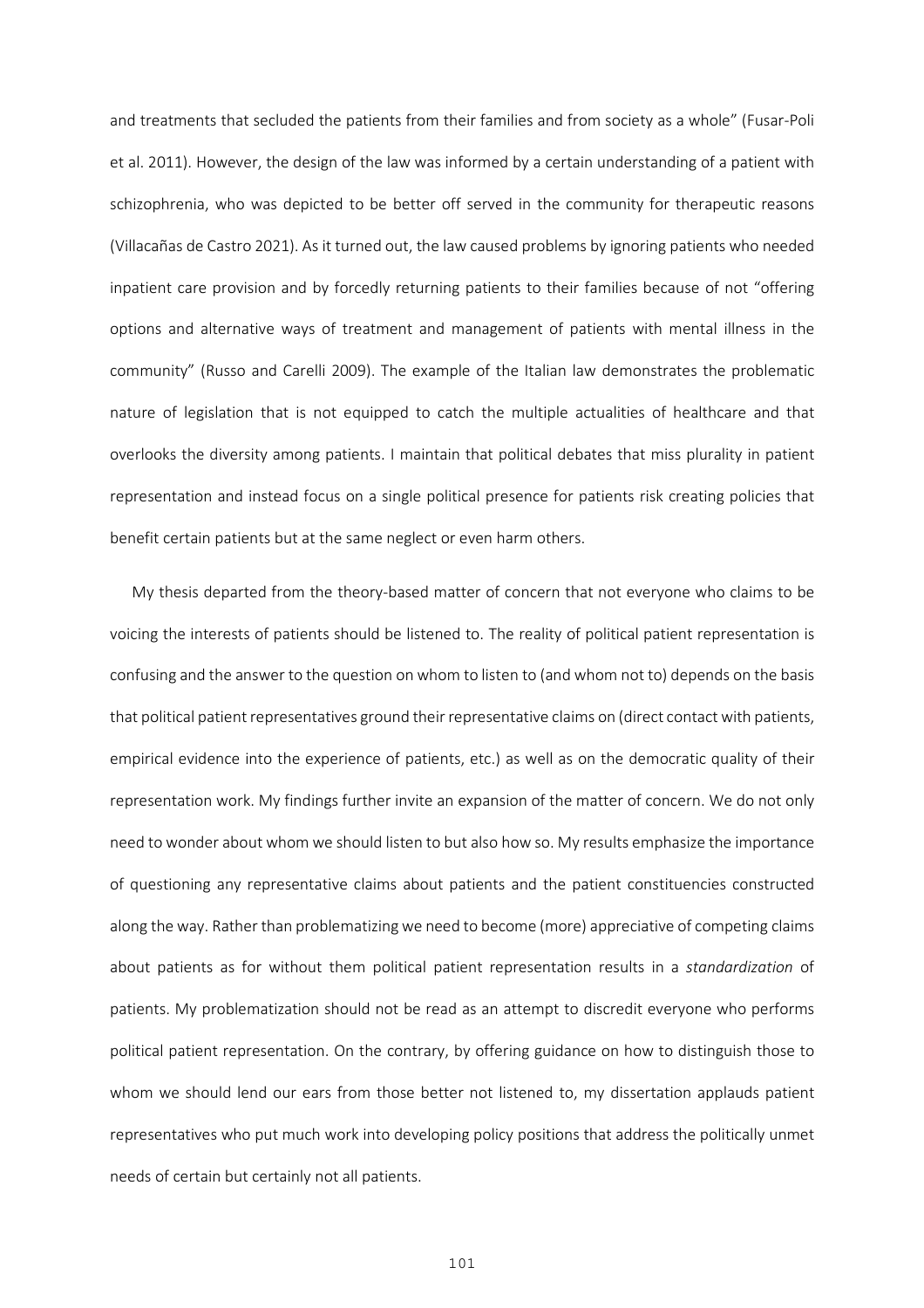#### Limitations of my thesis

The findings of my dissertation do not allow to conclude that political patient representation as a rule takes shape as described. My analysis focused on political patient representation in its verbal enactment, and, in doing so, ignored the visual dimension of representation – such as pictures of patients living with dementia used by parliamentary-adopted National Dementia Strategies (Chow et al. 2018). As well as POs and parliamentarians, there are further actors who make representative claims about patients – such as "senior administrators, service strategists", agents of the pharmaceutical industry, professional societies of physicians, nurses, and other healthcare professionals, etc. (Van de Bovenkamp and Vollaard 2018; O'Donovan 2007; Garpenby and Nedlund 2020; Kreindler 2015). These groups also make representative claims about patients, which may unfold differently and may be constrained by other influences. This may also be the case for representative claims made by other POs and parliamentarians, inside and outside the countries covered by my dissertation, or even with claims by the exact POs and parliamentarians included in my studies that are made at a later date. As described in the introduction, my research never intended to provide universally valid insights. It rather aimed to offer a *fresh* perspective on practices of making patient interests matter to politics and succeeded in doing so by offering genuinely novel insights that were missing in the existing literature.

My results do not indicate the magnitude of the phenomenon of a single political presence for patients. That is, the findings do not claim the phenomenon to be the biggest or most pressing problem attached to representative claims about patients. Studies into different settings may discover further and potentially more severe problems. This, however, does not hamper the relevance and necessity of problematizing the missing plurality in political patient representation and its potentially far-reaching consequences in terms of health policy making that I discussed earlier.

My analysis does not suggest that if only a little more justice were to be done to patient diversity, patients would matter *enough* to politics. I learnt that German parliamentarians – who have been criticized for paying too little attention to patients (Rosenbrock and Gerlinger 2014) – make representative claims about patients in political debates on a broad range of topics, yet this does not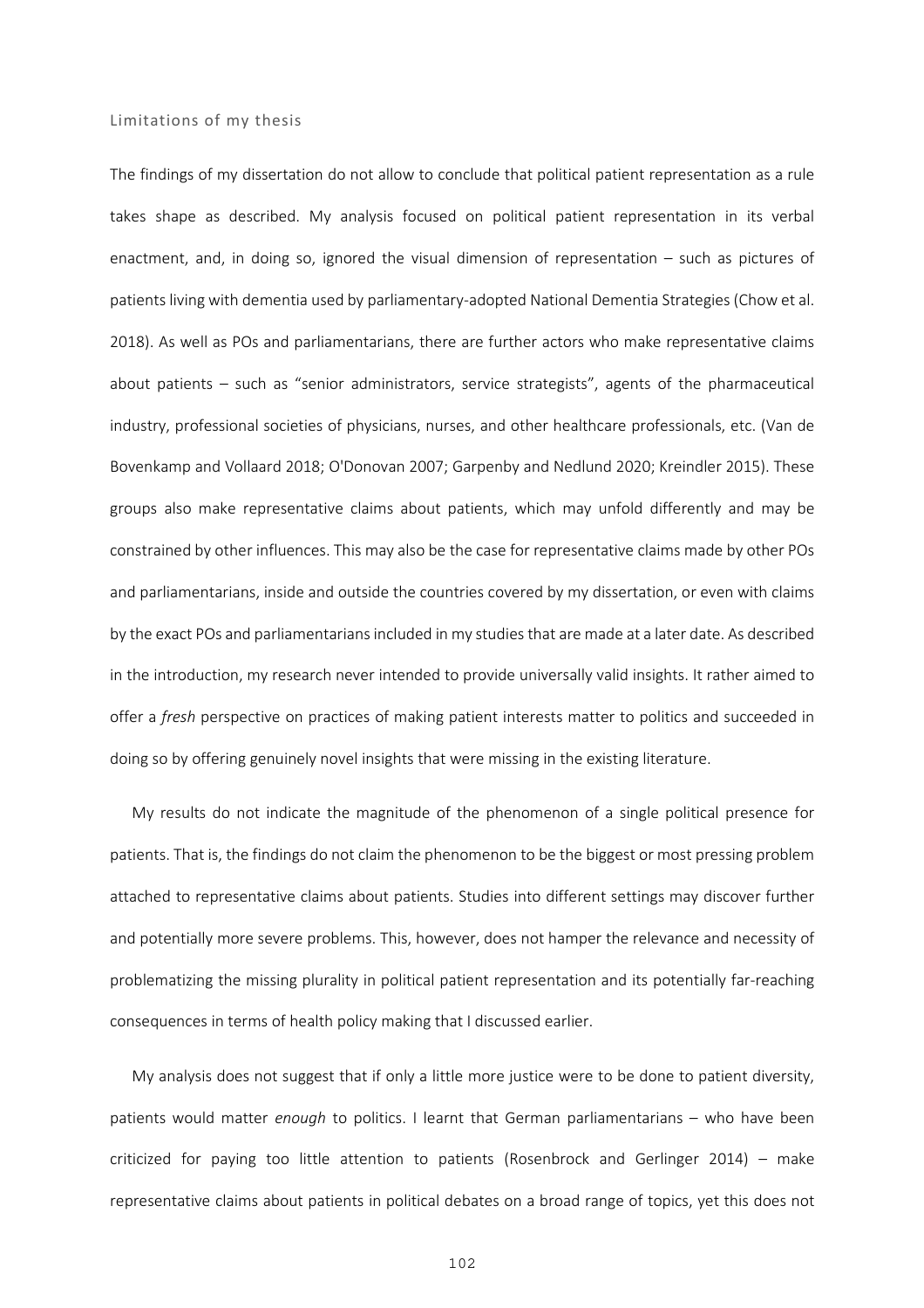mean that patient preferences are considered in parliament whenever needed. That Austrian POs, who are not as experienced in political activism as Dutch POs (Baggott and Forster 2008; Forster 2015, 2016; Rojatz and Forster 2017; Etgeton 2009; Van de Bovenkamp 2010; Van de Bovenkamp and Vollaard 2018), were found to engage in political patient representation may contribute to patients being politically covered in *more* decision-making processes, yet it does not guarantee that they are covered in debates of the greatest urgency. Not paying attention to whether the political presence of patients ousts the political presence of others (remember that German parliamentarians turned the people into patients-in-waiting and not into informal caregivers-in-waiting), my analysis does not rule out that, at times, patients may also matter *too much* to politics.

#### Future research

Reflecting upon the limitations of my thesis, I have already made some suggestions for future scholarly work – such as the suggestion that studies may shed light onto the patient representative efforts of actors different than POs and parliamentarians. One might, for instance, combine representative claims theory with the efforts of Science and Technology Studies to explore the political representation work of scientists and scholars. Withing Science and Technology Studies, many theoretical frameworks exist that offer analytical guidance for exploring and problematizing the role of scientists and scientific advise in politics and democracy (Maasen and Weingart 2009; Bogner and Menz 2010; Bijker et al. 2009). I suggest that representative claims theory is equipped to catch realities of "politicized science and scientized politics" (Brown 2009) that were are currently missing. Covid-19-policy making qualifies as an interesting setting to explore entanglements of scientific and political claims, to unravel what constituencies scientists invoke to underpin their advice for politics, and to put to test the distinction or rather the distinguishability between political and scientific representation.

"Health may (…) be an expanding field for 'representative claims" (Mattila et al. 2019) and it is therefore important to expand the research agenda to family members and other others whose private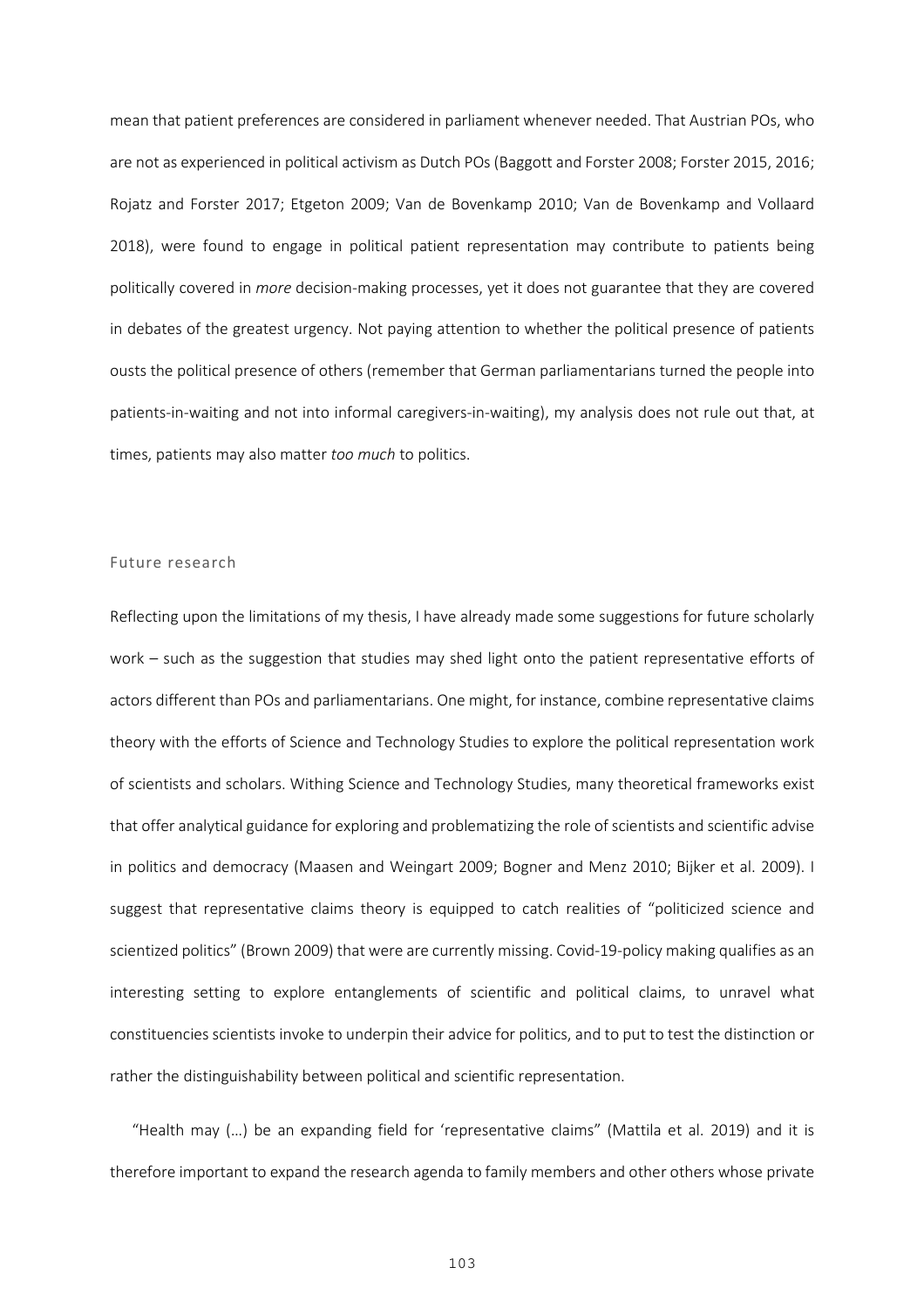lives are affected by health policy decision making (Kofahl and Lüdecke 2012; Levitsky 2014). They, too, risk being excluded from being considered in political decision making as well as from being covered by legislation. The affected interest principle holds that "those potentially affected by a collective decision should have opportunities and capacities to influence that decision (proportional to the extent to which they are affected)." (Montanaro 2012) Against this principle, family members and others affected, too, should matter to health politics – and to its study thereof.

Exploring the kind of political presence German parliamentarians create for patients living with dementia led my thesis to find that the act of creating political presence does not equal the act of representing, that being made politically present does not mean being represented (Chapter 5). So far, representation theory occupies the concept of political presence, entangling it with representation (Castiglione and Pollak 2019b). Yet it seems appropriate to disentangle both concepts. The representation literature emphasizes that not every political demand comes in the form of a representative claim and that not every political action should be understood as being done *on behalf* of a certain group or in their name (Zicman de Barros 2020; Wilde 2013). Political demands exist that do not explicitly refer to any group: "More park benches are needed" (Guasti and Geissel 2019). Other political demands can be interpreted as implicit representative claims, in that the makers of the political demands do not explicitly claim to represent the group mentioned in the same breath as the political demand: "The reform is needed to improve children's education" (Guasti and Geissel 2019). I argue that implicit representative claims and explicit representative claims are similar in that the group invoked by the claim receives a political presence as beneficiaries of the claim. Yet, as shown by my research, it is also possible that a group is being rendered politically audible and visible in representative claims about *others*. In such cases, the group receives a political presence not as beneficiaries but as a carrier for a political demand that others will (or at least are supposed to) benefit from – as uncovered by my study on the representation work of parliamentarians towards dementia (chapter 5). I suggest that the concept of political presence deserves more attention and a more thorough theorization. Such a theorization then might help us to gain a better understanding of when and why some groups in political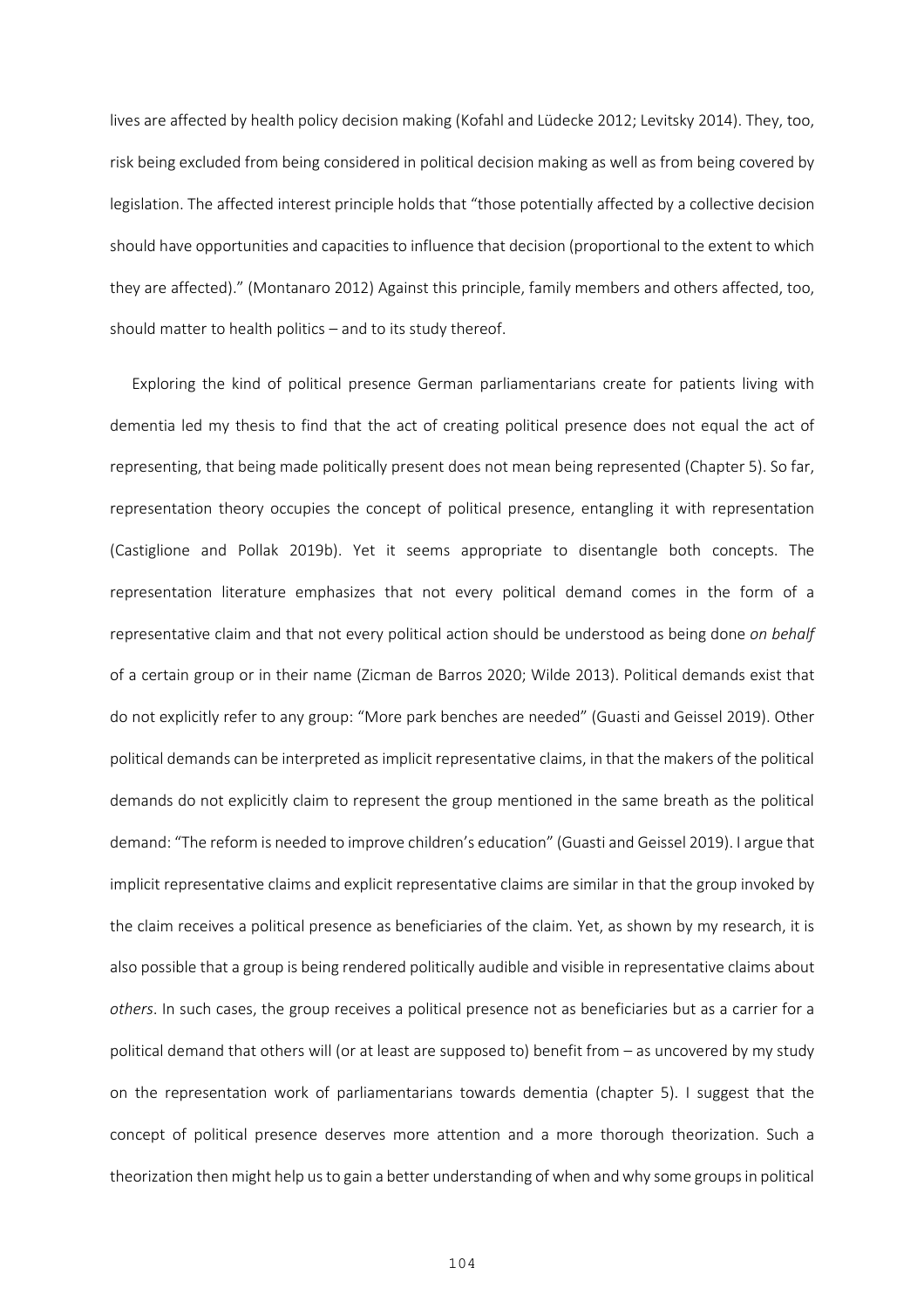discussions and styles of argumentation are framed as being worthy of representation and as deserving of political support, whereas other groups end up being rendered politically visible and audible as citizens of secondary importance, with a political presence sans representation.

#### Concluding remarks

As described in the introduction, political science has been criticized for contributing too little to the broader field of social science health research (Carpenter 2012). The critique holds that political scientists only inquire health to advance their discipline's theories and that they do not join the interdisciplinary quest that strives for a better understanding of health politics and policy making (Noweski and Engelmann 2006; Gagnon et al. 2017). In closing, I would like to respond to the critique. Not only political science benefits from strong political science theories. Political science offers many theorizations that are of great analytical utility for the ever-growing field of interdisciplinary health research – for the instance on democracy, on politization and depoliticization, on the situatedness of the public and the polis, on relationships of power, on antagonisms and conflicts, on inclusion and exclusion, on equality and liberty, and the like. Political science theorizations are free to draw on for everyone who aims at studying health and healthcare. The manuscripts of my paper-based thesis have been published in and submitted to interdisciplinary health journals. Hopefully they contribute to attracting more health researchers from different disciplinary backgrounds (within social science and beyond) to get inspired by political science's accomplishments.

### Publication bibliography

Akrich, Madeleine (2010): From Communities of Practice to Epistemic Communities. Health Mobilizations on the Internet. In *Sociological Research Online* 15 (2). DOI: 10.5153/sro.2152.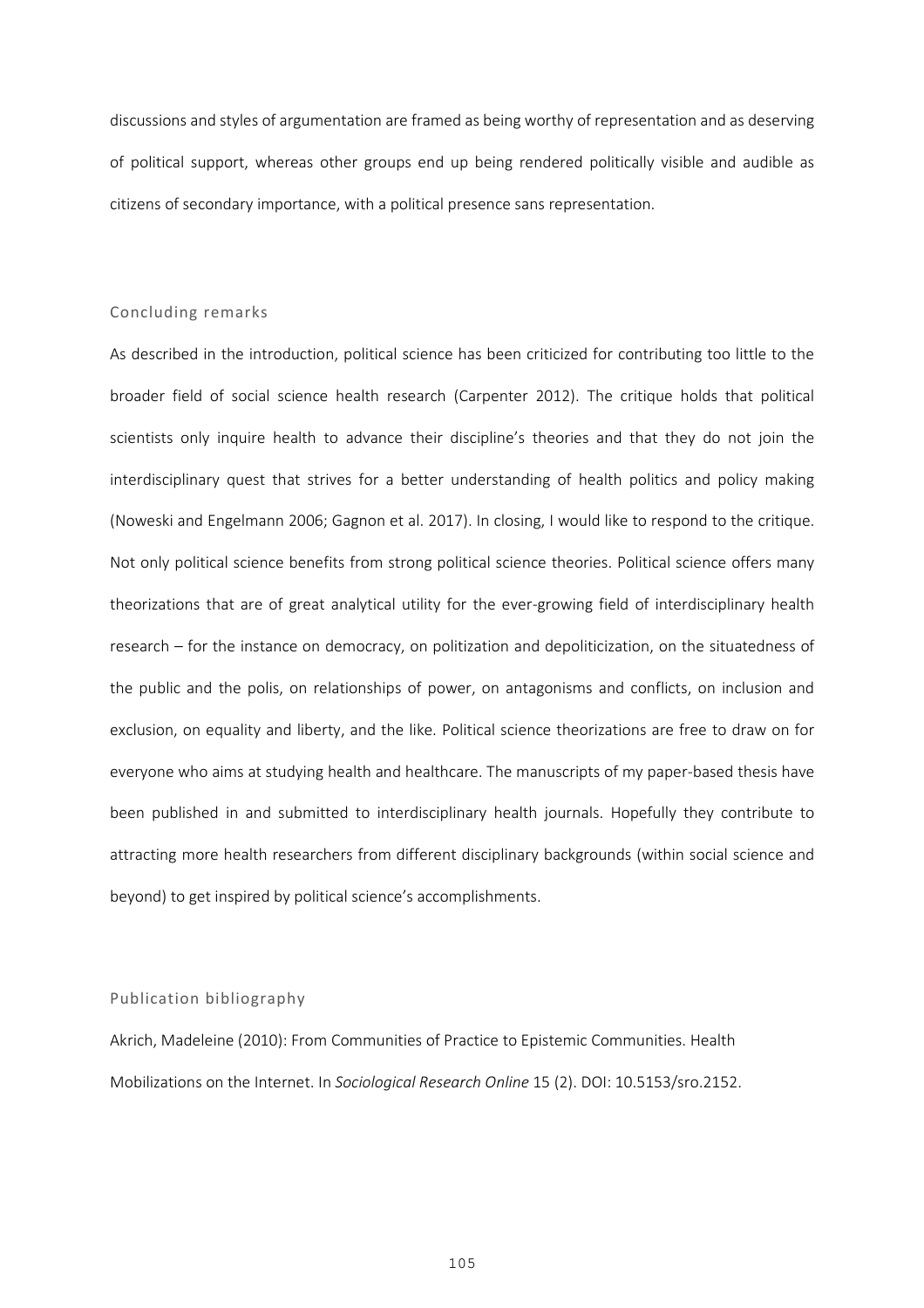Baggott, Rob; Forster, Rudolf (2008): Health consumer and patients' organizations in Europe: towards a comparative analysis. In *Health Expectations* 11 (1), pp. 85–94. DOI: 10.1111/j.1369-

7625.2007.00472.x.

Bijker, Wiebe E.; Bal, Roland; Hendriks, Ruud (2009): The paradox of scientific authority. The role of scientific advice in democracies. Cambridge, Mass: MIT Press (Inside technology). Available online at http://lib.myilibrary.com/detail.asp?id=269430.

Bogner, Alexander; Menz, Wolfgang (2010): How Politics Deals with Expert Dissent. The Case of Ethics Councils. In *Science, Technology & Human Values* 35 (6), pp. 888–914. DOI:

10.1177/0162243909357913.

Brown, Mark B. (2009): Science in democracy. Expertise, institutions, and representation. Cambridge, Mass: MIT Press.

Carpenter, Daniel (2012): Is Health Politics Different? In Annual Review of Political Science 15 (1), pp. 287–311. DOI: 10.1146/annurev-polisci-050409-113009.

Castiglione, Dario; Pollak, Johannes (2019a): Introduction. In Dario Castiglione, Johannes Pollak (Eds.): Creating political presence. The new politics of democratic representation. Chicago, London: The University Of Chicago Press, pp. 1–15.

Castiglione, Dario; Pollak, Johannes (2019b): The Logics of Democratic Presence in Representation. In Dario Castiglione, Johannes Pollak (Eds.): Creating political presence. The new politics of democratic representation. Chicago, London: The University Of Chicago Press, pp. 16–38.

Celis, Karen; Mügge, Liza M. (2018): Whose equality? Measuring group representation. In *Politics* 38 (2), pp. 197–213. DOI: 10.1177/0263395716684527.

Chow, Selina; Chow, Ronald; Wan, Angela; Lam, Helen R.; Taylor, Kate; Bonin, Katija et al. (2018): National Dementia Strategies. What Should Canada Learn? In *Canadian geriatrics journal : CGJ* 21 (2), pp. 173–209. DOI: 10.5770/cgj.21.299.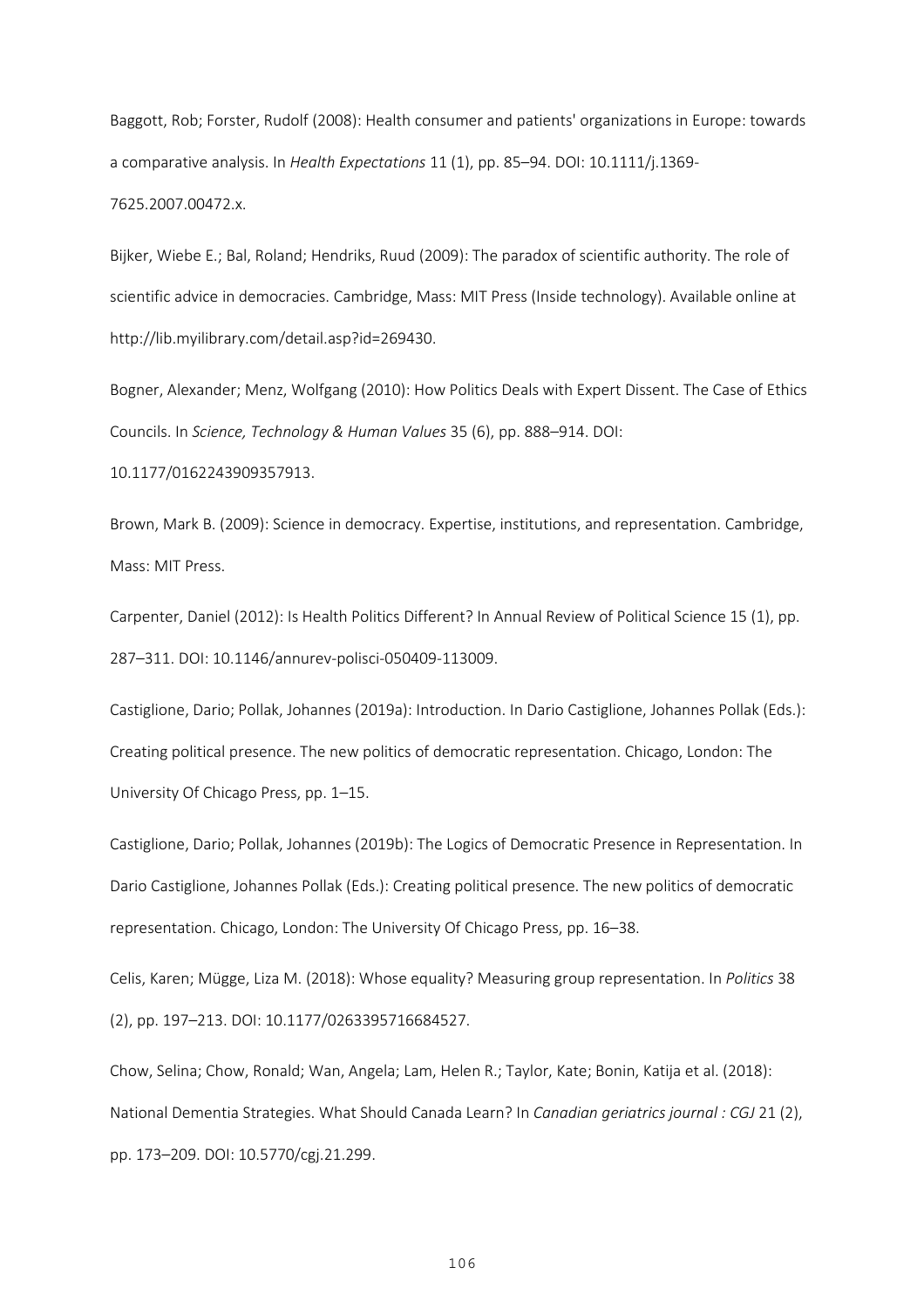Disch, Lisa (2015): The "Constructivist Turn" in Democratic Representation. A Normative Dead-End? In *Constellations* 22 (4), pp. 487–499. DOI: 10.1111/1467-8675.12201.

Disch, Lisa (2019): Radical Democracy: The Silent Partner in Political Representation's Constructivist Turn. In Dario Castiglione, Johannes Pollak (Eds.): Creating political presence. The new politics of democratic representation. Chicago, London: The University Of Chicago Press, pp. 162–185.

Epstein, Steven (1995): The Construction of Lay Expertise. AIDS Activism and the Forging of Credibility in the Reform of Clinical Trials. In *Science, Technology & Human Values* 20 (4), pp. 408–437.

Epstein, Steven (2008): Inclusion. The Politics of Difference in Medical Research. Chicago: University of Chicago Press (Chicago Studies in Practices of Meaning).

Etgeton, Stefan (2009): Patientenbeteiligung in den Strukturen des Gemeinsamen Bundesausschusses. In *Bundesgesundheitsblatt - Gesundheitsforschung - Gesundheitsschutz* 52 (1), pp. 104–110. DOI: 10.1007/s00103-009-0755-2.

Forster, R.; Kranich, C. (2007): Patienten- und Bürgerbeteiligung im Gesundheitssystem--jüngste politische Initiativen in England und Deutschland im Vergleich. In *Gesundheitswesen (Bundesverband der Arzte des Offentlichen Gesundheitsdienstes (Germany))* 69 (2), pp. 98–104. DOI: 10.1055/s-2007- 970403.

Forster, Rudolf (2015): Gutachten zur Bürger-und Patientenbeteiligung im österreichischen Gesundheitssystem im Auftrag der ARGE Selbsthilfe Österreich. Wien.

Forster, Rudolf (2016): Bürger-und Patientenbeteiligung im Gesundheitssystem. Eine Bestandsaufnahme und strategische Perspektive für Österreich - 2. Teil. In *Soziale Sicherheit* (4), pp. 160–167.

Fusar-Poli, P.; Bruno, D.; Machado-De-Sousa, J. P.; Crippa, J. (2011): Franco Basaglia (1924—1980). Three Decades (1979—2009) as a Bridge Between the Italian and Brazilian Mental Health Reform. In *Int J Soc Psychiatry* 57 (1), pp. 100–103. DOI: 10.1177/0020764009344145.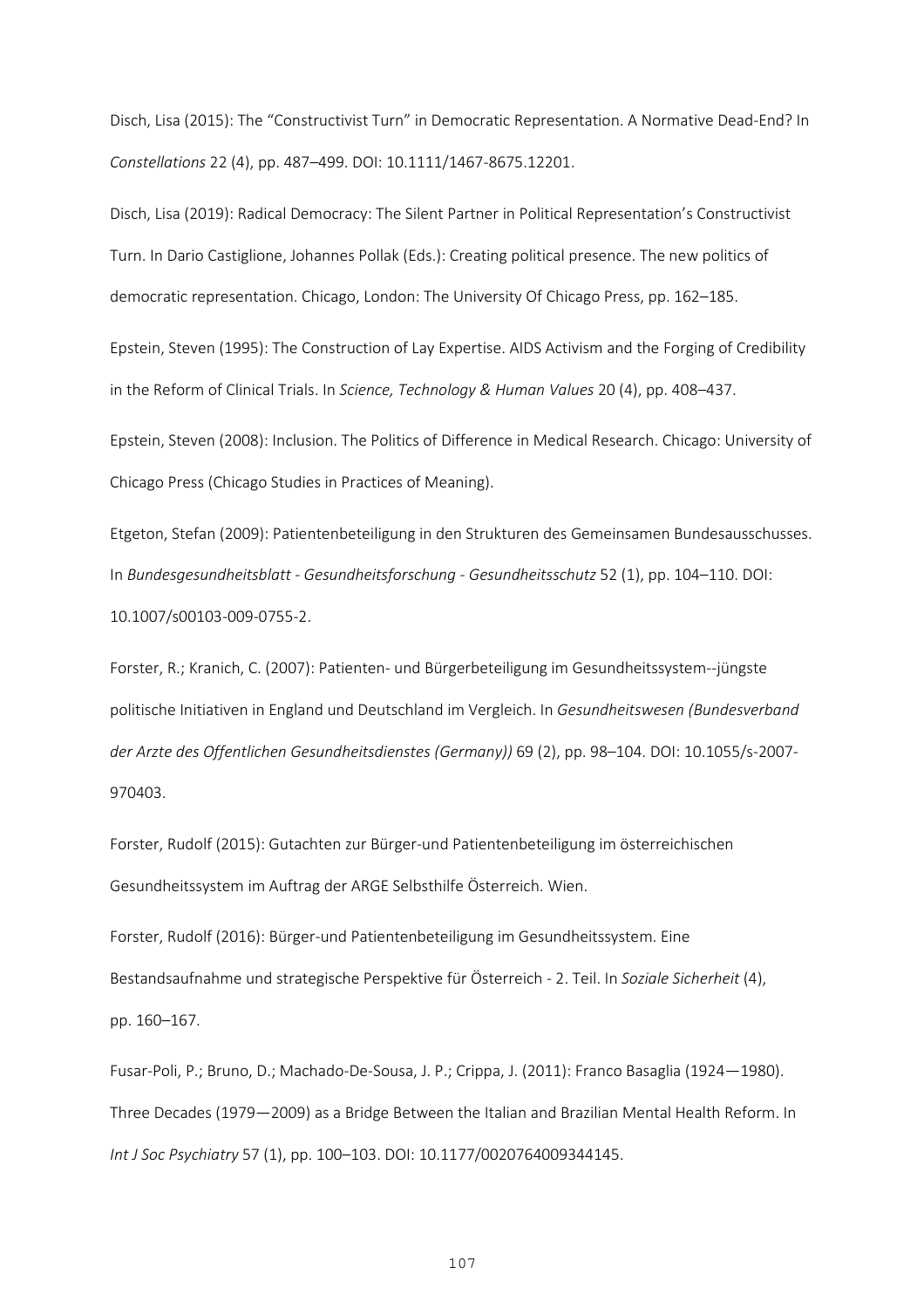Gagnon, France; Bergeron, Pierre; Clavier, Carole; Fafard, Patrick; Martin, Elisabeth; Blouin, Chantal (2017): Why and How Political Science Can Contribute to Public Health? Proposals for Collaborative Research Avenues. In International journal of health policy and management 6 (9), pp. 495–499. DOI: 10.15171/ijhpm.2017.38.

Garpenby, Peter; Nedlund, Ann-Charlotte (2020): The patient as a policy problem. Ambiguous perceptions of a critical interface in healthcare. In *Health (London, England : 1997)*, 1363459320976757. DOI: 10.1177/1363459320976757.

Girolamo, Giovanni de; Barale, Francesco; Politi, Pierluigi; Fusar-Poli, Paolo (2008): Franco Basaglia, 1924-1980. In *The American journal of psychiatry* 165 (8), p. 968. DOI:

10.1176/appi.ajp.2008.07111761.

Guasti, Petra; Geissel, Brigitte (2019): Saward's Concept of the Representative Claim Revisited. An Empirical Perspective. In *PaG* 7 (3), pp. 98–111. DOI: 10.17645/pag.v7i3.2103.

Holzscheiter, Anna (2016): Representation as power and performative practice. Global civil society advocacy for working children. In *Rev. Int. Stud.* 42 (02), pp. 205–226. DOI:

10.1017/S0260210515000145.

Kofahl, C.; Lüdecke, D. (2012): Angehörige: nicht erkrankt und doch betroffen. BKK-Bundesverband (BKK-Gesundheitsreport. Gesundheit fördern - Krankheit versorgen - mit Krankheit leben, 11).

Kreindler, Sara A. (2015): The politics of patient-centred care. In *Health expectations : an international journal of public participation in health care and health policy* 18 (5), pp. 1139–1150. DOI:

10.1111/hex.12087.

Lander, J.; Hainz, T.; Hirschberg, I.; Bossert, S.; Strech, D. (2016): Do Public Involvement Activities in Biomedical Research and Innovation Recruit Representatively? A Systematic Qualitative Review. In *Public health genomics*, pp. 1–10. DOI: 10.1159/000444478.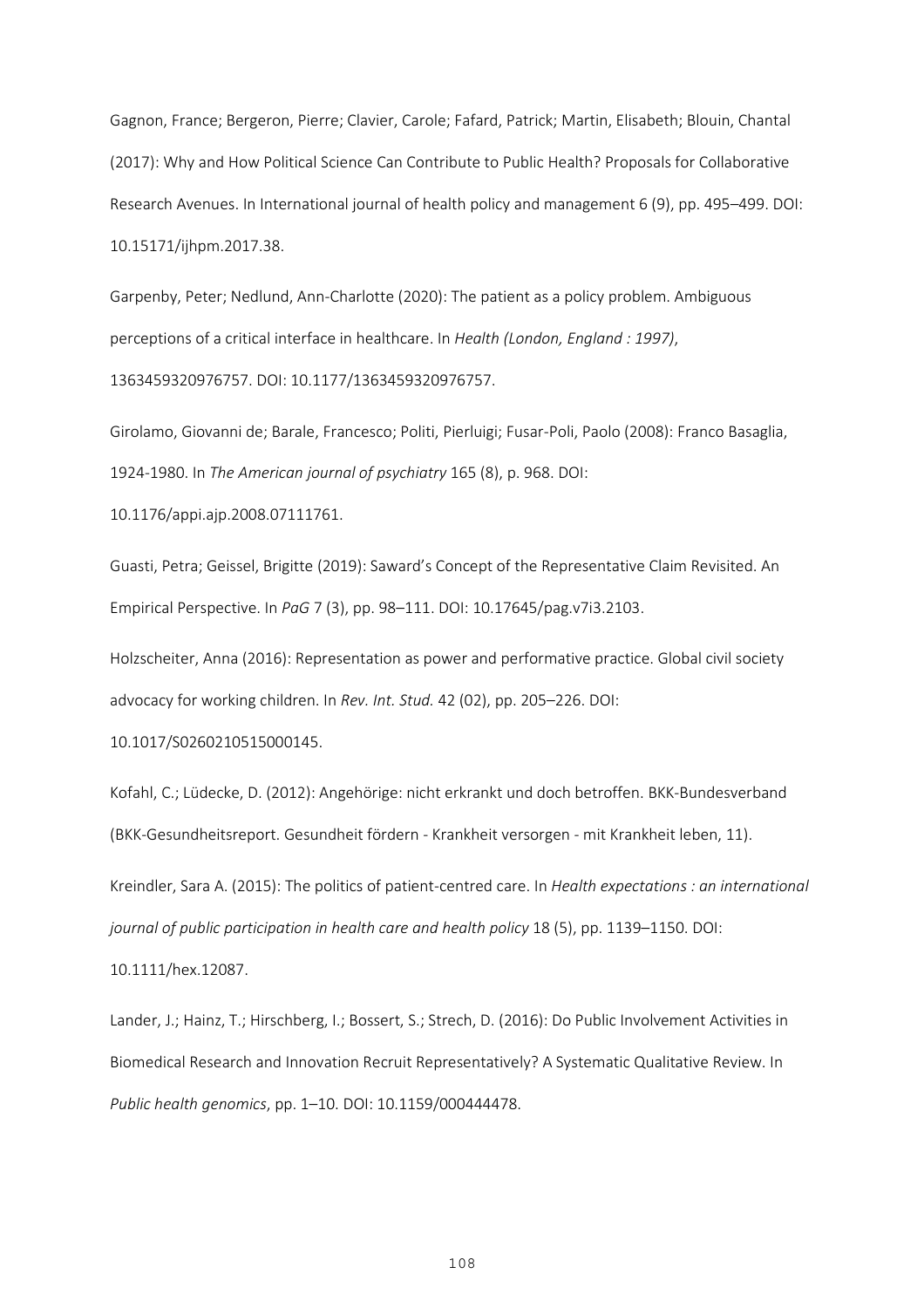Levitsky, Sandra R. (2014): Caring for Our Own. Why There is No Political Demand for New American Social Welfare Rights. Oxford: Oxford University Press. Available online at http://gbv.eblib.com/patron/FullRecord.aspx?p=1692217.

Maasen, Sabine; Weingart, Peter (Eds.) (2009): Democratization of expertise? Exploring novel forms of scientific advice in political decision-making. Conference on "Scientific Expertise and Political Decision-Making". Dordrecht: Springer (Sociology of the sciences, 24).

Madden, Annie; Lancaster, Kari; Ritter, Alison; Treloar, Carla (2021): Making legitimacy. Drug user representation in United Nations drug policy settings. In *International Journal of Drug Policy* 87 (5), p. 103014. DOI: 10.1016/j.drugpo.2020.103014.

Maguire, Kath; Britten, Nicky (2017): "How can anybody be representative for those kind of people?" Forms of patient representation in health research, and why it is always contestable. In *Social science & medicine (1982)* 183, pp. 62–69. DOI: 10.1016/j.socscimed.2017.04.049.

Mattila, Mikko; Rapeli, Lauri; Wass, Hanna; Söderlund, Peter (2019): Health and political engagement.

[S.l.]: Routledge (Routledge research in comparative politics).

Montanaro, Laura (2012): The Democratic Legitimacy of Self-Appointed Representatives. In *The Journal of Politics* 74 (4), pp. 1094–1107. DOI: 10.1017/s0022381612000515.

Noweski, M.; Engelmann, F. (2006): Was ist Gesundheitspolitologie? Entwicklungsstand und Entwicklungspotenziale des politikwissenschaftlichen Beitrages zur Gesundheitssystemforschung. Wissenschaftszentrum Berlin für Sozialforschung. Berlin. Available online at

http://www.ssoar.info/ssoar/handle/document/11442.

O'Donovan, O. (2007): Corporate colonization of health activism? Irish health advocacy organizations' modes of engagement with pharmaceutical corporations. In *International Journal of Health Services* 37 (4), pp. 711–733.

Pols, J. (2013): Knowing Patients. Turning Patient Knowledge into Science. In *Science, Technology & Human Values* 39 (1), pp. 73–97. DOI: 10.1177/0162243913504306.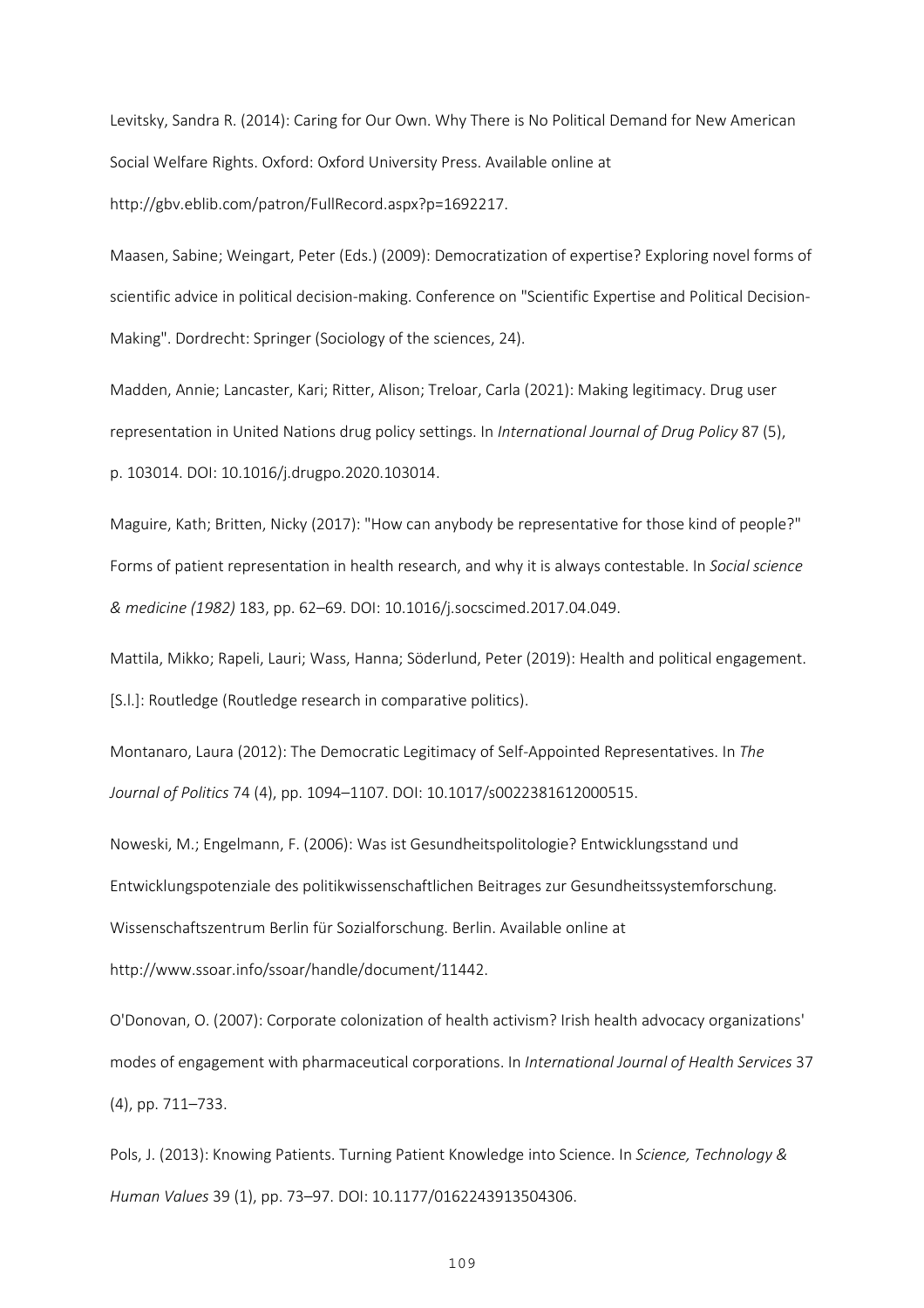Rabeharisoa, Vololona (2003): The struggle against neuromuscular diseases in France and the emergence of the "partnership model" of patient organisation. In *Social Science & Medicine* 57 (11), pp. 2127–2136. DOI: 10.1016/S0277-9536(03)00084-4.

Rabeharisoa, Vololona (2006): From representation to mediation: the shaping of collective mobilization on muscular dystrophy in France. In *Social Science & Medicine* 62 (3), pp. 564–576. DOI: 10.1016/j.socscimed.2005.06.036.

Rabeharisoa, Vololona; Moreira, Tiago; Akrich, Madeleine (2014): Evidence-based activism. Patients', users' and activists' groups in knowledge society. In *BioSocieties* 9 (2), pp. 111–128. DOI: 10.1057/biosoc.2014.2.

Rojatz, Daniela; Forster, Rudolf (2017): Self-help Organisations as Patient Representatives in Health Care and Policy Decision-Making. In *Health Policy* 121 (10), pp. 1047–1052. DOI: 10.1016/j.healthpol.2017.08.012.

Rosenbrock, Rolf; Gerlinger, Thomas (2014): Gesundheitspolitik. Eine systematische Einführung. 3rd Edition. Bern: Huber (Verlag Hans Huber Programmbereich Gesundheit).

Russo, Giovanna; Carelli, Francesco (2009): Dismantling asylums: The Italian Job. Edited by London Journal of Primary Care. Available online at https://www.psychodyssey.net/wp-

content/uploads/2011/05/Dismantling-asylums-The-Italian-Job.pdf, checked on 9/15/2021.

Saward, Michael (2009): Authorisation and Authenticity. Representation and the Unelected\*. In *Journal of Political Philosophy* 17 (1), pp. 1–22. DOI: 10.1111/j.1467-9760.2008.00309.x.

Saward, Michael (2010): The Representative Claim: Oxford University Press.

Severs, E. (2012): Substantive Representation through a Claims-Making Lens. A Strategy for the Identification and Analysis of Substantve Claims. In *Representation* 48 (2), pp. 169–181. DOI: 10.1080/00344893.2012.683491.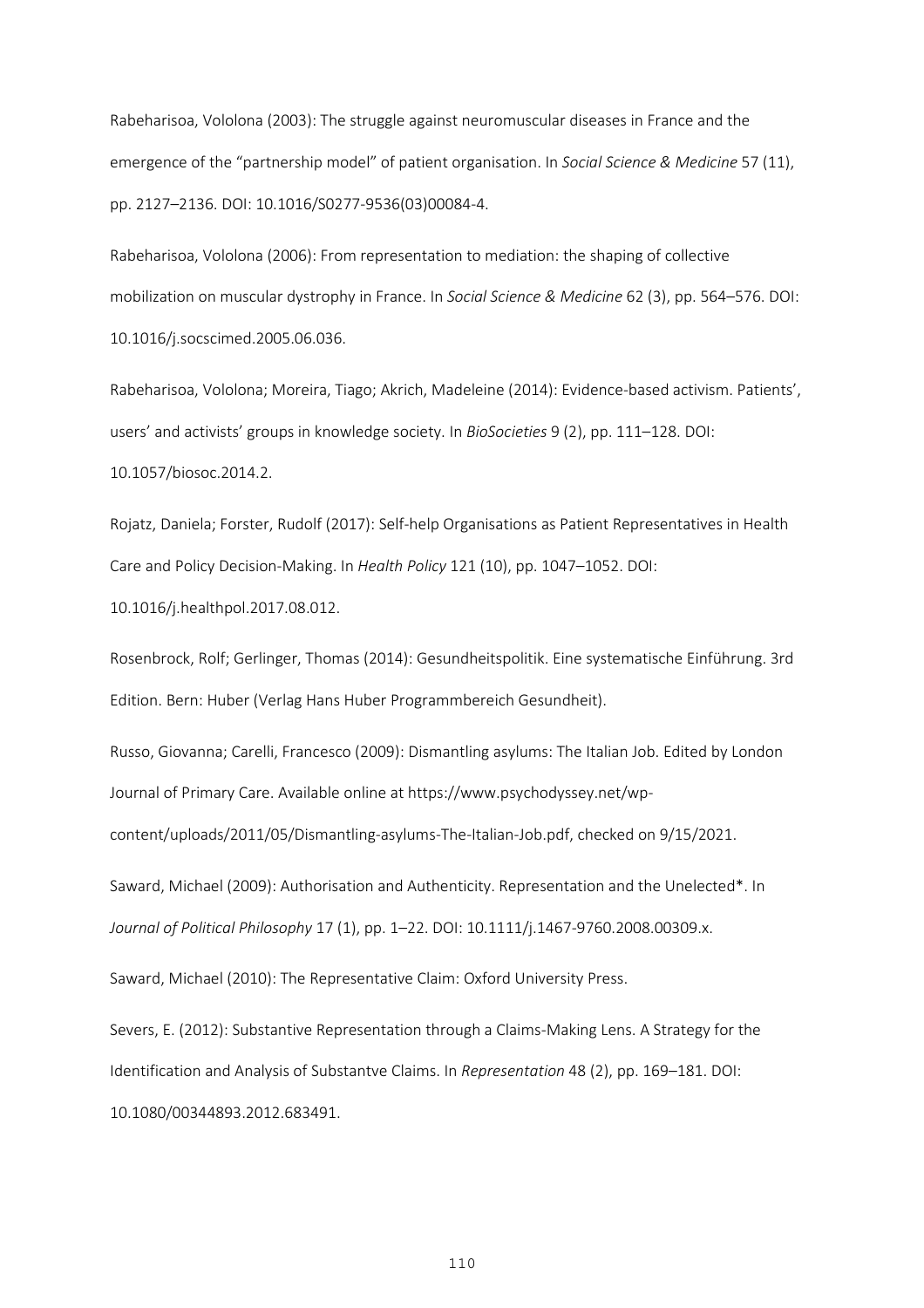Severs, Eline; Celis, Karen; Meier, Petra (2013): Representative claims and beyond. A study of Muslim women's inclusion in the Flemish headscarf debate. In *Politics, Groups, and Identities* 1 (3), pp. 433– 450. DOI: 10.1080/21565503.2013.816633.

Van de Bovenkamp, Hester M. (2010): The Limits of Patient Power. Examining active Citizenship in Dutch Health Care. Rotterdam: Erasmus University Rotterdam; Erasmus Universiteit.

Van de Bovenkamp, Hester M.; Vollaard, Hans (2018): Representative Claims in Healthcare: Identifying the Variety in Patient Representation. In *Journal of bioethical inquiry. DOI:* 10.1007/s11673-018-9861 x.

Van de Bovenkamp, Hester M.; Zuiderent-Jerak, Teun (2015): An Empirical Study of Patient Participation in Guideline Development. Exploring the Potential for Articulating Patient Knowledge in Evidence-Based Epistemic Settings. In *Health Expectations* 18 (5), pp. 942–955. DOI: 10.1111/hex.12067.

Villacañas de Castro, Luis S. (2021): Is Democracy Therapeutic? A Deweyan Reading of the Institutions of Antipsychiatry. In *Integrative psychological & behavioral science. DOI:* 10.1007/s12124-021-09639- 3.

Wilde, Pieter de (2013): Representative claims analysis. Theory meets method. In *Journal of European Public Policy* 20 (2), pp. 278–294. DOI: 10.1080/13501763.2013.746128.

Winter, Sebastian F.; Winter, Stefan F. (2018): Human Dignity as Leading Principle in Public Health Ethics. A Multi-Case Analysis of 21st Century German Health Policy Decisions. In *Int J Health Policy Manag* 7 (3), pp. 210–224. DOI: 10.15171/ijhpm.2017.67.

Wolff, Corinna (2013): Functional Representation and Democracy in the EU. The European Commission and Social NGOs. Colchester, UK: ECPR Press (ECPR Monographs).

Zicman de Barros, Thomás (2020): 'Not All Claims Are Representative Claims'. Constructing 'The People' in Post-Representative Movements. In *Representation* 36 (2), pp. 1–16. DOI:

10.1080/00344893.2020.1853598.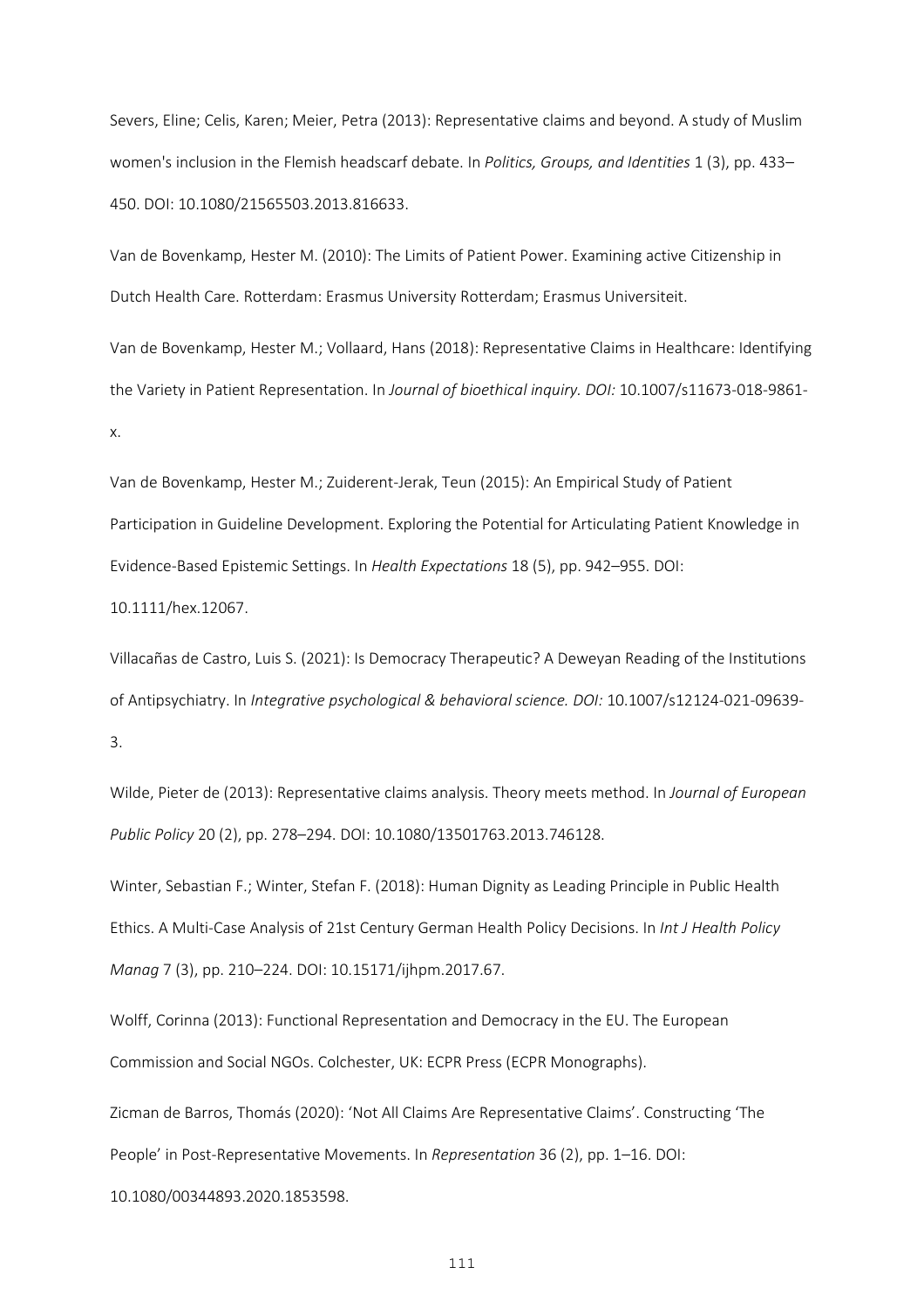

## **Eidesstattliche Erklärung**

Ich erkläre hiermit an Eides statt durch meine eigenhändige Unterschrift, dass ich die vorliegende Arbeit selbständig verfasst und keine anderen als die angegebenen Quellen und Hilfsmittel verwendet habe. Alle Stellen, die wörtlich oder inhaltlich den angegebenen Quellen entnommen wurden, sind als solche kenntlich gemacht.

Die vorliegende Arbeit wurde bisher in gleicher oder ähnlicher Form noch nicht als Magister- /Master-/Diplomarbeit/Dissertation eingereicht.

27.12.2021

Datum Unterschrift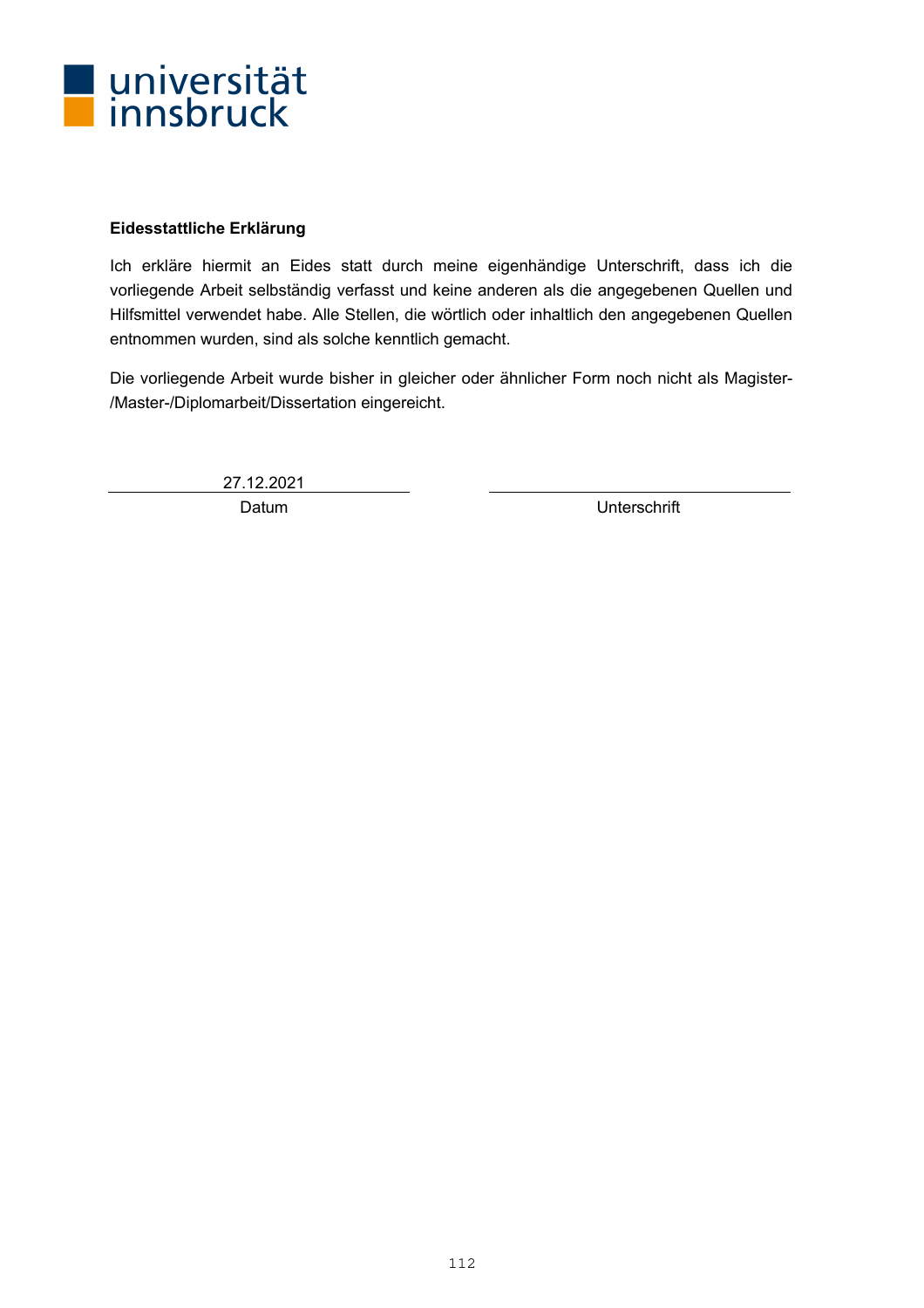## *Übersicht über die Manuskripte*

| Chapter 2     |                                                                               |
|---------------|-------------------------------------------------------------------------------|
| Title         | Legislating Patient Representation: A Comparison Between Austrian and         |
|               | German Regulations on Self-Help Organizations as Patient Representatives      |
| Published in  | Journal of Bioethical Inquiry, 2018 Sep; 15(3):351-358. doi:10.1007/s11673-   |
|               | 018-9864-7, PMID: 29968017                                                    |
| Co-Authors    | Daniela Rojatz, Hester van de Bovenkamp                                       |
| Contributions | Julia Fischer developed the idea for the study. As joint first authors, Julia |
|               | Fischer and Daniela Rojatz contributed equally to the implementation of the   |
|               | research, and to the writing of the manuscript. Hester van den Bovenkamp      |
|               | provided critical feedback on the interpretation of data and on the writing.  |

| Chapter 3     |                                                                                                                                                                                                                                                |
|---------------|------------------------------------------------------------------------------------------------------------------------------------------------------------------------------------------------------------------------------------------------|
| Title         | The challenge of democratic patient representation: Understanding the<br>representation work of patient organizations through methodological<br>triangulation                                                                                  |
| Published in  | Health Policy. 2019 Jan; 123(1):109-114. doi:<br>10.1016/j.healthpol.2018.11.011. PMID: 30528657                                                                                                                                               |
| Co-Authors    | Hester van de Bovenkamp                                                                                                                                                                                                                        |
| Contributions | Julia Fischer (first author) developed the idea for the study, designed and<br>implemented the research, and wrote the manuscript. Hester van den<br>Bovenkamp provided critical feedback on the interpretation of data and on<br>the writing. |

| Chapter 4     |                                                                             |
|---------------|-----------------------------------------------------------------------------|
| Title         | Constructing the palliative people: On the representation work of German    |
|               | parliamentarians                                                            |
| Submitted to  | <b>Health Care Analysis</b>                                                 |
| Co-Authors    | Hester van de Bovenkamp, Roland Bal                                         |
| Contributions | Julia Fischer (first author) developed the idea for the study, designed and |
|               | implemented the research, and wrote the manuscript. Hester van den          |
|               | Bovenkamp and Roland Bal provided critical feedback on the interpretation   |
|               | of data and on the writing.                                                 |

| Chapter 5    |                                                                                                                                                                  |  |
|--------------|------------------------------------------------------------------------------------------------------------------------------------------------------------------|--|
| Title        | The political presence of persons living with dementia in parliament: A<br>qualitative study into the dementia representation work of German<br>parliamentarians |  |
| Submitted to | Journal of Aging Studies                                                                                                                                         |  |
| Co-Authors   | None                                                                                                                                                             |  |
| Contribution | Julia Fischer developed the idea for the study, designed and implemented<br>the research, and wrote the manuscript.                                              |  |